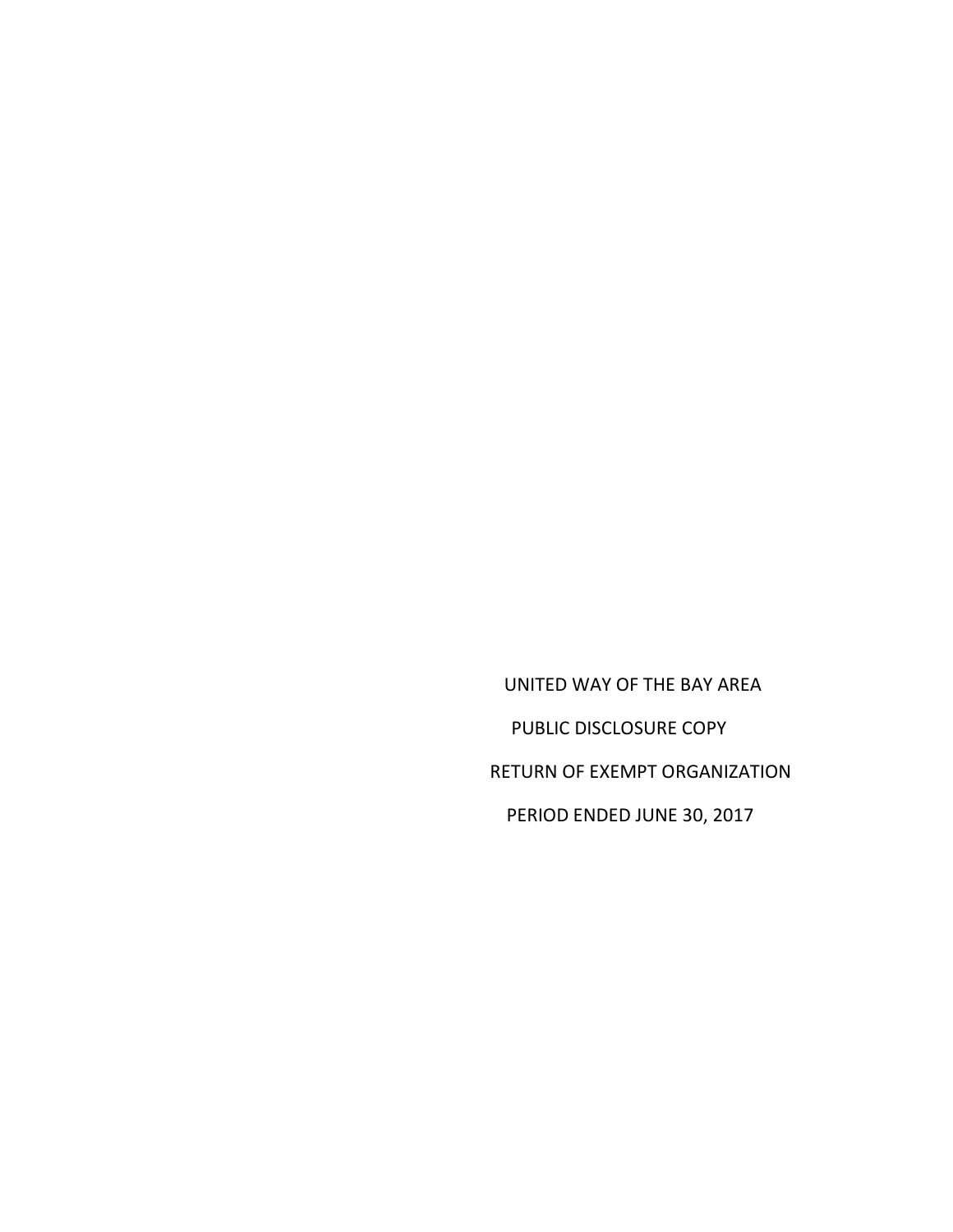|                            |                                  |                        |                                                                                                                                                                            | PUBLIC DISCLOSURE COPY **                                                  |                       |            |                                                           |                                            |
|----------------------------|----------------------------------|------------------------|----------------------------------------------------------------------------------------------------------------------------------------------------------------------------|----------------------------------------------------------------------------|-----------------------|------------|-----------------------------------------------------------|--------------------------------------------|
|                            |                                  |                        | <b>Return of Organization Exempt From Income Tax</b>                                                                                                                       |                                                                            |                       |            |                                                           | OMB No. 1545-0047                          |
| Form <b>990</b>            |                                  |                        | Under section 501(c), 527, or 4947(a)(1) of the Internal Revenue Code (except private foundations)                                                                         |                                                                            |                       |            |                                                           |                                            |
| Department of the Treasury |                                  |                        | Do not enter social security numbers on this form as it may be made public.                                                                                                |                                                                            | <b>Open to Public</b> |            |                                                           |                                            |
|                            | Internal Revenue Service         |                        |                                                                                                                                                                            | Information about Form 990 and its instructions is at www.irs.gov/form990. |                       |            |                                                           | <b>Inspection</b>                          |
|                            |                                  |                        | A For the 2016 calendar year, or tax year beginning                                                                                                                        | JUL 1, 2016                                                                |                       |            | 2017<br>and ending $JUN$ $30$ ,                           |                                            |
|                            | <b>B</b> Check if<br>applicable: |                        | <b>C</b> Name of organization                                                                                                                                              |                                                                            |                       |            | D Employer identification number                          |                                            |
|                            | Address<br> change               |                        | UNITED WAY OF THE BAY AREA                                                                                                                                                 |                                                                            |                       |            |                                                           |                                            |
|                            | Name                             |                        |                                                                                                                                                                            |                                                                            |                       |            | 94-1312348                                                |                                            |
|                            | change<br>Initial                |                        | Doing business as<br>Number and street (or P.O. box if mail is not delivered to street address)                                                                            |                                                                            |                       | Room/suite | E Telephone number                                        |                                            |
|                            | return<br> Final                 |                        | 550 KEARNY ST                                                                                                                                                              |                                                                            | 1000                  |            |                                                           | $415 - 808 - 4300$                         |
|                            | return/<br>termin-<br>ated       |                        | City or town, state or province, country, and ZIP or foreign postal code                                                                                                   |                                                                            |                       |            | G Gross receipts \$                                       | 46, 381, 377.                              |
|                            | Amended<br> return               |                        | SAN FRANCISCO, CA 94108                                                                                                                                                    |                                                                            |                       |            | $H(a)$ is this a group return                             |                                            |
|                            | Applica-<br>tion                 |                        | F Name and address of principal officer: ANNE WILSON                                                                                                                       |                                                                            |                       |            | for subordinates?                                         | $\sqrt{}$ Yes $\sqrt{X}$ No                |
|                            | pending                          |                        | SAME AS C ABOVE                                                                                                                                                            |                                                                            |                       |            | $H(b)$ Are all subordinates included? $\Box$ Yes          | No                                         |
|                            |                                  |                        | Tax-exempt status: $\boxed{\mathbf{X}}$ 501(c)(3)<br>$501(c)$ (                                                                                                            | $\blacktriangleleft$ (insert no.)                                          | $4947(a)(1)$ or       | 527        |                                                           | If "No," attach a list. (see instructions) |
|                            |                                  |                        | J Website: WWW.UWBA.ORG                                                                                                                                                    |                                                                            |                       |            | $H(c)$ Group exemption number $\blacktriangleright$       |                                            |
|                            |                                  |                        | K Form of organization: X Corporation<br>Trust                                                                                                                             | Other $\blacktriangleright$<br>Association                                 |                       |            | L Year of formation: $1922$ M State of legal domicile: CA |                                            |
|                            | Part I                           | Summary                |                                                                                                                                                                            |                                                                            |                       |            |                                                           |                                            |
|                            | 1.                               |                        | Briefly describe the organization's mission or most significant activities: TO BE THE CATALYST THAT ENABLES                                                                |                                                                            |                       |            |                                                           |                                            |
|                            |                                  |                        | PEOPLE TO STRENGTHEN THEIR COMMUNITIES BY INVESTING IN ONE ANOTHER.                                                                                                        |                                                                            |                       |            |                                                           |                                            |
|                            | 2                                |                        | Check this box $\blacktriangleright \Box$ if the organization discontinued its operations or disposed of more than 25% of its net assets.                                  |                                                                            |                       |            |                                                           |                                            |
| Activities & Governance    | З                                |                        | Number of voting members of the governing body (Part VI, line 1a)                                                                                                          |                                                                            |                       |            | 3                                                         | 37<br>$\overline{37}$                      |
|                            | 4                                |                        |                                                                                                                                                                            |                                                                            |                       |            | $\overline{\mathbf{4}}$                                   | $\overline{90}$                            |
|                            | 5                                |                        |                                                                                                                                                                            |                                                                            |                       |            | 5                                                         | 3684                                       |
|                            |                                  |                        |                                                                                                                                                                            |                                                                            |                       |            | 6                                                         | $0$ .                                      |
|                            |                                  |                        |                                                                                                                                                                            |                                                                            |                       |            | 7a<br>7b                                                  | 0.                                         |
|                            |                                  |                        |                                                                                                                                                                            |                                                                            |                       |            | <b>Prior Year</b>                                         | <b>Current Year</b>                        |
|                            | 8                                |                        | Contributions and grants (Part VIII, line 1h)                                                                                                                              |                                                                            |                       |            | 33,624,151.                                               | 43, 337, 952.                              |
|                            | 9                                |                        | Program service revenue (Part VIII, line 2g)                                                                                                                               |                                                                            |                       |            | 437,484.                                                  | 692,981.                                   |
| Revenue                    | 10                               |                        |                                                                                                                                                                            |                                                                            |                       |            | 139,751.                                                  | 724,925.                                   |
|                            | 11                               |                        | Other revenue (Part VIII, column (A), lines 5, 6d, 8c, 9c, 10c, and 11e)                                                                                                   |                                                                            |                       |            | $-90,986.$                                                | 176,612.                                   |
|                            | 12                               |                        | Total revenue - add lines 8 through 11 (must equal Part VIII, column (A), line 12)                                                                                         |                                                                            |                       |            | 34, 110, 400.                                             | 44,932,470.                                |
|                            | 13                               |                        | Grants and similar amounts paid (Part IX, column (A), lines 1-3)                                                                                                           |                                                                            |                       |            | 21,706,299.                                               | $\overline{25}$ , 538, 363.                |
|                            | 14                               |                        |                                                                                                                                                                            |                                                                            |                       |            | $0$ .                                                     | 0.                                         |
|                            |                                  |                        | 15 Salaries, other compensation, employee benefits (Part IX, column (A), lines 5-10)                                                                                       |                                                                            |                       |            | 7,494,816.                                                | 8,330,641.                                 |
| Expenses                   |                                  |                        |                                                                                                                                                                            |                                                                            |                       |            | 0.                                                        | $0$ .                                      |
|                            |                                  |                        | <b>b</b> Total fundraising expenses (Part IX, column (D), line 25)                                                                                                         |                                                                            | 2,893,350.            |            |                                                           |                                            |
|                            | 17                               |                        |                                                                                                                                                                            |                                                                            |                       |            | 4,927,808.                                                | 5,583,850.                                 |
|                            | 18                               |                        | Total expenses. Add lines 13-17 (must equal Part IX, column (A), line 25) [                                                                                                |                                                                            |                       |            | 34, 128, 923.                                             | 39,452,854.                                |
|                            | 19                               |                        | Revenue less expenses. Subtract line 18 from line 12                                                                                                                       |                                                                            |                       |            | $-18,523.$                                                | $\overline{5}$ , 479, 616.                 |
|                            |                                  |                        |                                                                                                                                                                            |                                                                            |                       |            | <b>Beginning of Current Year</b><br>21,904,216.           | <b>End of Year</b><br>28,941,570.          |
| t Assets or<br>d Balances  | 20                               |                        | Total assets (Part X, line 16)                                                                                                                                             |                                                                            |                       |            | $\overline{13}$ , 423, 575.                               | 12,607,696.                                |
| 혍                          | 21                               |                        | Total liabilities (Part X, line 26)                                                                                                                                        |                                                                            |                       |            | 8,480,641.                                                | 16, 333, 874.                              |
|                            | 22<br>Part II                    | <b>Signature Block</b> |                                                                                                                                                                            |                                                                            |                       |            |                                                           |                                            |
|                            |                                  |                        | Under penalties of perjury, I declare that I have examined this return, including accompanying schedules and statements, and to the best of my knowledge and belief, it is |                                                                            |                       |            |                                                           |                                            |
|                            |                                  |                        | true, correct, and complete. Declaration of preparer (other than officer) is based on all information of which preparer has any knowledge.                                 |                                                                            |                       |            |                                                           |                                            |
|                            |                                  |                        | PUBLIC DISCLOSURE COPY                                                                                                                                                     |                                                                            |                       |            |                                                           |                                            |
| Sign                       |                                  |                        | Signature of officer                                                                                                                                                       |                                                                            |                       |            | Date                                                      |                                            |
| Here                       |                                  |                        | JOAN CATHERINE BRAUN,                                                                                                                                                      | CFAO                                                                       |                       |            |                                                           |                                            |
|                            |                                  |                        | Type or print name and title                                                                                                                                               |                                                                            |                       |            |                                                           |                                            |
|                            |                                  |                        | Print/Type preparer's name                                                                                                                                                 | Preparer's signature                                                       |                       |            | Date<br>Check                                             | <b>PTIN</b>                                |
| Paid                       |                                  |                        | TRACY S. PAGLIA                                                                                                                                                            | TRACY S. PAGLIA                                                            |                       |            | $02/14/18$ self-employed                                  | P00366884                                  |
| Preparer                   |                                  | Firm's name            | $\blacktriangleright$ MOSS ADAMS<br>LLP                                                                                                                                    |                                                                            |                       |            | Firm's EIN                                                | 91-0189318                                 |
| Use Only                   |                                  |                        | Firm's address $\blacktriangleright$ 101 SECOND<br><b>STREET</b>                                                                                                           | 900<br>SUITE                                                               |                       |            |                                                           |                                            |

SAN FRANCISCO, CA 94105

Phone no. 415-956-1500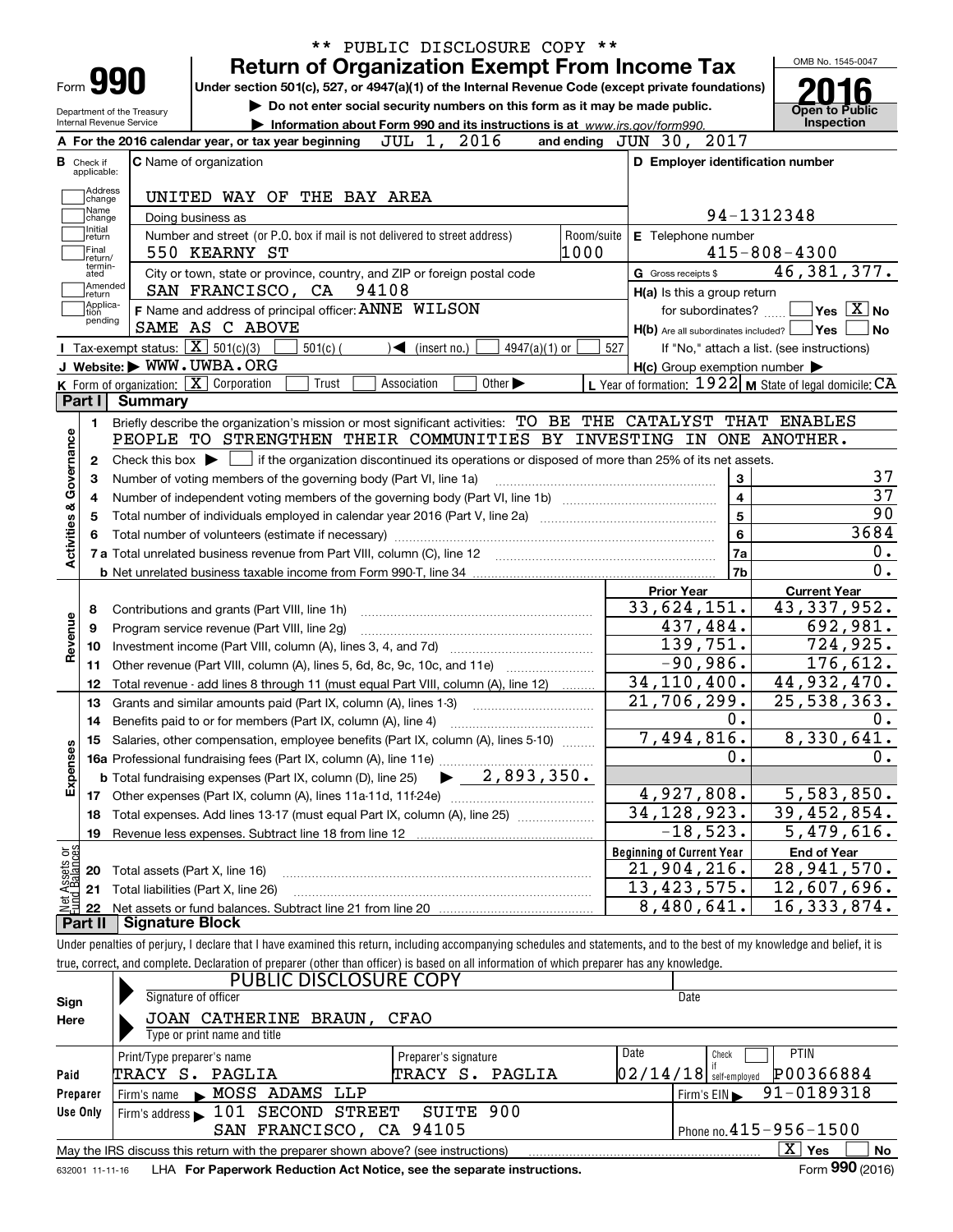|              | Part III   Statement of Program Service Accomplishments                                                                                                                                                                                 |
|--------------|-----------------------------------------------------------------------------------------------------------------------------------------------------------------------------------------------------------------------------------------|
|              | $\overline{\mathbf{X}}$                                                                                                                                                                                                                 |
| 1            | Briefly describe the organization's mission:                                                                                                                                                                                            |
|              | TO BE THE CATALYST THAT ENABLES PEOPLE TO STRENGTHEN THEIR COMMUNITIES                                                                                                                                                                  |
|              | BY INVESTING IN ONE ANOTHER.                                                                                                                                                                                                            |
|              |                                                                                                                                                                                                                                         |
| $\mathbf{2}$ | Did the organization undertake any significant program services during the year which were not listed on the                                                                                                                            |
|              | $\overline{\mathsf{Yes} \mathbb{X}}$ No<br>prior Form 990 or 990-EZ?                                                                                                                                                                    |
| 3            | If "Yes," describe these new services on Schedule O.<br>$\overline{\mathsf{Yes} \mathrel{\hspace{0.5pt}\mathsf{X}}}$ No<br>Did the organization cease conducting, or make significant changes in how it conducts, any program services? |
|              | If "Yes," describe these changes on Schedule O.                                                                                                                                                                                         |
| 4            | Describe the organization's program service accomplishments for each of its three largest program services, as measured by expenses.                                                                                                    |
|              | Section 501(c)(3) and 501(c)(4) organizations are required to report the amount of grants and allocations to others, the total expenses, and                                                                                            |
|              | revenue, if any, for each program service reported.                                                                                                                                                                                     |
| 4a           | $21, 272, 627.$ ) (Revenue \$<br>692,981.<br>$22$ , $407$ , $318$ or including grants of \$<br>(Expenses \$<br>(Code:                                                                                                                   |
|              | GROSS FUNDS AWARDED/ALLOCATED TO AGENCIES                                                                                                                                                                                               |
|              |                                                                                                                                                                                                                                         |
|              |                                                                                                                                                                                                                                         |
|              |                                                                                                                                                                                                                                         |
|              |                                                                                                                                                                                                                                         |
|              |                                                                                                                                                                                                                                         |
|              |                                                                                                                                                                                                                                         |
|              |                                                                                                                                                                                                                                         |
|              |                                                                                                                                                                                                                                         |
|              |                                                                                                                                                                                                                                         |
| 4b           | 5,919,366. including grants of \$<br>$2,886,918.$ ) (Revenue \$<br>0.<br>) (Expenses \$<br>(Code:                                                                                                                                       |
|              | ECONOMIC SUCCESS                                                                                                                                                                                                                        |
|              | SPARKPOINT HAS SERVED MORE THAN 24,000 INDIVIDUALS SINCE LAUNCHING                                                                                                                                                                      |
|              |                                                                                                                                                                                                                                         |
|              |                                                                                                                                                                                                                                         |
|              | SPARKPOINT OAKLAND IN 2009, AND 3,200 CLIENTS IN THE LAST YEAR ALONE.                                                                                                                                                                   |
|              | MORE THAN 80% OF OUR CLIENTS ARE SEEING 5% OR BETTER PROGRESS ON THEIR                                                                                                                                                                  |
|              | INCOME, SAVINGS, CREDIT OR DEBT; AND MORE THAN 70% OF OUR CLIENTS ARE                                                                                                                                                                   |
|              | SEEING 30% OR MORE PROGRESS.                                                                                                                                                                                                            |
|              | SPARKPOINT CENTERS OFFER AN ARRAY OF SERVICES IN ONE CONVENIENT                                                                                                                                                                         |
|              | LOCATION FOR A PERSON OR FAMILY TRYING TO MOVE OUT OF POVERTY,                                                                                                                                                                          |
|              | INCLUDING FINANCIAL COACHING ON BUDGETING AND SAVINGS, CREDIT AND DEBT                                                                                                                                                                  |
|              | MANAGEMENT, CAREER OR EDUCATION COUNSELING, SCREENING FOR PUBLIC                                                                                                                                                                        |
|              | BENEFITS, AND OTHERS./ SPARKPOINT AIMS TO HAVE CLIENTS MOVE FROM                                                                                                                                                                        |
|              | $\overline{0}$ .<br>) (Expenses \$ $1$ , $469$ , $094$ or including grants of \$ $301$ , $000$ or ) (Revenue \$<br>4c (Code:                                                                                                            |
|              | $JOBS+$                                                                                                                                                                                                                                 |
|              | UNITED WAY'S JOBS+ PROGRAM HELPS PREPARE LOW-INCOME YOUTH AND YOUNG                                                                                                                                                                     |
|              | ADULTS (AGE 16-24) TO BECOME THE 21ST CENTURY WORKFORCE FOR EMPLOYERS                                                                                                                                                                   |
|              | IN SAN FRANCISCO AND ACROSS THE BAY AREA. CONNECTING BUSINESS,                                                                                                                                                                          |
|              | GOVERNMENT, SCHOOLS, NONPROFITS AND YOUTH, JOBS+ HELPS YOUNG PEOPLE GET                                                                                                                                                                 |
|              | JOB TRAINING AND WORK EXPERIENCE, PLAN CAREER PATHS, AND BECOME                                                                                                                                                                         |
|              | MOTIVATED TO FINISH HIGH SCHOOL AND GO ON TO COLLEGE OR POSTSECONDARY                                                                                                                                                                   |
|              | TRAINING. JOBS+ PRIMARY FOCUS IS YOUTH JOBS+, A PARTNERSHIP WITH SAN                                                                                                                                                                    |
|              | FRANCISCO MAYOR ED LEE, COMMUNITY PARTNERS AND EMPLOYERS. SINCE ITS                                                                                                                                                                     |
|              | INCEPTION AS SUMMER JOBS+ IN 2012, THE INITIATIVE HAS SERVED OVER                                                                                                                                                                       |
|              | 19,000 YOUTH IN SAN FRANCISCO. LAST YEAR, 7,000 YOUTH WERE SERVE A PART                                                                                                                                                                 |
|              | OF THE MAYOR'S SUMMER JOB CHALLENGE IN SAN FRANCISCO ALONE. WITHIN THE                                                                                                                                                                  |
|              | 4d Other program services (Describe in Schedule O.)                                                                                                                                                                                     |
|              | 0.<br>2,742,689. including grants of \$1,077,818.) (Revenue \$<br>(Expenses \$                                                                                                                                                          |
|              | 32,538,467.<br>4e Total program service expenses<br>Form 990 (2016)                                                                                                                                                                     |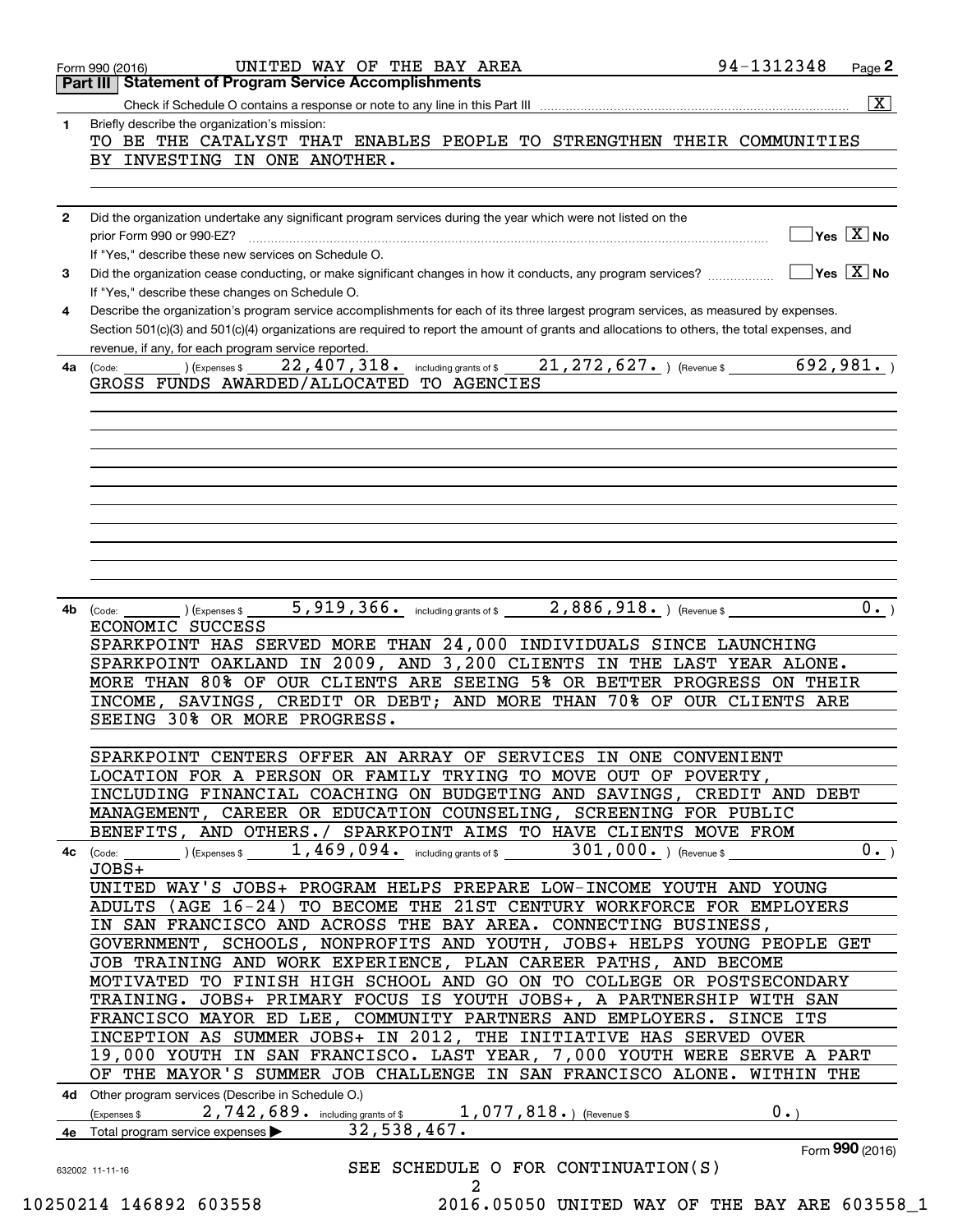| Form 990 (2016) |  |  |
|-----------------|--|--|

|     |                                                                                                                                      |            | <b>Yes</b>              | No                           |
|-----|--------------------------------------------------------------------------------------------------------------------------------------|------------|-------------------------|------------------------------|
| 1   | Is the organization described in section $501(c)(3)$ or $4947(a)(1)$ (other than a private foundation)?                              |            |                         |                              |
|     |                                                                                                                                      | 1          | х                       |                              |
| 2   |                                                                                                                                      | 2          | $\overline{\mathbf{x}}$ |                              |
| 3   | Did the organization engage in direct or indirect political campaign activities on behalf of or in opposition to candidates for      |            |                         |                              |
|     |                                                                                                                                      | З          |                         | X                            |
| 4   | Section 501(c)(3) organizations. Did the organization engage in lobbying activities, or have a section 501(h) election in effect     |            |                         |                              |
|     |                                                                                                                                      | 4          | X                       |                              |
| 5   | Is the organization a section 501(c)(4), 501(c)(5), or 501(c)(6) organization that receives membership dues, assessments, or         |            |                         |                              |
|     |                                                                                                                                      | 5          |                         | x                            |
| 6   | Did the organization maintain any donor advised funds or any similar funds or accounts for which donors have the right to            |            |                         |                              |
|     | provide advice on the distribution or investment of amounts in such funds or accounts? If "Yes," complete Schedule D, Part I         | 6          | х                       |                              |
| 7   | Did the organization receive or hold a conservation easement, including easements to preserve open space,                            |            |                         |                              |
|     |                                                                                                                                      | 7          |                         | x                            |
| 8   | Did the organization maintain collections of works of art, historical treasures, or other similar assets? If "Yes," complete         |            |                         |                              |
|     |                                                                                                                                      | 8          |                         | х                            |
| 9   | Did the organization report an amount in Part X, line 21, for escrow or custodial account liability, serve as a custodian for        |            |                         |                              |
|     | amounts not listed in Part X; or provide credit counseling, debt management, credit repair, or debt negotiation services?            |            |                         |                              |
|     | If "Yes," complete Schedule D, Part IV                                                                                               | 9          | X                       |                              |
| 10  | Did the organization, directly or through a related organization, hold assets in temporarily restricted endowments, permanent        |            |                         |                              |
|     |                                                                                                                                      | 10         | х                       |                              |
| 11  | If the organization's answer to any of the following questions is "Yes," then complete Schedule D, Parts VI, VIII, VIII, IX, or X    |            |                         |                              |
|     | as applicable.                                                                                                                       |            |                         |                              |
|     | a Did the organization report an amount for land, buildings, and equipment in Part X, line 10? If "Yes," complete Schedule D,        |            |                         |                              |
|     |                                                                                                                                      | 11a        | X                       |                              |
|     | <b>b</b> Did the organization report an amount for investments - other securities in Part X, line 12 that is 5% or more of its total |            |                         |                              |
|     |                                                                                                                                      | 11b        |                         | X                            |
|     | c Did the organization report an amount for investments - program related in Part X, line 13 that is 5% or more of its total         |            |                         |                              |
|     |                                                                                                                                      | 11c        |                         | х                            |
|     | d Did the organization report an amount for other assets in Part X, line 15 that is 5% or more of its total assets reported in       |            |                         |                              |
|     |                                                                                                                                      | 11d        |                         | х<br>$\overline{\mathbf{x}}$ |
|     |                                                                                                                                      | <b>11e</b> |                         |                              |
| f   | Did the organization's separate or consolidated financial statements for the tax year include a footnote that addresses              |            | x                       |                              |
|     | the organization's liability for uncertain tax positions under FIN 48 (ASC 740)? If "Yes," complete Schedule D, Part X               | 11f        |                         |                              |
|     | 12a Did the organization obtain separate, independent audited financial statements for the tax year? If "Yes," complete              | 12a        | х                       |                              |
|     | Schedule D, Parts XI and XII                                                                                                         |            |                         |                              |
|     | <b>b</b> Was the organization included in consolidated, independent audited financial statements for the tax year?                   | 12b        |                         | Y,                           |
| 13  | If "Yes," and if the organization answered "No" to line 12a, then completing Schedule D, Parts XI and XII is optional                | 13         |                         | X                            |
| 14a | Did the organization maintain an office, employees, or agents outside of the United States?                                          | 14a        |                         | $\mathbf X$                  |
|     | b Did the organization have aggregate revenues or expenses of more than \$10,000 from grantmaking, fundraising, business,            |            |                         |                              |
|     | investment, and program service activities outside the United States, or aggregate foreign investments valued at \$100,000           |            |                         |                              |
|     |                                                                                                                                      | 14b        |                         | x                            |
| 15  | Did the organization report on Part IX, column (A), line 3, more than \$5,000 of grants or other assistance to or for any            |            |                         |                              |
|     |                                                                                                                                      | 15         |                         | x                            |
| 16  | Did the organization report on Part IX, column (A), line 3, more than \$5,000 of aggregate grants or other assistance to             |            |                         |                              |
|     |                                                                                                                                      | 16         |                         | x                            |
| 17  | Did the organization report a total of more than \$15,000 of expenses for professional fundraising services on Part IX,              |            |                         |                              |
|     |                                                                                                                                      | 17         |                         | x                            |
| 18  | Did the organization report more than \$15,000 total of fundraising event gross income and contributions on Part VIII, lines         |            |                         |                              |
|     |                                                                                                                                      | 18         | х                       |                              |
| 19  | Did the organization report more than \$15,000 of gross income from gaming activities on Part VIII, line 9a? If "Yes."               |            |                         |                              |
|     |                                                                                                                                      | 19         |                         | x                            |

Form (2016) **990**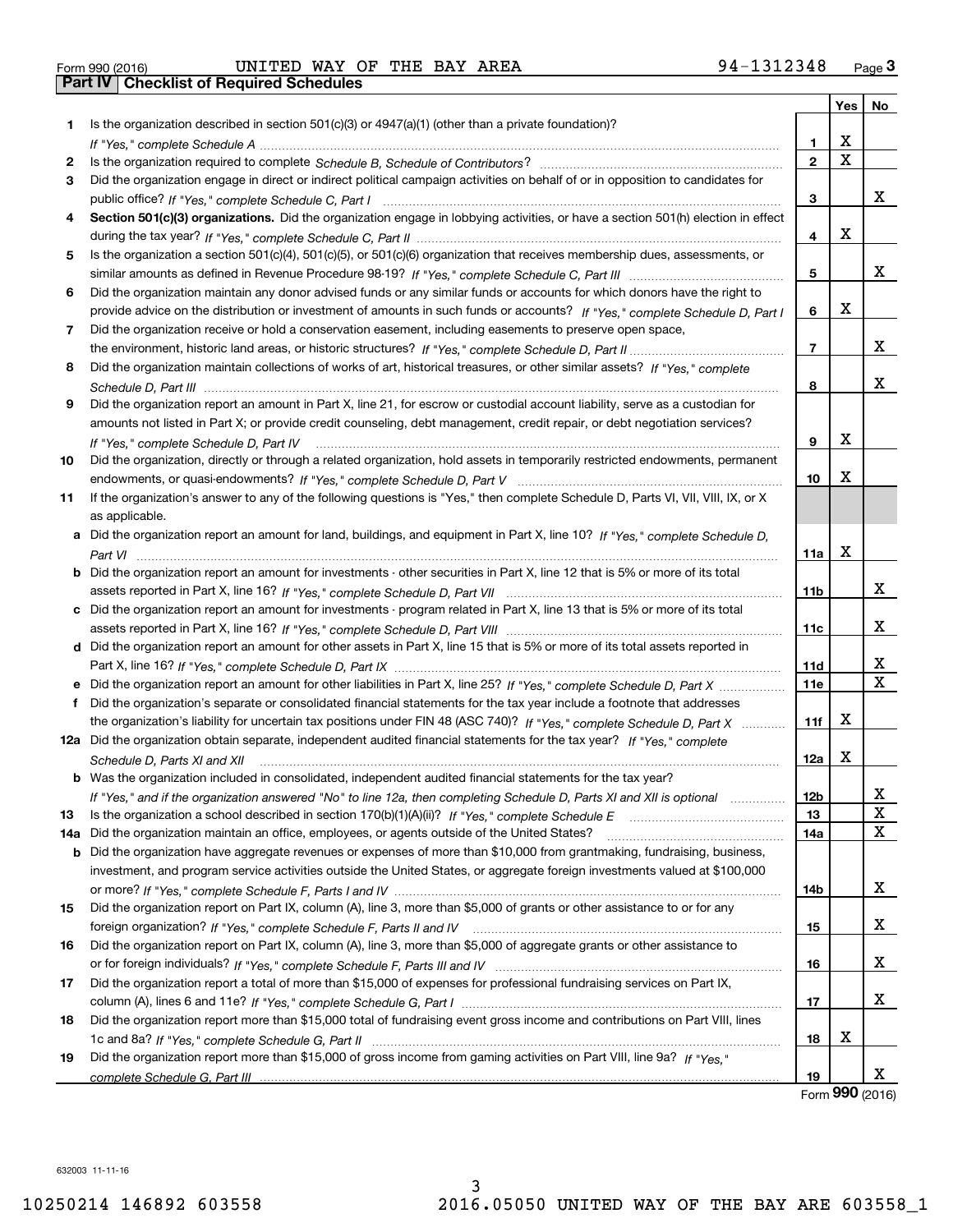|  | Form 990 (2016) |
|--|-----------------|

Form 990 (2016) Page **4Part IV Checklist of Required Schedules** UNITED WAY OF THE BAY AREA 94-1312348

*(continued)*

|    |                                                                                                                                     |                 | Yes | No          |
|----|-------------------------------------------------------------------------------------------------------------------------------------|-----------------|-----|-------------|
|    | 20a Did the organization operate one or more hospital facilities? If "Yes," complete Schedule H                                     | <b>20a</b>      |     | Х           |
|    | <b>b</b> If "Yes" to line 20a, did the organization attach a copy of its audited financial statements to this return?               | 20 <sub>b</sub> |     |             |
| 21 | Did the organization report more than \$5,000 of grants or other assistance to any domestic organization or                         |                 |     |             |
|    |                                                                                                                                     | 21              | X   |             |
| 22 | Did the organization report more than \$5,000 of grants or other assistance to or for domestic individuals on                       |                 |     |             |
|    |                                                                                                                                     | 22              |     | х           |
| 23 | Did the organization answer "Yes" to Part VII, Section A, line 3, 4, or 5 about compensation of the organization's current          |                 |     |             |
|    | and former officers, directors, trustees, key employees, and highest compensated employees? If "Yes," complete                      |                 |     |             |
|    |                                                                                                                                     | 23              | x   |             |
|    | 24a Did the organization have a tax-exempt bond issue with an outstanding principal amount of more than \$100,000 as of the         |                 |     |             |
|    | last day of the year, that was issued after December 31, 2002? If "Yes," answer lines 24b through 24d and complete                  |                 |     |             |
|    | Schedule K. If "No", go to line 25a                                                                                                 | 24a             |     | х           |
|    | Did the organization invest any proceeds of tax-exempt bonds beyond a temporary period exception?                                   | 24b             |     |             |
|    | Did the organization maintain an escrow account other than a refunding escrow at any time during the year to defease                |                 |     |             |
|    |                                                                                                                                     | 24c             |     |             |
|    |                                                                                                                                     | 24d             |     |             |
|    | 25a Section 501(c)(3), 501(c)(4), and 501(c)(29) organizations. Did the organization engage in an excess benefit                    |                 |     |             |
|    |                                                                                                                                     | 25a             |     | х           |
|    | <b>b</b> Is the organization aware that it engaged in an excess benefit transaction with a disqualified person in a prior year, and |                 |     |             |
|    | that the transaction has not been reported on any of the organization's prior Forms 990 or 990-EZ? If "Yes," complete               |                 |     |             |
|    | Schedule L, Part I                                                                                                                  | 25b             |     | х           |
| 26 | Did the organization report any amount on Part X, line 5, 6, or 22 for receivables from or payables to any current or               |                 |     |             |
|    | former officers, directors, trustees, key employees, highest compensated employees, or disqualified persons? If "Yes."              |                 |     |             |
|    |                                                                                                                                     | 26              |     | х           |
| 27 | Did the organization provide a grant or other assistance to an officer, director, trustee, key employee, substantial                |                 |     |             |
|    | contributor or employee thereof, a grant selection committee member, or to a 35% controlled entity or family member                 |                 |     |             |
|    |                                                                                                                                     | 27              |     | х           |
| 28 | Was the organization a party to a business transaction with one of the following parties (see Schedule L, Part IV                   |                 |     |             |
|    | instructions for applicable filing thresholds, conditions, and exceptions):                                                         |                 |     |             |
| а  |                                                                                                                                     | 28a             |     | х           |
| b  | A family member of a current or former officer, director, trustee, or key employee? If "Yes," complete Schedule L, Part IV          | 28b             |     | $\mathbf X$ |
|    | c An entity of which a current or former officer, director, trustee, or key employee (or a family member thereof) was an officer,   |                 |     |             |
|    |                                                                                                                                     | 28c             |     | x           |
| 29 |                                                                                                                                     | 29              | X   |             |
| 30 | Did the organization receive contributions of art, historical treasures, or other similar assets, or qualified conservation         |                 |     |             |
|    |                                                                                                                                     | 30              |     | x           |
| 31 | Did the organization liquidate, terminate, or dissolve and cease operations?                                                        |                 |     |             |
|    |                                                                                                                                     | 31              |     | х           |
| 32 | Did the organization sell, exchange, dispose of, or transfer more than 25% of its net assets? If "Yes," complete                    |                 |     |             |
|    |                                                                                                                                     | 32              |     | х           |
| 33 | Did the organization own 100% of an entity disregarded as separate from the organization under Regulations                          |                 |     |             |
|    |                                                                                                                                     | 33              |     | x           |
| 34 | Was the organization related to any tax-exempt or taxable entity? If "Yes," complete Schedule R, Part II, III, or IV, and           |                 |     |             |
|    |                                                                                                                                     | 34              |     | х           |
|    | 35a Did the organization have a controlled entity within the meaning of section 512(b)(13)?                                         | 35a             |     | X           |
|    | b If "Yes" to line 35a, did the organization receive any payment from or engage in any transaction with a controlled entity         |                 |     |             |
|    |                                                                                                                                     | 35 <sub>b</sub> |     |             |
| 36 | Section 501(c)(3) organizations. Did the organization make any transfers to an exempt non-charitable related organization?          |                 |     |             |
|    |                                                                                                                                     | 36              |     | x           |
| 37 | Did the organization conduct more than 5% of its activities through an entity that is not a related organization                    |                 |     |             |
|    |                                                                                                                                     | 37              |     | x           |
| 38 | Did the organization complete Schedule O and provide explanations in Schedule O for Part VI, lines 11b and 19?                      |                 |     |             |
|    |                                                                                                                                     | 38              | х   |             |

Form (2016) **990**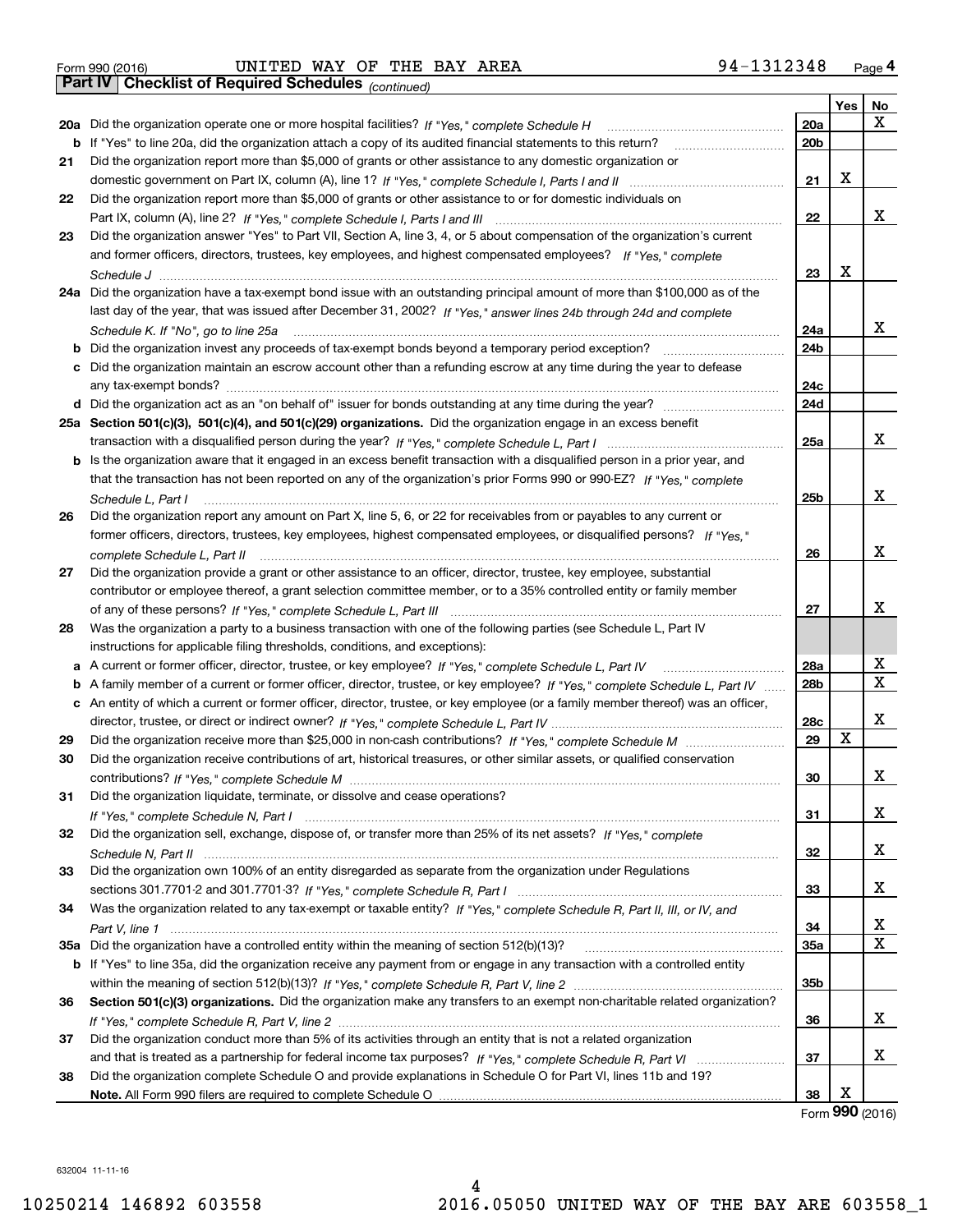|               | 94-1312348<br>UNITED WAY OF THE BAY AREA<br>Form 990 (2016)                                                                                                            |                |                   | Page $5$ |  |  |  |
|---------------|------------------------------------------------------------------------------------------------------------------------------------------------------------------------|----------------|-------------------|----------|--|--|--|
| <b>Part V</b> | <b>Statements Regarding Other IRS Filings and Tax Compliance</b>                                                                                                       |                |                   |          |  |  |  |
|               | Check if Schedule O contains a response or note to any line in this Part V                                                                                             |                |                   |          |  |  |  |
|               |                                                                                                                                                                        |                | Yes               | No       |  |  |  |
|               | 24<br>1a                                                                                                                                                               |                |                   |          |  |  |  |
| b             | $\mathbf{0}$<br>1 <sub>b</sub><br>Enter the number of Forms W-2G included in line 1a. Enter -0- if not applicable                                                      |                |                   |          |  |  |  |
| c             | Did the organization comply with backup withholding rules for reportable payments to vendors and reportable gaming                                                     |                |                   |          |  |  |  |
|               |                                                                                                                                                                        | 1c             | х                 |          |  |  |  |
|               | 2a Enter the number of employees reported on Form W-3, Transmittal of Wage and Tax Statements,                                                                         |                |                   |          |  |  |  |
|               | 90<br>filed for the calendar year ending with or within the year covered by this return<br>2a                                                                          |                | х                 |          |  |  |  |
|               |                                                                                                                                                                        |                |                   |          |  |  |  |
|               |                                                                                                                                                                        |                |                   |          |  |  |  |
|               | 3a Did the organization have unrelated business gross income of \$1,000 or more during the year?                                                                       | За             |                   | х        |  |  |  |
|               |                                                                                                                                                                        | 3b             |                   |          |  |  |  |
|               | 4a At any time during the calendar year, did the organization have an interest in, or a signature or other authority over, a                                           |                |                   |          |  |  |  |
|               | financial account in a foreign country (such as a bank account, securities account, or other financial account)?                                                       | 4a             |                   | x        |  |  |  |
|               | <b>b</b> If "Yes," enter the name of the foreign country: $\blacktriangleright$                                                                                        |                |                   |          |  |  |  |
|               | See instructions for filing requirements for FinCEN Form 114, Report of Foreign Bank and Financial Accounts (FBAR).                                                    |                |                   |          |  |  |  |
|               |                                                                                                                                                                        | 5a             |                   | х        |  |  |  |
| b             |                                                                                                                                                                        | 5 <sub>b</sub> |                   | х        |  |  |  |
| c             |                                                                                                                                                                        | 5c             |                   |          |  |  |  |
|               | 6a Does the organization have annual gross receipts that are normally greater than \$100,000, and did the organization solicit                                         |                |                   |          |  |  |  |
|               | any contributions that were not tax deductible as charitable contributions?                                                                                            | 6a             |                   | x        |  |  |  |
|               | <b>b</b> If "Yes," did the organization include with every solicitation an express statement that such contributions or gifts                                          |                |                   |          |  |  |  |
|               | were not tax deductible?                                                                                                                                               | 6b             |                   |          |  |  |  |
| 7             | Organizations that may receive deductible contributions under section 170(c).                                                                                          | 7a             | х                 |          |  |  |  |
|               | Did the organization receive a payment in excess of \$75 made partly as a contribution and partly for goods and services provided to the payor?<br>a                   |                |                   |          |  |  |  |
|               | <b>b</b> If "Yes," did the organization notify the donor of the value of the goods or services provided?                                                               |                |                   |          |  |  |  |
|               | c Did the organization sell, exchange, or otherwise dispose of tangible personal property for which it was required                                                    |                |                   |          |  |  |  |
|               |                                                                                                                                                                        |                |                   |          |  |  |  |
|               | 7d                                                                                                                                                                     |                |                   |          |  |  |  |
| е             | Did the organization receive any funds, directly or indirectly, to pay premiums on a personal benefit contract?                                                        | 7e             |                   | х        |  |  |  |
| f             | Did the organization, during the year, pay premiums, directly or indirectly, on a personal benefit contract?                                                           | 7f             |                   | X        |  |  |  |
| g             | If the organization received a contribution of qualified intellectual property, did the organization file Form 8899 as required?                                       | 7g             |                   |          |  |  |  |
| h.            | If the organization received a contribution of cars, boats, airplanes, or other vehicles, did the organization file a Form 1098-C?                                     | 7h             |                   |          |  |  |  |
| 8             | Sponsoring organizations maintaining donor advised funds. Did a donor advised fund maintained by the                                                                   |                |                   |          |  |  |  |
|               | sponsoring organization have excess business holdings at any time during the year?                                                                                     | 8              |                   | X        |  |  |  |
|               | Sponsoring organizations maintaining donor advised funds.                                                                                                              |                |                   |          |  |  |  |
| a             | Did the sponsoring organization make any taxable distributions under section 4966?                                                                                     | 9a             |                   | x        |  |  |  |
| b             | Did the sponsoring organization make a distribution to a donor, donor advisor, or related person?                                                                      | 9b             |                   | X        |  |  |  |
| 10            | Section 501(c)(7) organizations. Enter:                                                                                                                                |                |                   |          |  |  |  |
| а             | 10a<br>Initiation fees and capital contributions included on Part VIII, line 12 <i>manuarrouus</i> manuations and capital contributions included on Part VIII, line 12 |                |                   |          |  |  |  |
| b             | 10 <sub>b</sub><br>Gross receipts, included on Form 990, Part VIII, line 12, for public use of club facilities                                                         |                |                   |          |  |  |  |
| 11            | Section 501(c)(12) organizations. Enter:                                                                                                                               |                |                   |          |  |  |  |
| a             | 11a<br>Gross income from members or shareholders                                                                                                                       |                |                   |          |  |  |  |
| b             | Gross income from other sources (Do not net amounts due or paid to other sources against                                                                               |                |                   |          |  |  |  |
|               | amounts due or received from them.)<br>11b                                                                                                                             |                |                   |          |  |  |  |
|               | 12a Section 4947(a)(1) non-exempt charitable trusts. Is the organization filing Form 990 in lieu of Form 1041?                                                         | 12a            |                   |          |  |  |  |
| b             | If "Yes," enter the amount of tax-exempt interest received or accrued during the year <i>manuming</i><br>12b                                                           |                |                   |          |  |  |  |
| 13            | Section 501(c)(29) qualified nonprofit health insurance issuers.                                                                                                       |                |                   |          |  |  |  |
| a             | Is the organization licensed to issue qualified health plans in more than one state?                                                                                   | 13а            |                   |          |  |  |  |
|               | Note. See the instructions for additional information the organization must report on Schedule O.                                                                      |                |                   |          |  |  |  |
|               | <b>b</b> Enter the amount of reserves the organization is required to maintain by the states in which the                                                              |                |                   |          |  |  |  |
|               | 13b                                                                                                                                                                    |                |                   |          |  |  |  |
|               | 13с                                                                                                                                                                    |                |                   |          |  |  |  |
|               | 14a Did the organization receive any payments for indoor tanning services during the tax year?                                                                         | 14a            |                   | x        |  |  |  |
|               |                                                                                                                                                                        | 14b            |                   |          |  |  |  |
|               |                                                                                                                                                                        |                | $\Omega$ $\Omega$ |          |  |  |  |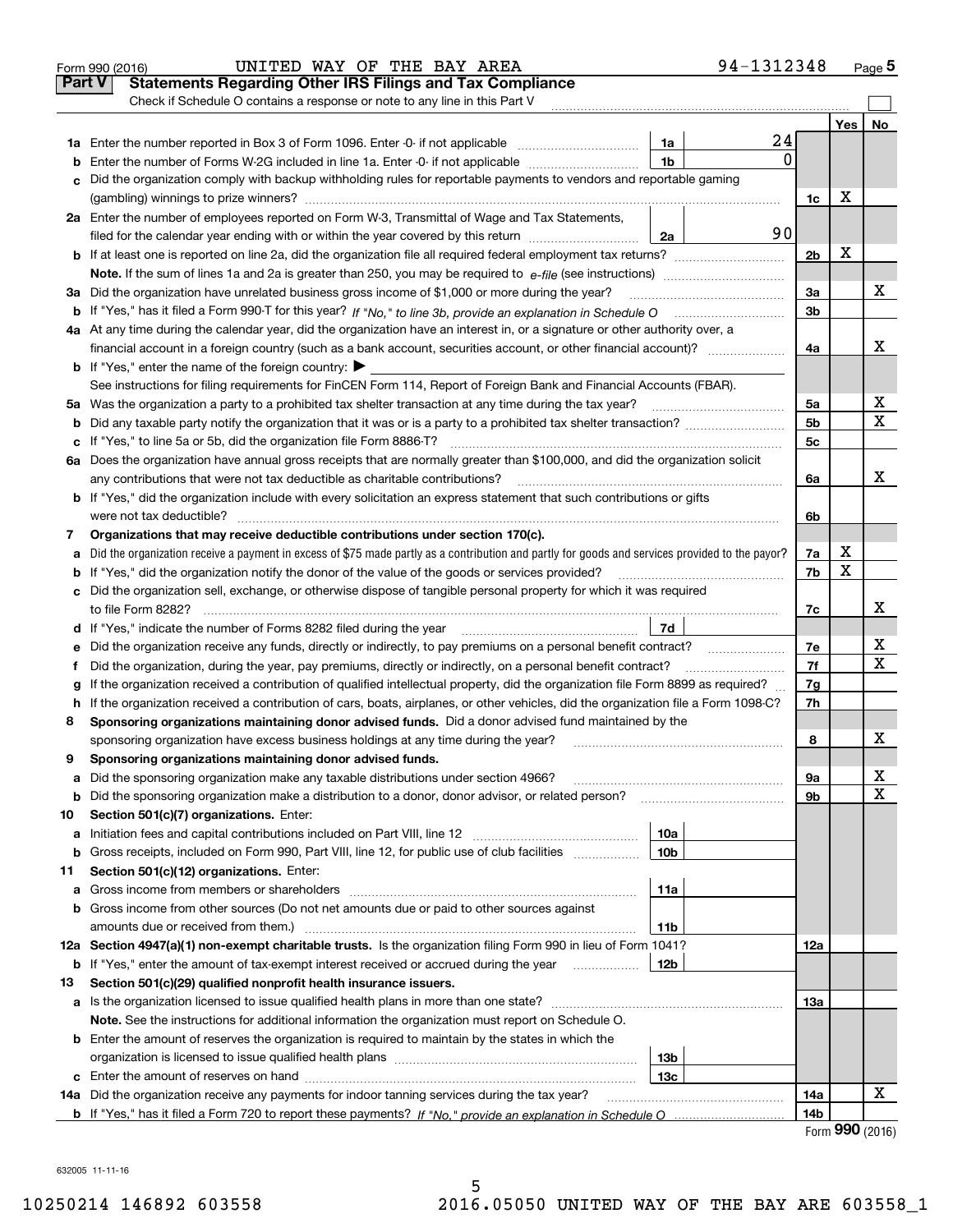| Form 990 (2016) |  |  |
|-----------------|--|--|
|                 |  |  |

UNITED WAY OF THE BAY AREA 94-1312348

*For each "Yes" response to lines 2 through 7b below, and for a "No" response to line 8a, 8b, or 10b below, describe the circumstances, processes, or changes in Schedule O. See instructions.* Form 990 (2016) **CONCIPTED WAY OF THE BAY AREA** 94-1312348 Page 6<br>**Part VI Governance, Management, and Disclosure** For each "Yes" response to lines 2 through 7b below, and for a "No" response

|    |                                                                                                                                                                            |    |    |                 | Yes         | No                      |  |  |
|----|----------------------------------------------------------------------------------------------------------------------------------------------------------------------------|----|----|-----------------|-------------|-------------------------|--|--|
|    | <b>1a</b> Enter the number of voting members of the governing body at the end of the tax year <i>manumum</i>                                                               | 1a | 37 |                 |             |                         |  |  |
|    | If there are material differences in voting rights among members of the governing body, or if the governing                                                                |    |    |                 |             |                         |  |  |
|    | body delegated broad authority to an executive committee or similar committee, explain in Schedule O.                                                                      |    |    |                 |             |                         |  |  |
|    | <b>b</b> Enter the number of voting members included in line 1a, above, who are independent <i>manumum</i>                                                                 | 1b | 37 |                 |             |                         |  |  |
| 2  | Did any officer, director, trustee, or key employee have a family relationship or a business relationship with any other                                                   |    |    |                 |             |                         |  |  |
|    | officer, director, trustee, or key employee?                                                                                                                               |    |    | $\mathbf{2}$    |             | X                       |  |  |
| 3  | Did the organization delegate control over management duties customarily performed by or under the direct supervision                                                      |    |    |                 |             |                         |  |  |
|    |                                                                                                                                                                            |    |    | 3               |             | X                       |  |  |
| 4  | Did the organization make any significant changes to its governing documents since the prior Form 990 was filed?                                                           |    |    | 4               |             | $\overline{\mathbf{x}}$ |  |  |
| 5  |                                                                                                                                                                            |    |    | 5               |             | $\mathbf X$             |  |  |
| 6  |                                                                                                                                                                            |    |    | 6               |             | $\mathbf X$             |  |  |
|    | 7a Did the organization have members, stockholders, or other persons who had the power to elect or appoint one or                                                          |    |    |                 |             |                         |  |  |
|    |                                                                                                                                                                            |    |    | 7a              |             | X                       |  |  |
|    | <b>b</b> Are any governance decisions of the organization reserved to (or subject to approval by) members, stockholders, or                                                |    |    |                 |             |                         |  |  |
|    | persons other than the governing body?                                                                                                                                     |    |    | 7b              |             | X                       |  |  |
| 8  | Did the organization contemporaneously document the meetings held or written actions undertaken during the year by the following:                                          |    |    |                 |             |                         |  |  |
| a  |                                                                                                                                                                            |    |    | 8a              | X           |                         |  |  |
|    |                                                                                                                                                                            |    |    | 8b              | X           |                         |  |  |
| 9  | Is there any officer, director, trustee, or key employee listed in Part VII, Section A, who cannot be reached at the                                                       |    |    |                 |             |                         |  |  |
|    |                                                                                                                                                                            |    |    | 9               |             | x                       |  |  |
|    | Section B. Policies (This Section B requests information about policies not required by the Internal Revenue Code.)                                                        |    |    |                 |             |                         |  |  |
|    |                                                                                                                                                                            |    |    |                 | Yes∣        | No                      |  |  |
|    |                                                                                                                                                                            |    |    | 10a             |             | X                       |  |  |
|    | <b>b</b> If "Yes," did the organization have written policies and procedures governing the activities of such chapters, affiliates,                                        |    |    |                 |             |                         |  |  |
|    |                                                                                                                                                                            |    |    | 10 <sub>b</sub> |             |                         |  |  |
|    | 11a Has the organization provided a complete copy of this Form 990 to all members of its governing body before filing the form?                                            |    |    | 11a             | $\mathbf X$ |                         |  |  |
|    | <b>b</b> Describe in Schedule O the process, if any, used by the organization to review this Form 990.                                                                     |    |    |                 |             |                         |  |  |
|    |                                                                                                                                                                            |    |    | 12a             | X           |                         |  |  |
| b  |                                                                                                                                                                            |    |    | 12b             | X           |                         |  |  |
|    | c Did the organization regularly and consistently monitor and enforce compliance with the policy? If "Yes," describe                                                       |    |    |                 |             |                         |  |  |
|    | in Schedule O how this was done measured and contained a state of the state of the state of the state of the s                                                             |    |    | 12c             | X           |                         |  |  |
| 13 |                                                                                                                                                                            |    |    | 13              | X           |                         |  |  |
| 14 | Did the organization have a written document retention and destruction policy? manufactured and the organization have a written document retention and destruction policy? |    |    | 14              | $\mathbf X$ |                         |  |  |
| 15 | Did the process for determining compensation of the following persons include a review and approval by independent                                                         |    |    |                 |             |                         |  |  |
|    | persons, comparability data, and contemporaneous substantiation of the deliberation and decision?                                                                          |    |    |                 |             |                         |  |  |
|    |                                                                                                                                                                            |    |    | 15a             | X           |                         |  |  |
|    |                                                                                                                                                                            |    |    | 15b             | $\mathbf X$ |                         |  |  |
|    | If "Yes" to line 15a or 15b, describe the process in Schedule O (see instructions).                                                                                        |    |    |                 |             |                         |  |  |
|    | 16a Did the organization invest in, contribute assets to, or participate in a joint venture or similar arrangement with a                                                  |    |    |                 |             |                         |  |  |
|    | taxable entity during the year?                                                                                                                                            |    |    | 16a             |             | X                       |  |  |
|    | b If "Yes," did the organization follow a written policy or procedure requiring the organization to evaluate its participation                                             |    |    |                 |             |                         |  |  |
|    | in joint venture arrangements under applicable federal tax law, and take steps to safeguard the organization's                                                             |    |    |                 |             |                         |  |  |
|    |                                                                                                                                                                            |    |    |                 |             |                         |  |  |
|    | <b>Section C. Disclosure</b>                                                                                                                                               |    |    | 16b             |             |                         |  |  |
|    | List the states with which a copy of this Form 990 is required to be filed $\blacktriangleright$ CA                                                                        |    |    |                 |             |                         |  |  |
| 17 |                                                                                                                                                                            |    |    |                 |             |                         |  |  |
| 18 | Section 6104 requires an organization to make its Forms 1023 (or 1024 if applicable), 990, and 990-T (Section 501(c)(3)s only) available                                   |    |    |                 |             |                         |  |  |
|    | for public inspection. Indicate how you made these available. Check all that apply.<br>$X$ Upon request                                                                    |    |    |                 |             |                         |  |  |
|    | $\lfloor X \rfloor$ Own website<br>Another's website<br>Other (explain in Schedule O)                                                                                      |    |    |                 |             |                         |  |  |
| 19 | Describe in Schedule O whether (and if so, how) the organization made its governing documents, conflict of interest policy, and financial                                  |    |    |                 |             |                         |  |  |
|    | statements available to the public during the tax year.                                                                                                                    |    |    |                 |             |                         |  |  |
| 20 | State the name, address, and telephone number of the person who possesses the organization's books and records:                                                            |    |    |                 |             |                         |  |  |
|    | JOAN CATHERINE BRAUN - 415-808-4465<br>94108<br>550 KEARNY ST, #1000, SAN FRANCISCO, CA                                                                                    |    |    |                 |             |                         |  |  |
|    |                                                                                                                                                                            |    |    |                 |             |                         |  |  |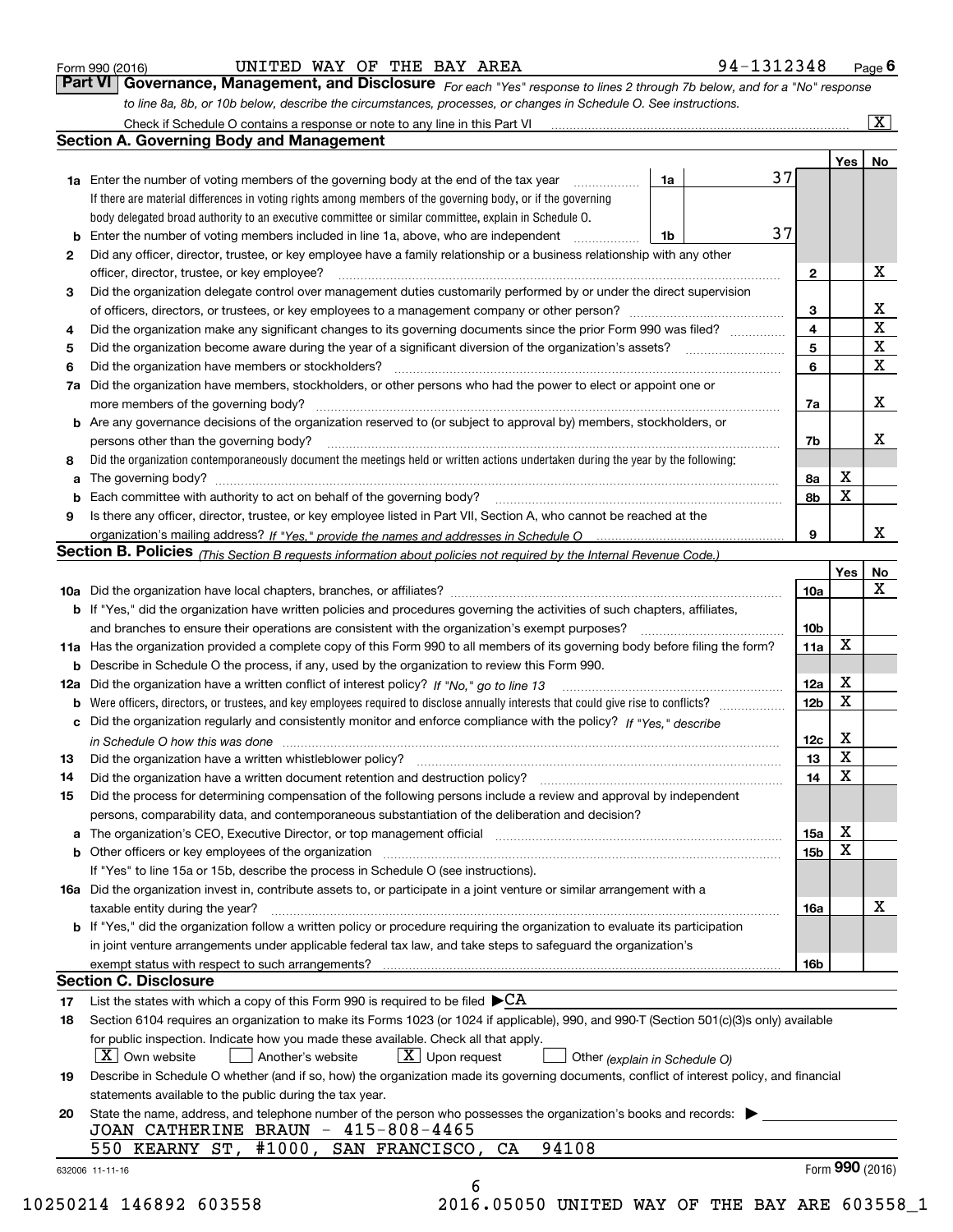$\mathcal{L}^{\text{max}}$ 

# **7Part VII Compensation of Officers, Directors, Trustees, Key Employees, Highest Compensated Employees, and Independent Contractors**

Check if Schedule O contains a response or note to any line in this Part VII

**Section A. Officers, Directors, Trustees, Key Employees, and Highest Compensated Employees**

**1a**  Complete this table for all persons required to be listed. Report compensation for the calendar year ending with or within the organization's tax year.

**•** List all of the organization's current officers, directors, trustees (whether individuals or organizations), regardless of amount of compensation.

● List all of the organization's **current** key employees, if any. See instructions for definition of "key employee." Enter -0- in columns  $(D)$ ,  $(E)$ , and  $(F)$  if no compensation was paid.

**•** List the organization's five current highest compensated employees (other than an officer, director, trustee, or key employee) who received reportable compensation (Box 5 of Form W-2 and/or Box 7 of Form 1099-MISC) of more than \$100,000 from the organization and any related organizations.

 $\bullet$  List all of the organization's **former** officers, key employees, and highest compensated employees who received more than \$100,000 of reportable compensation from the organization and any related organizations.

**•** List all of the organization's former directors or trustees that received, in the capacity as a former director or trustee of the organization, more than \$10,000 of reportable compensation from the organization and any related organizations.

List persons in the following order: individual trustees or directors; institutional trustees; officers; key employees; highest compensated employees; and former such persons.

Check this box if neither the organization nor any related organization compensated any current officer, director, or trustee.  $\mathcal{L}^{\text{max}}$ 

| (A)                                 | (B)                      |                                |                                 | (C)      |              |                                  |        | (D)             | (E)             | (F)                         |
|-------------------------------------|--------------------------|--------------------------------|---------------------------------|----------|--------------|----------------------------------|--------|-----------------|-----------------|-----------------------------|
| Name and Title                      | Average                  |                                | (do not check more than one     | Position |              |                                  |        | Reportable      | Reportable      | Estimated                   |
|                                     | hours per                |                                | box, unless person is both an   |          |              |                                  |        | compensation    | compensation    | amount of                   |
|                                     | week                     |                                | officer and a director/trustee) |          |              |                                  |        | from            | from related    | other                       |
|                                     | (list any                |                                |                                 |          |              |                                  |        | the             | organizations   | compensation                |
|                                     | hours for                |                                |                                 |          |              |                                  |        | organization    | (W-2/1099-MISC) | from the                    |
|                                     | related<br>organizations |                                |                                 |          |              |                                  |        | (W-2/1099-MISC) |                 | organization<br>and related |
|                                     | below                    |                                |                                 |          |              |                                  |        |                 |                 | organizations               |
|                                     | line)                    | Individual trustee or director | Institutional trustee           | Officer  | Key employee | Highest compensated<br> employee | Former |                 |                 |                             |
| (1) ALLAIRE, KIWOBA                 | 0.10                     |                                |                                 |          |              |                                  |        |                 |                 |                             |
| DIRECTOR AT LARGE                   |                          | X                              |                                 |          |              |                                  |        | 0.              | $\mathbf 0$ .   | 0.                          |
| (2) BAKER, MARGARET                 | 0.80                     |                                |                                 |          |              |                                  |        |                 |                 |                             |
| CHAIR, AUDIT COMMITTEE              |                          | X                              |                                 |          |              |                                  |        | 0.              | $\mathbf 0$ .   | $0_{.}$                     |
| (3) BLAYLOCK, ADAM                  | 1.00                     |                                |                                 |          |              |                                  |        |                 |                 |                             |
| DIRECTOR AT LARGE                   |                          | $\mathbf X$                    |                                 |          |              |                                  |        | 0.              | $\mathbf 0$ .   | $0_{.}$                     |
| (4) BRANCH, MICHELLE                | 2.00                     |                                |                                 |          |              |                                  |        |                 |                 |                             |
| DIRECTOR AT LARGE                   |                          | $\mathbf X$                    |                                 |          |              |                                  |        | 0.              | $\mathbf 0$ .   | $0_{.}$                     |
| (5) BREBER, PIERRE                  | 0.50                     |                                |                                 |          |              |                                  |        |                 |                 |                             |
| CHAIR, REG. IMPACT & GROWTH COUNCIL |                          | $\mathbf X$                    |                                 |          |              |                                  |        | 0.              | $\mathbf 0$ .   | $0_{.}$                     |
| (6) CERUSSI, RICHARD                | 0.50                     |                                |                                 |          |              |                                  |        |                 |                 |                             |
| CHAIR, PUBLIC POLICY COMMITTEE      |                          | X                              |                                 |          |              |                                  |        | 0.              | $\mathbf 0$ .   | $0_{.}$                     |
| (7) DETWEILER, CHARMAINE            | 2.00                     |                                |                                 |          |              |                                  |        |                 |                 |                             |
| TREASURER                           |                          | $\mathbf X$                    |                                 | X        |              |                                  |        | 0.              | $\mathbf 0$ .   | $0_{.}$                     |
| (8) DILLON, MICHAEL                 | 0.30                     |                                |                                 |          |              |                                  |        |                 |                 |                             |
| DIRECTOR AT LARGE                   |                          | X                              |                                 |          |              |                                  |        | 0.              | $\mathbf 0$ .   | $\mathbf 0$ .               |
| (9) EARLEY, JR., ANTHONY            | 1.50                     |                                |                                 |          |              |                                  |        |                 |                 |                             |
| DIRECTOR AT LARGE                   |                          | $\mathbf X$                    |                                 |          |              |                                  |        | 0.              | $\mathbf 0$ .   | $\mathbf 0$ .               |
| (10) ECKHARDT, MICHAEL              | 0.30                     |                                |                                 |          |              |                                  |        |                 |                 |                             |
| DIRECTOR AT LARGE                   |                          | X                              |                                 |          |              |                                  |        | 0.              | $\mathbf 0$ .   | $\mathbf 0$ .               |
| (11) FOLEY, JIM                     | 0.80                     |                                |                                 |          |              |                                  |        |                 |                 |                             |
| CHAIR, ENGAGEMENT COMMITTEE         |                          | X                              |                                 |          |              |                                  |        | 0.              | $\mathbf 0$ .   | $\mathbf 0$ .               |
| (12) HEACOCK, DAVID                 | 2.00                     |                                |                                 |          |              |                                  |        |                 |                 |                             |
| ASSISTANT SECRETARY                 |                          | $\mathbf X$                    |                                 | X        |              |                                  |        | 0.              | $\mathbf 0$ .   | 0.                          |
| (13) HERBERT III, JAMES             | 0.20                     |                                |                                 |          |              |                                  |        |                 |                 |                             |
| DIRECTOR AT LARGE                   |                          | X                              |                                 |          |              |                                  |        | 0.              | $\mathbf 0$ .   | 0.                          |
| (14) JOHNSON, KEVIN                 | 0.20                     |                                |                                 |          |              |                                  |        |                 |                 |                             |
| DIRECTOR AT LARGE                   |                          | X                              |                                 |          |              |                                  |        | 0.              | 0.              | 0.                          |
| (15) KO, AMY                        | 0.80                     |                                |                                 |          |              |                                  |        |                 |                 |                             |
| DIRECTOR AT LARGE                   |                          | X                              |                                 |          |              |                                  |        | $\mathbf 0$ .   | $\mathbf 0$ .   | 0.                          |
| (16) LANG, MATTHEW                  | 0.50                     |                                |                                 |          |              |                                  |        |                 |                 |                             |
| DIRECTOR AT LARGE                   |                          | x                              |                                 |          |              |                                  |        | $\mathbf 0$ .   | $\mathbf 0$ .   | 0.                          |
| (17) LAYMON, JOE                    | 0.30                     |                                |                                 |          |              |                                  |        |                 |                 |                             |
| DIRECTOR AT LARGE                   |                          | x                              |                                 |          |              |                                  |        | $\mathbf 0$ .   | $\mathbf 0$ .   | 0.                          |
| 632007 11-11-16                     |                          |                                |                                 |          |              |                                  |        |                 |                 | Form 990 (2016)             |

632007 11-11-16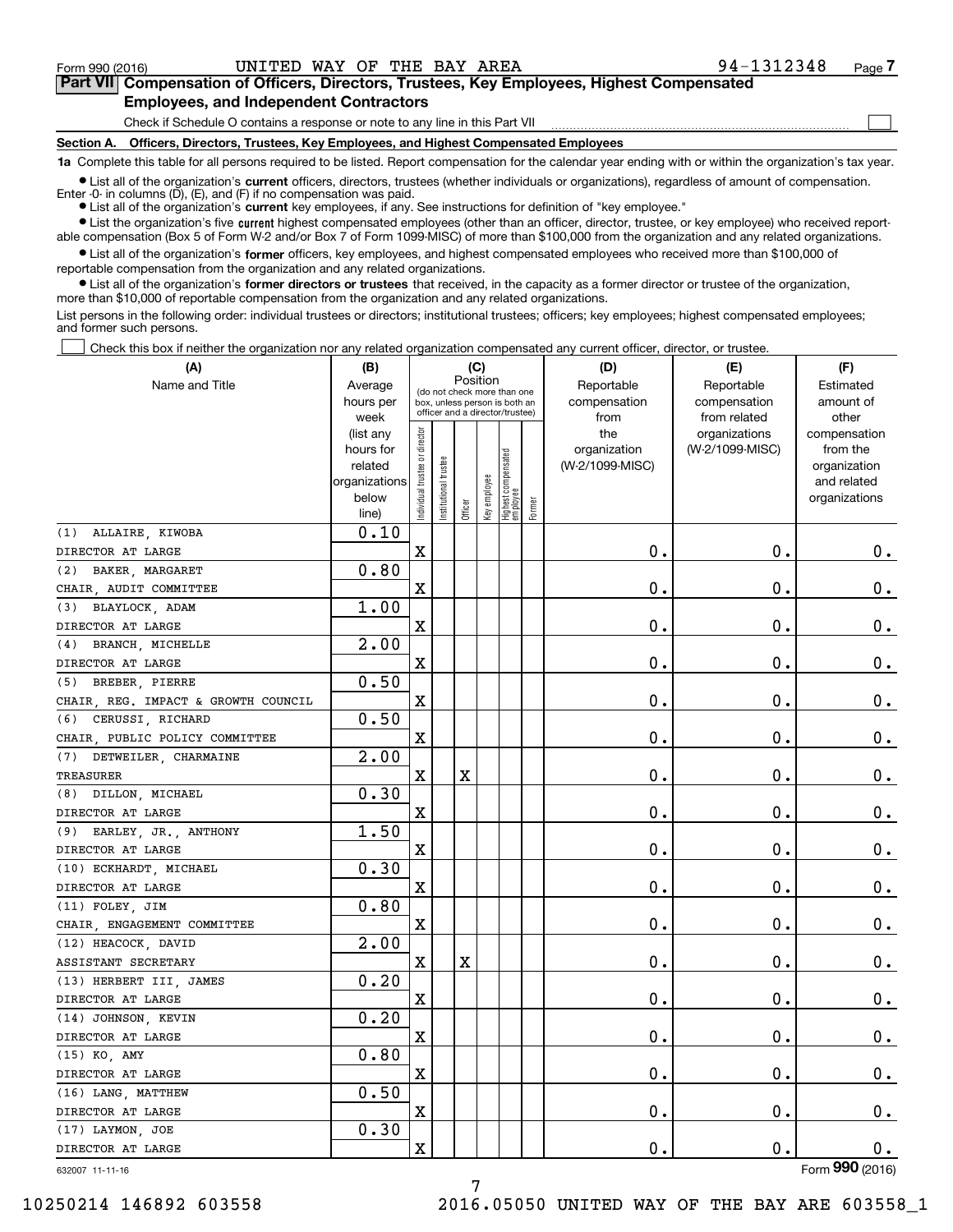|  | Form 990 (2016) |
|--|-----------------|
|  |                 |

## Form 990 (2016) UNITED WAY OF THE BAY AREA 94-1312348 Page

**8** 94-1312348

| Part VII Section A. Officers, Directors, Trustees, Key Employees, and Highest Compensated Employees (continued)                              |                      |                                |                                                              |         |          |                                                 |        |                         |                  |                  |                              |
|----------------------------------------------------------------------------------------------------------------------------------------------|----------------------|--------------------------------|--------------------------------------------------------------|---------|----------|-------------------------------------------------|--------|-------------------------|------------------|------------------|------------------------------|
| (A)                                                                                                                                          | (B)                  |                                |                                                              |         | (C)      |                                                 |        | (D)                     | (E)              |                  | (F)                          |
| Name and title                                                                                                                               | Average              |                                |                                                              |         | Position |                                                 |        | Reportable              | Reportable       |                  | Estimated                    |
|                                                                                                                                              | hours per            |                                | (do not check more than one<br>box, unless person is both an |         |          |                                                 |        | compensation            | compensation     |                  | amount of                    |
|                                                                                                                                              | week                 |                                | officer and a director/trustee)                              |         |          |                                                 |        | from                    | from related     |                  | other                        |
|                                                                                                                                              | (list any            |                                |                                                              |         |          |                                                 |        | the                     | organizations    |                  | compensation                 |
|                                                                                                                                              | hours for<br>related |                                |                                                              |         |          |                                                 |        | organization            | (W-2/1099-MISC)  |                  | from the                     |
|                                                                                                                                              | organizations        |                                |                                                              |         |          |                                                 |        | (W-2/1099-MISC)         |                  |                  | organization                 |
|                                                                                                                                              | below                |                                |                                                              |         |          |                                                 |        |                         |                  |                  | and related<br>organizations |
|                                                                                                                                              | line)                | Individual trustee or director | Institutional trustee                                        | Officer |          | key employee<br>Highest compensated<br>employee | Former |                         |                  |                  |                              |
| (18) LEE, DANIEL                                                                                                                             | 1.50                 |                                |                                                              |         |          |                                                 |        |                         |                  |                  |                              |
| DIRECTOR AT LARGE                                                                                                                            |                      | $\mathbf X$                    |                                                              |         |          |                                                 |        | 0.                      |                  | 0.               | 0.                           |
| (19) LEIBOWITZ, TOM                                                                                                                          | 0.80                 |                                |                                                              |         |          |                                                 |        |                         |                  |                  |                              |
| DIRECTOR AT LARGE                                                                                                                            |                      | X                              |                                                              |         |          |                                                 |        | 0.                      |                  | 0.               | 0.                           |
| (20) LICHTENSTEIN, NOAH                                                                                                                      | 0.50                 |                                |                                                              |         |          |                                                 |        |                         |                  |                  |                              |
| DIRECTOR AT LARGE                                                                                                                            |                      | $\mathbf X$                    |                                                              |         |          |                                                 |        | 0.                      |                  | 0.               | 0.                           |
| (21) MATUSZAK, GARY                                                                                                                          | 0.80                 |                                |                                                              |         |          |                                                 |        |                         |                  |                  |                              |
| VICE CHAIR, AUDIT COMMITTEE                                                                                                                  |                      | $\mathbf X$                    |                                                              |         |          |                                                 |        | 0.                      |                  | 0.               | 0.                           |
| (22) MILEY, SANDRA                                                                                                                           | 0.30                 |                                |                                                              |         |          |                                                 |        |                         |                  |                  |                              |
| DIRECTOR AT LARGE                                                                                                                            |                      | X                              |                                                              |         |          |                                                 |        | 0.                      |                  | 0.               | 0.                           |
| (23) MOK, ANNA                                                                                                                               | 0.80                 |                                |                                                              |         |          |                                                 |        |                         |                  |                  |                              |
| CHAIR, GOVERNANCE COMMITTEE                                                                                                                  |                      | X                              |                                                              |         |          |                                                 |        | 0.                      |                  | 0.               | 0.                           |
| (24) NEEDLES, JOSH                                                                                                                           | 0.10                 |                                |                                                              |         |          |                                                 |        |                         |                  |                  |                              |
| DIRECTOR AT LARGE (THRU 4/30/17)                                                                                                             |                      | $\mathbf X$                    |                                                              |         |          |                                                 |        | 0.                      |                  | 0.               | 0.                           |
| (25) OLSON, JAMES                                                                                                                            | 2.00                 |                                |                                                              |         |          |                                                 |        |                         |                  |                  |                              |
| SECRETARY                                                                                                                                    |                      | $\mathbf X$                    |                                                              | X       |          |                                                 |        | 0.                      |                  | 0.               | 0.                           |
| (26) PAULSON, TIMOTHY                                                                                                                        | 0.50                 |                                |                                                              |         |          |                                                 |        |                         |                  |                  |                              |
| LABOR LIAISON                                                                                                                                |                      | $\mathbf x$                    |                                                              |         |          |                                                 |        | 0.                      |                  | 0.               | $0$ .                        |
| $\overline{0}$ .<br>1b Sub-total                                                                                                             |                      |                                |                                                              |         |          |                                                 |        | $\overline{0}$ .        | $\overline{0}$ . |                  |                              |
| c Total from continuation sheets to Part VII, Section A manuscription.                                                                       |                      |                                |                                                              |         |          |                                                 |        | 1,639,709.              |                  | $\overline{0}$ . | 465, 270.                    |
|                                                                                                                                              |                      |                                |                                                              |         |          |                                                 |        | 1,639,709.              |                  | $\overline{0}$ . | 465, 270.                    |
| Total number of individuals (including but not limited to those listed above) who received more than \$100,000 of reportable<br>$\mathbf{2}$ |                      |                                |                                                              |         |          |                                                 |        |                         |                  |                  |                              |
| compensation from the organization $\blacktriangleright$                                                                                     |                      |                                |                                                              |         |          |                                                 |        |                         |                  |                  | 10                           |
|                                                                                                                                              |                      |                                |                                                              |         |          |                                                 |        |                         |                  |                  | Yes<br>No                    |
| Did the organization list any former officer, director, or trustee, key employee, or highest compensated employee on<br>3                    |                      |                                |                                                              |         |          |                                                 |        |                         |                  |                  |                              |
|                                                                                                                                              |                      |                                |                                                              |         |          |                                                 |        |                         |                  |                  | X<br>3                       |
| For any individual listed on line 1a, is the sum of reportable compensation and other compensation from the organization<br>4                |                      |                                |                                                              |         |          |                                                 |        |                         |                  |                  | X                            |
|                                                                                                                                              |                      |                                |                                                              |         |          |                                                 |        |                         |                  |                  | 4                            |
| Did any person listed on line 1a receive or accrue compensation from any unrelated organization or individual for services<br>5              |                      |                                |                                                              |         |          |                                                 |        |                         |                  |                  | x                            |
| <b>Section B. Independent Contractors</b>                                                                                                    |                      |                                |                                                              |         |          |                                                 |        |                         |                  |                  | 5                            |
| Complete this table for your five highest compensated independent contractors that received more than \$100,000 of compensation from<br>1    |                      |                                |                                                              |         |          |                                                 |        |                         |                  |                  |                              |
| the organization. Report compensation for the calendar year ending with or within the organization's tax year.                               |                      |                                |                                                              |         |          |                                                 |        |                         |                  |                  |                              |
| (A)                                                                                                                                          |                      |                                |                                                              |         |          |                                                 |        | (B)                     |                  |                  | (C)                          |
| Name and business address                                                                                                                    |                      |                                |                                                              |         |          |                                                 |        | Description of services |                  |                  | Compensation                 |
| INTERFACE CHILDREN FAMILY SERVICES, 4001                                                                                                     |                      |                                |                                                              |         |          |                                                 |        |                         |                  |                  |                              |
| MISSION OAKS BLVD., STE I, CAMARILLO, CA                                                                                                     |                      |                                |                                                              |         |          |                                                 |        | CONSULTING SERVICES     |                  |                  | 713, 133.                    |
| LANXPERT CORPORATION DBA INTIVIX, 605                                                                                                        |                      |                                |                                                              |         |          |                                                 |        |                         |                  |                  |                              |
| MARKET STREET, SUITE 410, SAN FRANCISCO,                                                                                                     |                      |                                |                                                              |         |          |                                                 |        | IT CONSULTING           |                  |                  | 177,256.                     |
| NELSON STAFFING                                                                                                                              |                      |                                |                                                              |         |          |                                                 |        | TEMPORARY EMPLOYMENT    |                  |                  |                              |
| P O BOX 49195, SAN JOSE, CA 95161-9195                                                                                                       |                      |                                |                                                              |         |          |                                                 |        | <b>AGENCY</b>           |                  |                  | 138,493.                     |
| JAPANESE COMMUNITY YOUTH COUNCIL                                                                                                             |                      |                                |                                                              |         |          |                                                 |        |                         |                  |                  |                              |
| 2012 PINE STREET, SAN FRANCISCO, CA 94115                                                                                                    |                      |                                |                                                              |         |          |                                                 |        | CONSULTING SERVICES     |                  |                  | 128,479.                     |
| MOSS ADAMS LLP                                                                                                                               |                      |                                |                                                              |         |          |                                                 |        |                         |                  |                  |                              |
| P O BOX 101822, PASADENA, CA 91189-1822                                                                                                      |                      |                                |                                                              |         |          |                                                 |        | ACCOUNTING              |                  |                  | 120,539.                     |
| Total number of independent contractors (including but not limited to those listed above) who received more than<br>$\mathbf{2}$             |                      |                                |                                                              |         |          |                                                 |        |                         |                  |                  |                              |
| \$100,000 of compensation from the organization                                                                                              |                      |                                |                                                              |         |          | 5                                               |        |                         |                  |                  |                              |

632008 11-11-16 SEE PART VII, SECTION A CONTINUATION SHEETS

8

Form (2016) **990**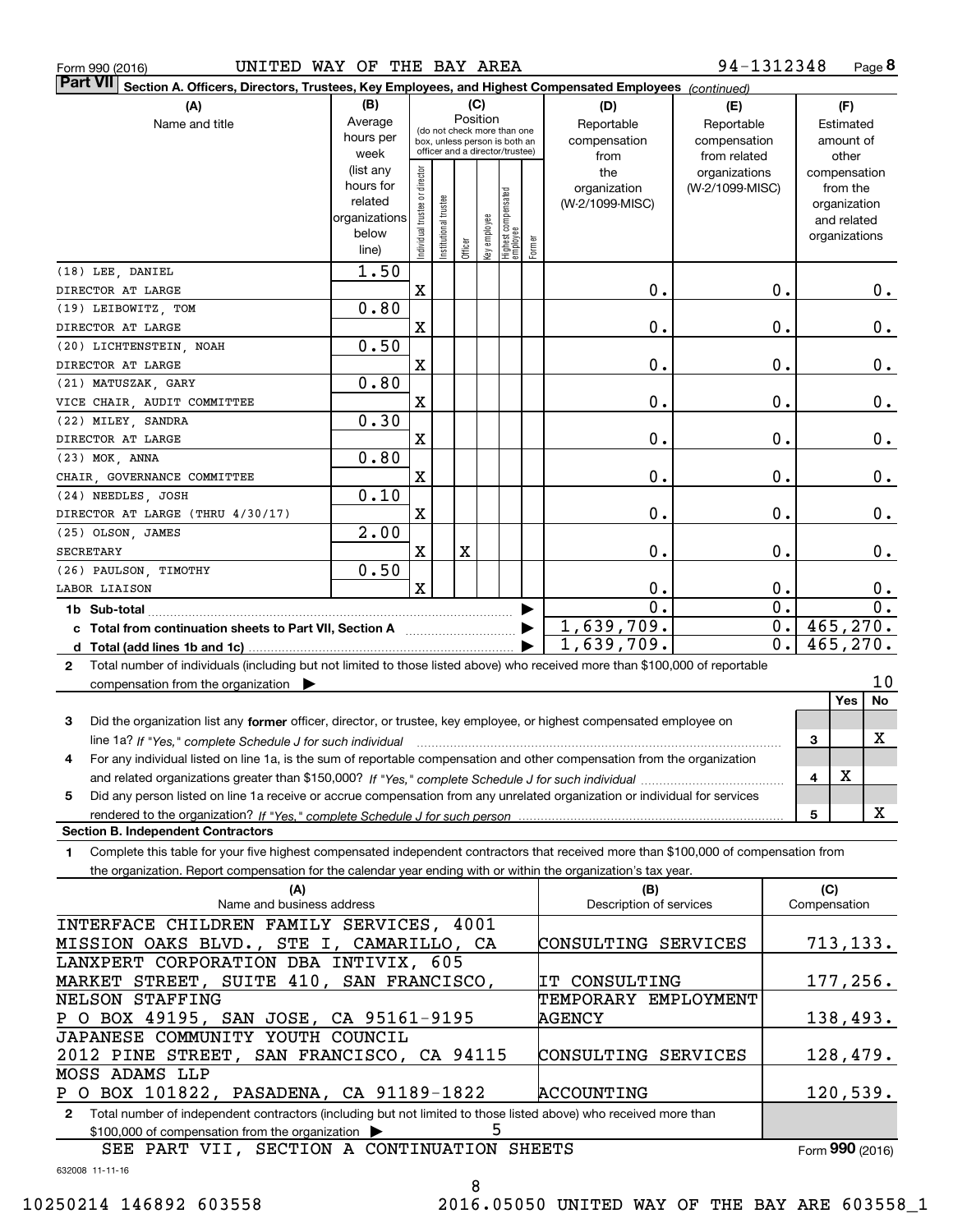| 94-1312348<br>UNITED WAY OF THE BAY AREA<br>Form 990                                                                      |               |                                |                       |          |              |                        |        |                  |                               |                       |  |
|---------------------------------------------------------------------------------------------------------------------------|---------------|--------------------------------|-----------------------|----------|--------------|------------------------|--------|------------------|-------------------------------|-----------------------|--|
| <b>Part VII</b><br>Section A. Officers, Directors, Trustees, Key Employees, and Highest Compensated Employees (continued) |               |                                |                       |          |              |                        |        |                  |                               |                       |  |
| (A)                                                                                                                       | (B)           |                                |                       | (C)      |              |                        |        | (D)              | (E)                           | (F)                   |  |
| Name and title                                                                                                            | Average       |                                |                       | Position |              |                        |        | Reportable       | Reportable                    | Estimated             |  |
|                                                                                                                           | hours         |                                |                       |          |              | (check all that apply) |        | compensation     | compensation                  | amount of             |  |
|                                                                                                                           | per<br>week   |                                |                       |          |              |                        |        | from<br>the      | from related<br>organizations | other<br>compensation |  |
|                                                                                                                           | (list any     |                                |                       |          |              | employee               |        | organization     | (W-2/1099-MISC)               | from the              |  |
|                                                                                                                           | hours for     |                                |                       |          |              |                        |        | (W-2/1099-MISC)  |                               | organization          |  |
|                                                                                                                           | related       |                                |                       |          |              |                        |        |                  |                               | and related           |  |
|                                                                                                                           | organizations |                                |                       |          |              |                        |        |                  |                               | organizations         |  |
|                                                                                                                           | below         | Individual trustee or director | Institutional trustee | Officer  | Key employee | Highest compensated    | Former |                  |                               |                       |  |
|                                                                                                                           | line)<br>0.80 |                                |                       |          |              |                        |        |                  |                               |                       |  |
| (27) PEYTON, RONALD<br>DIRECTOR AT LARGE                                                                                  |               | X                              |                       |          |              |                        |        | 0.               | 0.                            | $0$ .                 |  |
| (28) REMSTEDT, LAWRENCE                                                                                                   | 0.50          |                                |                       |          |              |                        |        |                  |                               |                       |  |
| DIRECTOR AT LARGE                                                                                                         |               | X                              |                       |          |              |                        |        | 0.               | 0.                            | $\mathbf 0$ .         |  |
| (29) RODRIGUEZ, RAUL                                                                                                      | 0.80          |                                |                       |          |              |                        |        |                  |                               |                       |  |
| DIRECTOR AT LARGE                                                                                                         |               | X                              |                       |          |              |                        |        | 0.               | 0.                            | 0.                    |  |
| (30) ROGERS, MATT                                                                                                         | 0.50          |                                |                       |          |              |                        |        |                  |                               |                       |  |
| DIRECTOR AT LARGE                                                                                                         |               | X                              |                       |          |              |                        |        | 0.               | 0.                            | 0.                    |  |
| (31) SUTHERLAND, SUSAN                                                                                                    | 0.50          |                                |                       |          |              |                        |        |                  |                               |                       |  |
| IMMEDIATE PAST CHAIR                                                                                                      |               | X                              |                       |          |              |                        |        | 0.               | 0.                            | 0.                    |  |
| (32) TENNYSON SHERRY                                                                                                      | 0.30          |                                |                       |          |              |                        |        |                  |                               |                       |  |
| DIRECTOR AT LARGE                                                                                                         |               | X                              |                       |          |              |                        |        | 0.               | 0.                            | 0.                    |  |
| (33) WALKER, ROBERT                                                                                                       | 0.20          |                                |                       |          |              |                        |        |                  |                               |                       |  |
| DIRECTOR AT LARGE                                                                                                         |               | X                              |                       |          |              |                        |        | 0.               | 0.                            | 0.                    |  |
| (34) WALKER, LORETTA                                                                                                      | 6.00          |                                |                       |          |              |                        |        |                  |                               |                       |  |
| CHAIR                                                                                                                     |               | X                              |                       | X        |              |                        |        | 0.               | 0.                            | 0.                    |  |
| (35) WEINSTEIN, LAURIE                                                                                                    | 0.50          |                                |                       |          |              |                        |        |                  |                               |                       |  |
| DIRECTOR AT LARGE                                                                                                         |               | X                              |                       |          |              |                        |        | 0.               | 0.                            | 0.                    |  |
| (36) WILHELM, JULIA                                                                                                       | 0.50          |                                |                       |          |              |                        |        |                  |                               |                       |  |
| DIRECTOR AT LARGE                                                                                                         |               | X                              |                       |          |              |                        |        | 0.               | 0.                            | 0.                    |  |
| (37) WOHL, JEFFREY                                                                                                        | 1.00          |                                |                       |          |              |                        |        |                  |                               |                       |  |
| GEN. COUNSEL & CHIEF ETHICS OFFICER                                                                                       |               | X                              |                       | X        |              |                        |        | 0.               | 0.                            | 0.                    |  |
| (38) WYMER, MICHELE                                                                                                       | 0.20          |                                |                       |          |              |                        |        |                  |                               |                       |  |
| DIRECTOR AT LARGE                                                                                                         |               | X                              |                       |          |              |                        |        | 0.               | 0.                            | 0.                    |  |
| (39) WILSON, ANNE                                                                                                         | 55.00         |                                |                       |          |              |                        |        |                  |                               |                       |  |
| CHIEF EXECUTIVE OFFICER                                                                                                   | 55.00         |                                |                       | X.       |              |                        |        | 310,446.         | $\mathbf 0$ .                 | 198,485.              |  |
| (40) MCDONNELL, ERIC<br>CHIEF OPERATING OFFICER                                                                           |               |                                |                       | X        |              |                        |        |                  | $\mathbf 0$ .                 |                       |  |
| (41) BRAUN, JOAN                                                                                                          | 55.00         |                                |                       |          |              |                        |        | 247,888.         |                               | 53,693.               |  |
| CHIEF FINANCE & ADMIN OFFICER                                                                                             |               |                                |                       | X        |              |                        |        | 192,787.         | 0.                            | 40,632.               |  |
| (42) NICELY, KATHLEEN                                                                                                     | 37.50         |                                |                       |          |              |                        |        |                  |                               |                       |  |
| CHIEF DEVELOPMENT OFFICER                                                                                                 |               |                                |                       |          | X            |                        |        | 232,449.         | 0.                            | 20,836.               |  |
| (43) HYDE, RANDY                                                                                                          | 37.50         |                                |                       |          |              |                        |        |                  |                               |                       |  |
| SENIOR VP MARKETING                                                                                                       |               |                                |                       |          |              | X                      |        | 140,182.         | 0.                            | <u>16,223.</u>        |  |
| (44) CHAMORRO, AMALIA                                                                                                     | 37.50         |                                |                       |          |              |                        |        |                  |                               |                       |  |
| VP, COMMUNITY INVESTMENT                                                                                                  |               |                                |                       |          |              | X                      |        | 108,346.         | 0.                            | <u>23,158.</u>        |  |
| (45) KUKOVIC, LIDIYA                                                                                                      | 37.50         |                                |                       |          |              |                        |        |                  |                               |                       |  |
| VP, CONTROLLER                                                                                                            |               |                                |                       |          |              | X                      |        | <u> 117,531.</u> | 0.                            | 24,662.               |  |
| (46) SCHAVER, JOHN                                                                                                        | 37.50         |                                |                       |          |              |                        |        |                  |                               |                       |  |
| VP, INFORMATION TECHNOLOGY                                                                                                |               |                                |                       |          |              | X                      |        | 121, 214.        | 0.                            | 63,518.               |  |
|                                                                                                                           |               |                                |                       |          |              |                        |        |                  |                               |                       |  |
| Total to Part VII, Section A, line 1c                                                                                     |               |                                |                       |          |              |                        |        |                  |                               |                       |  |

9

632201 04-01-16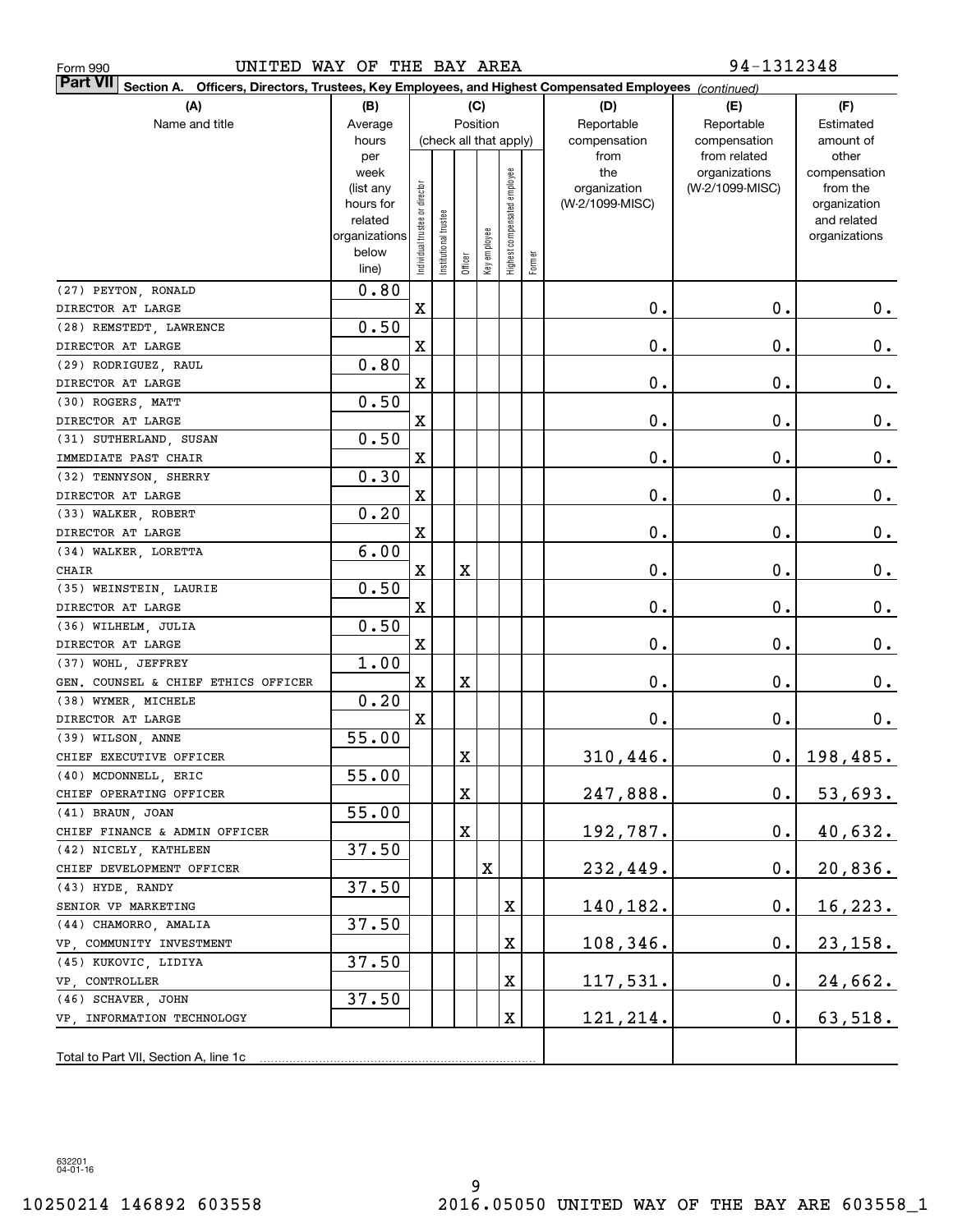| Form 990<br><b>Part VII</b>                                                                            | UNITED WAY OF THE BAY AREA |                        |                                |                       |         |              |                              |        |                                 | 94-1312348      |                          |
|--------------------------------------------------------------------------------------------------------|----------------------------|------------------------|--------------------------------|-----------------------|---------|--------------|------------------------------|--------|---------------------------------|-----------------|--------------------------|
| Section A. Officers, Directors, Trustees, Key Employees, and Highest Compensated Employees (continued) |                            |                        |                                |                       |         |              |                              |        |                                 |                 |                          |
|                                                                                                        | (A)                        | (B)                    |                                |                       |         | (C)          |                              |        | (D)                             | (E)             | (F)                      |
|                                                                                                        | Name and title             | Average                |                                |                       |         | Position     |                              |        | Reportable                      | Reportable      | Estimated                |
|                                                                                                        |                            | hours                  |                                |                       |         |              | (check all that apply)       |        | compensation                    | compensation    | amount of                |
|                                                                                                        |                            | per                    |                                |                       |         |              |                              |        | from                            | from related    | other                    |
|                                                                                                        |                            | week                   |                                |                       |         |              |                              |        | the                             | organizations   | compensation             |
|                                                                                                        |                            | (list any<br>hours for |                                |                       |         |              |                              |        | organization<br>(W-2/1099-MISC) | (W-2/1099-MISC) | from the<br>organization |
|                                                                                                        |                            | related                |                                |                       |         |              |                              |        |                                 |                 | and related              |
|                                                                                                        |                            | organizations          | Individual trustee or director | Institutional trustee |         |              | Highest compensated employee |        |                                 |                 | organizations            |
|                                                                                                        |                            | below                  |                                |                       |         | Key employee |                              |        |                                 |                 |                          |
|                                                                                                        |                            | line)                  |                                |                       | Officer |              |                              | Former |                                 |                 |                          |
|                                                                                                        | (47) TAM, TSE MING         | 37.50                  |                                |                       |         |              |                              |        |                                 |                 |                          |
|                                                                                                        | VP, COMMUNITY INVESTMENT   |                        |                                |                       |         |              | $\mathbf X$                  |        | 168,866.                        | $\mathbf 0$ .   | 24,063.                  |
|                                                                                                        |                            |                        |                                |                       |         |              |                              |        |                                 |                 |                          |
|                                                                                                        |                            |                        |                                |                       |         |              |                              |        |                                 |                 |                          |
|                                                                                                        |                            |                        |                                |                       |         |              |                              |        |                                 |                 |                          |
|                                                                                                        |                            |                        |                                |                       |         |              |                              |        |                                 |                 |                          |
|                                                                                                        |                            |                        |                                |                       |         |              |                              |        |                                 |                 |                          |
|                                                                                                        |                            |                        |                                |                       |         |              |                              |        |                                 |                 |                          |
|                                                                                                        |                            |                        |                                |                       |         |              |                              |        |                                 |                 |                          |
|                                                                                                        |                            |                        |                                |                       |         |              |                              |        |                                 |                 |                          |
|                                                                                                        |                            |                        |                                |                       |         |              |                              |        |                                 |                 |                          |
|                                                                                                        |                            |                        |                                |                       |         |              |                              |        |                                 |                 |                          |
|                                                                                                        |                            |                        |                                |                       |         |              |                              |        |                                 |                 |                          |
|                                                                                                        |                            |                        |                                |                       |         |              |                              |        |                                 |                 |                          |
|                                                                                                        |                            |                        |                                |                       |         |              |                              |        |                                 |                 |                          |
|                                                                                                        |                            |                        |                                |                       |         |              |                              |        |                                 |                 |                          |
|                                                                                                        |                            |                        |                                |                       |         |              |                              |        |                                 |                 |                          |
|                                                                                                        |                            |                        |                                |                       |         |              |                              |        |                                 |                 |                          |
|                                                                                                        |                            |                        |                                |                       |         |              |                              |        |                                 |                 |                          |
|                                                                                                        |                            |                        |                                |                       |         |              |                              |        |                                 |                 |                          |
|                                                                                                        |                            |                        |                                |                       |         |              |                              |        |                                 |                 |                          |
|                                                                                                        |                            |                        |                                |                       |         |              |                              |        |                                 |                 |                          |
|                                                                                                        |                            |                        |                                |                       |         |              |                              |        |                                 |                 |                          |
|                                                                                                        |                            |                        |                                |                       |         |              |                              |        |                                 |                 |                          |
|                                                                                                        |                            |                        |                                |                       |         |              |                              |        |                                 |                 |                          |
|                                                                                                        |                            |                        |                                |                       |         |              |                              |        |                                 |                 |                          |
|                                                                                                        |                            |                        |                                |                       |         |              |                              |        |                                 |                 |                          |
|                                                                                                        |                            |                        |                                |                       |         |              |                              |        |                                 |                 |                          |
|                                                                                                        |                            |                        |                                |                       |         |              |                              |        |                                 |                 |                          |
|                                                                                                        |                            |                        |                                |                       |         |              |                              |        |                                 |                 |                          |
|                                                                                                        |                            |                        |                                |                       |         |              |                              |        |                                 |                 |                          |
|                                                                                                        |                            |                        |                                |                       |         |              |                              |        |                                 |                 |                          |
|                                                                                                        |                            |                        |                                |                       |         |              |                              |        |                                 |                 |                          |
|                                                                                                        |                            |                        |                                |                       |         |              |                              |        |                                 |                 |                          |
|                                                                                                        |                            |                        |                                |                       |         |              |                              |        |                                 |                 |                          |
|                                                                                                        |                            |                        |                                |                       |         |              |                              |        |                                 |                 |                          |
|                                                                                                        |                            |                        |                                |                       |         |              |                              |        |                                 |                 |                          |
|                                                                                                        |                            |                        |                                |                       |         |              |                              |        |                                 |                 |                          |
|                                                                                                        |                            |                        |                                |                       |         |              |                              |        |                                 |                 |                          |
|                                                                                                        |                            |                        |                                |                       |         |              |                              |        | 1,639,709.                      |                 | 465,270.                 |
|                                                                                                        |                            |                        |                                |                       |         |              |                              |        |                                 |                 |                          |

632201 04-01-16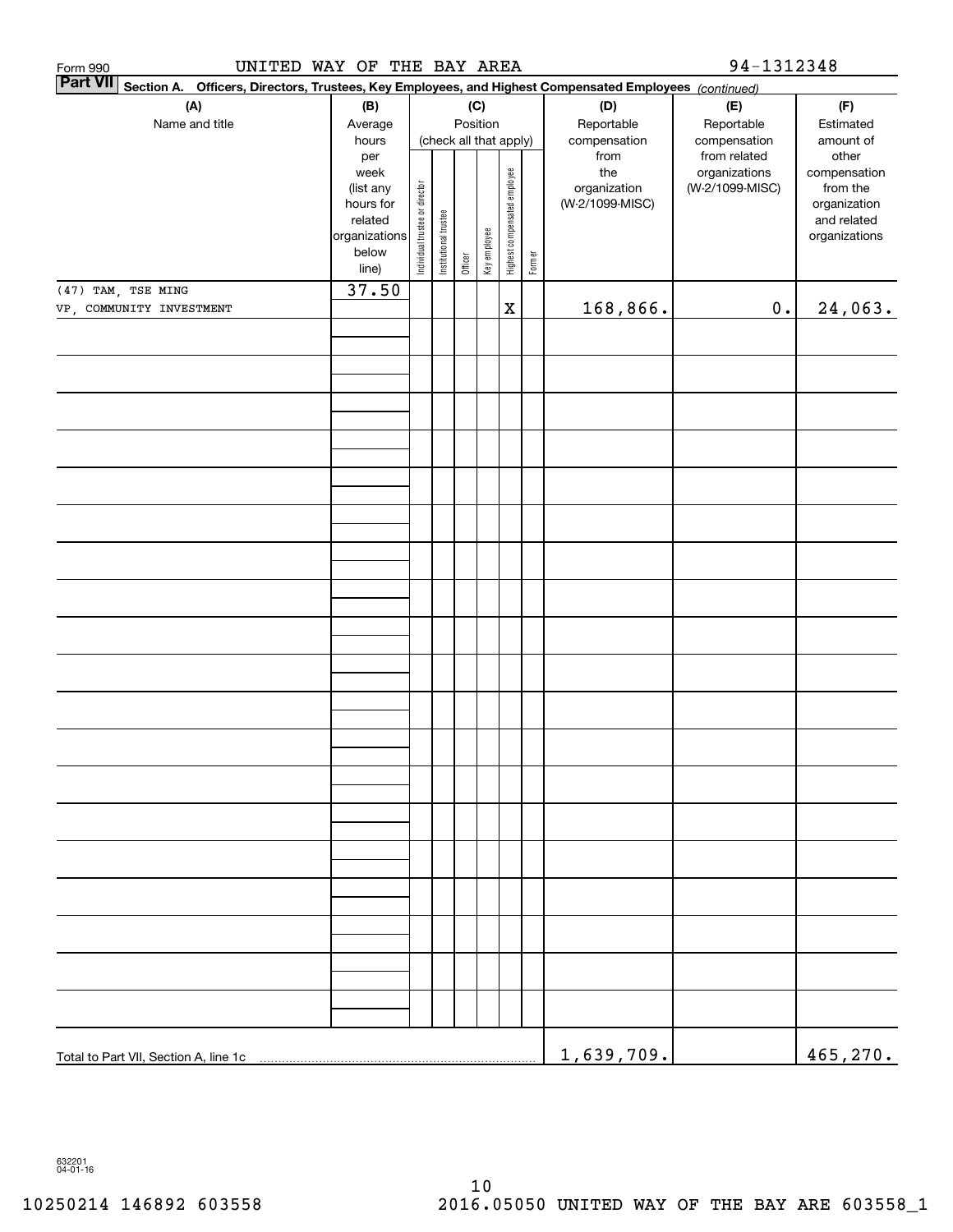| <b>Part VIII</b>                                          |      | <b>Statement of Revenue</b>                                                   |                        |                      |                      |                                                              |                                                    |                                                                    |
|-----------------------------------------------------------|------|-------------------------------------------------------------------------------|------------------------|----------------------|----------------------|--------------------------------------------------------------|----------------------------------------------------|--------------------------------------------------------------------|
|                                                           |      | Check if Schedule O contains a response or note to any line in this Part VIII |                        |                      | (A)<br>Total revenue | $\overline{(B)}$<br>Related or<br>exempt function<br>revenue | $\overline{C}$<br>Unrelated<br>business<br>revenue | (D)<br>Revenuè excluded<br>from tax under<br>sections<br>512 - 514 |
|                                                           |      | 1 a Federated campaigns                                                       | 1a                     |                      |                      |                                                              |                                                    |                                                                    |
|                                                           |      | <b>b</b> Membership dues                                                      | 1b                     |                      |                      |                                                              |                                                    |                                                                    |
|                                                           |      | c Fundraising events                                                          | 1 <sub>c</sub>         | 115,950.             |                      |                                                              |                                                    |                                                                    |
|                                                           |      | d Related organizations                                                       | 1 <sub>d</sub>         |                      |                      |                                                              |                                                    |                                                                    |
|                                                           |      | e Government grants (contributions)                                           | 1e                     | 1,101,775.           |                      |                                                              |                                                    |                                                                    |
|                                                           |      | f All other contributions, gifts, grants, and                                 |                        |                      |                      |                                                              |                                                    |                                                                    |
|                                                           |      | similar amounts not included above                                            | 1f                     | 42,120,227.          |                      |                                                              |                                                    |                                                                    |
| Contributions, Gifts, Grants<br>and Other Similar Amounts | a    | Noncash contributions included in lines 1a-1f: \$                             |                        | 545, 137.            |                      |                                                              |                                                    |                                                                    |
|                                                           | h    |                                                                               |                        |                      | 43, 337, 952.        |                                                              |                                                    |                                                                    |
|                                                           |      |                                                                               |                        | <b>Business Code</b> |                      |                                                              |                                                    |                                                                    |
|                                                           | 2 a  | PLEDGE PROCESSING FEES                                                        |                        | 900099               | 448,850.             | 448,850.                                                     |                                                    |                                                                    |
| Program Service<br>Revenue                                | b    | CONSULTING FEE INCOME                                                         |                        | 900099               | 225,731.             | 225,731.                                                     |                                                    |                                                                    |
|                                                           | C.   | OFFICE SPACE RENTAL                                                           |                        | 900099               | 18,400.              | 18,400.                                                      |                                                    |                                                                    |
|                                                           | d    |                                                                               |                        |                      |                      |                                                              |                                                    |                                                                    |
|                                                           | е    |                                                                               |                        |                      |                      |                                                              |                                                    |                                                                    |
|                                                           |      | f All other program service revenue                                           |                        |                      |                      |                                                              |                                                    |                                                                    |
|                                                           | a    |                                                                               |                        |                      | 692,981.             |                                                              |                                                    |                                                                    |
|                                                           | 3    | Investment income (including dividends, interest, and                         |                        |                      |                      |                                                              |                                                    |                                                                    |
|                                                           |      |                                                                               |                        |                      | 270,836.             |                                                              |                                                    | 270,836.                                                           |
|                                                           | 4    | Income from investment of tax-exempt bond proceeds                            |                        |                      |                      |                                                              |                                                    |                                                                    |
|                                                           | 5    |                                                                               |                        |                      |                      |                                                              |                                                    |                                                                    |
|                                                           |      |                                                                               | (i) Real               | (ii) Personal        |                      |                                                              |                                                    |                                                                    |
|                                                           |      | 6 a Gross rents                                                               | 143, 163.              |                      |                      |                                                              |                                                    |                                                                    |
|                                                           | b    | Less: rental expenses                                                         | 0.                     |                      |                      |                                                              |                                                    |                                                                    |
|                                                           | с    | Rental income or (loss)                                                       | 143, 163.              |                      |                      |                                                              |                                                    |                                                                    |
|                                                           |      | <b>d</b> Net rental income or (loss)                                          |                        |                      | 143, 163.            |                                                              |                                                    | 143, 163.                                                          |
|                                                           |      | 7 a Gross amount from sales of                                                | (i) Securities         | (ii) Other           |                      |                                                              |                                                    |                                                                    |
|                                                           |      | assets other than inventory                                                   | 1,849,355.             | 31,280.              |                      |                                                              |                                                    |                                                                    |
|                                                           |      | <b>b</b> Less: cost or other basis                                            |                        |                      |                      |                                                              |                                                    |                                                                    |
|                                                           |      | and sales expenses                                                            | 1,395,266.<br>454,089. | 31,280.              |                      |                                                              |                                                    |                                                                    |
|                                                           |      |                                                                               |                        | 0.                   |                      |                                                              |                                                    |                                                                    |
|                                                           |      |                                                                               |                        |                      | 454,089.             |                                                              |                                                    | 454,089.                                                           |
|                                                           |      | 8 a Gross income from fundraising events (not                                 |                        |                      |                      |                                                              |                                                    |                                                                    |
|                                                           |      | $\frac{115,950}{\pi}$ 115,950. of<br>including $$$                            |                        |                      |                      |                                                              |                                                    |                                                                    |
| <b>Other Revenue</b>                                      |      | contributions reported on line 1c). See                                       |                        | 55,810.              |                      |                                                              |                                                    |                                                                    |
|                                                           |      |                                                                               | a<br>$\mathbf b$       | 22,361.              |                      |                                                              |                                                    |                                                                    |
|                                                           |      | c Net income or (loss) from fundraising events                                |                        | <u></u> ▶            | 33,449.              |                                                              |                                                    | 33,449.                                                            |
|                                                           |      | 9 a Gross income from gaming activities. See                                  |                        |                      |                      |                                                              |                                                    |                                                                    |
|                                                           |      |                                                                               |                        |                      |                      |                                                              |                                                    |                                                                    |
|                                                           |      |                                                                               | b                      |                      |                      |                                                              |                                                    |                                                                    |
|                                                           |      |                                                                               |                        |                      |                      |                                                              |                                                    |                                                                    |
|                                                           |      | 10 a Gross sales of inventory, less returns                                   |                        |                      |                      |                                                              |                                                    |                                                                    |
|                                                           |      |                                                                               |                        |                      |                      |                                                              |                                                    |                                                                    |
|                                                           |      |                                                                               | $\mathbf b$            |                      |                      |                                                              |                                                    |                                                                    |
|                                                           |      |                                                                               |                        |                      |                      |                                                              |                                                    |                                                                    |
|                                                           |      | Miscellaneous Revenue                                                         |                        | <b>Business Code</b> |                      |                                                              |                                                    |                                                                    |
|                                                           | 11 a |                                                                               |                        |                      |                      |                                                              |                                                    |                                                                    |
|                                                           | b    |                                                                               |                        |                      |                      |                                                              |                                                    |                                                                    |
|                                                           | с    |                                                                               |                        |                      |                      |                                                              |                                                    |                                                                    |
|                                                           | d    |                                                                               |                        |                      |                      |                                                              |                                                    |                                                                    |
|                                                           | е    |                                                                               |                        |                      |                      |                                                              |                                                    |                                                                    |
|                                                           | 12   |                                                                               |                        |                      | 44,932,470.          | 692,981.                                                     | 0.                                                 | 901,537.                                                           |
| 632009 11-11-16                                           |      |                                                                               |                        |                      |                      |                                                              |                                                    | Form 990 (2016)                                                    |

Form 990 (2016) UNITED WAY OF THE BAY AREA 94-I3I2348 Page

UNITED WAY OF THE BAY AREA

**9**

94-1312348

632009 11-11-16

11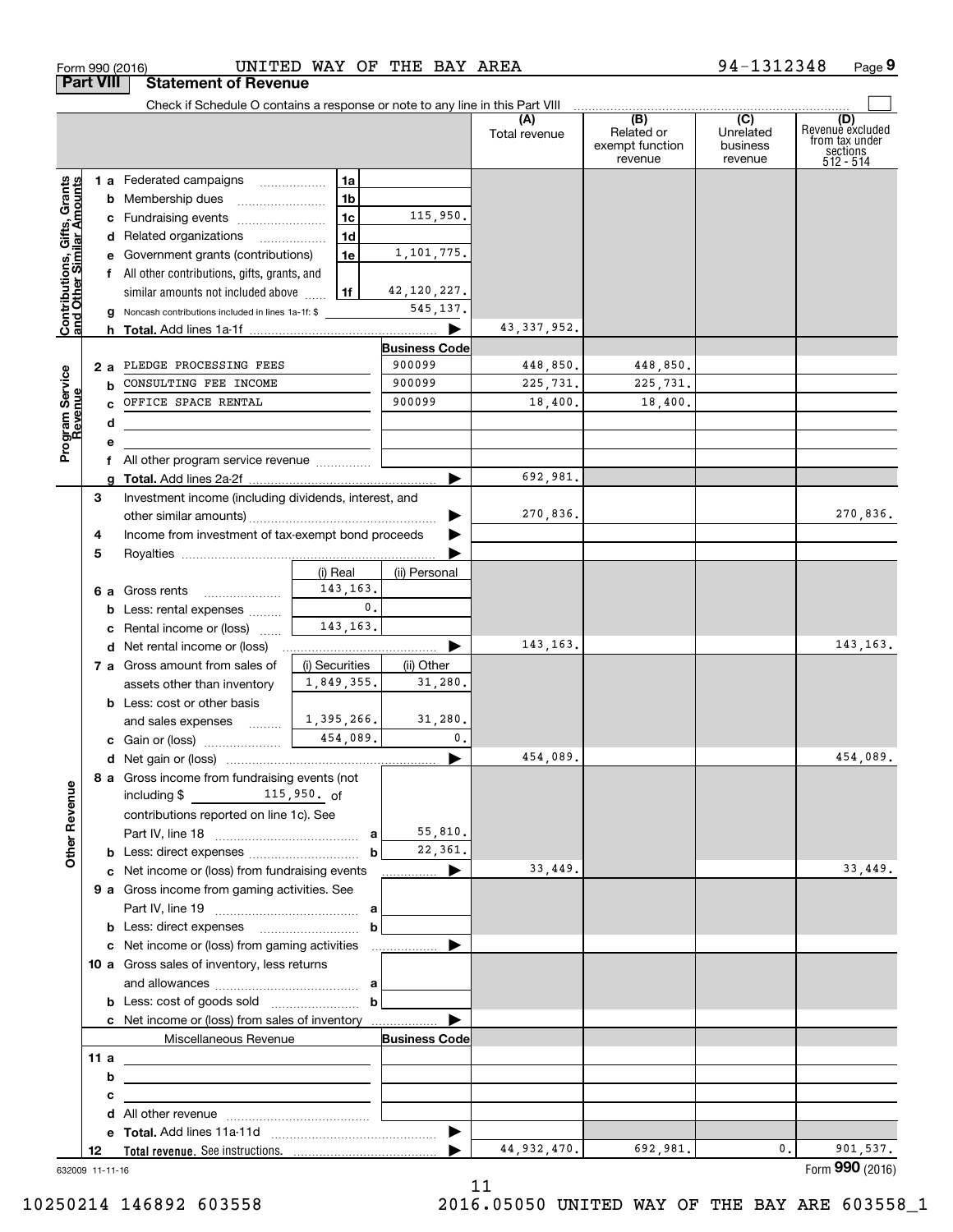Form 990 (2016) UNITED WAY OF THE BAY AREA 9 4-1312348 <sub>Page</sub> **Part IX | Statement of Functional Expenses** 

*Section 501(c)(3) and 501(c)(4) organizations must complete all columns. All other organizations must complete column (A).*

|              | Do not include amounts reported on lines 6b,<br>7b, 8b, 9b, and 10b of Part VIII.                                                                                                                                                  | (A)<br>Total expenses | (B)<br>Program service<br>expenses | (C)<br>Management and<br>general expenses | (D)<br>Fundraising<br>expenses |
|--------------|------------------------------------------------------------------------------------------------------------------------------------------------------------------------------------------------------------------------------------|-----------------------|------------------------------------|-------------------------------------------|--------------------------------|
| 1.           | Grants and other assistance to domestic organizations                                                                                                                                                                              |                       |                                    |                                           |                                |
|              | and domestic governments. See Part IV, line 21                                                                                                                                                                                     | 25,538,363.           | 25,538,363.                        |                                           |                                |
| $\mathbf{2}$ | Grants and other assistance to domestic                                                                                                                                                                                            |                       |                                    |                                           |                                |
|              | individuals. See Part IV, line 22                                                                                                                                                                                                  |                       |                                    |                                           |                                |
| 3            | Grants and other assistance to foreign                                                                                                                                                                                             |                       |                                    |                                           |                                |
|              | organizations, foreign governments, and foreign                                                                                                                                                                                    |                       |                                    |                                           |                                |
|              | individuals. See Part IV, lines 15 and 16                                                                                                                                                                                          |                       |                                    |                                           |                                |
| 4            | Benefits paid to or for members                                                                                                                                                                                                    |                       |                                    |                                           |                                |
| 5            | Compensation of current officers, directors,                                                                                                                                                                                       |                       |                                    |                                           |                                |
|              | trustees, and key employees                                                                                                                                                                                                        | 1,058,362.            | 271,914.                           | 529,489.                                  | 256,959.                       |
| 6            | Compensation not included above, to disqualified                                                                                                                                                                                   |                       |                                    |                                           |                                |
|              | persons (as defined under section 4958(f)(1)) and                                                                                                                                                                                  |                       |                                    |                                           |                                |
|              | persons described in section 4958(c)(3)(B)                                                                                                                                                                                         |                       |                                    |                                           |                                |
| 7            |                                                                                                                                                                                                                                    | 5, 161, 919.          | 2,864,026.                         | 1,281,965.                                | 1,015,928.                     |
| 8            | Pension plan accruals and contributions (include                                                                                                                                                                                   |                       |                                    |                                           |                                |
|              | section 401(k) and 403(b) employer contributions)                                                                                                                                                                                  | 584,949.              | 271,377.                           | 195,353.                                  | 118, 219.                      |
| 9            |                                                                                                                                                                                                                                    | 1,109,647.            | 575,933.                           | 320, 557.                                 | 213, 157.                      |
| 10           |                                                                                                                                                                                                                                    | 415,764.              | 205, 455.                          | 130,489.                                  | 79,820.                        |
| 11           | Fees for services (non-employees):                                                                                                                                                                                                 |                       |                                    |                                           |                                |
| a            |                                                                                                                                                                                                                                    |                       |                                    |                                           |                                |
| b            |                                                                                                                                                                                                                                    |                       |                                    |                                           |                                |
| c            |                                                                                                                                                                                                                                    | 161,789.              |                                    | 161,789.                                  |                                |
| d            |                                                                                                                                                                                                                                    |                       |                                    |                                           |                                |
| е            | Professional fundraising services. See Part IV, line 17                                                                                                                                                                            |                       |                                    |                                           |                                |
| f            | Investment management fees                                                                                                                                                                                                         | 75,623.               |                                    | 75,623.                                   |                                |
| g            | Other. (If line 11g amount exceeds 10% of line 25,                                                                                                                                                                                 |                       |                                    |                                           |                                |
|              | column (A) amount, list line 11g expenses on Sch 0.)                                                                                                                                                                               | 1,725,725.            | 1,095,602.                         | 326,738.                                  | 303,385.                       |
| 12           |                                                                                                                                                                                                                                    | 374, 291.             | 317,540.                           | 31,609.                                   | 25, 142.                       |
| 13           |                                                                                                                                                                                                                                    | 426, 737.             | 104,370.                           | 191,204.                                  | 131, 163.                      |
| 14           |                                                                                                                                                                                                                                    |                       |                                    |                                           |                                |
| 15           |                                                                                                                                                                                                                                    |                       |                                    |                                           |                                |
| 16           |                                                                                                                                                                                                                                    | 1,501,026.            | 642,296.                           | 458,413.                                  | 400, 317.                      |
| 17           |                                                                                                                                                                                                                                    | 127, 228.             | 74,793.                            | 23, 171.                                  | 29, 264.                       |
| 18           | Payments of travel or entertainment expenses                                                                                                                                                                                       |                       |                                    |                                           |                                |
|              | for any federal, state, or local public officials                                                                                                                                                                                  |                       |                                    | 92,331.                                   |                                |
| 19           | Conferences, conventions, and meetings                                                                                                                                                                                             | 486,572.              | 255,632.                           |                                           | 138,609.                       |
| 20           | Interest                                                                                                                                                                                                                           | 336,382.              | 139,699.                           | 103,692.                                  | 92,991.                        |
| 21           |                                                                                                                                                                                                                                    | 358,029.              | 176,006.                           | 95,786.                                   | 86, 237.                       |
| 22           | Depreciation, depletion, and amortization                                                                                                                                                                                          |                       |                                    |                                           |                                |
| 23           | Insurance<br>Other expenses. Itemize expenses not covered                                                                                                                                                                          |                       |                                    |                                           |                                |
| 24           | above. (List miscellaneous expenses in line 24e. If line<br>24e amount exceeds 10% of line 25, column (A)                                                                                                                          |                       |                                    |                                           |                                |
|              | amount, list line 24e expenses on Schedule O.)                                                                                                                                                                                     |                       |                                    |                                           |                                |
| а            |                                                                                                                                                                                                                                    |                       |                                    |                                           |                                |
| b            | <u> 1989 - Johann Barbara, martin amerikan basar dan berasal dan berasal dalam basar dalam basar dalam basar dala</u>                                                                                                              |                       |                                    |                                           |                                |
| с            | <u> 1989 - Johann Barbara, martin amerikan basar dan berasal dan berasal dalam basar dalam basar dalam basar dala</u>                                                                                                              |                       |                                    |                                           |                                |
| d            |                                                                                                                                                                                                                                    | 10,448.               | 5,461.                             | 2,828.                                    |                                |
| е            | All other expenses <b>contained</b> and the set of the set of the set of the set of the set of the set of the set of the set of the set of the set of the set of the set of the set of the set of the set of the set of the set of | 39,452,854.           | 32,538,467.                        | 4,021,037.                                | 2,159.<br>2,893,350.           |
| 25           | Total functional expenses. Add lines 1 through 24e                                                                                                                                                                                 |                       |                                    |                                           |                                |
| 26           | Joint costs. Complete this line only if the organization                                                                                                                                                                           |                       |                                    |                                           |                                |
|              | reported in column (B) joint costs from a combined                                                                                                                                                                                 |                       |                                    |                                           |                                |
|              | educational campaign and fundraising solicitation.<br>Check here $\blacktriangleright$<br>if following SOP 98-2 (ASC 958-720)                                                                                                      |                       |                                    |                                           |                                |
|              |                                                                                                                                                                                                                                    |                       |                                    |                                           |                                |

12

632010 11-11-16

Form (2016) **990**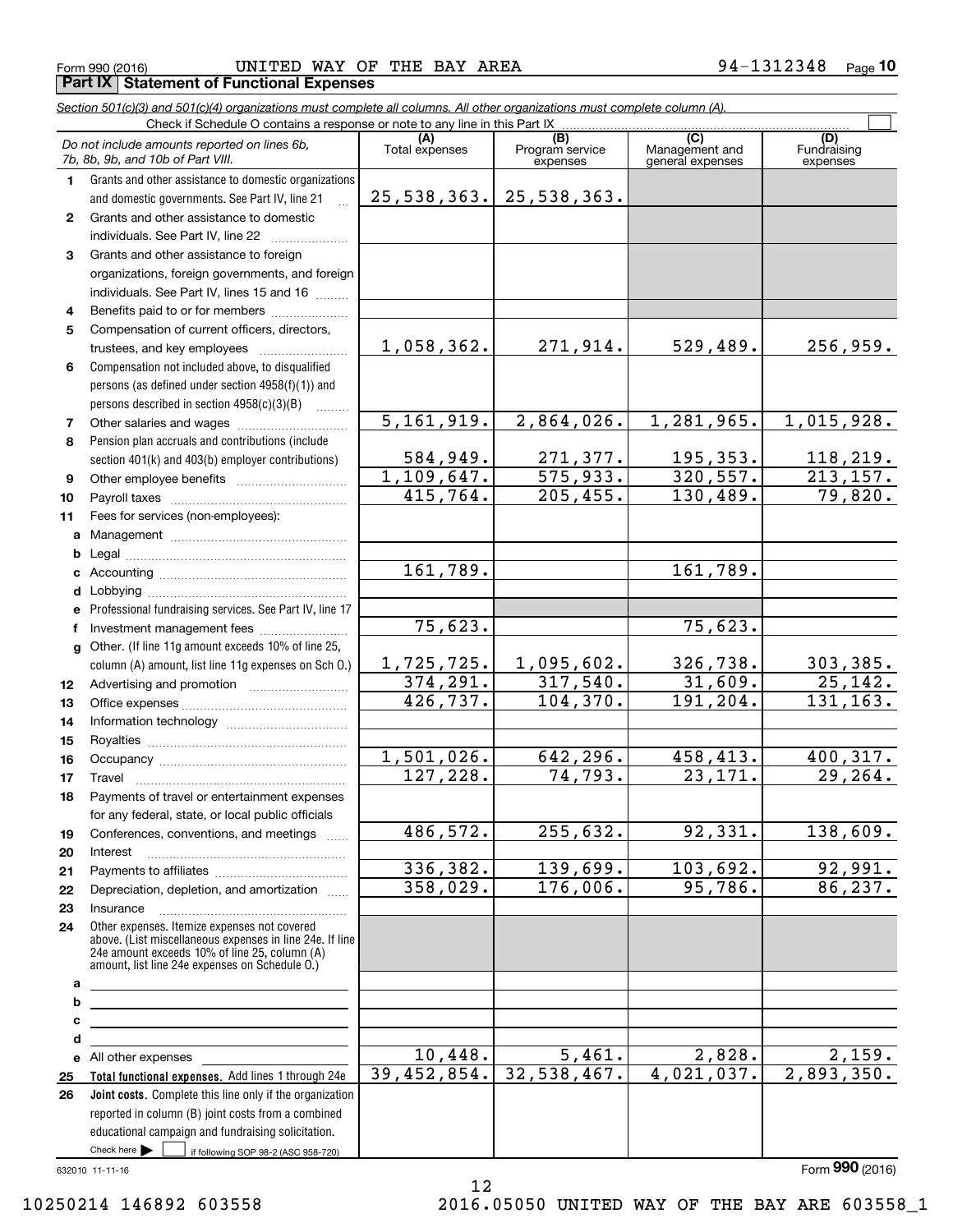# Form 990 (2016) UNITED WAY OF THE BAY AREA 9 4-1312348 <sub>Page</sub> **Part X Balance Sheet**<br>**Part X Balance Sheet**

**11**

| (A)<br>(B)<br>Beginning of year<br>End of year<br>$\overline{3,613,595}$ .<br>848,161.<br>$\mathbf{1}$<br>1<br>225,416.<br>$\mathbf 2$<br>2<br>$\overline{9,309,292}$ .<br>$\overline{10}$ , 358, 467.<br>$\mathbf{3}$<br>з<br>4<br>4<br>5<br>Loans and other receivables from current and former officers, directors,<br>trustees, key employees, and highest compensated employees. Complete<br>5<br>Loans and other receivables from other disqualified persons (as defined under<br>6<br>section 4958(f)(1)), persons described in section 4958(c)(3)(B), and contributing | 263, 205.<br>225, 151. |
|--------------------------------------------------------------------------------------------------------------------------------------------------------------------------------------------------------------------------------------------------------------------------------------------------------------------------------------------------------------------------------------------------------------------------------------------------------------------------------------------------------------------------------------------------------------------------------|------------------------|
|                                                                                                                                                                                                                                                                                                                                                                                                                                                                                                                                                                                |                        |
|                                                                                                                                                                                                                                                                                                                                                                                                                                                                                                                                                                                |                        |
|                                                                                                                                                                                                                                                                                                                                                                                                                                                                                                                                                                                |                        |
|                                                                                                                                                                                                                                                                                                                                                                                                                                                                                                                                                                                |                        |
|                                                                                                                                                                                                                                                                                                                                                                                                                                                                                                                                                                                |                        |
|                                                                                                                                                                                                                                                                                                                                                                                                                                                                                                                                                                                |                        |
|                                                                                                                                                                                                                                                                                                                                                                                                                                                                                                                                                                                |                        |
|                                                                                                                                                                                                                                                                                                                                                                                                                                                                                                                                                                                |                        |
|                                                                                                                                                                                                                                                                                                                                                                                                                                                                                                                                                                                |                        |
|                                                                                                                                                                                                                                                                                                                                                                                                                                                                                                                                                                                |                        |
| employers and sponsoring organizations of section 501(c)(9) voluntary                                                                                                                                                                                                                                                                                                                                                                                                                                                                                                          |                        |
| 6<br>employees' beneficiary organizations (see instr). Complete Part II of Sch L                                                                                                                                                                                                                                                                                                                                                                                                                                                                                               |                        |
| Assets<br>$\overline{7}$<br>7                                                                                                                                                                                                                                                                                                                                                                                                                                                                                                                                                  |                        |
| 8<br>8                                                                                                                                                                                                                                                                                                                                                                                                                                                                                                                                                                         |                        |
| 185,179.<br>$\boldsymbol{9}$<br>Prepaid expenses and deferred charges<br>9                                                                                                                                                                                                                                                                                                                                                                                                                                                                                                     |                        |
| <b>10a</b> Land, buildings, and equipment: cost or other                                                                                                                                                                                                                                                                                                                                                                                                                                                                                                                       |                        |
| basis. Complete Part VI of Schedule D  10a  <br><u>2,270,986.</u>                                                                                                                                                                                                                                                                                                                                                                                                                                                                                                              |                        |
| 1,749,968.<br>680, 163.<br>10 <sub>c</sub>                                                                                                                                                                                                                                                                                                                                                                                                                                                                                                                                     | 521,018.               |
| 10,549,957.<br>13,640,720.<br>11<br>11                                                                                                                                                                                                                                                                                                                                                                                                                                                                                                                                         |                        |
| 12<br>12                                                                                                                                                                                                                                                                                                                                                                                                                                                                                                                                                                       | 80,000.                |
| 13<br>13                                                                                                                                                                                                                                                                                                                                                                                                                                                                                                                                                                       |                        |
| 14<br>14                                                                                                                                                                                                                                                                                                                                                                                                                                                                                                                                                                       |                        |
| 106,048.<br>15<br>15                                                                                                                                                                                                                                                                                                                                                                                                                                                                                                                                                           | 239,414.               |
| 21,904,216.<br>28,941,570.<br>16<br>16                                                                                                                                                                                                                                                                                                                                                                                                                                                                                                                                         |                        |
| 7, 290, 538.<br>5,657,198.<br>17<br>17                                                                                                                                                                                                                                                                                                                                                                                                                                                                                                                                         |                        |
| 3,832,355.<br>2,693,376.<br>18<br>18                                                                                                                                                                                                                                                                                                                                                                                                                                                                                                                                           |                        |
| 689,661.<br>19<br>19<br>Deferred revenue manual contracts and contracts are all the manual contracts and contracts are contracted and c                                                                                                                                                                                                                                                                                                                                                                                                                                        | 618,143.               |
| 20<br>20                                                                                                                                                                                                                                                                                                                                                                                                                                                                                                                                                                       |                        |
| 21<br>21<br>Escrow or custodial account liability. Complete Part IV of Schedule D<br>$\overline{\phantom{a}}$                                                                                                                                                                                                                                                                                                                                                                                                                                                                  |                        |
| Loans and other payables to current and former officers, directors, trustees,<br>22                                                                                                                                                                                                                                                                                                                                                                                                                                                                                            |                        |
| key employees, highest compensated employees, and disqualified persons.                                                                                                                                                                                                                                                                                                                                                                                                                                                                                                        |                        |
| Liabilities<br>22<br>2,750,000.<br>2,500,000.<br>23                                                                                                                                                                                                                                                                                                                                                                                                                                                                                                                            |                        |
| Secured mortgages and notes payable to unrelated third parties<br>23<br>24                                                                                                                                                                                                                                                                                                                                                                                                                                                                                                     |                        |
| 24<br>25<br>Other liabilities (including federal income tax, payables to related third                                                                                                                                                                                                                                                                                                                                                                                                                                                                                         |                        |
| parties, and other liabilities not included on lines 17-24). Complete Part X of                                                                                                                                                                                                                                                                                                                                                                                                                                                                                                |                        |
| 25<br>Schedule D                                                                                                                                                                                                                                                                                                                                                                                                                                                                                                                                                               |                        |
| 13, 423, 575.<br>12,607,696.<br>26<br>26                                                                                                                                                                                                                                                                                                                                                                                                                                                                                                                                       |                        |
| Organizations that follow SFAS 117 (ASC 958), check here $\blacktriangleright \quad \boxed{X}$ and                                                                                                                                                                                                                                                                                                                                                                                                                                                                             |                        |
| complete lines 27 through 29, and lines 33 and 34.                                                                                                                                                                                                                                                                                                                                                                                                                                                                                                                             |                        |
| 867,124.<br>7,272,860.<br>27<br>27                                                                                                                                                                                                                                                                                                                                                                                                                                                                                                                                             |                        |
| 3,719,742.<br>$\overline{5,165,939.}$<br>28<br>28                                                                                                                                                                                                                                                                                                                                                                                                                                                                                                                              |                        |
| $\overline{3,895}$ , 075.<br>3,893,775.<br>29<br>29<br>Permanently restricted net assets                                                                                                                                                                                                                                                                                                                                                                                                                                                                                       |                        |
| Organizations that do not follow SFAS 117 (ASC 958), check here ▶ □                                                                                                                                                                                                                                                                                                                                                                                                                                                                                                            |                        |
| Net Assets or Fund Balances<br>and complete lines 30 through 34.                                                                                                                                                                                                                                                                                                                                                                                                                                                                                                               |                        |
| 30<br>30                                                                                                                                                                                                                                                                                                                                                                                                                                                                                                                                                                       |                        |
| Paid-in or capital surplus, or land, building, or equipment fund<br>31<br>31                                                                                                                                                                                                                                                                                                                                                                                                                                                                                                   |                        |
| Retained earnings, endowment, accumulated income, or other funds<br>32<br>32                                                                                                                                                                                                                                                                                                                                                                                                                                                                                                   |                        |
| 8,480,641.<br>16,333,874.<br>33<br>33                                                                                                                                                                                                                                                                                                                                                                                                                                                                                                                                          |                        |
| 21,904,216.<br>28,941,570.<br>34<br>34<br>$F_{\text{arm}}$ 990 (2016)                                                                                                                                                                                                                                                                                                                                                                                                                                                                                                          |                        |

Form (2016) **990**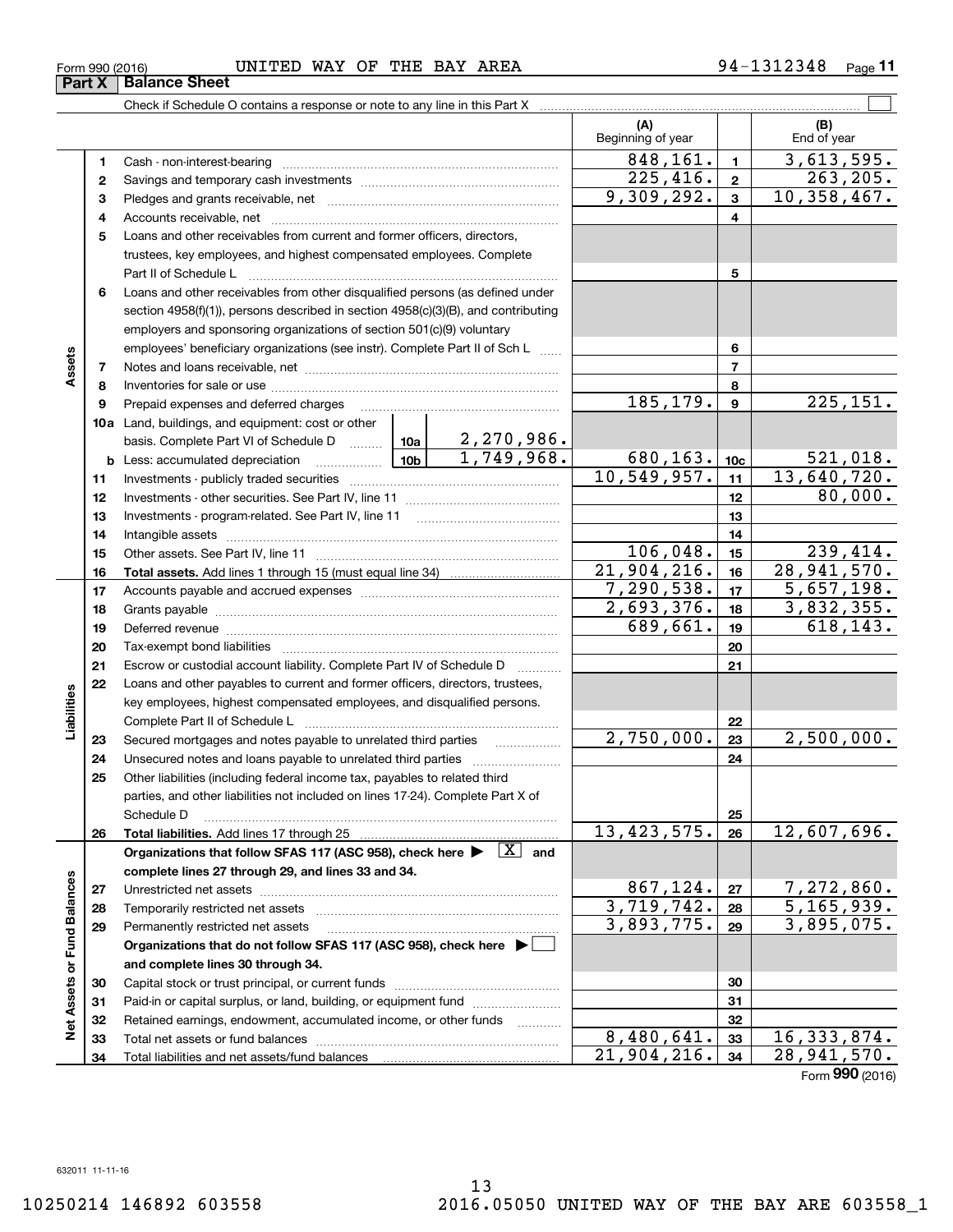|    | UNITED WAY OF THE BAY AREA<br>Form 990 (2016)                                                                                                                                                                                  |                         | 94-1312348     |     | Page 12        |
|----|--------------------------------------------------------------------------------------------------------------------------------------------------------------------------------------------------------------------------------|-------------------------|----------------|-----|----------------|
|    | <b>Reconciliation of Net Assets</b><br>Part XI                                                                                                                                                                                 |                         |                |     |                |
|    | Check if Schedule O contains a response or note to any line in this Part XI                                                                                                                                                    |                         |                |     | $ \mathbf{X} $ |
|    |                                                                                                                                                                                                                                |                         |                |     |                |
| 1  | Total revenue (must equal Part VIII, column (A), line 12)                                                                                                                                                                      | 1.                      | 44,932,470.    |     |                |
| 2  | Total expenses (must equal Part IX, column (A), line 25)                                                                                                                                                                       | $\overline{2}$          | 39,452,854.    |     |                |
| 3  | Revenue less expenses. Subtract line 2 from line 1                                                                                                                                                                             | 3                       | 5,479,616.     |     |                |
| 4  |                                                                                                                                                                                                                                | $\overline{\mathbf{4}}$ | 8,480,641.     |     |                |
| 5  | Net unrealized gains (losses) on investments                                                                                                                                                                                   | 5                       |                |     | 706,895.       |
| 6  | Donated services and use of facilities                                                                                                                                                                                         | 6                       |                |     |                |
| 7  | Investment expenses                                                                                                                                                                                                            | $\overline{7}$          |                |     |                |
| 8  | Prior period adjustments                                                                                                                                                                                                       | 8                       |                |     |                |
| 9  |                                                                                                                                                                                                                                | $\mathbf{9}$            | 1,666,722.     |     |                |
| 10 | Net assets or fund balances at end of year. Combine lines 3 through 9 (must equal Part X, line 33,                                                                                                                             |                         |                |     |                |
|    | column (B))                                                                                                                                                                                                                    | 10                      | 16, 333, 874.  |     |                |
|    | Part XII Financial Statements and Reporting                                                                                                                                                                                    |                         |                |     |                |
|    | Check if Schedule O contains a response or note to any line in this Part XII manuformal content of Schedule O contains a response or note to any line in this Part XII manuformal contents of the Schedule D content of the Sc |                         |                |     |                |
|    |                                                                                                                                                                                                                                |                         |                | Yes | No             |
| 1  | $\boxed{\mathbf{X}}$ Accrual<br>Accounting method used to prepare the Form 990: <u>June</u> Cash<br>Other                                                                                                                      |                         |                |     |                |
|    | If the organization changed its method of accounting from a prior year or checked "Other," explain in Schedule O.                                                                                                              |                         |                |     |                |
|    | 2a Were the organization's financial statements compiled or reviewed by an independent accountant?                                                                                                                             |                         | 2a             |     | х              |
|    | If "Yes," check a box below to indicate whether the financial statements for the year were compiled or reviewed on a                                                                                                           |                         |                |     |                |
|    | separate basis, consolidated basis, or both:                                                                                                                                                                                   |                         |                |     |                |
|    | Separate basis<br><b>Consolidated basis</b><br>Both consolidated and separate basis                                                                                                                                            |                         |                |     |                |
|    | <b>b</b> Were the organization's financial statements audited by an independent accountant?                                                                                                                                    |                         | 2 <sub>b</sub> | X   |                |
|    | If "Yes," check a box below to indicate whether the financial statements for the year were audited on a separate basis,                                                                                                        |                         |                |     |                |
|    | consolidated basis, or both:                                                                                                                                                                                                   |                         |                |     |                |
|    | $ \mathbf{X} $ Separate basis<br><b>Consolidated basis</b><br>Both consolidated and separate basis                                                                                                                             |                         |                |     |                |
|    | c If "Yes" to line 2a or 2b, does the organization have a committee that assumes responsibility for oversight of the audit,                                                                                                    |                         |                |     |                |
|    | review, or compilation of its financial statements and selection of an independent accountant?                                                                                                                                 |                         | 2c             | х   |                |
|    | If the organization changed either its oversight process or selection process during the tax year, explain in Schedule O.                                                                                                      |                         |                |     |                |
|    | 3a As a result of a federal award, was the organization required to undergo an audit or audits as set forth in the Single Audit                                                                                                |                         |                |     |                |
|    |                                                                                                                                                                                                                                |                         | За             |     | х              |
|    | b If "Yes," did the organization undergo the required audit or audits? If the organization did not undergo the required audit                                                                                                  |                         |                |     |                |
|    | or audits, explain why in Schedule O and describe any steps taken to undergo such audits                                                                                                                                       |                         | 3b             | nnn |                |

Form (2016) **990**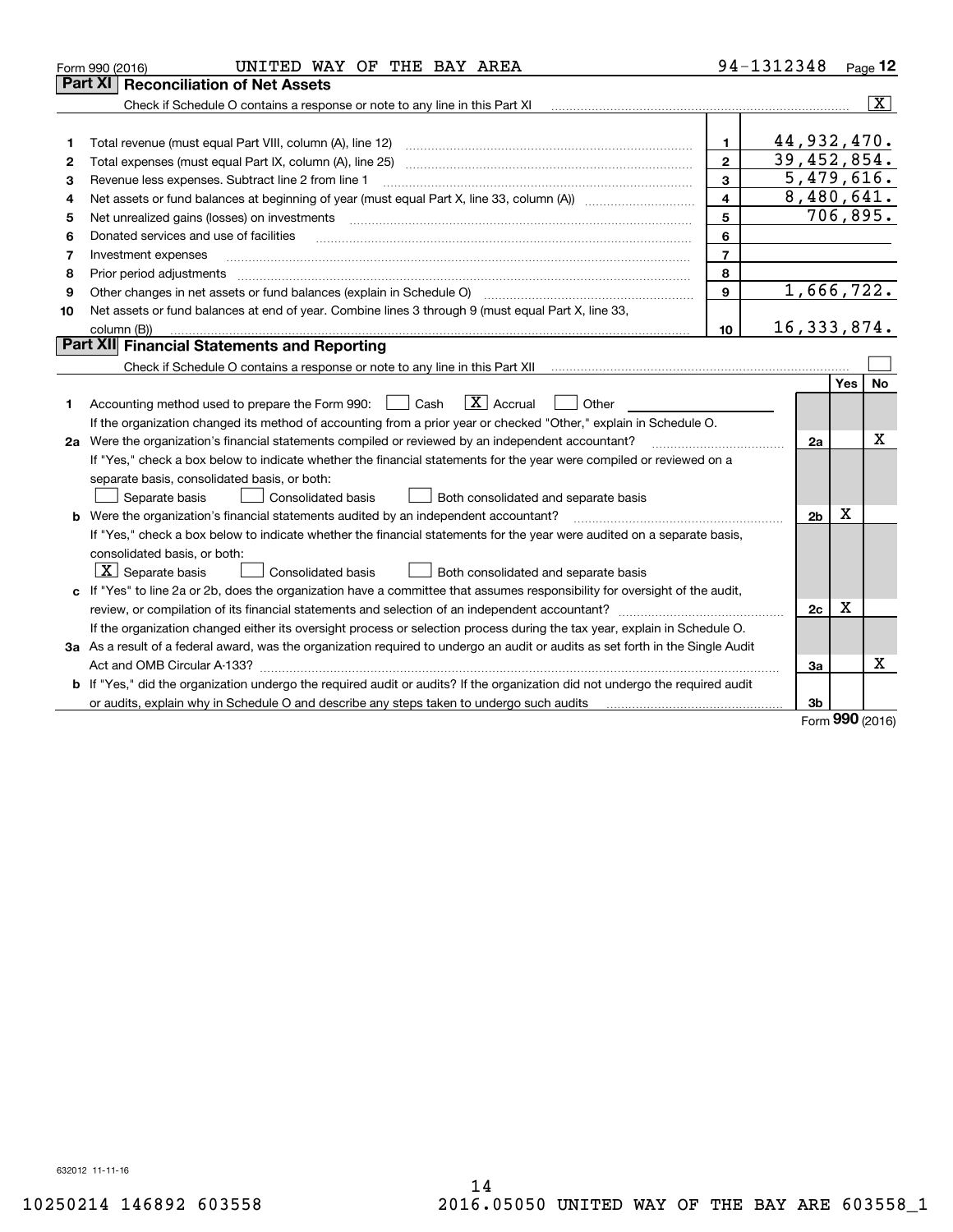| <b>SCHEDULE A</b> |  |
|-------------------|--|
|-------------------|--|

Department of the Treasury Internal Revenue Service

| (Form 990 or 990-EZ) |  |  |
|----------------------|--|--|
|----------------------|--|--|

# **Public Charity Status and Public Support**

**Complete if the organization is a section 501(c)(3) organization or a section 4947(a)(1) nonexempt charitable trust.**

**| Attach to Form 990 or Form 990-EZ.** 

Information about Schedule A (Form 990 or 990-EZ) and its instructions is at *www.irs.gov/form990.* 

OMB No. 1545-0047

**Open to Public Inspection**

٦

**2016**

| Name of the organization |  |  | Emplover identification number |
|--------------------------|--|--|--------------------------------|

|                |                                                                                                                                            |                                                                                                                                               |            | UNITED WAY OF THE BAY AREA |     |                                   |                            |  | 94-1312348                 |  |  |  |  |  |
|----------------|--------------------------------------------------------------------------------------------------------------------------------------------|-----------------------------------------------------------------------------------------------------------------------------------------------|------------|----------------------------|-----|-----------------------------------|----------------------------|--|----------------------------|--|--|--|--|--|
|                | Part I                                                                                                                                     | Reason for Public Charity Status (All organizations must complete this part.) See instructions.                                               |            |                            |     |                                   |                            |  |                            |  |  |  |  |  |
|                |                                                                                                                                            | The organization is not a private foundation because it is: (For lines 1 through 12, check only one box.)                                     |            |                            |     |                                   |                            |  |                            |  |  |  |  |  |
| 1              |                                                                                                                                            | A church, convention of churches, or association of churches described in section 170(b)(1)(A)(i).                                            |            |                            |     |                                   |                            |  |                            |  |  |  |  |  |
| 2              |                                                                                                                                            | A school described in section 170(b)(1)(A)(ii). (Attach Schedule E (Form 990 or 990-EZ).)                                                     |            |                            |     |                                   |                            |  |                            |  |  |  |  |  |
| 3              |                                                                                                                                            | A hospital or a cooperative hospital service organization described in section $170(b)(1)(A)(iii)$ .                                          |            |                            |     |                                   |                            |  |                            |  |  |  |  |  |
| 4              |                                                                                                                                            | A medical research organization operated in conjunction with a hospital described in section 170(b)(1)(A)(iii). Enter the hospital's name,    |            |                            |     |                                   |                            |  |                            |  |  |  |  |  |
|                |                                                                                                                                            | city, and state:                                                                                                                              |            |                            |     |                                   |                            |  |                            |  |  |  |  |  |
| 5              |                                                                                                                                            | An organization operated for the benefit of a college or university owned or operated by a governmental unit described in                     |            |                            |     |                                   |                            |  |                            |  |  |  |  |  |
|                |                                                                                                                                            | section 170(b)(1)(A)(iv). (Complete Part II.)                                                                                                 |            |                            |     |                                   |                            |  |                            |  |  |  |  |  |
| 6              |                                                                                                                                            | A federal, state, or local government or governmental unit described in section 170(b)(1)(A)(v).                                              |            |                            |     |                                   |                            |  |                            |  |  |  |  |  |
| $\overline{7}$ | $\lfloor x \rfloor$                                                                                                                        | An organization that normally receives a substantial part of its support from a governmental unit or from the general public described in     |            |                            |     |                                   |                            |  |                            |  |  |  |  |  |
|                |                                                                                                                                            | section 170(b)(1)(A)(vi). (Complete Part II.)                                                                                                 |            |                            |     |                                   |                            |  |                            |  |  |  |  |  |
| 8              |                                                                                                                                            | A community trust described in section 170(b)(1)(A)(vi). (Complete Part II.)                                                                  |            |                            |     |                                   |                            |  |                            |  |  |  |  |  |
| 9              |                                                                                                                                            | An agricultural research organization described in section 170(b)(1)(A)(ix) operated in conjunction with a land-grant college                 |            |                            |     |                                   |                            |  |                            |  |  |  |  |  |
|                |                                                                                                                                            | or university or a non-land-grant college of agriculture (see instructions). Enter the name, city, and state of the college or                |            |                            |     |                                   |                            |  |                            |  |  |  |  |  |
|                |                                                                                                                                            | university:                                                                                                                                   |            |                            |     |                                   |                            |  |                            |  |  |  |  |  |
| 10             |                                                                                                                                            | An organization that normally receives: (1) more than 33 1/3% of its support from contributions, membership fees, and gross receipts from     |            |                            |     |                                   |                            |  |                            |  |  |  |  |  |
|                |                                                                                                                                            | activities related to its exempt functions - subject to certain exceptions, and (2) no more than 33 1/3% of its support from gross investment |            |                            |     |                                   |                            |  |                            |  |  |  |  |  |
|                |                                                                                                                                            | income and unrelated business taxable income (less section 511 tax) from businesses acquired by the organization after June 30, 1975.         |            |                            |     |                                   |                            |  |                            |  |  |  |  |  |
|                |                                                                                                                                            | See section 509(a)(2). (Complete Part III.)                                                                                                   |            |                            |     |                                   |                            |  |                            |  |  |  |  |  |
| 11             | An organization organized and operated exclusively to test for public safety. See section 509(a)(4).                                       |                                                                                                                                               |            |                            |     |                                   |                            |  |                            |  |  |  |  |  |
| 12             | An organization organized and operated exclusively for the benefit of, to perform the functions of, or to carry out the purposes of one or |                                                                                                                                               |            |                            |     |                                   |                            |  |                            |  |  |  |  |  |
|                |                                                                                                                                            | more publicly supported organizations described in section 509(a)(1) or section 509(a)(2). See section 509(a)(3). Check the box in            |            |                            |     |                                   |                            |  |                            |  |  |  |  |  |
|                |                                                                                                                                            | lines 12a through 12d that describes the type of supporting organization and complete lines 12e, 12f, and 12g.                                |            |                            |     |                                   |                            |  |                            |  |  |  |  |  |
| a              |                                                                                                                                            | Type I. A supporting organization operated, supervised, or controlled by its supported organization(s), typically by giving                   |            |                            |     |                                   |                            |  |                            |  |  |  |  |  |
|                |                                                                                                                                            | the supported organization(s) the power to regularly appoint or elect a majority of the directors or trustees of the supporting               |            |                            |     |                                   |                            |  |                            |  |  |  |  |  |
|                |                                                                                                                                            | organization. You must complete Part IV, Sections A and B.                                                                                    |            |                            |     |                                   |                            |  |                            |  |  |  |  |  |
| b              |                                                                                                                                            | Type II. A supporting organization supervised or controlled in connection with its supported organization(s), by having                       |            |                            |     |                                   |                            |  |                            |  |  |  |  |  |
|                |                                                                                                                                            | control or management of the supporting organization vested in the same persons that control or manage the supported                          |            |                            |     |                                   |                            |  |                            |  |  |  |  |  |
|                |                                                                                                                                            | organization(s). You must complete Part IV, Sections A and C.                                                                                 |            |                            |     |                                   |                            |  |                            |  |  |  |  |  |
| с              |                                                                                                                                            | Type III functionally integrated. A supporting organization operated in connection with, and functionally integrated with,                    |            |                            |     |                                   |                            |  |                            |  |  |  |  |  |
|                |                                                                                                                                            | its supported organization(s) (see instructions). You must complete Part IV, Sections A, D, and E.                                            |            |                            |     |                                   |                            |  |                            |  |  |  |  |  |
| d              |                                                                                                                                            | Type III non-functionally integrated. A supporting organization operated in connection with its supported organization(s)                     |            |                            |     |                                   |                            |  |                            |  |  |  |  |  |
|                |                                                                                                                                            | that is not functionally integrated. The organization generally must satisfy a distribution requirement and an attentiveness                  |            |                            |     |                                   |                            |  |                            |  |  |  |  |  |
|                |                                                                                                                                            | requirement (see instructions). You must complete Part IV, Sections A and D, and Part V.                                                      |            |                            |     |                                   |                            |  |                            |  |  |  |  |  |
| е              |                                                                                                                                            | Check this box if the organization received a written determination from the IRS that it is a Type I, Type II, Type III                       |            |                            |     |                                   |                            |  |                            |  |  |  |  |  |
|                |                                                                                                                                            | functionally integrated, or Type III non-functionally integrated supporting organization.                                                     |            |                            |     |                                   |                            |  |                            |  |  |  |  |  |
|                |                                                                                                                                            | f Enter the number of supported organizations<br>Provide the following information about the supported organization(s).                       |            |                            |     |                                   |                            |  |                            |  |  |  |  |  |
| a              |                                                                                                                                            | (i) Name of supported                                                                                                                         | $(ii)$ EIN | (iii) Type of organization |     | (iv) Is the organization listed   | (v) Amount of monetary     |  | (vi) Amount of other       |  |  |  |  |  |
|                |                                                                                                                                            | organization                                                                                                                                  |            | (described on lines 1-10   | Yes | in your governing document?<br>No | support (see instructions) |  | support (see instructions) |  |  |  |  |  |
|                |                                                                                                                                            |                                                                                                                                               |            | above (see instructions))  |     |                                   |                            |  |                            |  |  |  |  |  |
|                |                                                                                                                                            |                                                                                                                                               |            |                            |     |                                   |                            |  |                            |  |  |  |  |  |
|                |                                                                                                                                            |                                                                                                                                               |            |                            |     |                                   |                            |  |                            |  |  |  |  |  |
|                |                                                                                                                                            |                                                                                                                                               |            |                            |     |                                   |                            |  |                            |  |  |  |  |  |
|                |                                                                                                                                            |                                                                                                                                               |            |                            |     |                                   |                            |  |                            |  |  |  |  |  |
|                |                                                                                                                                            |                                                                                                                                               |            |                            |     |                                   |                            |  |                            |  |  |  |  |  |
|                |                                                                                                                                            |                                                                                                                                               |            |                            |     |                                   |                            |  |                            |  |  |  |  |  |
|                |                                                                                                                                            |                                                                                                                                               |            |                            |     |                                   |                            |  |                            |  |  |  |  |  |
|                |                                                                                                                                            |                                                                                                                                               |            |                            |     |                                   |                            |  |                            |  |  |  |  |  |
|                |                                                                                                                                            |                                                                                                                                               |            |                            |     |                                   |                            |  |                            |  |  |  |  |  |
| Total          |                                                                                                                                            |                                                                                                                                               |            |                            |     |                                   |                            |  |                            |  |  |  |  |  |

LHA For Paperwork Reduction Act Notice, see the Instructions for Form 990 or 990-EZ. 632021 09-21-16 Schedule A (Form 990 or 990-EZ) 2016 15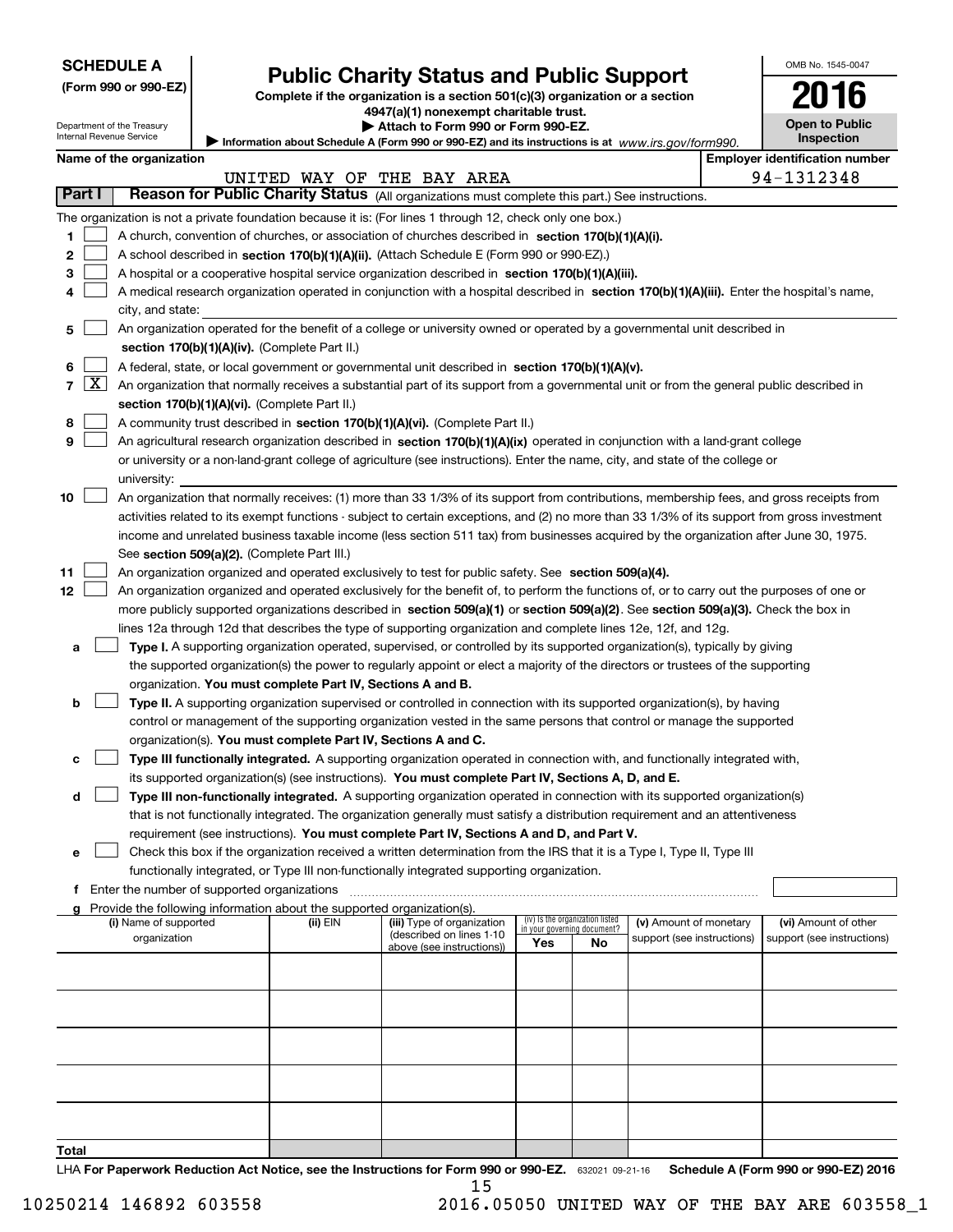### Schedule A (Form 990 or 990-EZ) 2016 Page UNITED WAY OF THE BAY AREA 94-1312348

**2**

(Complete only if you checked the box on line 5, 7, or 8 of Part I or if the organization failed to qualify under Part III. If the organization fails to qualify under the tests listed below, please complete Part III.) **Part II Support Schedule for Organizations Described in Sections 170(b)(1)(A)(iv) and 170(b)(1)(A)(vi)** 

|    | <b>Section A. Public Support</b>                                                                                                               |                                                        |           |            |            |                                      |                                                        |
|----|------------------------------------------------------------------------------------------------------------------------------------------------|--------------------------------------------------------|-----------|------------|------------|--------------------------------------|--------------------------------------------------------|
|    | Calendar year (or fiscal year beginning in) $\blacktriangleright$                                                                              | (a) 2012                                               | (b) 2013  | $(c)$ 2014 | $(d)$ 2015 | (e) 2016                             | (f) Total                                              |
|    | 1 Gifts, grants, contributions, and                                                                                                            |                                                        |           |            |            |                                      |                                                        |
|    | membership fees received. (Do not                                                                                                              |                                                        |           |            |            |                                      |                                                        |
|    | include any "unusual grants.")                                                                                                                 | 38319472.36845784.34157980.33543169.43337952.186204357 |           |            |            |                                      |                                                        |
|    | 2 Tax revenues levied for the organ-                                                                                                           |                                                        |           |            |            |                                      |                                                        |
|    | ization's benefit and either paid to                                                                                                           |                                                        |           |            |            |                                      |                                                        |
|    | or expended on its behalf                                                                                                                      |                                                        |           |            |            |                                      |                                                        |
|    | 3 The value of services or facilities                                                                                                          |                                                        |           |            |            |                                      |                                                        |
|    | furnished by a governmental unit to                                                                                                            |                                                        |           |            |            |                                      |                                                        |
|    | the organization without charge                                                                                                                |                                                        |           |            |            |                                      |                                                        |
|    | 4 Total. Add lines 1 through 3                                                                                                                 |                                                        |           |            |            |                                      | 38319472.36845784.34157980.33543169.43337952.186204357 |
| 5. | The portion of total contributions                                                                                                             |                                                        |           |            |            |                                      |                                                        |
|    | by each person (other than a                                                                                                                   |                                                        |           |            |            |                                      |                                                        |
|    | governmental unit or publicly                                                                                                                  |                                                        |           |            |            |                                      |                                                        |
|    | supported organization) included                                                                                                               |                                                        |           |            |            |                                      |                                                        |
|    | on line 1 that exceeds 2% of the                                                                                                               |                                                        |           |            |            |                                      |                                                        |
|    | amount shown on line 11,                                                                                                                       |                                                        |           |            |            |                                      |                                                        |
|    | column (f)                                                                                                                                     |                                                        |           |            |            |                                      | 10692626.                                              |
|    | 6 Public support. Subtract line 5 from line 4.                                                                                                 |                                                        |           |            |            |                                      | 175511731                                              |
|    | <b>Section B. Total Support</b>                                                                                                                |                                                        |           |            |            |                                      |                                                        |
|    | Calendar year (or fiscal year beginning in) $\blacktriangleright$                                                                              | (a) 2012                                               | (b) 2013  | $(c)$ 2014 | $(d)$ 2015 | (e) 2016                             | (f) Total                                              |
|    | <b>7</b> Amounts from line 4                                                                                                                   |                                                        |           |            |            |                                      | 38319472.36845784.34157980.33543169.43337952.186204357 |
| 8  | Gross income from interest,                                                                                                                    |                                                        |           |            |            |                                      |                                                        |
|    | dividends, payments received on                                                                                                                |                                                        |           |            |            |                                      |                                                        |
|    | securities loans, rents, royalties                                                                                                             |                                                        |           |            |            |                                      |                                                        |
|    | and income from similar sources                                                                                                                | 330,032.                                               | 266, 236. | 276,771.   | 360, 800.  | 413,999.                             | 1647838.                                               |
|    | 9 Net income from unrelated business                                                                                                           |                                                        |           |            |            |                                      |                                                        |
|    | activities, whether or not the                                                                                                                 |                                                        |           |            |            |                                      |                                                        |
|    | business is regularly carried on                                                                                                               |                                                        |           |            |            | 33,449.                              | 33,449.                                                |
|    | 10 Other income. Do not include gain                                                                                                           |                                                        |           |            |            |                                      |                                                        |
|    | or loss from the sale of capital                                                                                                               |                                                        |           |            |            |                                      |                                                        |
|    | assets (Explain in Part VI.)                                                                                                                   |                                                        |           |            |            |                                      |                                                        |
|    | <b>11 Total support.</b> Add lines 7 through 10                                                                                                |                                                        |           |            |            |                                      | 187885644                                              |
|    | <b>12</b> Gross receipts from related activities, etc. (see instructions)                                                                      |                                                        |           |            |            | 12                                   | 2,092,977.                                             |
|    | 13 First five years. If the Form 990 is for the organization's first, second, third, fourth, or fifth tax year as a section 501(c)(3)          |                                                        |           |            |            |                                      |                                                        |
|    | organization, check this box and stop here                                                                                                     |                                                        |           |            |            |                                      |                                                        |
|    | Section C. Computation of Public Support Percentage                                                                                            |                                                        |           |            |            |                                      |                                                        |
|    | 14 Public support percentage for 2016 (line 6, column (f) divided by line 11, column (f) <i>manumeronoming</i>                                 |                                                        |           |            |            | 14                                   | 93.41<br>$\frac{9}{6}$                                 |
|    |                                                                                                                                                |                                                        |           |            |            | 15                                   | 91.91<br>$\frac{9}{6}$                                 |
|    | 16a 33 1/3% support test - 2016. If the organization did not check the box on line 13, and line 14 is 33 1/3% or more, check this box and      |                                                        |           |            |            |                                      |                                                        |
|    | stop here. The organization qualifies as a publicly supported organization                                                                     |                                                        |           |            |            |                                      | $\blacktriangleright$ $\boxed{\text{X}}$               |
|    | b 33 1/3% support test - 2015. If the organization did not check a box on line 13 or 16a, and line 15 is 33 1/3% or more, check this box       |                                                        |           |            |            |                                      |                                                        |
|    | and stop here. The organization qualifies as a publicly supported organization                                                                 |                                                        |           |            |            |                                      |                                                        |
|    | 17a 10% -facts-and-circumstances test - 2016. If the organization did not check a box on line 13, 16a, or 16b, and line 14 is 10% or more,     |                                                        |           |            |            |                                      |                                                        |
|    | and if the organization meets the "facts-and-circumstances" test, check this box and stop here. Explain in Part VI how the organization        |                                                        |           |            |            |                                      |                                                        |
|    | meets the "facts-and-circumstances" test. The organization qualifies as a publicly supported organization <i>manumumumumumum</i>               |                                                        |           |            |            |                                      |                                                        |
|    | <b>b 10% -facts-and-circumstances test - 2015.</b> If the organization did not check a box on line 13, 16a, 16b, or 17a, and line 15 is 10% or |                                                        |           |            |            |                                      |                                                        |
|    | more, and if the organization meets the "facts-and-circumstances" test, check this box and stop here. Explain in Part VI how the               |                                                        |           |            |            |                                      |                                                        |
|    | organization meets the "facts-and-circumstances" test. The organization qualifies as a publicly supported organization                         |                                                        |           |            |            |                                      |                                                        |
|    | 18 Private foundation. If the organization did not check a box on line 13, 16a, 16b, 17a, or 17b, check this box and see instructions          |                                                        |           |            |            | Schedule A (Form 990 or 990-F7) 2016 |                                                        |

**Schedule A (Form 990 or 990-EZ) 2016**

632022 09-21-16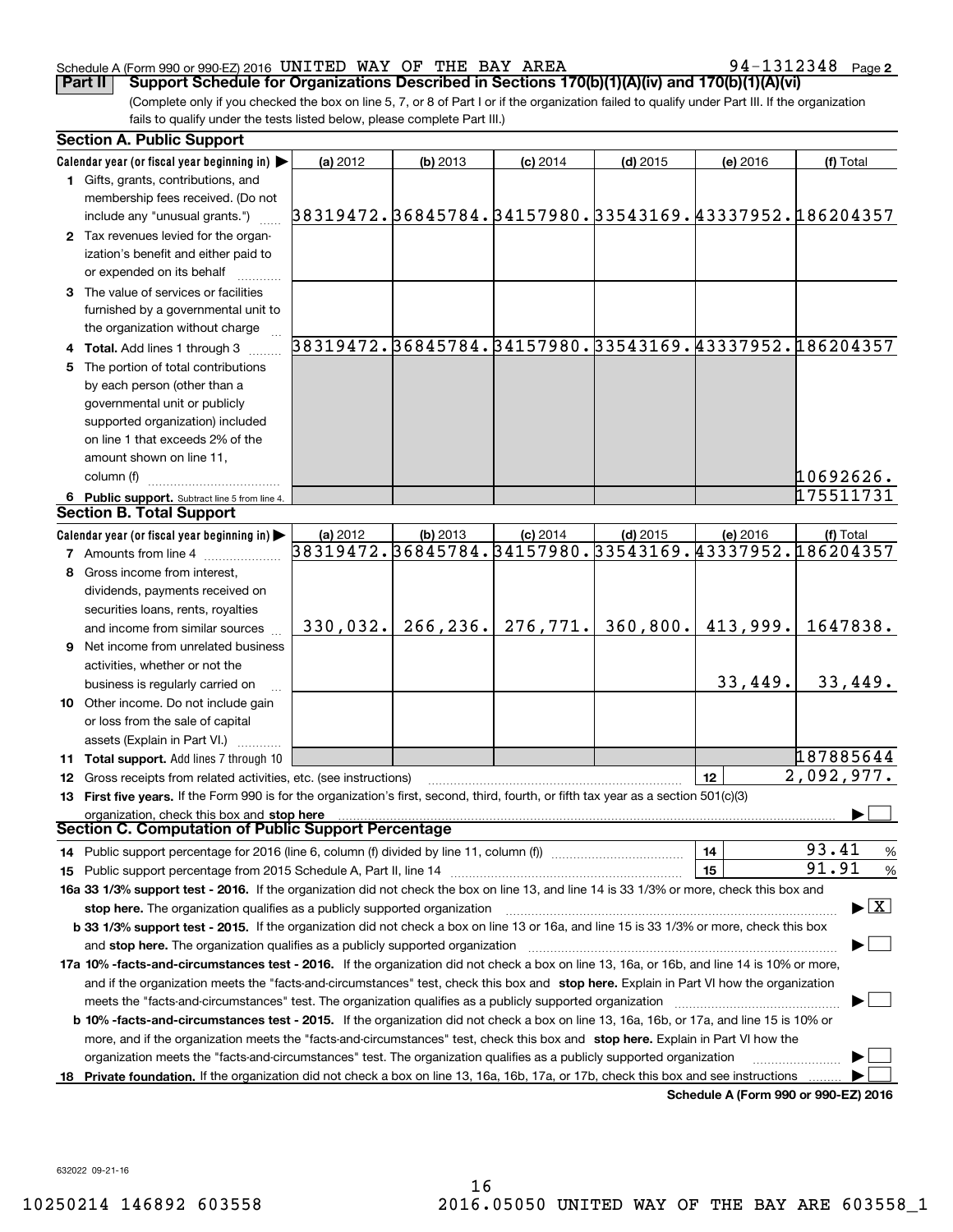## Schedule A (Form 990 or 990-EZ) 2016 Page UNITED WAY OF THE BAY AREA 94-1312348 **Part III Support Schedule for Organizations Described in Section 509(a)(2)**

(Complete only if you checked the box on line 10 of Part I or if the organization failed to qualify under Part II. If the organization fails to qualify under the tests listed below, please complete Part II.)

|    | <b>Section A. Public Support</b>                                                                                                                                                                                                          |          |            |            |            |          |                                      |
|----|-------------------------------------------------------------------------------------------------------------------------------------------------------------------------------------------------------------------------------------------|----------|------------|------------|------------|----------|--------------------------------------|
|    | Calendar year (or fiscal year beginning in) $\blacktriangleright$                                                                                                                                                                         | (a) 2012 | $(b)$ 2013 | $(c)$ 2014 | $(d)$ 2015 | (e) 2016 | (f) Total                            |
|    | 1 Gifts, grants, contributions, and                                                                                                                                                                                                       |          |            |            |            |          |                                      |
|    | membership fees received. (Do not                                                                                                                                                                                                         |          |            |            |            |          |                                      |
|    | include any "unusual grants.")                                                                                                                                                                                                            |          |            |            |            |          |                                      |
|    | 2 Gross receipts from admissions,<br>merchandise sold or services per-<br>formed, or facilities furnished in<br>any activity that is related to the<br>organization's tax-exempt purpose                                                  |          |            |            |            |          |                                      |
|    | 3 Gross receipts from activities that<br>are not an unrelated trade or bus-                                                                                                                                                               |          |            |            |            |          |                                      |
|    | iness under section 513                                                                                                                                                                                                                   |          |            |            |            |          |                                      |
|    | 4 Tax revenues levied for the organ-                                                                                                                                                                                                      |          |            |            |            |          |                                      |
|    | ization's benefit and either paid to<br>or expended on its behalf<br>.                                                                                                                                                                    |          |            |            |            |          |                                      |
|    | 5 The value of services or facilities                                                                                                                                                                                                     |          |            |            |            |          |                                      |
|    | furnished by a governmental unit to                                                                                                                                                                                                       |          |            |            |            |          |                                      |
|    | the organization without charge                                                                                                                                                                                                           |          |            |            |            |          |                                      |
|    | <b>6 Total.</b> Add lines 1 through 5                                                                                                                                                                                                     |          |            |            |            |          |                                      |
|    | 7a Amounts included on lines 1, 2, and                                                                                                                                                                                                    |          |            |            |            |          |                                      |
|    | 3 received from disqualified persons<br><b>b</b> Amounts included on lines 2 and 3 received<br>from other than disqualified persons that<br>exceed the greater of \$5,000 or 1% of the                                                    |          |            |            |            |          |                                      |
|    | amount on line 13 for the year<br>c Add lines 7a and 7b                                                                                                                                                                                   |          |            |            |            |          |                                      |
|    | 8 Public support. (Subtract line 7c from line 6.)                                                                                                                                                                                         |          |            |            |            |          |                                      |
|    | <b>Section B. Total Support</b>                                                                                                                                                                                                           |          |            |            |            |          |                                      |
|    | Calendar year (or fiscal year beginning in) $\blacktriangleright$                                                                                                                                                                         | (a) 2012 | (b) 2013   | $(c)$ 2014 | $(d)$ 2015 | (e) 2016 | (f) Total                            |
|    | 9 Amounts from line 6                                                                                                                                                                                                                     |          |            |            |            |          |                                      |
|    | 10a Gross income from interest,<br>dividends, payments received on<br>securities loans, rents, royalties<br>and income from similar sources                                                                                               |          |            |            |            |          |                                      |
|    | <b>b</b> Unrelated business taxable income<br>(less section 511 taxes) from businesses<br>acquired after June 30, 1975                                                                                                                    |          |            |            |            |          |                                      |
|    | c Add lines 10a and 10b                                                                                                                                                                                                                   |          |            |            |            |          |                                      |
|    | 11 Net income from unrelated business<br>activities not included in line 10b,<br>whether or not the business is<br>regularly carried on                                                                                                   |          |            |            |            |          |                                      |
|    | <b>12</b> Other income. Do not include gain<br>or loss from the sale of capital<br>assets (Explain in Part VI.)                                                                                                                           |          |            |            |            |          |                                      |
|    | <b>13</b> Total support. (Add lines 9, 10c, 11, and 12.)                                                                                                                                                                                  |          |            |            |            |          |                                      |
|    | 14 First five years. If the Form 990 is for the organization's first, second, third, fourth, or fifth tax year as a section 501(c)(3) organization,                                                                                       |          |            |            |            |          |                                      |
|    | check this box and <b>stop here</b> measurement contracts and <b>structure the state of the state of the state of the state of the state of the state of the state of the state of the state of the state of the state of the state o</b> |          |            |            |            |          |                                      |
|    | <b>Section C. Computation of Public Support Percentage</b>                                                                                                                                                                                |          |            |            |            |          |                                      |
|    |                                                                                                                                                                                                                                           |          |            |            |            | 15       | %                                    |
|    | 16 Public support percentage from 2015 Schedule A, Part III, line 15                                                                                                                                                                      |          |            |            |            | 16       | %                                    |
|    | <b>Section D. Computation of Investment Income Percentage</b>                                                                                                                                                                             |          |            |            |            |          |                                      |
|    | 17 Investment income percentage for 2016 (line 10c, column (f) divided by line 13, column (f))<br><b>18</b> Investment income percentage from <b>2015</b> Schedule A, Part III, line 17                                                   |          |            |            |            | 17<br>18 | %<br>%                               |
|    | 19a 33 1/3% support tests - 2016. If the organization did not check the box on line 14, and line 15 is more than 33 1/3%, and line 17 is not                                                                                              |          |            |            |            |          |                                      |
|    | more than 33 1/3%, check this box and stop here. The organization qualifies as a publicly supported organization                                                                                                                          |          |            |            |            |          | ▶                                    |
|    | b 33 1/3% support tests - 2015. If the organization did not check a box on line 14 or line 19a, and line 16 is more than 33 1/3%, and                                                                                                     |          |            |            |            |          |                                      |
|    | line 18 is not more than 33 1/3%, check this box and stop here. The organization qualifies as a publicly supported organization                                                                                                           |          |            |            |            |          |                                      |
| 20 |                                                                                                                                                                                                                                           |          |            |            |            |          |                                      |
|    | 632023 09-21-16                                                                                                                                                                                                                           |          |            |            |            |          | Schedule A (Form 990 or 990-EZ) 2016 |
|    |                                                                                                                                                                                                                                           |          | 17         |            |            |          |                                      |

 <sup>10250214 146892 603558 2016.05050</sup> UNITED WAY OF THE BAY ARE 603558\_1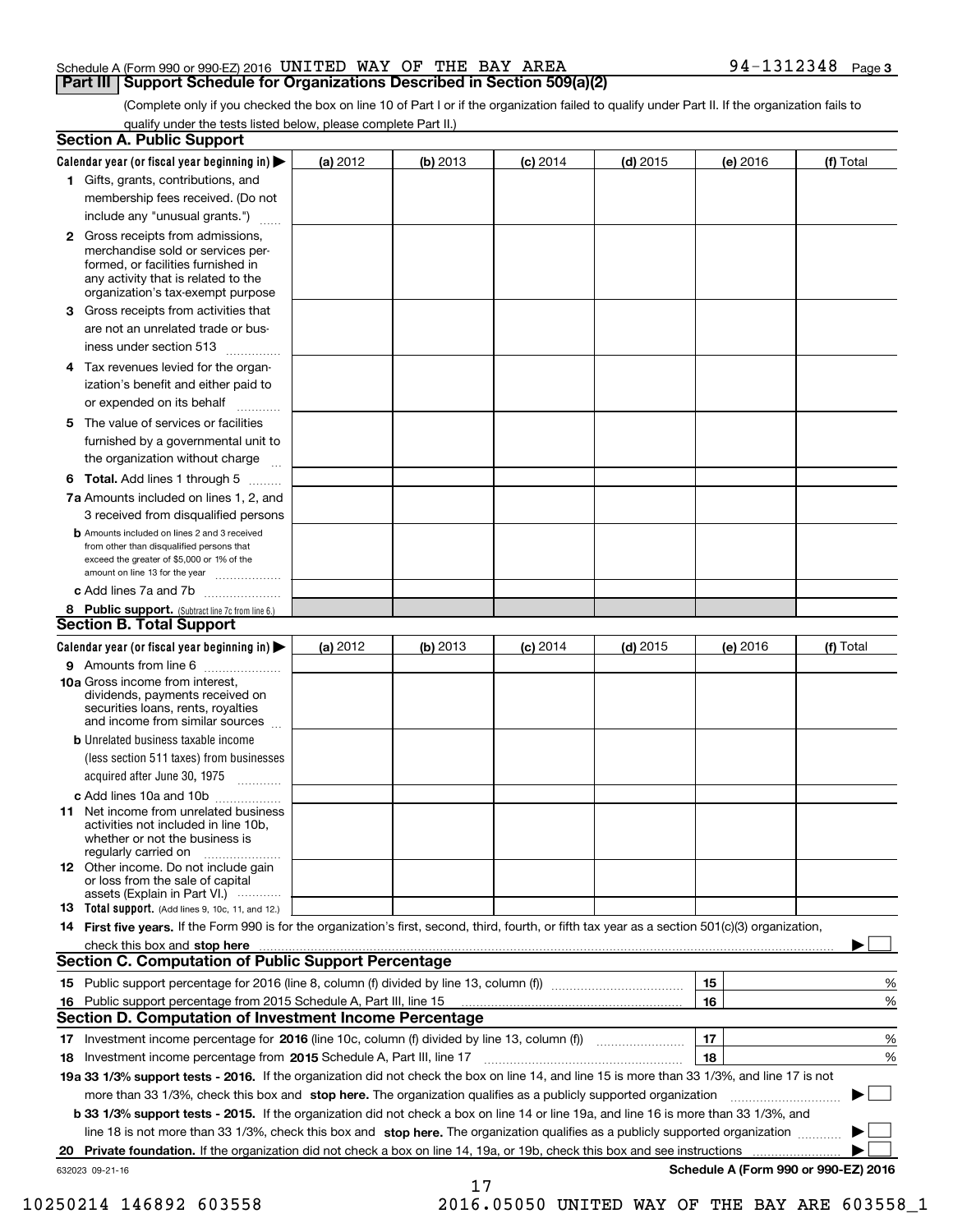## Schedule A (Form 990 or 990-EZ) 2016 Page UNITED WAY OF THE BAY AREA 94-1312348

## **Part IV Supporting Organizations**

(Complete only if you checked a box in line 12 on Part I. If you checked 12a of Part I, complete Sections A and B. If you checked 12b of Part I, complete Sections A and C. If you checked 12c of Part I, complete Sections A, D, and E. If you checked 12d of Part I, complete Sections A and D, and complete Part V.)

## **Section A. All Supporting Organizations**

- **1** Are all of the organization's supported organizations listed by name in the organization's governing documents? If "No," describe in Part VI how the supported organizations are designated. If designated by *class or purpose, describe the designation. If historic and continuing relationship, explain.*
- **2** Did the organization have any supported organization that does not have an IRS determination of status under section 509(a)(1) or (2)? If "Yes," explain in Part VI how the organization determined that the supported *organization was described in section 509(a)(1) or (2).*
- **3a** Did the organization have a supported organization described in section 501(c)(4), (5), or (6)? If "Yes," answer *(b) and (c) below.*
- **b** Did the organization confirm that each supported organization qualified under section 501(c)(4), (5), or (6) and satisfied the public support tests under section 509(a)(2)? If "Yes," describe in Part VI when and how the *organization made the determination.*
- **c**Did the organization ensure that all support to such organizations was used exclusively for section 170(c)(2)(B) purposes? If "Yes," explain in Part VI what controls the organization put in place to ensure such use.
- **4a***If* Was any supported organization not organized in the United States ("foreign supported organization")? *"Yes," and if you checked 12a or 12b in Part I, answer (b) and (c) below.*
- **b** Did the organization have ultimate control and discretion in deciding whether to make grants to the foreign supported organization? If "Yes," describe in Part VI how the organization had such control and discretion *despite being controlled or supervised by or in connection with its supported organizations.*
- **c** Did the organization support any foreign supported organization that does not have an IRS determination under sections 501(c)(3) and 509(a)(1) or (2)? If "Yes," explain in Part VI what controls the organization used *to ensure that all support to the foreign supported organization was used exclusively for section 170(c)(2)(B) purposes.*
- **5a** Did the organization add, substitute, or remove any supported organizations during the tax year? If "Yes," answer (b) and (c) below (if applicable). Also, provide detail in Part VI, including (i) the names and EIN *numbers of the supported organizations added, substituted, or removed; (ii) the reasons for each such action; (iii) the authority under the organization's organizing document authorizing such action; and (iv) how the action was accomplished (such as by amendment to the organizing document).*
- **b** Type I or Type II only. Was any added or substituted supported organization part of a class already designated in the organization's organizing document?
- **cSubstitutions only.**  Was the substitution the result of an event beyond the organization's control?
- **6** Did the organization provide support (whether in the form of grants or the provision of services or facilities) to *If "Yes," provide detail in* support or benefit one or more of the filing organization's supported organizations? anyone other than (i) its supported organizations, (ii) individuals that are part of the charitable class benefited by one or more of its supported organizations, or (iii) other supporting organizations that also *Part VI.*
- **7**Did the organization provide a grant, loan, compensation, or other similar payment to a substantial contributor *If "Yes," complete Part I of Schedule L (Form 990 or 990-EZ).* regard to a substantial contributor? (defined in section 4958(c)(3)(C)), a family member of a substantial contributor, or a 35% controlled entity with
- **8** Did the organization make a loan to a disqualified person (as defined in section 4958) not described in line 7? *If "Yes," complete Part I of Schedule L (Form 990 or 990-EZ).*
- **9a** Was the organization controlled directly or indirectly at any time during the tax year by one or more in section 509(a)(1) or (2))? If "Yes," *provide detail in Part VI.* disqualified persons as defined in section 4946 (other than foundation managers and organizations described
- **b** Did one or more disqualified persons (as defined in line 9a) hold a controlling interest in any entity in which the supporting organization had an interest? If "Yes," provide detail in Part VI.
- **c**Did a disqualified person (as defined in line 9a) have an ownership interest in, or derive any personal benefit from, assets in which the supporting organization also had an interest? If "Yes," provide detail in Part VI.
- **10a** Was the organization subject to the excess business holdings rules of section 4943 because of section supporting organizations)? If "Yes," answer 10b below. 4943(f) (regarding certain Type II supporting organizations, and all Type III non-functionally integrated
- **b** Did the organization have any excess business holdings in the tax year? (Use Schedule C, Form 4720, to *determine whether the organization had excess business holdings.)*

632024 09-21-16

**Schedule A (Form 990 or 990-EZ) 2016**

**YesNo**

**1**

**2**

**3a**

**3b**

**3c**

**4a**

**4b**

**4c**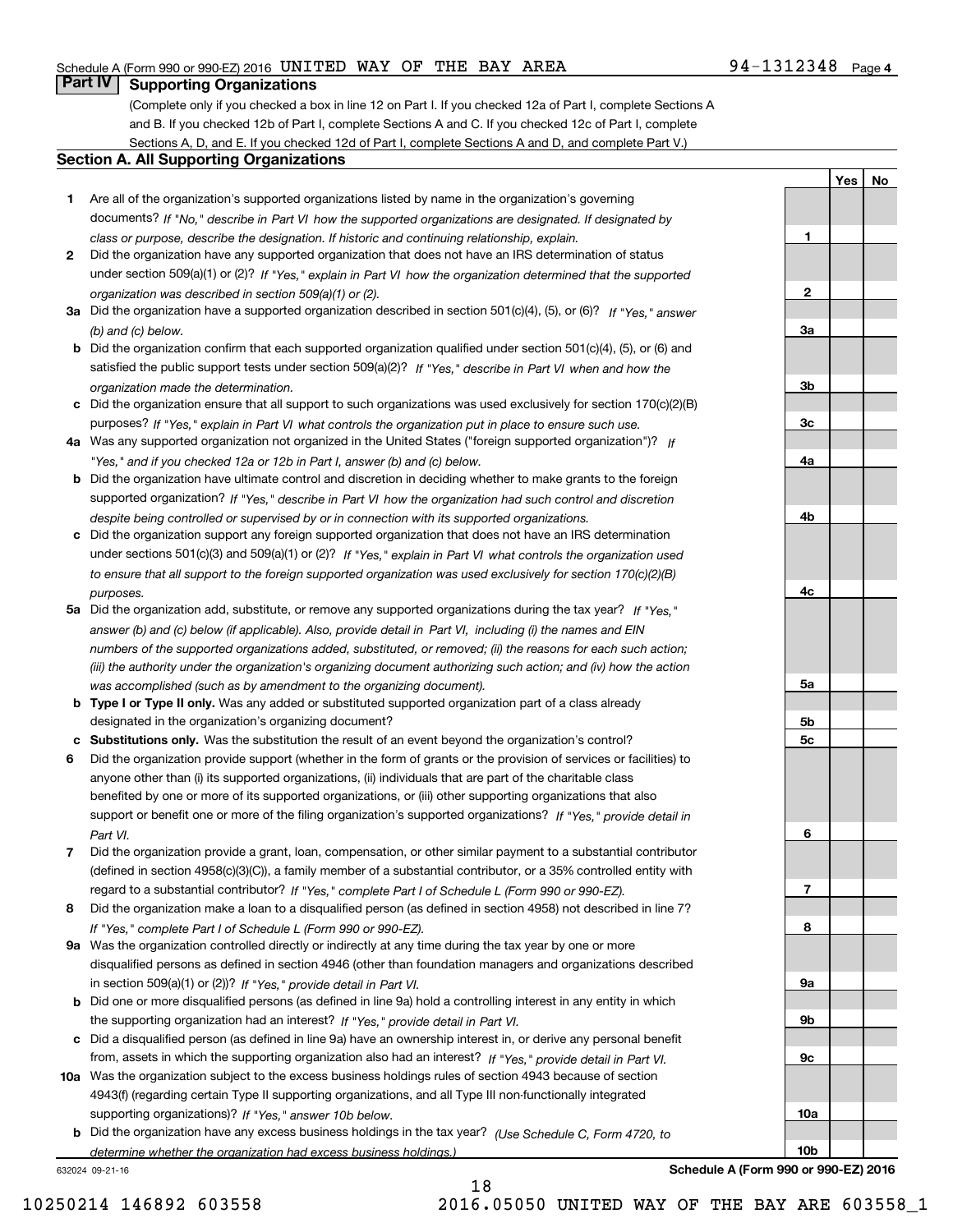# Schedule A (Form 990 or 990-EZ) 2016 Page UNITED WAY OF THE BAY AREA 94-1312348 **Part IV Supporting Organizations** *(continued)* **CONSCRIPTION**

|    |                                                                                                                                   |                 | Yes | No |
|----|-----------------------------------------------------------------------------------------------------------------------------------|-----------------|-----|----|
| 11 | Has the organization accepted a gift or contribution from any of the following persons?                                           |                 |     |    |
|    | a A person who directly or indirectly controls, either alone or together with persons described in (b) and (c)                    |                 |     |    |
|    | below, the governing body of a supported organization?                                                                            | 11a             |     |    |
|    | <b>b</b> A family member of a person described in (a) above?                                                                      | 11 <sub>b</sub> |     |    |
| c  | A 35% controlled entity of a person described in (a) or (b) above? If "Yes" to a, b, or c, provide detail in Part VI.             | 11c             |     |    |
|    | <b>Section B. Type I Supporting Organizations</b>                                                                                 |                 |     |    |
|    |                                                                                                                                   |                 | Yes | No |
| 1  | Did the directors, trustees, or membership of one or more supported organizations have the power to                               |                 |     |    |
|    | regularly appoint or elect at least a majority of the organization's directors or trustees at all times during the                |                 |     |    |
|    | tax year? If "No," describe in Part VI how the supported organization(s) effectively operated, supervised, or                     |                 |     |    |
|    | controlled the organization's activities. If the organization had more than one supported organization,                           |                 |     |    |
|    | describe how the powers to appoint and/or remove directors or trustees were allocated among the supported                         |                 |     |    |
|    | organizations and what conditions or restrictions, if any, applied to such powers during the tax year.                            | 1               |     |    |
| 2  | Did the organization operate for the benefit of any supported organization other than the supported                               |                 |     |    |
|    | organization(s) that operated, supervised, or controlled the supporting organization? If "Yes," explain in                        |                 |     |    |
|    | Part VI how providing such benefit carried out the purposes of the supported organization(s) that operated.                       |                 |     |    |
|    | supervised, or controlled the supporting organization.                                                                            | 2               |     |    |
|    | <b>Section C. Type II Supporting Organizations</b>                                                                                |                 |     |    |
|    |                                                                                                                                   |                 | Yes | No |
| 1  | Were a majority of the organization's directors or trustees during the tax year also a majority of the directors                  |                 |     |    |
|    | or trustees of each of the organization's supported organization(s)? If "No," describe in Part VI how control                     |                 |     |    |
|    | or management of the supporting organization was vested in the same persons that controlled or managed                            |                 |     |    |
|    | the supported organization(s).                                                                                                    | 1               |     |    |
|    | <b>Section D. All Type III Supporting Organizations</b>                                                                           |                 |     |    |
|    |                                                                                                                                   |                 | Yes | No |
| 1  | Did the organization provide to each of its supported organizations, by the last day of the fifth month of the                    |                 |     |    |
|    | organization's tax year, (i) a written notice describing the type and amount of support provided during the prior tax             |                 |     |    |
|    | year, (ii) a copy of the Form 990 that was most recently filed as of the date of notification, and (iii) copies of the            |                 |     |    |
|    | organization's governing documents in effect on the date of notification, to the extent not previously provided?                  | 1               |     |    |
| 2  | Were any of the organization's officers, directors, or trustees either (i) appointed or elected by the supported                  |                 |     |    |
|    | organization(s) or (ii) serving on the governing body of a supported organization? If "No," explain in Part VI how                |                 |     |    |
|    | the organization maintained a close and continuous working relationship with the supported organization(s).                       | 2               |     |    |
| 3  | By reason of the relationship described in (2), did the organization's supported organizations have a                             |                 |     |    |
|    | significant voice in the organization's investment policies and in directing the use of the organization's                        |                 |     |    |
|    | income or assets at all times during the tax year? If "Yes," describe in Part VI the role the organization's                      |                 |     |    |
|    | supported organizations played in this regard.                                                                                    | 3               |     |    |
|    | Section E. Type III Functionally Integrated Supporting Organizations                                                              |                 |     |    |
| 1  | Check the box next to the method that the organization used to satisfy the Integral Part Test during the year (see instructions). |                 |     |    |
| a  | The organization satisfied the Activities Test. Complete line 2 below.                                                            |                 |     |    |
| b  | The organization is the parent of each of its supported organizations. Complete line 3 below.                                     |                 |     |    |
| c  | The organization supported a governmental entity. Describe in Part VI how you supported a government entity (see instructions).   |                 |     |    |
| 2  | Activities Test. Answer (a) and (b) below.                                                                                        |                 | Yes | No |
| а  | Did substantially all of the organization's activities during the tax year directly further the exempt purposes of                |                 |     |    |
|    | the supported organization(s) to which the organization was responsive? If "Yes," then in Part VI identify                        |                 |     |    |
|    | those supported organizations and explain<br>how these activities directly furthered their exempt purposes,                       |                 |     |    |
|    | how the organization was responsive to those supported organizations, and how the organization determined                         |                 |     |    |
|    | that these activities constituted substantially all of its activities.                                                            | 2a              |     |    |
| b  | Did the activities described in (a) constitute activities that, but for the organization's involvement, one or more               |                 |     |    |
|    | of the organization's supported organization(s) would have been engaged in? If "Yes," explain in Part VI the                      |                 |     |    |
|    | reasons for the organization's position that its supported organization(s) would have engaged in these                            |                 |     |    |
|    | activities but for the organization's involvement.                                                                                | 2 <sub>b</sub>  |     |    |
| з  | Parent of Supported Organizations. Answer (a) and (b) below.                                                                      |                 |     |    |
| а  | Did the organization have the power to regularly appoint or elect a majority of the officers, directors, or                       |                 |     |    |
|    | trustees of each of the supported organizations? Provide details in Part VI.                                                      | 3a              |     |    |
| b  | Did the organization exercise a substantial degree of direction over the policies, programs, and activities of each               |                 |     |    |
|    | of its supported organizations? If "Yes." describe in Part VI the role played by the organization in this regard.                 | 3b              |     |    |

19

632025 09-21-16

**Schedule A (Form 990 or 990-EZ) 2016**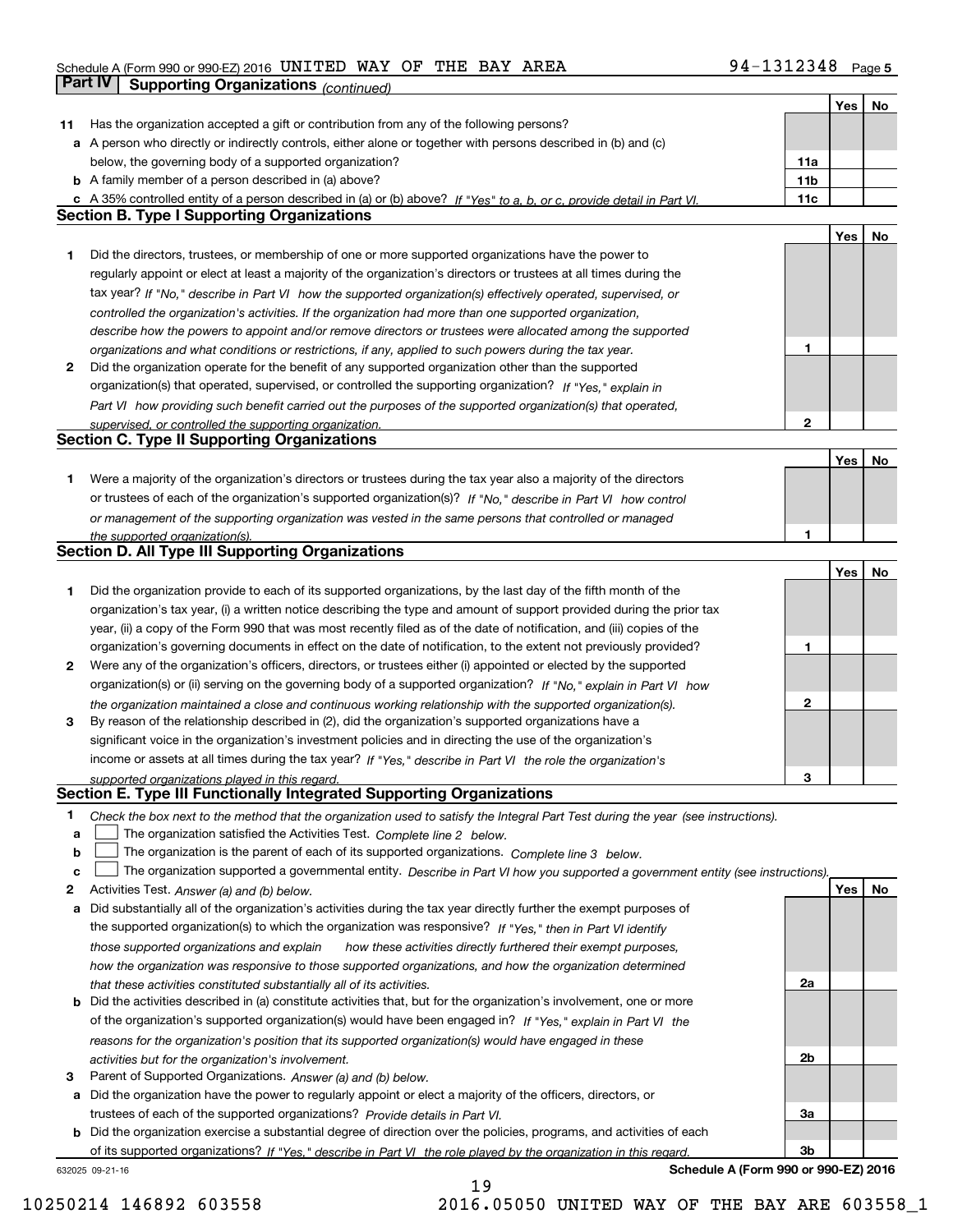|  | Schedule A (Form 990 or 990-EZ) 2016 UNITED WAY OF THE BAY AREA                       |  |  | $94 - 1312348$ Page 6 |  |
|--|---------------------------------------------------------------------------------------|--|--|-----------------------|--|
|  | <b>Part V</b> Type III Non-Functionally Integrated 509(a)(3) Supporting Organizations |  |  |                       |  |

1 Check here if the organization satisfied the Integral Part Test as a qualifying trust on Nov. 20, 1970 (explain in Part VI.) See instructions. All other Type III non-functionally integrated supporting organizations must complete Sections A through E.

|                                         | Section A - Adjusted Net Income                                                                                                   | (A) Prior Year | (B) Current Year<br>(optional) |                                |
|-----------------------------------------|-----------------------------------------------------------------------------------------------------------------------------------|----------------|--------------------------------|--------------------------------|
| 1                                       | Net short-term capital gain                                                                                                       | 1              |                                |                                |
| $\mathbf{2}$                            | Recoveries of prior-year distributions                                                                                            | $\overline{2}$ |                                |                                |
| 3                                       | Other gross income (see instructions)                                                                                             | 3              |                                |                                |
| 4                                       | Add lines 1 through 3                                                                                                             | 4              |                                |                                |
| 5                                       | Depreciation and depletion                                                                                                        | 5              |                                |                                |
| 6                                       | Portion of operating expenses paid or incurred for production or                                                                  |                |                                |                                |
|                                         | collection of gross income or for management, conservation, or                                                                    |                |                                |                                |
|                                         | maintenance of property held for production of income (see instructions)                                                          | 6              |                                |                                |
| 7                                       | Other expenses (see instructions)                                                                                                 | $\overline{7}$ |                                |                                |
| 8                                       | Adjusted Net Income (subtract lines 5, 6, and 7 from line 4)                                                                      | 8              |                                |                                |
| <b>Section B - Minimum Asset Amount</b> |                                                                                                                                   |                | (A) Prior Year                 | (B) Current Year<br>(optional) |
| 1                                       | Aggregate fair market value of all non-exempt-use assets (see                                                                     |                |                                |                                |
|                                         | instructions for short tax year or assets held for part of year):                                                                 |                |                                |                                |
|                                         | a Average monthly value of securities                                                                                             | 1a             |                                |                                |
|                                         | <b>b</b> Average monthly cash balances                                                                                            | 1b             |                                |                                |
|                                         | c Fair market value of other non-exempt-use assets                                                                                | 1c             |                                |                                |
|                                         | d Total (add lines 1a, 1b, and 1c)                                                                                                | 1d             |                                |                                |
|                                         | <b>e</b> Discount claimed for blockage or other                                                                                   |                |                                |                                |
|                                         | factors (explain in detail in Part VI):                                                                                           |                |                                |                                |
| $\mathbf{2}$                            | Acquisition indebtedness applicable to non-exempt-use assets                                                                      | 2              |                                |                                |
| 3                                       | Subtract line 2 from line 1d                                                                                                      | 3              |                                |                                |
| 4                                       | Cash deemed held for exempt use. Enter 1-1/2% of line 3 (for greater amount,                                                      |                |                                |                                |
|                                         | see instructions)                                                                                                                 | 4              |                                |                                |
| 5                                       | Net value of non-exempt-use assets (subtract line 4 from line 3)                                                                  | 5              |                                |                                |
| 6                                       | Multiply line 5 by .035                                                                                                           | 6              |                                |                                |
| 7                                       | Recoveries of prior-year distributions                                                                                            | $\overline{7}$ |                                |                                |
| 8                                       | Minimum Asset Amount (add line 7 to line 6)                                                                                       | 8              |                                |                                |
|                                         | <b>Section C - Distributable Amount</b>                                                                                           |                |                                | <b>Current Year</b>            |
| 1                                       | Adjusted net income for prior year (from Section A, line 8, Column A)                                                             | 1              |                                |                                |
| 2                                       | Enter 85% of line 1                                                                                                               | $\overline{2}$ |                                |                                |
| 3                                       | Minimum asset amount for prior year (from Section B, line 8, Column A)                                                            | 3              |                                |                                |
| 4                                       | Enter greater of line 2 or line 3                                                                                                 | 4              |                                |                                |
| 5                                       | Income tax imposed in prior year                                                                                                  | 5              |                                |                                |
| 6                                       | <b>Distributable Amount.</b> Subtract line 5 from line 4, unless subject to                                                       |                |                                |                                |
|                                         | emergency temporary reduction (see instructions)                                                                                  | 6              |                                |                                |
| 7                                       | Check here if the current year is the organization's first as a non-functionally integrated Type III supporting organization (see |                |                                |                                |

**7**instructions).

**Schedule A (Form 990 or 990-EZ) 2016**

632026 09-21-16

**1**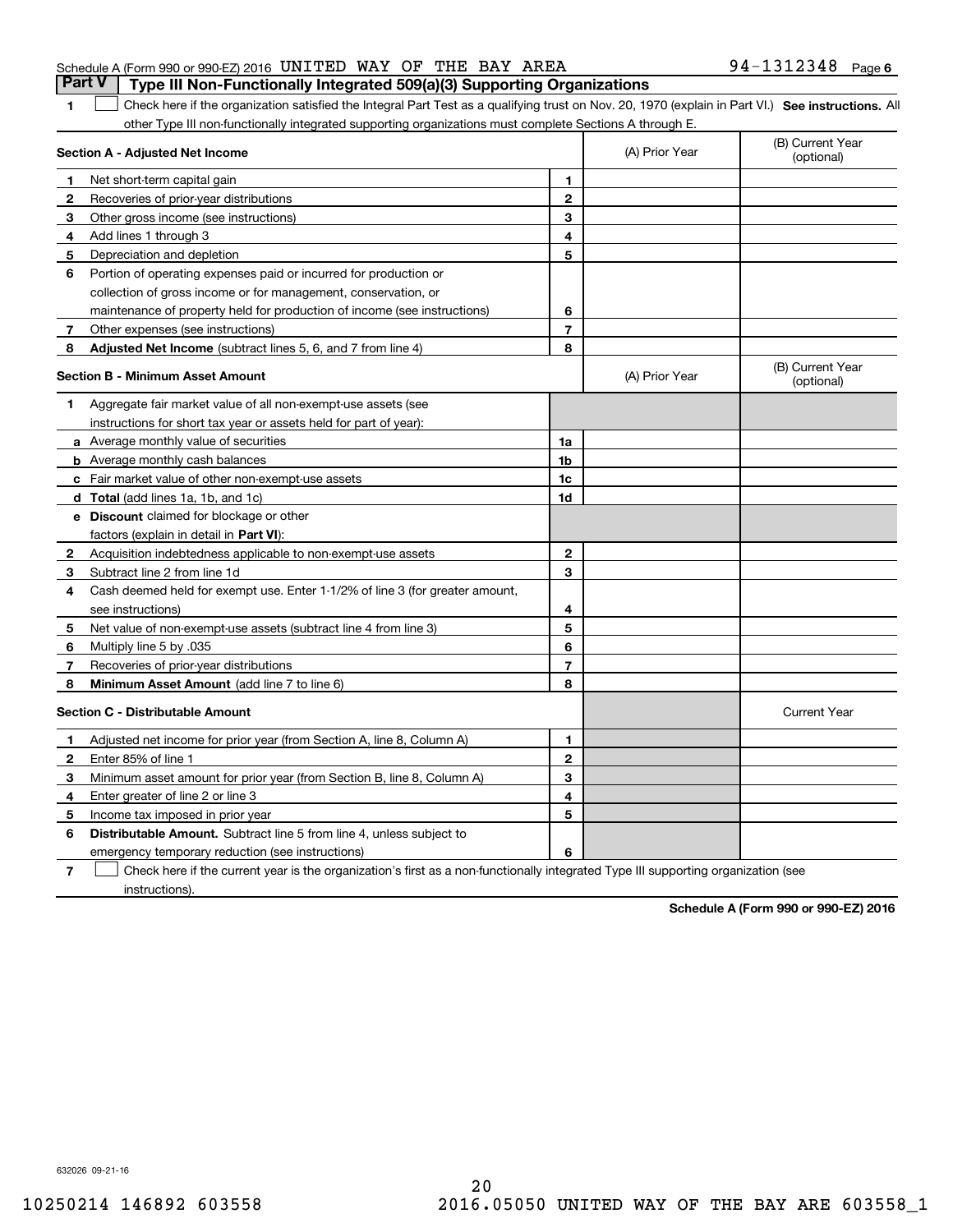### Schedule A (Form 990 or 990-EZ) 2016 Page UNITED WAY OF THE BAY AREA 94-1312348

| <b>Part V</b>                    | Type III Non-Functionally Integrated 509(a)(3) Supporting Organizations                    |                             | (continued)               |                      |  |  |  |
|----------------------------------|--------------------------------------------------------------------------------------------|-----------------------------|---------------------------|----------------------|--|--|--|
| <b>Section D - Distributions</b> |                                                                                            |                             |                           |                      |  |  |  |
| 1                                | Amounts paid to supported organizations to accomplish exempt purposes                      |                             |                           |                      |  |  |  |
| 2                                | Amounts paid to perform activity that directly furthers exempt purposes of supported       |                             |                           |                      |  |  |  |
|                                  | organizations, in excess of income from activity                                           |                             |                           |                      |  |  |  |
| з                                | Administrative expenses paid to accomplish exempt purposes of supported organizations      |                             |                           |                      |  |  |  |
| 4                                | Amounts paid to acquire exempt-use assets                                                  |                             |                           |                      |  |  |  |
| 5                                | Qualified set-aside amounts (prior IRS approval required)                                  |                             |                           |                      |  |  |  |
| 6                                | Other distributions (describe in Part VI). See instructions                                |                             |                           |                      |  |  |  |
| 7                                | Total annual distributions. Add lines 1 through 6                                          |                             |                           |                      |  |  |  |
| 8                                | Distributions to attentive supported organizations to which the organization is responsive |                             |                           |                      |  |  |  |
|                                  | (provide details in Part VI). See instructions                                             |                             |                           |                      |  |  |  |
| 9                                | Distributable amount for 2016 from Section C, line 6                                       |                             |                           |                      |  |  |  |
| 10                               | Line 8 amount divided by Line 9 amount                                                     |                             |                           |                      |  |  |  |
|                                  |                                                                                            | (i)                         | (ii)                      | (iii)                |  |  |  |
|                                  |                                                                                            | <b>Excess Distributions</b> | <b>Underdistributions</b> | <b>Distributable</b> |  |  |  |
|                                  | Section E - Distribution Allocations (see instructions)                                    |                             | Pre-2016                  | Amount for 2016      |  |  |  |
| 1                                | Distributable amount for 2016 from Section C, line 6                                       |                             |                           |                      |  |  |  |
| 2                                | Underdistributions, if any, for years prior to 2016 (reason-                               |                             |                           |                      |  |  |  |
|                                  | able cause required-explain in Part VI). See instructions                                  |                             |                           |                      |  |  |  |
| 3                                | Excess distributions carryover, if any, to 2016:                                           |                             |                           |                      |  |  |  |
|                                  |                                                                                            |                             |                           |                      |  |  |  |
| а<br>b                           |                                                                                            |                             |                           |                      |  |  |  |
|                                  | $c$ From 2013                                                                              |                             |                           |                      |  |  |  |
|                                  | d From 2014                                                                                |                             |                           |                      |  |  |  |
|                                  | e From 2015                                                                                |                             |                           |                      |  |  |  |
|                                  | Total of lines 3a through e                                                                |                             |                           |                      |  |  |  |
|                                  |                                                                                            |                             |                           |                      |  |  |  |
|                                  | <b>g</b> Applied to underdistributions of prior years                                      |                             |                           |                      |  |  |  |
|                                  | <b>h</b> Applied to 2016 distributable amount                                              |                             |                           |                      |  |  |  |
|                                  | Carryover from 2011 not applied (see instructions)                                         |                             |                           |                      |  |  |  |
|                                  | Remainder. Subtract lines 3g, 3h, and 3i from 3f.                                          |                             |                           |                      |  |  |  |
| 4                                | Distributions for 2016 from Section D,                                                     |                             |                           |                      |  |  |  |
|                                  | line $7:$                                                                                  |                             |                           |                      |  |  |  |
|                                  | <b>a</b> Applied to underdistributions of prior years                                      |                             |                           |                      |  |  |  |
|                                  | <b>b</b> Applied to 2016 distributable amount                                              |                             |                           |                      |  |  |  |
| с                                | Remainder. Subtract lines 4a and 4b from 4                                                 |                             |                           |                      |  |  |  |
| 5                                | Remaining underdistributions for years prior to 2016, if                                   |                             |                           |                      |  |  |  |
|                                  | any. Subtract lines 3g and 4a from line 2. For result greater                              |                             |                           |                      |  |  |  |
|                                  | than zero, explain in Part VI. See instructions                                            |                             |                           |                      |  |  |  |
| 6                                | Remaining underdistributions for 2016. Subtract lines 3h                                   |                             |                           |                      |  |  |  |
|                                  | and 4b from line 1. For result greater than zero, explain in                               |                             |                           |                      |  |  |  |
|                                  | Part VI. See instructions                                                                  |                             |                           |                      |  |  |  |
| 7                                | Excess distributions carryover to 2017. Add lines 3j                                       |                             |                           |                      |  |  |  |
|                                  | and 4c                                                                                     |                             |                           |                      |  |  |  |
| 8                                | Breakdown of line 7:                                                                       |                             |                           |                      |  |  |  |
| а                                |                                                                                            |                             |                           |                      |  |  |  |
|                                  | b Excess from 2013                                                                         |                             |                           |                      |  |  |  |
|                                  | c Excess from 2014                                                                         |                             |                           |                      |  |  |  |
|                                  | <b>d</b> Excess from 2015                                                                  |                             |                           |                      |  |  |  |
|                                  | e Excess from 2016                                                                         |                             |                           |                      |  |  |  |

**Schedule A (Form 990 or 990-EZ) 2016**

632027 09-21-16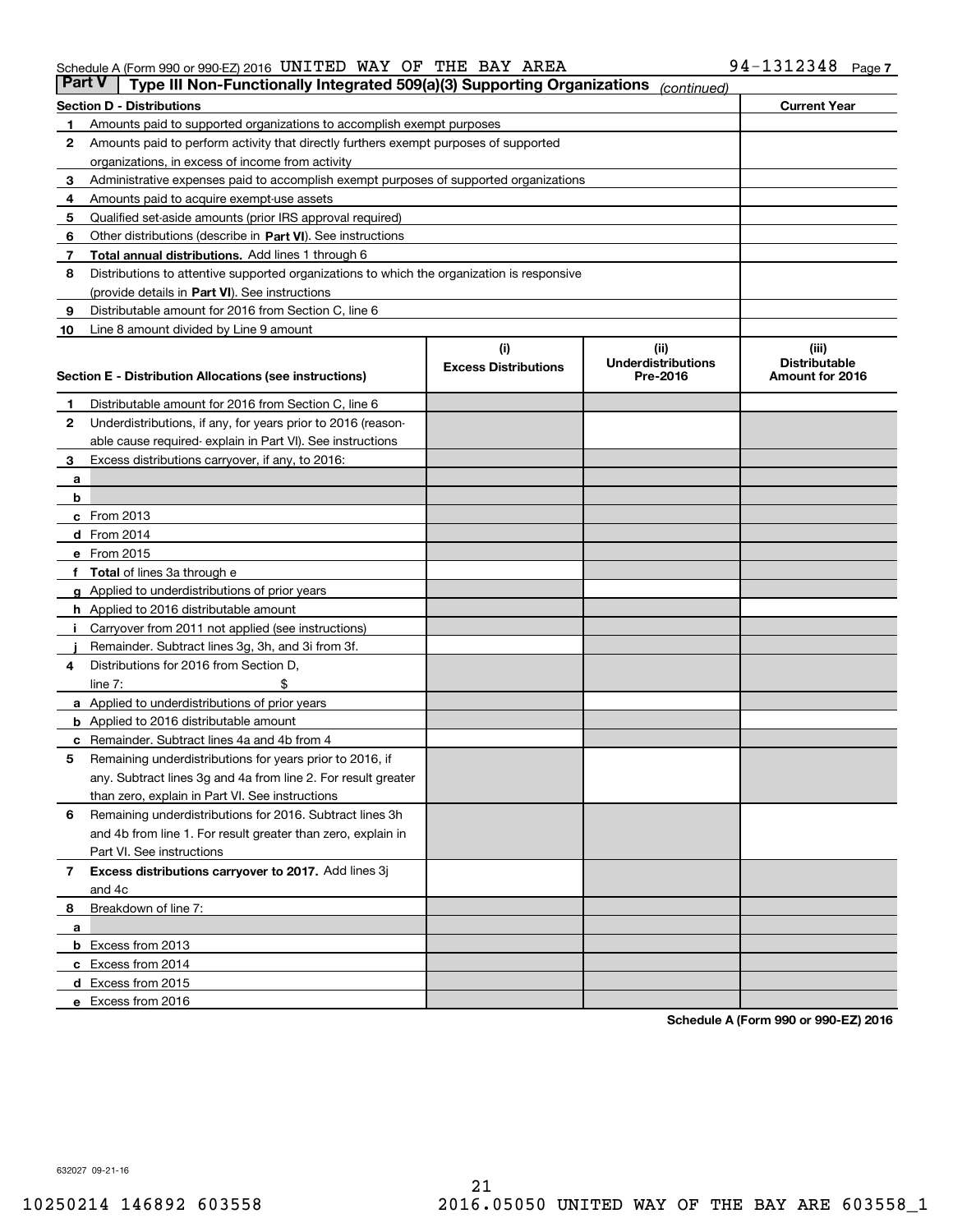|                 | Schedule A (Form 990 or 990-EZ) 2016 UNITED WAY OF THE BAY AREA                                                                                                                                                                                                                                                                                                                                                                                                                                                                                                      |  |    |  | $94 - 1312348$ Page 8                |  |
|-----------------|----------------------------------------------------------------------------------------------------------------------------------------------------------------------------------------------------------------------------------------------------------------------------------------------------------------------------------------------------------------------------------------------------------------------------------------------------------------------------------------------------------------------------------------------------------------------|--|----|--|--------------------------------------|--|
| <b>Part VI</b>  | Supplemental Information. Provide the explanations required by Part II, line 10; Part II, line 17a or 17b; Part III, line 12;<br>Part IV, Section A, lines 1, 2, 3b, 3c, 4b, 4c, 5a, 6, 9a, 9b, 9c, 11a, 11b, and 11c; Part IV, Section B, lines 1 and 2; Part IV, Section C,<br>line 1; Part IV, Section D, lines 2 and 3; Part IV, Section E, lines 1c, 2a, 2b, 3a, and 3b; Part V, line 1; Part V, Section B, line 1e; Part V,<br>Section D, lines 5, 6, and 8; and Part V, Section E, lines 2, 5, and 6. Also complete this part for any additional information. |  |    |  |                                      |  |
|                 | (See instructions.)                                                                                                                                                                                                                                                                                                                                                                                                                                                                                                                                                  |  |    |  |                                      |  |
|                 |                                                                                                                                                                                                                                                                                                                                                                                                                                                                                                                                                                      |  |    |  |                                      |  |
|                 |                                                                                                                                                                                                                                                                                                                                                                                                                                                                                                                                                                      |  |    |  |                                      |  |
|                 |                                                                                                                                                                                                                                                                                                                                                                                                                                                                                                                                                                      |  |    |  |                                      |  |
|                 |                                                                                                                                                                                                                                                                                                                                                                                                                                                                                                                                                                      |  |    |  |                                      |  |
|                 |                                                                                                                                                                                                                                                                                                                                                                                                                                                                                                                                                                      |  |    |  |                                      |  |
|                 |                                                                                                                                                                                                                                                                                                                                                                                                                                                                                                                                                                      |  |    |  |                                      |  |
|                 |                                                                                                                                                                                                                                                                                                                                                                                                                                                                                                                                                                      |  |    |  |                                      |  |
|                 |                                                                                                                                                                                                                                                                                                                                                                                                                                                                                                                                                                      |  |    |  |                                      |  |
|                 |                                                                                                                                                                                                                                                                                                                                                                                                                                                                                                                                                                      |  |    |  |                                      |  |
|                 |                                                                                                                                                                                                                                                                                                                                                                                                                                                                                                                                                                      |  |    |  |                                      |  |
|                 |                                                                                                                                                                                                                                                                                                                                                                                                                                                                                                                                                                      |  |    |  |                                      |  |
|                 |                                                                                                                                                                                                                                                                                                                                                                                                                                                                                                                                                                      |  |    |  |                                      |  |
|                 |                                                                                                                                                                                                                                                                                                                                                                                                                                                                                                                                                                      |  |    |  |                                      |  |
|                 |                                                                                                                                                                                                                                                                                                                                                                                                                                                                                                                                                                      |  |    |  |                                      |  |
|                 |                                                                                                                                                                                                                                                                                                                                                                                                                                                                                                                                                                      |  |    |  |                                      |  |
|                 |                                                                                                                                                                                                                                                                                                                                                                                                                                                                                                                                                                      |  |    |  |                                      |  |
|                 |                                                                                                                                                                                                                                                                                                                                                                                                                                                                                                                                                                      |  |    |  |                                      |  |
|                 |                                                                                                                                                                                                                                                                                                                                                                                                                                                                                                                                                                      |  |    |  |                                      |  |
|                 |                                                                                                                                                                                                                                                                                                                                                                                                                                                                                                                                                                      |  |    |  |                                      |  |
|                 |                                                                                                                                                                                                                                                                                                                                                                                                                                                                                                                                                                      |  |    |  |                                      |  |
|                 |                                                                                                                                                                                                                                                                                                                                                                                                                                                                                                                                                                      |  |    |  |                                      |  |
|                 |                                                                                                                                                                                                                                                                                                                                                                                                                                                                                                                                                                      |  |    |  |                                      |  |
|                 |                                                                                                                                                                                                                                                                                                                                                                                                                                                                                                                                                                      |  |    |  |                                      |  |
|                 |                                                                                                                                                                                                                                                                                                                                                                                                                                                                                                                                                                      |  |    |  |                                      |  |
|                 |                                                                                                                                                                                                                                                                                                                                                                                                                                                                                                                                                                      |  |    |  |                                      |  |
|                 |                                                                                                                                                                                                                                                                                                                                                                                                                                                                                                                                                                      |  |    |  |                                      |  |
|                 |                                                                                                                                                                                                                                                                                                                                                                                                                                                                                                                                                                      |  |    |  |                                      |  |
|                 |                                                                                                                                                                                                                                                                                                                                                                                                                                                                                                                                                                      |  |    |  |                                      |  |
|                 |                                                                                                                                                                                                                                                                                                                                                                                                                                                                                                                                                                      |  |    |  |                                      |  |
|                 |                                                                                                                                                                                                                                                                                                                                                                                                                                                                                                                                                                      |  |    |  |                                      |  |
|                 |                                                                                                                                                                                                                                                                                                                                                                                                                                                                                                                                                                      |  |    |  |                                      |  |
|                 |                                                                                                                                                                                                                                                                                                                                                                                                                                                                                                                                                                      |  |    |  |                                      |  |
| 632028 09-21-16 |                                                                                                                                                                                                                                                                                                                                                                                                                                                                                                                                                                      |  | 22 |  | Schedule A (Form 990 or 990-EZ) 2016 |  |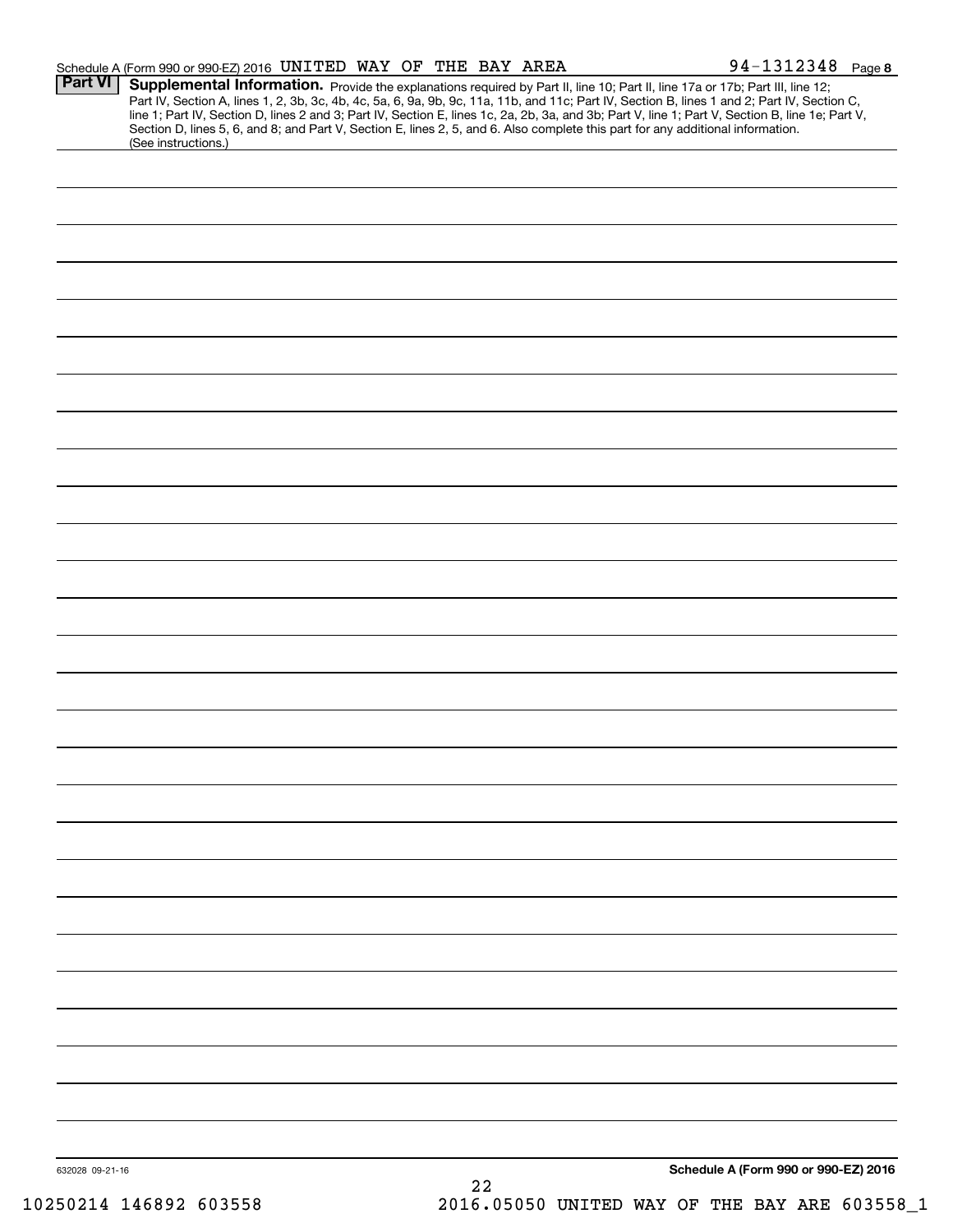Department of the Treasury **(Form 990, 990-EZ, or 990-PF)**

Internal Revenue Service

\*\* PUBLIC DISCLOSURE COPY \*\*

# **Schedule B Schedule of Contributors**

**| Attach to Form 990, Form 990-EZ, or Form 990-PF. | Information about Schedule B (Form 990, 990-EZ, or 990-PF) and its instructions is at** www.irs.gov/form990  $\cdot$ 

UNITED WAY OF THE BAY AREA  $\vert$  9.

**Name of the organization Employer identification number**

| ployer identificatior |
|-----------------------|
|                       |

OMB No. 1545-0047

**2016**

| 1312348<br>4 |  |
|--------------|--|
|--------------|--|

| <b>Organization type (check one):</b> |                                                                                    |  |  |  |  |
|---------------------------------------|------------------------------------------------------------------------------------|--|--|--|--|
| Filers of:                            | Section:                                                                           |  |  |  |  |
| Form 990 or 990-EZ                    | $\boxed{\textbf{X}}$ 501(c)( 3) (enter number) organization                        |  |  |  |  |
|                                       | $4947(a)(1)$ nonexempt charitable trust <b>not</b> treated as a private foundation |  |  |  |  |
|                                       | 527 political organization                                                         |  |  |  |  |
| Form 990-PF                           | 501(c)(3) exempt private foundation                                                |  |  |  |  |
|                                       | 4947(a)(1) nonexempt charitable trust treated as a private foundation              |  |  |  |  |
|                                       | 501(c)(3) taxable private foundation                                               |  |  |  |  |
|                                       |                                                                                    |  |  |  |  |

Check if your organization is covered by the **General Rule** or a **Special Rule. Note:**  Only a section 501(c)(7), (8), or (10) organization can check boxes for both the General Rule and a Special Rule. See instructions.

## **General Rule**

 $\mathcal{L}^{\text{max}}$ 

For an organization filing Form 990, 990-EZ, or 990-PF that received, during the year, contributions totaling \$5,000 or more (in money or property) from any one contributor. Complete Parts I and II. See instructions for determining a contributor's total contributions.

### **Special Rules**

 $\mathcal{L}^{\text{max}}$ 

any one contributor, during the year, total contributions of the greater of  $\,$  (1) \$5,000 or (2) 2% of the amount on (i) Form 990, Part VIII, line 1h,  $\boxed{\textbf{X}}$  For an organization described in section 501(c)(3) filing Form 990 or 990-EZ that met the 33 1/3% support test of the regulations under sections 509(a)(1) and 170(b)(1)(A)(vi), that checked Schedule A (Form 990 or 990-EZ), Part II, line 13, 16a, or 16b, and that received from or (ii) Form 990-EZ, line 1. Complete Parts I and II.

year, total contributions of more than \$1,000 *exclusively* for religious, charitable, scientific, literary, or educational purposes, or for For an organization described in section 501(c)(7), (8), or (10) filing Form 990 or 990-EZ that received from any one contributor, during the the prevention of cruelty to children or animals. Complete Parts I, II, and III.  $\mathcal{L}^{\text{max}}$ 

purpose. Don't complete any of the parts unless the **General Rule** applies to this organization because it received *nonexclusively* year, contributions <sub>exclusively</sub> for religious, charitable, etc., purposes, but no such contributions totaled more than \$1,000. If this box is checked, enter here the total contributions that were received during the year for an  $\;$ exclusively religious, charitable, etc., For an organization described in section 501(c)(7), (8), or (10) filing Form 990 or 990-EZ that received from any one contributor, during the religious, charitable, etc., contributions totaling \$5,000 or more during the year  $\Box$ — $\Box$   $\Box$ 

**Caution:**  An organization that isn't covered by the General Rule and/or the Special Rules doesn't file Schedule B (Form 990, 990-EZ, or 990-PF),  **must** but it answer "No" on Part IV, line 2, of its Form 990; or check the box on line H of its Form 990-EZ or on its Form 990-PF, Part I, line 2, to certify that it doesn't meet the filing requirements of Schedule B (Form 990, 990-EZ, or 990-PF).

**Schedule B (Form 990, 990-EZ, or 990-PF) (2016) For Paperwork Reduction Act Notice, see the Instructions for Form 990, 990-EZ, or 990-PF.** LHA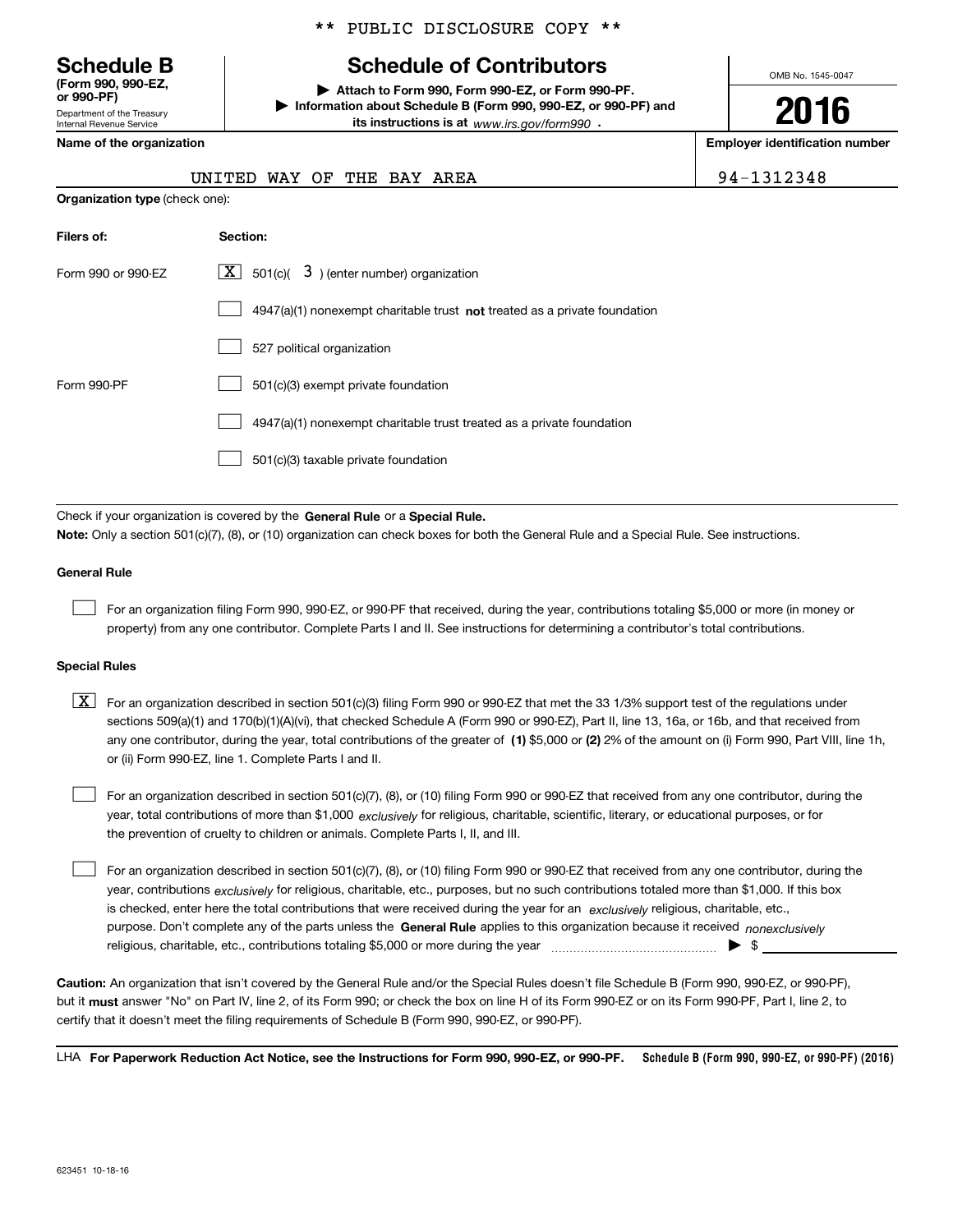**Name of organization Employer identification number**

UNITED WAY OF THE BAY AREA 1994-1312348

**(a)No.(b)Name, address, and ZIP + 4 (c)Total contributions (d)Type of contribution PersonPayrollNoncash (a)No.(b)Name, address, and ZIP + 4 (c)Total contributions (d)Type of contribution PersonPayrollNoncash (a)No.(b)Name, address, and ZIP + 4 (c)Total contributions (d)Type of contribution PersonPayrollNoncash (a) No.(b) Name, address, and ZIP + 4 (c) Total contributions (d) Type of contribution PersonPayrollNoncash (a) No.(b)Name, address, and ZIP + 4 (c) Total contributions (d) Type of contribution PersonPayrollNoncash(a) No.(b)Name, address, and ZIP + 4 (c) Total contributions (d)Type of contribution PersonPayrollNoncash Contributors** (See instructions). Use duplicate copies of Part I if additional space is needed. \$(Complete Part II for noncash contributions.) \$(Complete Part II for noncash contributions.) \$(Complete Part II for noncash contributions.) \$(Complete Part II for noncash contributions.) \$(Complete Part II for noncash contributions.) \$(Complete Part II for noncash contributions.) Employer identification Page 2<br> **2** ame of organization<br> **PART I Contributors** (See instructions). Use duplicate copies of Part I if additional space is needed.<br>
Part I **Contributors** (See instructions). Use duplicate co  $|X|$  $\mathcal{L}^{\text{max}}$  $\mathcal{L}^{\text{max}}$  $\boxed{\text{X}}$  $\mathcal{L}^{\text{max}}$  $\mathcal{L}^{\text{max}}$  $|X|$  $\mathcal{L}^{\text{max}}$  $\mathcal{L}^{\text{max}}$  $\boxed{\text{X}}$  $\mathcal{L}^{\text{max}}$  $\mathcal{L}^{\text{max}}$  $\mathcal{L}^{\text{max}}$  $\mathcal{L}^{\text{max}}$  $\mathcal{L}^{\text{max}}$  $\mathcal{L}^{\text{max}}$  $\mathcal{L}^{\text{max}}$  $\mathcal{L}^{\text{max}}$  $\begin{array}{c|c|c|c|c|c} 1 & \hspace{1.5cm} & \hspace{1.5cm} & \hspace{1.5cm} & \hspace{1.5cm} & \hspace{1.5cm} & \hspace{1.5cm} & \hspace{1.5cm} & \hspace{1.5cm} & \hspace{1.5cm} & \hspace{1.5cm} & \hspace{1.5cm} & \hspace{1.5cm} & \hspace{1.5cm} & \hspace{1.5cm} & \hspace{1.5cm} & \hspace{1.5cm} & \hspace{1.5cm} & \hspace{1.5cm} & \hspace{1.5cm} & \hspace{1.5cm} &$ 3,564,500.  $2$  | Person  $\overline{\text{X}}$ 1,530,962.  $\overline{3}$  | Person  $\overline{X}$ 1,262,061.  $4$  | Person  $\overline{\text{X}}$ 4,559,217.

24

**Schedule B (Form 990, 990-EZ, or 990-PF) (2016)**

623452 10-18-16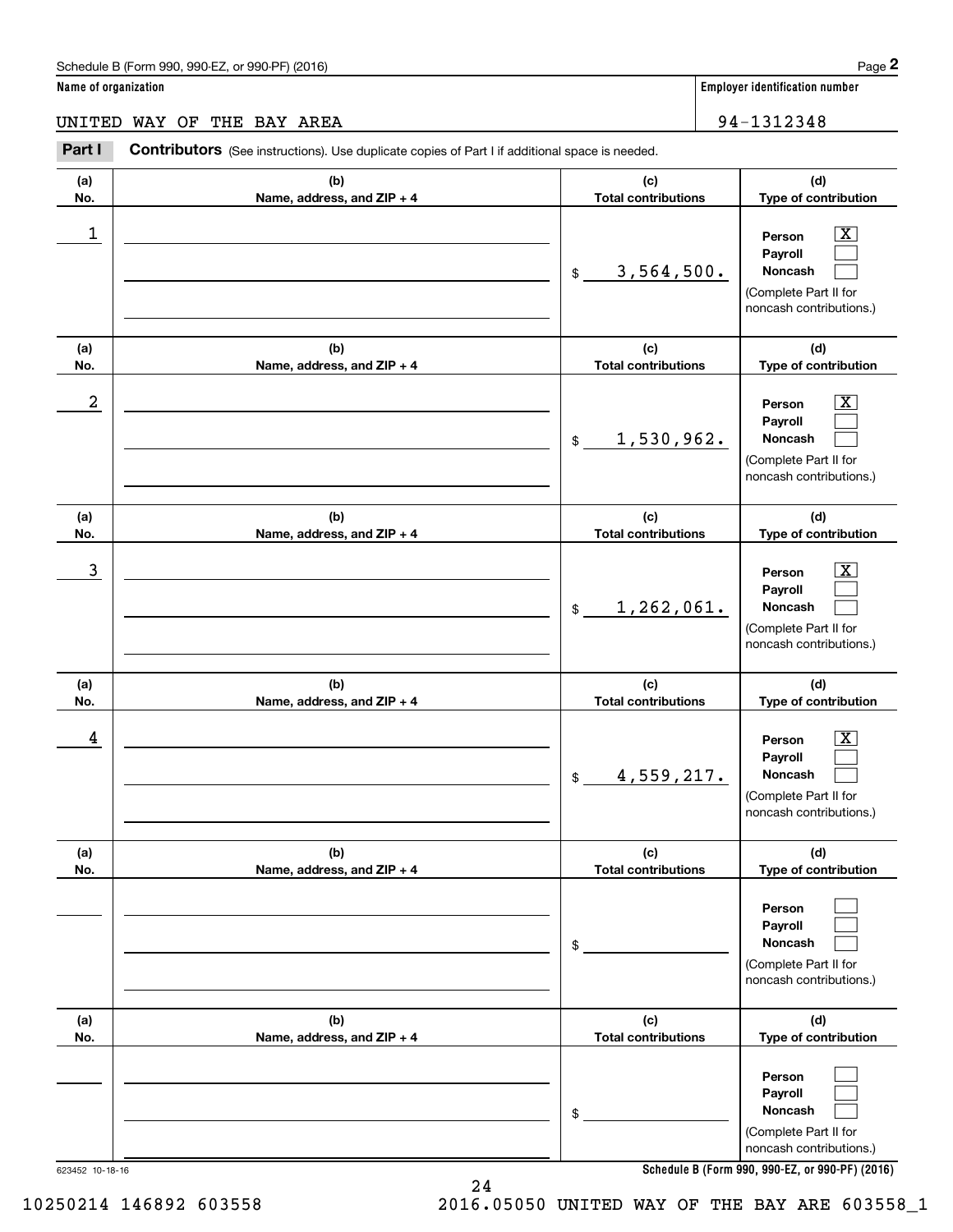UNITED WAY OF THE BAY AREA 94-1312348

Employer identification number<br> **3 Ame of organization**<br> **34-1312348**<br> **Part II Noncash Property** (See instructions). Use duplicate copies of Part II if additional space is needed.

| (a)<br>No.<br>from<br>Part I | (b)<br>Description of noncash property given | (c)<br>FMV (or estimate)<br>(See instructions) | (d)<br>Date received |
|------------------------------|----------------------------------------------|------------------------------------------------|----------------------|
|                              |                                              | $\frac{1}{2}$                                  |                      |
|                              |                                              |                                                |                      |
| (a)<br>No.<br>from<br>Part I | (b)<br>Description of noncash property given | (c)<br>FMV (or estimate)<br>(See instructions) | (d)<br>Date received |
|                              |                                              | $\frac{1}{2}$                                  |                      |
| (a)<br>No.<br>from<br>Part I | (b)<br>Description of noncash property given | (c)<br>FMV (or estimate)<br>(See instructions) | (d)<br>Date received |
|                              |                                              | \$                                             |                      |
| (a)<br>No.<br>from<br>Part I | (b)<br>Description of noncash property given | (c)<br>FMV (or estimate)<br>(See instructions) | (d)<br>Date received |
|                              |                                              | \$                                             |                      |
| (a)<br>No.<br>from<br>Part I | (b)<br>Description of noncash property given | (c)<br>FMV (or estimate)<br>(See instructions) | (d)<br>Date received |
|                              |                                              | \$                                             |                      |
| (a)<br>No.<br>from<br>Part I | (b)<br>Description of noncash property given | (c)<br>FMV (or estimate)<br>(See instructions) | (d)<br>Date received |
|                              |                                              | \$                                             |                      |

25

623453 10-18-16

**Schedule B (Form 990, 990-EZ, or 990-PF) (2016)**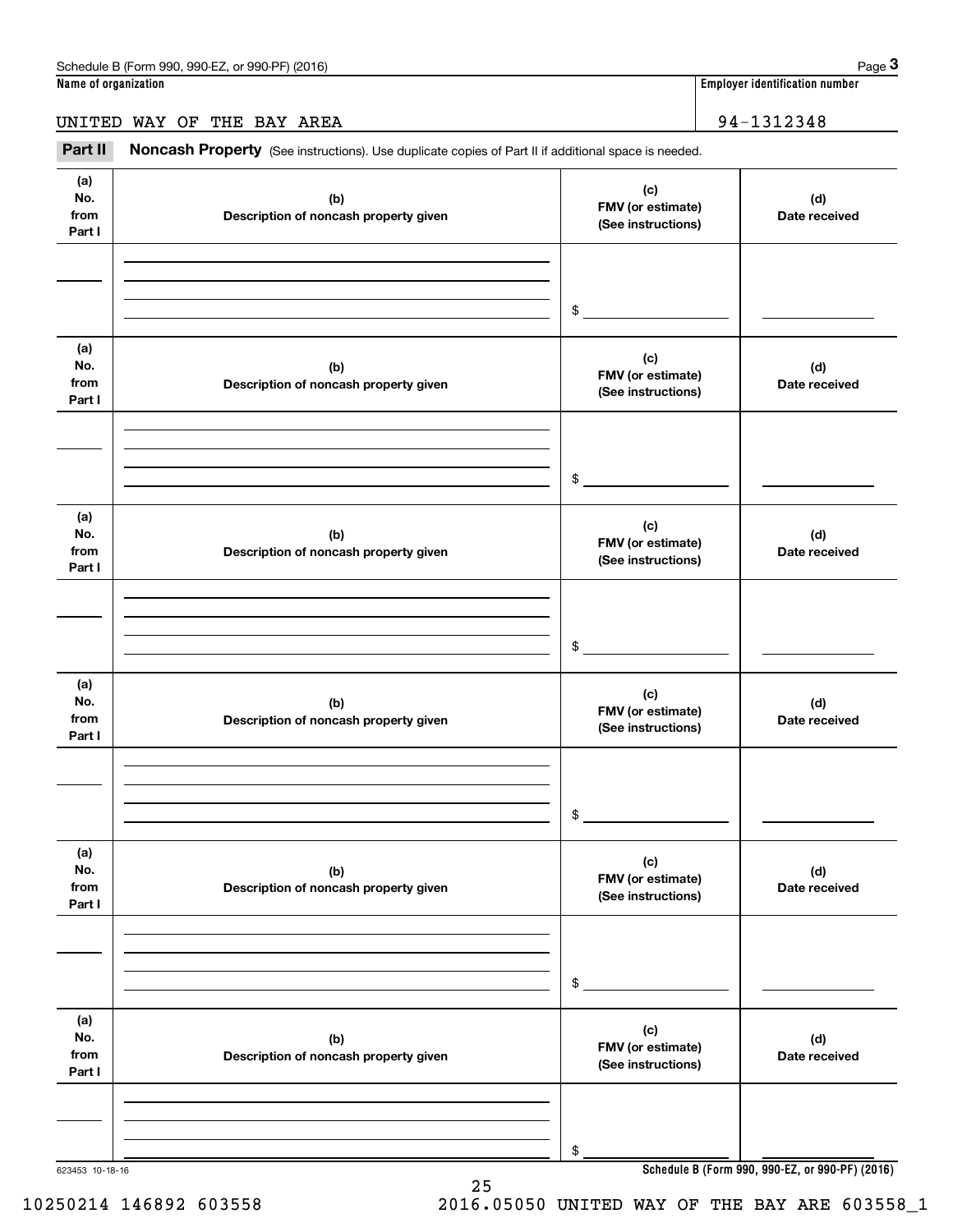|                           | Schedule B (Form 990, 990-EZ, or 990-PF) (2016)                                                                                                                                                                                                                                 |                      |                                          | Page 4                                          |  |  |  |
|---------------------------|---------------------------------------------------------------------------------------------------------------------------------------------------------------------------------------------------------------------------------------------------------------------------------|----------------------|------------------------------------------|-------------------------------------------------|--|--|--|
| Name of organization      |                                                                                                                                                                                                                                                                                 |                      |                                          | <b>Employer identification number</b>           |  |  |  |
|                           | UNITED WAY OF<br>THE BAY AREA                                                                                                                                                                                                                                                   |                      |                                          | 94-1312348                                      |  |  |  |
| <b>Part III</b>           | Exclusively religious, charitable, etc., contributions to organizations described in section $501(c)(7)$ , (8), or (10) that total more than \$1,000 for<br>the year from any one contributor. Complete columns (a) through (e) and the following line entry. For organizations |                      |                                          |                                                 |  |  |  |
|                           | completing Part III, enter the total of exclusively religious, charitable, etc., contributions of \$1,000 or less for the year. (Enter this info. once.) $\blacktriangleright$ \$                                                                                               |                      |                                          |                                                 |  |  |  |
| $(a)$ No.                 | Use duplicate copies of Part III if additional space is needed.                                                                                                                                                                                                                 |                      |                                          |                                                 |  |  |  |
| from<br>Part I            | (b) Purpose of gift                                                                                                                                                                                                                                                             | (c) Use of gift      |                                          | (d) Description of how gift is held             |  |  |  |
|                           |                                                                                                                                                                                                                                                                                 |                      |                                          |                                                 |  |  |  |
|                           |                                                                                                                                                                                                                                                                                 |                      |                                          |                                                 |  |  |  |
|                           |                                                                                                                                                                                                                                                                                 |                      |                                          |                                                 |  |  |  |
|                           |                                                                                                                                                                                                                                                                                 | (e) Transfer of gift |                                          |                                                 |  |  |  |
|                           | Transferee's name, address, and $ZIP + 4$                                                                                                                                                                                                                                       |                      |                                          |                                                 |  |  |  |
|                           |                                                                                                                                                                                                                                                                                 |                      | Relationship of transferor to transferee |                                                 |  |  |  |
|                           |                                                                                                                                                                                                                                                                                 |                      |                                          |                                                 |  |  |  |
|                           |                                                                                                                                                                                                                                                                                 |                      |                                          |                                                 |  |  |  |
| (a) No.<br>from           |                                                                                                                                                                                                                                                                                 |                      |                                          |                                                 |  |  |  |
| Part I                    | (b) Purpose of gift                                                                                                                                                                                                                                                             | (c) Use of gift      |                                          | (d) Description of how gift is held             |  |  |  |
|                           |                                                                                                                                                                                                                                                                                 |                      |                                          |                                                 |  |  |  |
|                           |                                                                                                                                                                                                                                                                                 |                      |                                          |                                                 |  |  |  |
|                           |                                                                                                                                                                                                                                                                                 | (e) Transfer of gift |                                          |                                                 |  |  |  |
|                           |                                                                                                                                                                                                                                                                                 |                      |                                          |                                                 |  |  |  |
|                           | Transferee's name, address, and ZIP + 4                                                                                                                                                                                                                                         |                      | Relationship of transferor to transferee |                                                 |  |  |  |
|                           |                                                                                                                                                                                                                                                                                 |                      |                                          |                                                 |  |  |  |
|                           |                                                                                                                                                                                                                                                                                 |                      |                                          |                                                 |  |  |  |
|                           |                                                                                                                                                                                                                                                                                 |                      |                                          |                                                 |  |  |  |
| (a) No.<br>from<br>Part I | (b) Purpose of gift                                                                                                                                                                                                                                                             | (c) Use of gift      |                                          | (d) Description of how gift is held             |  |  |  |
|                           |                                                                                                                                                                                                                                                                                 |                      |                                          |                                                 |  |  |  |
|                           |                                                                                                                                                                                                                                                                                 |                      |                                          |                                                 |  |  |  |
|                           |                                                                                                                                                                                                                                                                                 |                      |                                          |                                                 |  |  |  |
|                           | (e) Transfer of gift                                                                                                                                                                                                                                                            |                      |                                          |                                                 |  |  |  |
|                           |                                                                                                                                                                                                                                                                                 |                      | Relationship of transferor to transferee |                                                 |  |  |  |
|                           | Transferee's name, address, and ZIP + 4                                                                                                                                                                                                                                         |                      |                                          |                                                 |  |  |  |
|                           |                                                                                                                                                                                                                                                                                 |                      |                                          |                                                 |  |  |  |
|                           |                                                                                                                                                                                                                                                                                 |                      |                                          |                                                 |  |  |  |
| (a) No.<br>from           | (b) Purpose of gift                                                                                                                                                                                                                                                             | (c) Use of gift      |                                          | (d) Description of how gift is held             |  |  |  |
| Part I                    |                                                                                                                                                                                                                                                                                 |                      |                                          |                                                 |  |  |  |
|                           |                                                                                                                                                                                                                                                                                 |                      |                                          |                                                 |  |  |  |
|                           |                                                                                                                                                                                                                                                                                 |                      |                                          |                                                 |  |  |  |
|                           |                                                                                                                                                                                                                                                                                 |                      |                                          |                                                 |  |  |  |
|                           | (e) Transfer of gift                                                                                                                                                                                                                                                            |                      |                                          |                                                 |  |  |  |
|                           | Transferee's name, address, and ZIP + 4                                                                                                                                                                                                                                         |                      |                                          | Relationship of transferor to transferee        |  |  |  |
|                           |                                                                                                                                                                                                                                                                                 |                      |                                          |                                                 |  |  |  |
|                           |                                                                                                                                                                                                                                                                                 |                      |                                          |                                                 |  |  |  |
|                           |                                                                                                                                                                                                                                                                                 |                      |                                          |                                                 |  |  |  |
| 623454 10-18-16           |                                                                                                                                                                                                                                                                                 | 26                   |                                          | Schedule B (Form 990, 990-EZ, or 990-PF) (2016) |  |  |  |
|                           |                                                                                                                                                                                                                                                                                 |                      |                                          |                                                 |  |  |  |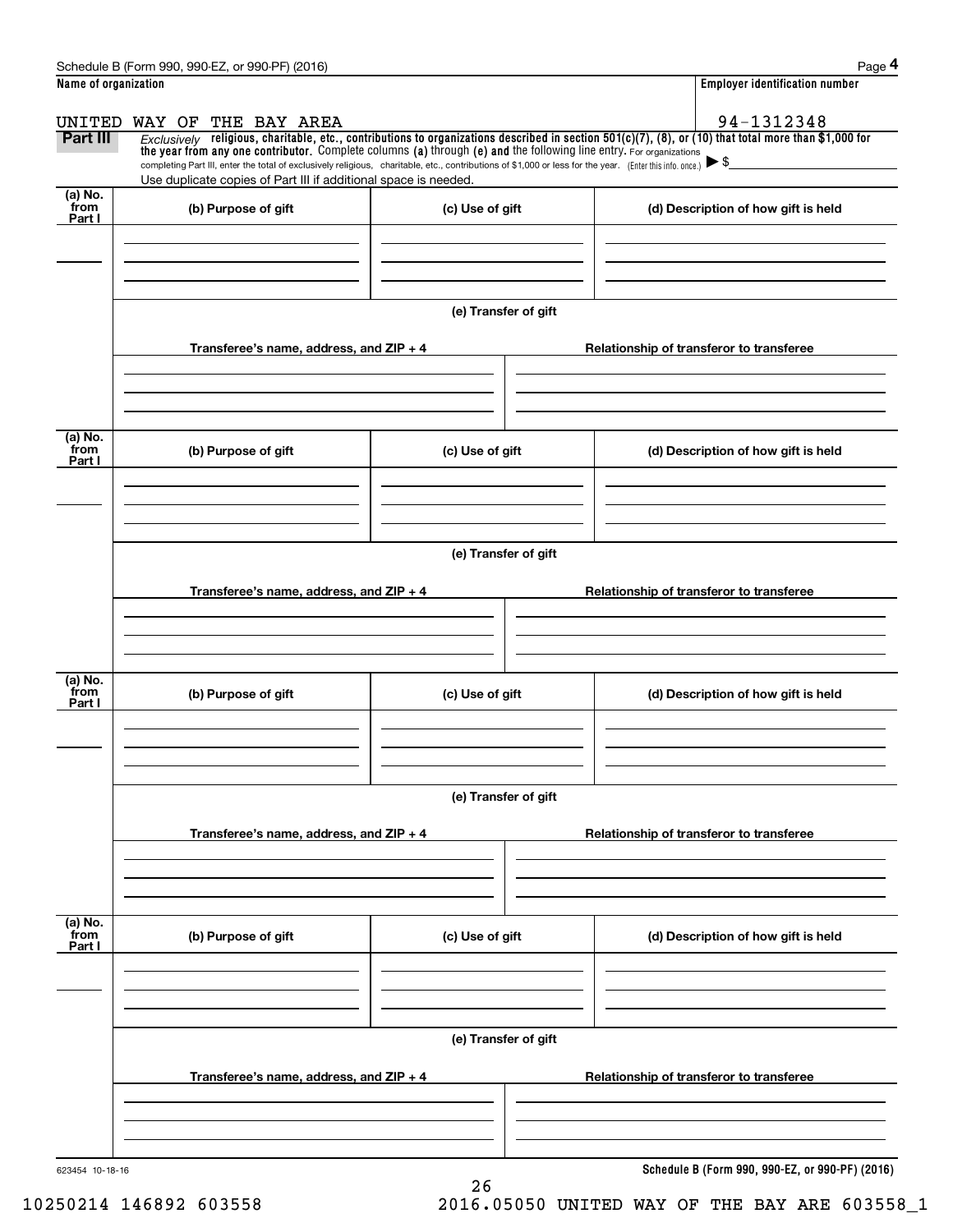| <b>SCHEDULE C</b>                                                                                       | <b>Political Campaign and Lobbying Activities</b>                             | OMB No. 1545-0047                                                                                                                                                                                                                                                                                                                                                                                                                                                                                                                                                                    |         |                                                                             |                          |                                                                                                                                                             |
|---------------------------------------------------------------------------------------------------------|-------------------------------------------------------------------------------|--------------------------------------------------------------------------------------------------------------------------------------------------------------------------------------------------------------------------------------------------------------------------------------------------------------------------------------------------------------------------------------------------------------------------------------------------------------------------------------------------------------------------------------------------------------------------------------|---------|-----------------------------------------------------------------------------|--------------------------|-------------------------------------------------------------------------------------------------------------------------------------------------------------|
| (Form 990 or 990-EZ)                                                                                    | For Organizations Exempt From Income Tax Under section 501(c) and section 527 |                                                                                                                                                                                                                                                                                                                                                                                                                                                                                                                                                                                      |         |                                                                             |                          |                                                                                                                                                             |
| Department of the Treasury<br>Internal Revenue Service                                                  | <b>Open to Public</b><br>Inspection                                           |                                                                                                                                                                                                                                                                                                                                                                                                                                                                                                                                                                                      |         |                                                                             |                          |                                                                                                                                                             |
| • Section 527 organizations: Complete Part I-A only.                                                    |                                                                               | If the organization answered "Yes," on Form 990, Part IV, line 3, or Form 990-EZ, Part V, line 46 (Political Campaign Activities), then<br>• Section 501(c)(3) organizations: Complete Parts I-A and B. Do not complete Part I-C.<br>● Section 501(c) (other than section 501(c)(3)) organizations: Complete Parts I-A and C below. Do not complete Part I-B.                                                                                                                                                                                                                        |         |                                                                             |                          |                                                                                                                                                             |
|                                                                                                         |                                                                               | If the organization answered "Yes," on Form 990, Part IV, line 4, or Form 990-EZ, Part VI, line 47 (Lobbying Activities), then<br>● Section 501(c)(3) organizations that have filed Form 5768 (election under section 501(h)): Complete Part II-A. Do not complete Part II-B.<br>• Section 501(c)(3) organizations that have NOT filed Form 5768 (election under section 501(h)): Complete Part II-B. Do not complete Part II-A.<br>If the organization answered "Yes," on Form 990, Part IV, line 5 (Proxy Tax) (see separate instructions) or Form 990-EZ, Part V, line 35c (Proxy |         |                                                                             |                          |                                                                                                                                                             |
| Tax) (see separate instructions), then                                                                  |                                                                               |                                                                                                                                                                                                                                                                                                                                                                                                                                                                                                                                                                                      |         |                                                                             |                          |                                                                                                                                                             |
| Name of organization                                                                                    |                                                                               | • Section 501(c)(4), (5), or (6) organizations: Complete Part III.                                                                                                                                                                                                                                                                                                                                                                                                                                                                                                                   |         |                                                                             |                          | <b>Employer identification number</b>                                                                                                                       |
| Part I-A                                                                                                |                                                                               | UNITED WAY OF THE BAY AREA<br>Complete if the organization is exempt under section 501(c) or is a section 527 organization.                                                                                                                                                                                                                                                                                                                                                                                                                                                          |         |                                                                             |                          | 94-1312348                                                                                                                                                  |
|                                                                                                         |                                                                               |                                                                                                                                                                                                                                                                                                                                                                                                                                                                                                                                                                                      |         |                                                                             |                          |                                                                                                                                                             |
| 1.                                                                                                      |                                                                               | Provide a description of the organization's direct and indirect political campaign activities in Part IV.                                                                                                                                                                                                                                                                                                                                                                                                                                                                            |         |                                                                             |                          |                                                                                                                                                             |
| Political campaign activity expenditures<br>2<br>Volunteer hours for political campaign activities<br>з |                                                                               |                                                                                                                                                                                                                                                                                                                                                                                                                                                                                                                                                                                      |         |                                                                             |                          | $\blacktriangleright$ \$                                                                                                                                    |
|                                                                                                         |                                                                               |                                                                                                                                                                                                                                                                                                                                                                                                                                                                                                                                                                                      |         |                                                                             |                          |                                                                                                                                                             |
| Part I-B                                                                                                |                                                                               | Complete if the organization is exempt under section 501(c)(3).                                                                                                                                                                                                                                                                                                                                                                                                                                                                                                                      |         |                                                                             |                          |                                                                                                                                                             |
| 1.                                                                                                      |                                                                               | Enter the amount of any excise tax incurred by the organization under section 4955                                                                                                                                                                                                                                                                                                                                                                                                                                                                                                   |         |                                                                             | $\blacktriangleright$ \$ |                                                                                                                                                             |
| 2                                                                                                       |                                                                               |                                                                                                                                                                                                                                                                                                                                                                                                                                                                                                                                                                                      |         |                                                                             |                          | <b>Yes</b><br><b>No</b>                                                                                                                                     |
| з                                                                                                       |                                                                               |                                                                                                                                                                                                                                                                                                                                                                                                                                                                                                                                                                                      |         |                                                                             |                          | Yes<br>No                                                                                                                                                   |
| <b>b</b> If "Yes," describe in Part IV.                                                                 |                                                                               |                                                                                                                                                                                                                                                                                                                                                                                                                                                                                                                                                                                      |         |                                                                             |                          |                                                                                                                                                             |
| Part I-C                                                                                                |                                                                               | Complete if the organization is exempt under section 501(c), except section 501(c)(3).                                                                                                                                                                                                                                                                                                                                                                                                                                                                                               |         |                                                                             |                          |                                                                                                                                                             |
| 1.                                                                                                      |                                                                               | Enter the amount directly expended by the filing organization for section 527 exempt function activities                                                                                                                                                                                                                                                                                                                                                                                                                                                                             |         |                                                                             | $\blacktriangleright$ \$ |                                                                                                                                                             |
| 2                                                                                                       |                                                                               | Enter the amount of the filing organization's funds contributed to other organizations for section 527                                                                                                                                                                                                                                                                                                                                                                                                                                                                               |         |                                                                             |                          |                                                                                                                                                             |
| exempt function activities                                                                              |                                                                               |                                                                                                                                                                                                                                                                                                                                                                                                                                                                                                                                                                                      |         |                                                                             | $\blacktriangleright$ \$ |                                                                                                                                                             |
|                                                                                                         |                                                                               | 3 Total exempt function expenditures. Add lines 1 and 2. Enter here and on Form 1120-POL,                                                                                                                                                                                                                                                                                                                                                                                                                                                                                            |         |                                                                             |                          |                                                                                                                                                             |
| line 17b                                                                                                |                                                                               | Did the filing organization file Form 1120-POL for this year?                                                                                                                                                                                                                                                                                                                                                                                                                                                                                                                        |         |                                                                             | $\triangleright$ \$      | Yes<br><b>No</b>                                                                                                                                            |
| 5                                                                                                       |                                                                               | Enter the names, addresses and employer identification number (EIN) of all section 527 political organizations to which the filing organization                                                                                                                                                                                                                                                                                                                                                                                                                                      |         |                                                                             |                          |                                                                                                                                                             |
|                                                                                                         |                                                                               | made payments. For each organization listed, enter the amount paid from the filing organization's funds. Also enter the amount of political                                                                                                                                                                                                                                                                                                                                                                                                                                          |         |                                                                             |                          |                                                                                                                                                             |
|                                                                                                         |                                                                               | contributions received that were promptly and directly delivered to a separate political organization, such as a separate segregated fund or a                                                                                                                                                                                                                                                                                                                                                                                                                                       |         |                                                                             |                          |                                                                                                                                                             |
|                                                                                                         |                                                                               | political action committee (PAC). If additional space is needed, provide information in Part IV.                                                                                                                                                                                                                                                                                                                                                                                                                                                                                     |         |                                                                             |                          |                                                                                                                                                             |
| (a) Name                                                                                                |                                                                               | (b) Address                                                                                                                                                                                                                                                                                                                                                                                                                                                                                                                                                                          | (c) EIN | (d) Amount paid from<br>filing organization's<br>funds. If none, enter -0-. |                          | (e) Amount of political<br>contributions received and<br>promptly and directly<br>delivered to a separate<br>political organization.<br>If none, enter -0-. |
|                                                                                                         |                                                                               |                                                                                                                                                                                                                                                                                                                                                                                                                                                                                                                                                                                      |         |                                                                             |                          |                                                                                                                                                             |
|                                                                                                         |                                                                               |                                                                                                                                                                                                                                                                                                                                                                                                                                                                                                                                                                                      |         |                                                                             |                          |                                                                                                                                                             |
|                                                                                                         |                                                                               |                                                                                                                                                                                                                                                                                                                                                                                                                                                                                                                                                                                      |         |                                                                             |                          |                                                                                                                                                             |
|                                                                                                         |                                                                               |                                                                                                                                                                                                                                                                                                                                                                                                                                                                                                                                                                                      |         |                                                                             |                          |                                                                                                                                                             |
|                                                                                                         |                                                                               |                                                                                                                                                                                                                                                                                                                                                                                                                                                                                                                                                                                      |         |                                                                             |                          |                                                                                                                                                             |
|                                                                                                         |                                                                               |                                                                                                                                                                                                                                                                                                                                                                                                                                                                                                                                                                                      |         |                                                                             |                          |                                                                                                                                                             |
|                                                                                                         |                                                                               | For Paperwork Reduction Act Notice, see the Instructions for Form 990 or 990-EZ.                                                                                                                                                                                                                                                                                                                                                                                                                                                                                                     |         |                                                                             |                          | Schedule C (Form 990 or 990-EZ) 2016                                                                                                                        |

LHA

632041 11-10-16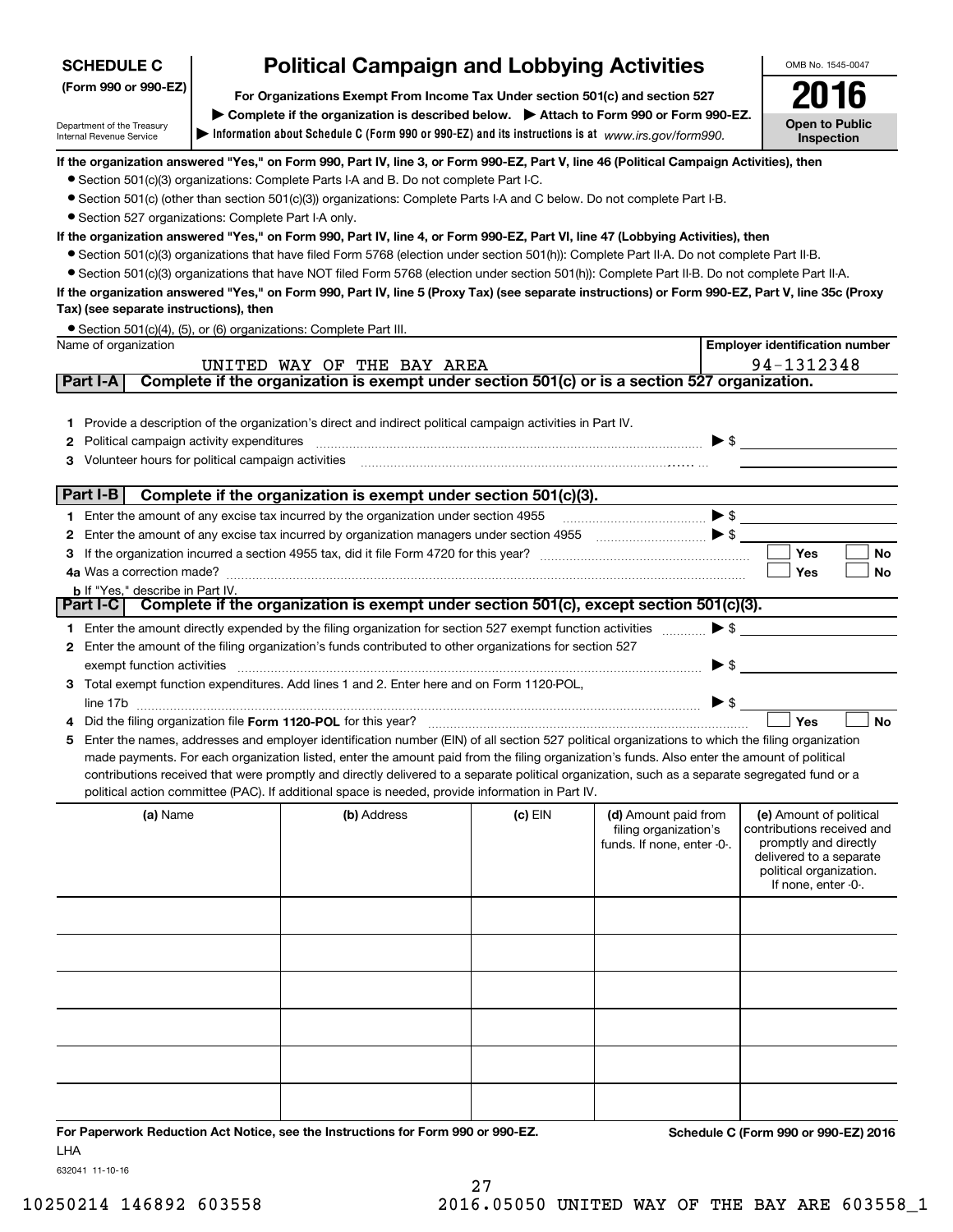| Schedule C (Form 990 or 990-EZ) 2016 UNITED WAY OF THE BAY AREA                                                 |                                                       |                                                                                                                                   |            |                          | $94 - 1312348$ Page 2      |
|-----------------------------------------------------------------------------------------------------------------|-------------------------------------------------------|-----------------------------------------------------------------------------------------------------------------------------------|------------|--------------------------|----------------------------|
| Complete if the organization is exempt under section 501(c)(3) and filed Form 5768 (election under<br>Part II-A |                                                       |                                                                                                                                   |            |                          |                            |
| section 501(h)).                                                                                                |                                                       |                                                                                                                                   |            |                          |                            |
| A Check $\blacktriangleright$                                                                                   |                                                       | if the filing organization belongs to an affiliated group (and list in Part IV each affiliated group member's name, address, EIN, |            |                          |                            |
|                                                                                                                 | expenses, and share of excess lobbying expenditures). |                                                                                                                                   |            |                          |                            |
| <b>B</b> Check <b>D</b>                                                                                         |                                                       | if the filing organization checked box A and "limited control" provisions apply.                                                  |            | (a) Filing               | (b) Affiliated group       |
|                                                                                                                 | <b>Limits on Lobbying Expenditures</b>                | (The term "expenditures" means amounts paid or incurred.)                                                                         |            | organization's<br>totals | totals                     |
| 1a Total lobbying expenditures to influence public opinion (grass roots lobbying)                               |                                                       |                                                                                                                                   |            | 9,717.                   |                            |
| <b>b</b> Total lobbying expenditures to influence a legislative body (direct lobbying)                          |                                                       |                                                                                                                                   |            | 36,400.                  |                            |
| с                                                                                                               |                                                       |                                                                                                                                   |            | 46,117.                  |                            |
| d Other exempt purpose expenditures                                                                             |                                                       |                                                                                                                                   |            | 39,400,638.              |                            |
|                                                                                                                 |                                                       |                                                                                                                                   |            | 39,446,755.              |                            |
| f Lobbying nontaxable amount. Enter the amount from the following table in both columns.                        |                                                       |                                                                                                                                   |            | 1,000,000.               |                            |
| If the amount on line 1e, column $(a)$ or $(b)$ is:                                                             |                                                       | The lobbying nontaxable amount is:                                                                                                |            |                          |                            |
| Not over \$500,000                                                                                              |                                                       | 20% of the amount on line 1e.                                                                                                     |            |                          |                            |
| Over \$500,000 but not over \$1,000,000                                                                         |                                                       | \$100,000 plus 15% of the excess over \$500,000.                                                                                  |            |                          |                            |
| Over \$1,000,000 but not over \$1,500,000                                                                       |                                                       | \$175,000 plus 10% of the excess over \$1,000,000.                                                                                |            |                          |                            |
| Over \$1,500,000 but not over \$17,000,000                                                                      |                                                       | \$225,000 plus 5% of the excess over \$1,500,000.                                                                                 |            |                          |                            |
| Over \$17,000,000                                                                                               | \$1,000,000.                                          |                                                                                                                                   |            |                          |                            |
|                                                                                                                 |                                                       |                                                                                                                                   |            |                          |                            |
| g Grassroots nontaxable amount (enter 25% of line 1f)                                                           |                                                       |                                                                                                                                   |            | 250,000.                 |                            |
| h Subtract line 1q from line 1a. If zero or less, enter -0-                                                     |                                                       |                                                                                                                                   |            | О.                       |                            |
| i Subtract line 1f from line 1c. If zero or less, enter -0-                                                     |                                                       |                                                                                                                                   |            | 0.                       |                            |
| If there is an amount other than zero on either line 1h or line 1i, did the organization file Form 4720         |                                                       |                                                                                                                                   |            |                          |                            |
| reporting section 4911 tax for this year?                                                                       |                                                       |                                                                                                                                   |            |                          | Yes<br>No                  |
|                                                                                                                 |                                                       | 4-Year Averaging Period Under section 501(h)                                                                                      |            |                          |                            |
| (Some organizations that made a section 501(h) election do not have to complete all of the five columns below.  |                                                       | See the separate instructions for lines 2a through 2f.)                                                                           |            |                          |                            |
|                                                                                                                 |                                                       | Lobbying Expenditures During 4-Year Averaging Period                                                                              |            |                          |                            |
| Calendar year<br>(or fiscal year beginning in)                                                                  | (a) $2013$                                            | (b) 2014                                                                                                                          | $(c)$ 2015 | $(d)$ 2016               | (e) Total                  |
| 2a Lobbying nontaxable amount                                                                                   |                                                       | $1,000,000.$ $  1,000,000.$ $  1,000,000.$                                                                                        |            |                          | $1,000,000.$ $ 4,000,000.$ |
| <b>b</b> Lobbying ceiling amount<br>(150% of line 2a, column(e))                                                |                                                       |                                                                                                                                   |            |                          | 6,000,000.                 |
| c Total lobbying expenditures                                                                                   | 33,451.                                               | 42,087.                                                                                                                           | 16,828.    | 46,117.                  | 138,483.                   |
| d Grassroots nontaxable amount                                                                                  | 250,000.                                              | 250,000.                                                                                                                          | 250,000.   | 250,000.                 | 1,000,000.                 |
| e Grassroots ceiling amount<br>(150% of line 2d, column (e))                                                    |                                                       |                                                                                                                                   |            |                          | 1,500,000.                 |
| f Grassroots lobbying expenditures                                                                              | 10,792.                                               | 11,124.                                                                                                                           | 9,599.     | 9,717.                   | 41,232.                    |

**Schedule C (Form 990 or 990-EZ) 2016**

632042 11-10-16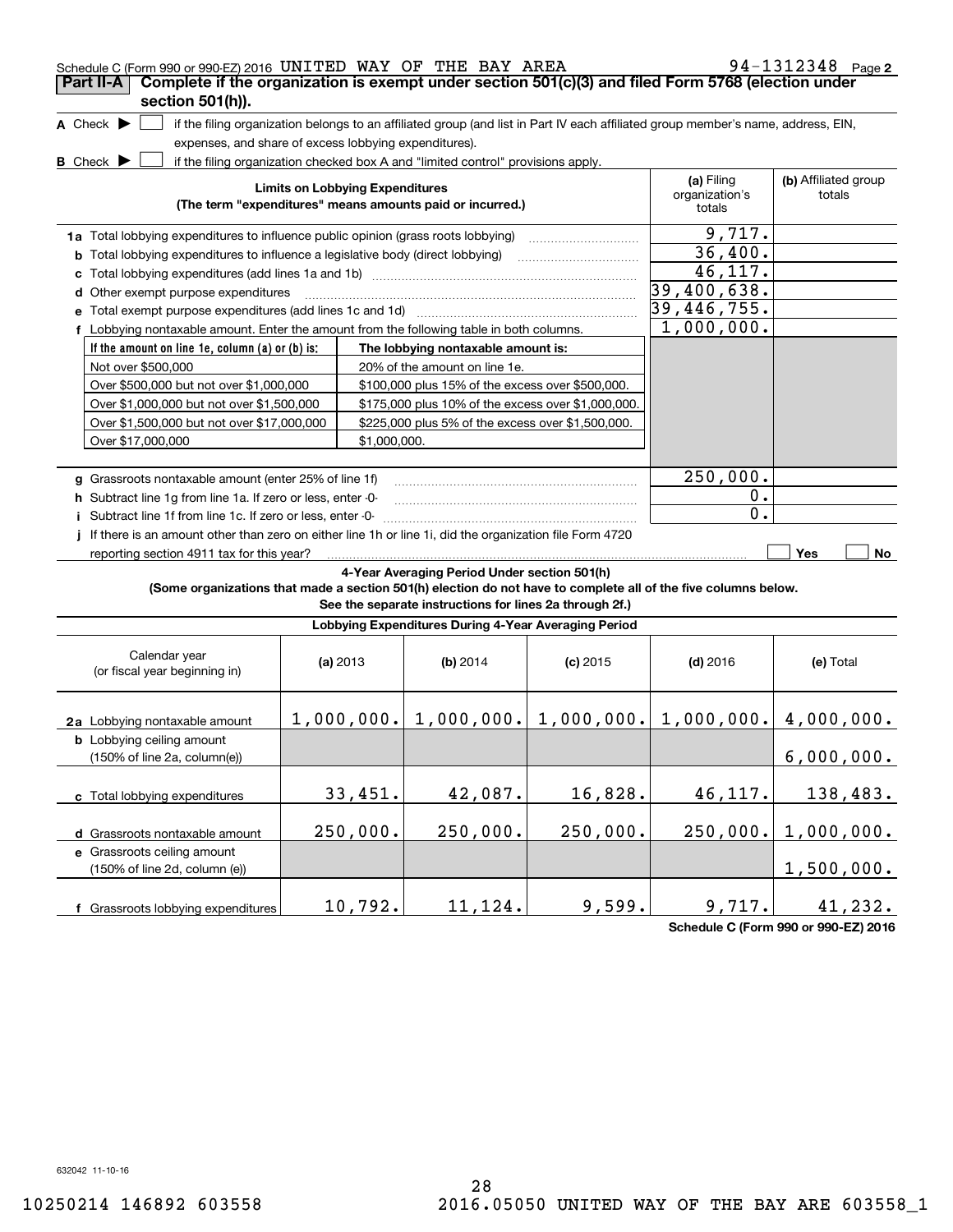## Schedule C (Form 990 or 990-EZ) 2016 <code>UNITED WAY OF THE BAY AREA</code>  $94-1312348$  <code>Page</code>

# **3**

## **Part II-B Complete if the organization is exempt under section 501(c)(3) and has NOT filed Form 5768 (election under section 501(h)).**

| For each "Yes," response on lines 1a through 1i below, provide in Part IV a detailed description |                                                                                                                                                                                                                                                  | (a) |                | (b)    |    |
|--------------------------------------------------------------------------------------------------|--------------------------------------------------------------------------------------------------------------------------------------------------------------------------------------------------------------------------------------------------|-----|----------------|--------|----|
|                                                                                                  | of the lobbying activity.                                                                                                                                                                                                                        | Yes | No             | Amount |    |
| 1                                                                                                | During the year, did the filing organization attempt to influence foreign, national, state or<br>local legislation, including any attempt to influence public opinion on a legislative matter<br>or referendum, through the use of:              |     |                |        |    |
|                                                                                                  | <b>b</b> Paid staff or management (include compensation in expenses reported on lines 1c through 1i)?<br>$\sim$                                                                                                                                  |     |                |        |    |
|                                                                                                  |                                                                                                                                                                                                                                                  |     |                |        |    |
|                                                                                                  | e Publications, or published or broadcast statements?                                                                                                                                                                                            |     |                |        |    |
|                                                                                                  |                                                                                                                                                                                                                                                  |     |                |        |    |
|                                                                                                  | g Direct contact with legislators, their staffs, government officials, or a legislative body?                                                                                                                                                    |     |                |        |    |
|                                                                                                  | h Rallies, demonstrations, seminars, conventions, speeches, lectures, or any similar means?<br><i>i</i> Other activities?                                                                                                                        |     |                |        |    |
|                                                                                                  |                                                                                                                                                                                                                                                  |     |                |        |    |
|                                                                                                  | 2a Did the activities in line 1 cause the organization to be not described in section 501(c)(3)?                                                                                                                                                 |     |                |        |    |
|                                                                                                  |                                                                                                                                                                                                                                                  |     |                |        |    |
|                                                                                                  | c If "Yes," enter the amount of any tax incurred by organization managers under section 4912                                                                                                                                                     |     |                |        |    |
|                                                                                                  | d If the filing organization incurred a section 4912 tax, did it file Form 4720 for this year?                                                                                                                                                   |     |                |        |    |
|                                                                                                  | Complete if the organization is exempt under section 501(c)(4), section 501(c)(5), or section<br><b>Part III-A</b><br>$501(c)(6)$ .                                                                                                              |     |                |        |    |
|                                                                                                  |                                                                                                                                                                                                                                                  |     |                | Yes    | No |
| 1                                                                                                |                                                                                                                                                                                                                                                  |     | 1              |        |    |
| 2                                                                                                |                                                                                                                                                                                                                                                  |     | $\mathbf{2}$   |        |    |
| 3                                                                                                | Did the organization agree to carry over lobbying and political campaign activity expenditures from the prior year?                                                                                                                              |     | 3              |        |    |
|                                                                                                  | Complete if the organization is exempt under section 501(c)(4), section 501(c)(5), or section<br> Part III-B <br>501(c)(6) and if either (a) BOTH Part III-A, lines 1 and 2, are answered "No," OR (b) Part III-A, line 3, is<br>answered "Yes." |     |                |        |    |
| 1                                                                                                | Dues, assessments and similar amounts from members [11] matter continuum matter assessments and similar amounts from members [11] matter continuum matter and similar amounts from members [11] matter and the state of the st                   |     | 1              |        |    |
| $\mathbf{2}$                                                                                     | Section 162(e) nondeductible lobbying and political expenditures (do not include amounts of political                                                                                                                                            |     |                |        |    |
|                                                                                                  | expenses for which the section 527(f) tax was paid).                                                                                                                                                                                             |     |                |        |    |
|                                                                                                  |                                                                                                                                                                                                                                                  |     | 2a             |        |    |
|                                                                                                  | <b>b</b> Carryover from last year <b>contained to the contract of the contract of Carryover from last year contained to the contract of the contract of Carryover from last year</b>                                                             |     | 2 <sub>b</sub> |        |    |
|                                                                                                  |                                                                                                                                                                                                                                                  |     | 2c             |        |    |
| з                                                                                                | Aggregate amount reported in section 6033(e)(1)(A) notices of nondeductible section 162(e) dues                                                                                                                                                  |     | 3              |        |    |
| 4                                                                                                | If notices were sent and the amount on line 2c exceeds the amount on line 3, what portion of the excess                                                                                                                                          |     |                |        |    |
|                                                                                                  | does the organization agree to carryover to the reasonable estimate of nondeductible lobbying and political                                                                                                                                      |     |                |        |    |
|                                                                                                  |                                                                                                                                                                                                                                                  |     | 4              |        |    |
| 5                                                                                                |                                                                                                                                                                                                                                                  |     | 5              |        |    |
| Part IV                                                                                          | <b>Supplemental Information</b>                                                                                                                                                                                                                  |     |                |        |    |
|                                                                                                  | Provide the descriptions required for Part I-A, line 1; Part I-B, line 4; Part I-C, line 5; Part II-A (affiliated group list); Part II-A, lines 1 and 2 (see                                                                                     |     |                |        |    |
|                                                                                                  | instructions); and Part II-B, line 1. Also, complete this part for any additional information.                                                                                                                                                   |     |                |        |    |

**Schedule C (Form 990 or 990-EZ) 2016**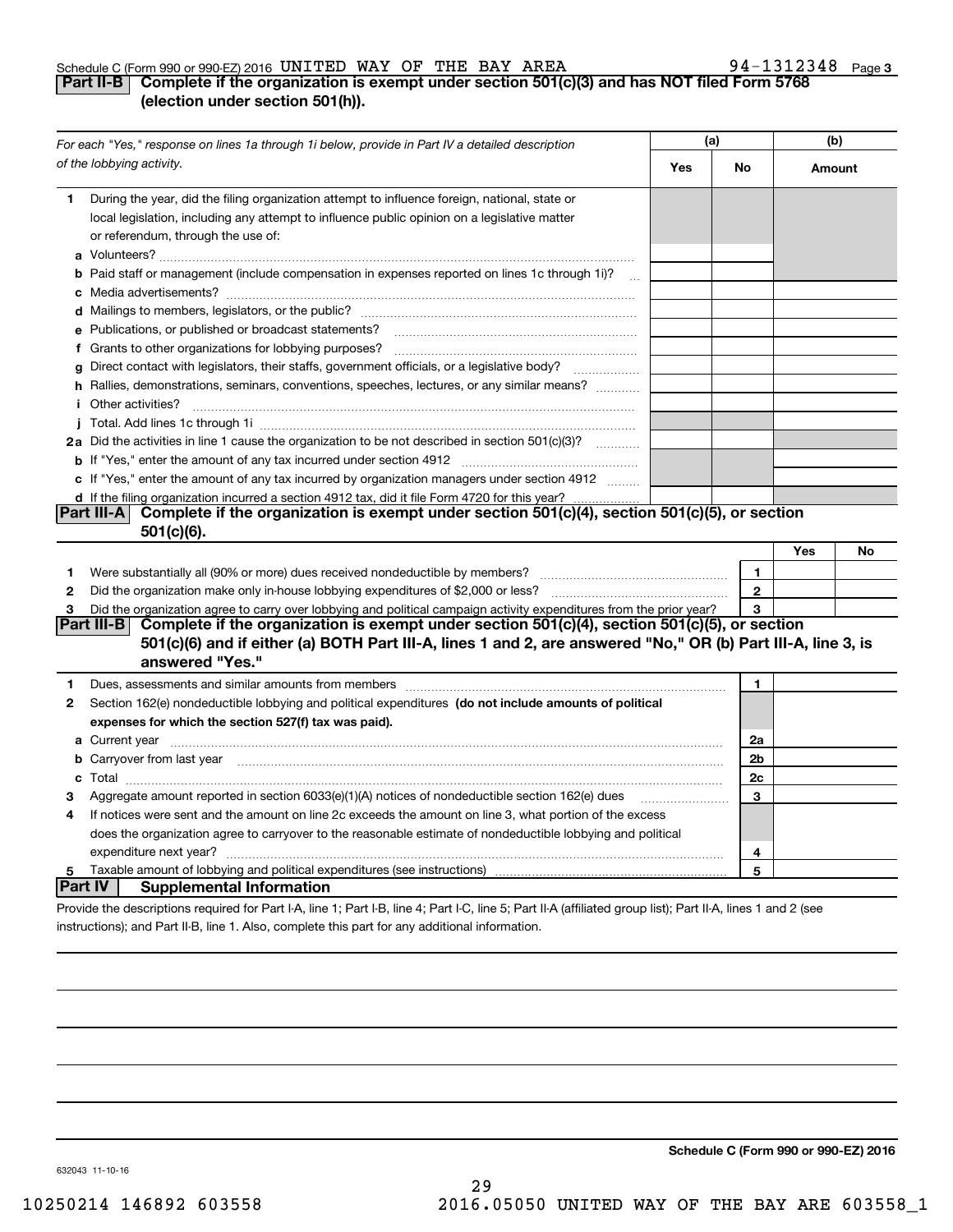| <b>SCHEDULE D</b> |
|-------------------|
|                   |

Department of the Treasury

# **Supplemental Financial Statements**

(Form 990)<br>
Pepartment of the Treasury<br>
Department of the Treasury<br>
Department of the Treasury<br>
Information about Schedule D (Form 990) and its instructions is at www.irs.gov/form990.



Internal Revenue Service

**Name of the organization Employer identification number** UNITED WAY OF THE BAY AREA **194-1312348** 

| Part I  | Organizations Maintaining Donor Advised Funds or Other Similar Funds or Accounts. Complete if the                                                                                                                             |                                                |                                                    |
|---------|-------------------------------------------------------------------------------------------------------------------------------------------------------------------------------------------------------------------------------|------------------------------------------------|----------------------------------------------------|
|         | organization answered "Yes" on Form 990, Part IV, line 6.                                                                                                                                                                     |                                                |                                                    |
|         |                                                                                                                                                                                                                               | (a) Donor advised funds                        | (b) Funds and other accounts                       |
| 1       |                                                                                                                                                                                                                               | 33                                             | $\mathbf 0$                                        |
| 2       | Aggregate value of contributions to (during year)                                                                                                                                                                             | 1,488,818.                                     | $\overline{0}$ .                                   |
| 3       | Aggregate value of grants from (during year)                                                                                                                                                                                  | 1,426,008.                                     | $\overline{0}$ .                                   |
| 4       |                                                                                                                                                                                                                               | $\overline{73,869}$ .                          | $\overline{\mathbf{0}}$ .                          |
| 5       | Did the organization inform all donors and donor advisors in writing that the assets held in donor advised funds                                                                                                              |                                                |                                                    |
|         |                                                                                                                                                                                                                               |                                                | <b>No</b>                                          |
| 6       | Did the organization inform all grantees, donors, and donor advisors in writing that grant funds can be used only                                                                                                             |                                                |                                                    |
|         | for charitable purposes and not for the benefit of the donor or donor advisor, or for any other purpose conferring                                                                                                            |                                                |                                                    |
|         | impermissible private benefit?                                                                                                                                                                                                |                                                | $\boxed{\text{X}}$ Yes<br>No                       |
| Part II | <b>Conservation Easements.</b> Complete if the organization answered "Yes" on Form 990, Part IV, line 7.                                                                                                                      |                                                |                                                    |
| 1.      | Purpose(s) of conservation easements held by the organization (check all that apply).                                                                                                                                         |                                                |                                                    |
|         | Preservation of land for public use (e.g., recreation or education)                                                                                                                                                           |                                                | Preservation of a historically important land area |
|         | Protection of natural habitat                                                                                                                                                                                                 | Preservation of a certified historic structure |                                                    |
|         | Preservation of open space                                                                                                                                                                                                    |                                                |                                                    |
| 2       | Complete lines 2a through 2d if the organization held a qualified conservation contribution in the form of a conservation easement on the last                                                                                |                                                |                                                    |
|         | day of the tax year.<br>a Total number of conservation easements                                                                                                                                                              |                                                | Held at the End of the Tax Year<br>2a              |
|         | Total acreage restricted by conservation easements                                                                                                                                                                            |                                                | 2 <sub>b</sub>                                     |
|         | Number of conservation easements on a certified historic structure included in (a) <i>mummumumumum</i>                                                                                                                        |                                                | 2c                                                 |
| d       | Number of conservation easements included in (c) acquired after 8/17/06, and not on a historic structure                                                                                                                      |                                                |                                                    |
|         | listed in the National Register [11, 1200] [12] The National Register [11, 1200] [12] The National Register [11, 1200] [12] The National Register [11, 1200] [12] The National Register [11, 1200] [12] The National Register |                                                | 2d                                                 |
| з       | Number of conservation easements modified, transferred, released, extinguished, or terminated by the organization during the tax                                                                                              |                                                |                                                    |
|         | $year \blacktriangleright$                                                                                                                                                                                                    |                                                |                                                    |
| 4       | Number of states where property subject to conservation easement is located >                                                                                                                                                 |                                                |                                                    |
| 5       | Does the organization have a written policy regarding the periodic monitoring, inspection, handling of                                                                                                                        |                                                |                                                    |
|         | violations, and enforcement of the conservation easements it holds?                                                                                                                                                           |                                                | Yes<br>No                                          |
| 6       | Staff and volunteer hours devoted to monitoring, inspecting, handling of violations, and enforcing conservation easements during the year                                                                                     |                                                |                                                    |
|         |                                                                                                                                                                                                                               |                                                |                                                    |
| 7       | Amount of expenses incurred in monitoring, inspecting, handling of violations, and enforcing conservation easements during the year                                                                                           |                                                |                                                    |
|         | ▶ \$                                                                                                                                                                                                                          |                                                |                                                    |
| 8       | Does each conservation easement reported on line 2(d) above satisfy the requirements of section 170(h)(4)(B)(i)                                                                                                               |                                                |                                                    |
|         |                                                                                                                                                                                                                               |                                                | Yes<br>No                                          |
| 9       | In Part XIII, describe how the organization reports conservation easements in its revenue and expense statement, and balance sheet, and                                                                                       |                                                |                                                    |
|         | include, if applicable, the text of the footnote to the organization's financial statements that describes the organization's accounting for                                                                                  |                                                |                                                    |
|         | conservation easements.<br>Organizations Maintaining Collections of Art, Historical Treasures, or Other Similar Assets.<br>Part III                                                                                           |                                                |                                                    |
|         | Complete if the organization answered "Yes" on Form 990, Part IV, line 8.                                                                                                                                                     |                                                |                                                    |
|         | 1a If the organization elected, as permitted under SFAS 116 (ASC 958), not to report in its revenue statement and balance sheet works of art,                                                                                 |                                                |                                                    |
|         | historical treasures, or other similar assets held for public exhibition, education, or research in furtherance of public service, provide, in Part XIII,                                                                     |                                                |                                                    |
|         | the text of the footnote to its financial statements that describes these items.                                                                                                                                              |                                                |                                                    |
|         | <b>b</b> If the organization elected, as permitted under SFAS 116 (ASC 958), to report in its revenue statement and balance sheet works of art, historical                                                                    |                                                |                                                    |
|         | treasures, or other similar assets held for public exhibition, education, or research in furtherance of public service, provide the following amounts                                                                         |                                                |                                                    |
|         | relating to these items:                                                                                                                                                                                                      |                                                |                                                    |
|         |                                                                                                                                                                                                                               |                                                | \$                                                 |
|         | (ii) Assets included in Form 990, Part X                                                                                                                                                                                      |                                                | $\blacktriangleright$ s                            |
| 2       | If the organization received or held works of art, historical treasures, or other similar assets for financial gain, provide                                                                                                  |                                                |                                                    |
|         | the following amounts required to be reported under SFAS 116 (ASC 958) relating to these items:                                                                                                                               |                                                |                                                    |
| а       |                                                                                                                                                                                                                               |                                                | $\blacktriangleright$ \$                           |
|         | b Assets included in Form 990, Part X [11, 12] Assets included in Form 990, Part X [11, 12] Assets included in Form 990, Part X [11, 12] Assets included in Form 990, Part X [12] Assets included that the state of the state |                                                | $\blacktriangleright$ \$                           |
|         | LHA For Paperwork Reduction Act Notice, see the Instructions for Form 990.                                                                                                                                                    |                                                | Schedule D (Form 990) 2016                         |
|         | 632051 08-29-16                                                                                                                                                                                                               |                                                |                                                    |

30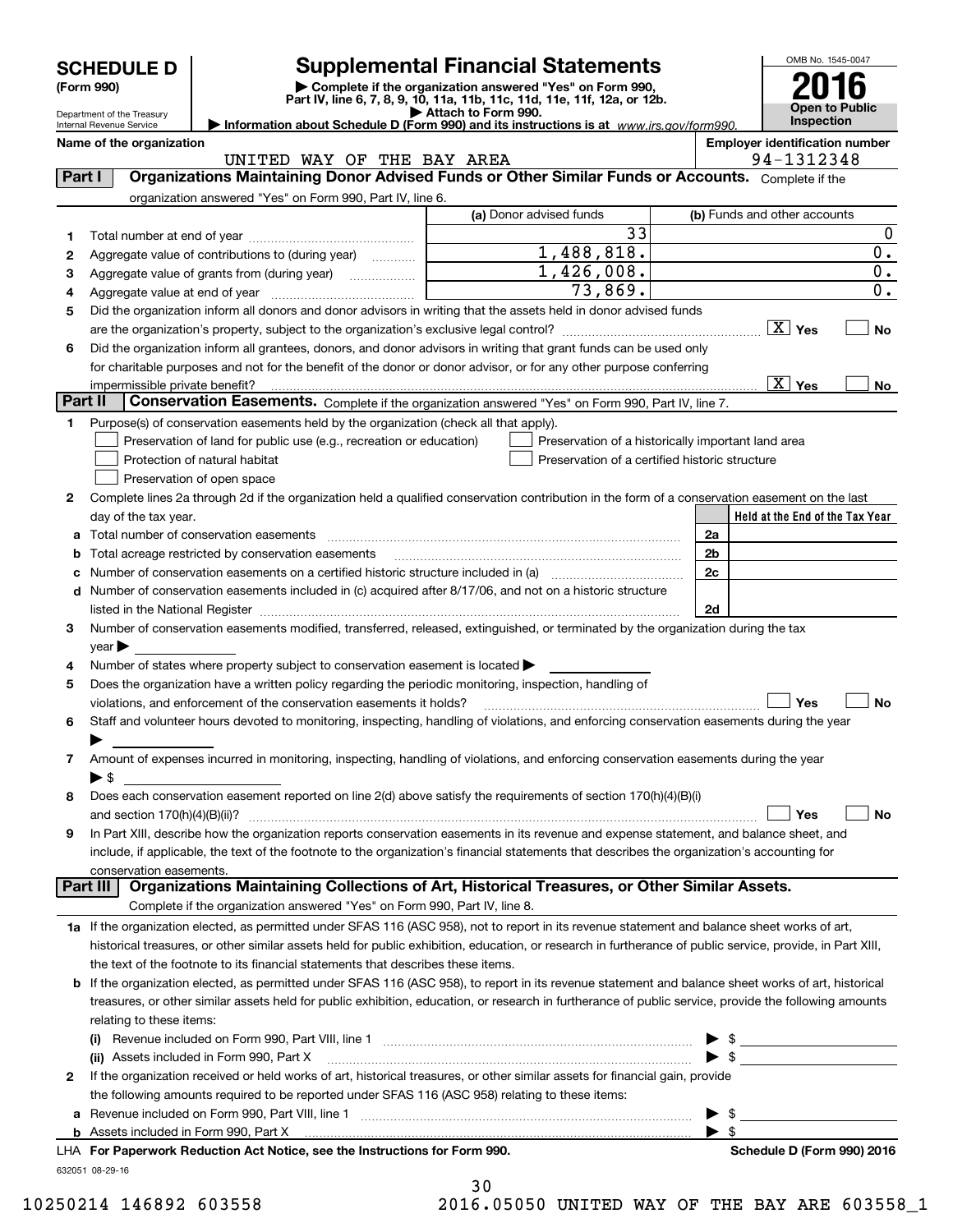|          | Schedule D (Form 990) 2016                                                                                                                                                                                                     | UNITED WAY OF THE BAY AREA |                |                                                                                                                                                                                                                               |             |                           | 94-1312348 $_{Page}$ 2     |                     |              |                   |
|----------|--------------------------------------------------------------------------------------------------------------------------------------------------------------------------------------------------------------------------------|----------------------------|----------------|-------------------------------------------------------------------------------------------------------------------------------------------------------------------------------------------------------------------------------|-------------|---------------------------|----------------------------|---------------------|--------------|-------------------|
| Part III | Organizations Maintaining Collections of Art, Historical Treasures, or Other Similar Assets (continued)                                                                                                                        |                            |                |                                                                                                                                                                                                                               |             |                           |                            |                     |              |                   |
| з        | Using the organization's acquisition, accession, and other records, check any of the following that are a significant use of its collection items                                                                              |                            |                |                                                                                                                                                                                                                               |             |                           |                            |                     |              |                   |
|          | (check all that apply):                                                                                                                                                                                                        |                            |                |                                                                                                                                                                                                                               |             |                           |                            |                     |              |                   |
| a        | Public exhibition                                                                                                                                                                                                              |                            |                | Loan or exchange programs                                                                                                                                                                                                     |             |                           |                            |                     |              |                   |
| b        | Scholarly research                                                                                                                                                                                                             |                            |                | Other and the contract of the contract of the contract of the contract of the contract of the contract of the contract of the contract of the contract of the contract of the contract of the contract of the contract of the |             |                           |                            |                     |              |                   |
| c        | Preservation for future generations                                                                                                                                                                                            |                            |                |                                                                                                                                                                                                                               |             |                           |                            |                     |              |                   |
| 4        | Provide a description of the organization's collections and explain how they further the organization's exempt purpose in Part XIII.                                                                                           |                            |                |                                                                                                                                                                                                                               |             |                           |                            |                     |              |                   |
| 5        | During the year, did the organization solicit or receive donations of art, historical treasures, or other similar assets                                                                                                       |                            |                |                                                                                                                                                                                                                               |             |                           |                            |                     |              |                   |
|          | to be sold to raise funds rather than to be maintained as part of the organization's collection?                                                                                                                               |                            |                |                                                                                                                                                                                                                               |             |                           |                            | Yes                 |              | No                |
|          | <b>Part IV</b><br>Escrow and Custodial Arrangements. Complete if the organization answered "Yes" on Form 990, Part IV, line 9, or                                                                                              |                            |                |                                                                                                                                                                                                                               |             |                           |                            |                     |              |                   |
|          | reported an amount on Form 990, Part X, line 21.                                                                                                                                                                               |                            |                |                                                                                                                                                                                                                               |             |                           |                            |                     |              |                   |
|          | 1a Is the organization an agent, trustee, custodian or other intermediary for contributions or other assets not included                                                                                                       |                            |                |                                                                                                                                                                                                                               |             |                           |                            |                     |              |                   |
|          |                                                                                                                                                                                                                                |                            |                |                                                                                                                                                                                                                               |             |                           |                            | Yes                 |              | $\overline{X}$ No |
|          | b If "Yes," explain the arrangement in Part XIII and complete the following table:                                                                                                                                             |                            |                |                                                                                                                                                                                                                               |             |                           |                            |                     |              |                   |
|          |                                                                                                                                                                                                                                |                            |                |                                                                                                                                                                                                                               |             |                           |                            | Amount              |              |                   |
| c        | Beginning balance material content contracts and content and content and content and content and content and content and content and content and content and content and content and content and content and content and conte |                            |                |                                                                                                                                                                                                                               |             | 1c                        |                            |                     |              |                   |
|          |                                                                                                                                                                                                                                |                            |                |                                                                                                                                                                                                                               |             | 1d                        |                            |                     |              |                   |
|          | e Distributions during the year manufactured and continuum and contained and the year manufactured and contained and the year manufactured and contained and contained and contained and contained and contained and contained |                            |                |                                                                                                                                                                                                                               |             | 1e                        |                            |                     |              |                   |
| f        |                                                                                                                                                                                                                                |                            |                |                                                                                                                                                                                                                               |             | 1f                        |                            |                     |              |                   |
|          | 2a Did the organization include an amount on Form 990, Part X, line 21, for escrow or custodial account liability?                                                                                                             |                            |                |                                                                                                                                                                                                                               |             |                           |                            | Yes                 |              | $X$ No            |
|          | <b>b</b> If "Yes," explain the arrangement in Part XIII. Check here if the explanation has been provided on Part XIII                                                                                                          |                            |                |                                                                                                                                                                                                                               |             |                           |                            |                     |              |                   |
| Part V   | Endowment Funds. Complete if the organization answered "Yes" on Form 990, Part IV, line 10.                                                                                                                                    |                            |                |                                                                                                                                                                                                                               |             |                           |                            |                     |              |                   |
|          |                                                                                                                                                                                                                                | (a) Current year           | (b) Prior year | (c) Two years back                                                                                                                                                                                                            |             |                           | (d) Three years back       | (e) Four years back |              |                   |
| 1a       | Beginning of year balance                                                                                                                                                                                                      | 4,648,599.                 | 5,022,885.     | 5,254,646.                                                                                                                                                                                                                    |             |                           | 4,794,701.                 |                     | 4, 345, 472. |                   |
| b        |                                                                                                                                                                                                                                | 1,300.                     | 1,400.         |                                                                                                                                                                                                                               | 1,400.      |                           | 1,000.                     |                     |              | 1,000.            |
|          | Net investment earnings, gains, and losses                                                                                                                                                                                     | 630,428.                   | $-150,974.$    |                                                                                                                                                                                                                               | $-12, 314.$ |                           | 840,114.                   |                     | 164,963.     |                   |
| d        |                                                                                                                                                                                                                                |                            |                |                                                                                                                                                                                                                               |             |                           |                            |                     |              |                   |
|          | <b>e</b> Other expenditures for facilities                                                                                                                                                                                     |                            |                |                                                                                                                                                                                                                               |             |                           |                            |                     |              |                   |
|          | and programs                                                                                                                                                                                                                   | 196,906.                   | 199,384.       |                                                                                                                                                                                                                               | 194,752.    |                           | 360,534.                   |                     | $-283, 266.$ |                   |
|          | f Administrative expenses                                                                                                                                                                                                      | 21,567.                    | 20,867.        |                                                                                                                                                                                                                               | 26,095.     |                           | 20,635.                    |                     |              |                   |
| g        | End of year balance                                                                                                                                                                                                            | 5,061,854.                 | 4,653,060.     | 5,022,885.                                                                                                                                                                                                                    |             |                           | 5,254,646.                 |                     | 4,794,701.   |                   |
| 2        | Provide the estimated percentage of the current year end balance (line 1g, column (a)) held as:                                                                                                                                |                            |                |                                                                                                                                                                                                                               |             |                           |                            |                     |              |                   |
| а        | Board designated or quasi-endowment                                                                                                                                                                                            | .00                        | %              |                                                                                                                                                                                                                               |             |                           |                            |                     |              |                   |
| b        | Permanent endowment<br>76.95                                                                                                                                                                                                   | %                          |                |                                                                                                                                                                                                                               |             |                           |                            |                     |              |                   |
|          | <b>c</b> Temporarily restricted endowment $\blacktriangleright$ 23.05                                                                                                                                                          | %                          |                |                                                                                                                                                                                                                               |             |                           |                            |                     |              |                   |
|          | The percentages on lines 2a, 2b, and 2c should equal 100%.                                                                                                                                                                     |                            |                |                                                                                                                                                                                                                               |             |                           |                            |                     |              |                   |
|          | 3a Are there endowment funds not in the possession of the organization that are held and administered for the organization                                                                                                     |                            |                |                                                                                                                                                                                                                               |             |                           |                            |                     |              |                   |
|          | by:                                                                                                                                                                                                                            |                            |                |                                                                                                                                                                                                                               |             |                           |                            |                     | Yes          | No                |
|          | (i)                                                                                                                                                                                                                            |                            |                |                                                                                                                                                                                                                               |             |                           |                            | 3a(i)               |              | X                 |
|          | (ii) related organizations                                                                                                                                                                                                     |                            |                |                                                                                                                                                                                                                               |             |                           |                            | 3a(ii)              |              | $\mathbf X$       |
|          |                                                                                                                                                                                                                                |                            |                |                                                                                                                                                                                                                               |             |                           |                            | 3b                  |              |                   |
| 4        | Describe in Part XIII the intended uses of the organization's endowment funds.                                                                                                                                                 |                            |                |                                                                                                                                                                                                                               |             |                           |                            |                     |              |                   |
|          | Land, Buildings, and Equipment.<br>Part VI                                                                                                                                                                                     |                            |                |                                                                                                                                                                                                                               |             |                           |                            |                     |              |                   |
|          | Complete if the organization answered "Yes" on Form 990, Part IV, line 11a. See Form 990, Part X, line 10.                                                                                                                     |                            |                |                                                                                                                                                                                                                               |             |                           |                            |                     |              |                   |
|          | Description of property                                                                                                                                                                                                        | (a) Cost or other          |                | (b) Cost or other                                                                                                                                                                                                             |             | (c) Accumulated           |                            | (d) Book value      |              |                   |
|          |                                                                                                                                                                                                                                | basis (investment)         |                | basis (other)                                                                                                                                                                                                                 |             | depreciation              |                            |                     |              |                   |
|          |                                                                                                                                                                                                                                |                            |                |                                                                                                                                                                                                                               |             |                           |                            |                     |              |                   |
| b        |                                                                                                                                                                                                                                |                            |                |                                                                                                                                                                                                                               |             |                           |                            |                     |              |                   |
|          |                                                                                                                                                                                                                                |                            |                | 562,222.                                                                                                                                                                                                                      |             | 344,037.                  |                            |                     | 218,185.     |                   |
|          |                                                                                                                                                                                                                                |                            |                | 178,068.                                                                                                                                                                                                                      |             | 131, 106.                 |                            |                     | 46,962.      |                   |
|          |                                                                                                                                                                                                                                |                            |                | 1,530,696.                                                                                                                                                                                                                    |             | $\overline{1,274}$ , 825. |                            |                     | 255,871.     |                   |
|          |                                                                                                                                                                                                                                |                            |                |                                                                                                                                                                                                                               |             |                           |                            |                     | 521,018.     |                   |
|          |                                                                                                                                                                                                                                |                            |                |                                                                                                                                                                                                                               |             |                           | Schedule D (Form 990) 2016 |                     |              |                   |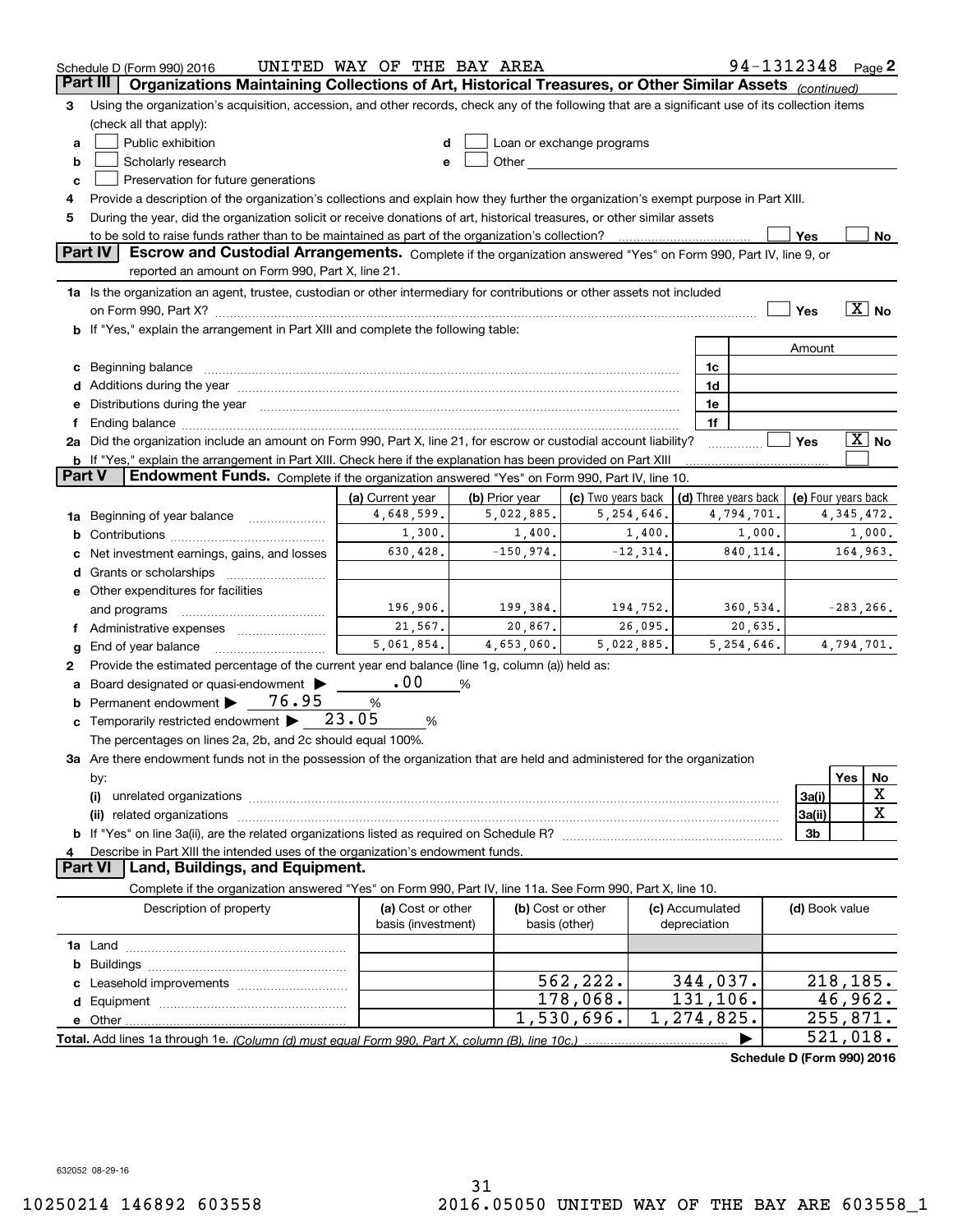## Complete if the organization answered "Yes" on Form 990, Part IV, line 11b. See Form 990, Part X, line 12.

| OUTIDIOUS II THO ORGANIZATION ANOWSI CO. TOO ON IT ONLY JOURNAL MINITIONS OCC FONDI JOU, I AREA, MINITIZ. |                |                                                           |
|-----------------------------------------------------------------------------------------------------------|----------------|-----------------------------------------------------------|
| (a) Description of security or category (including name of security)                                      | (b) Book value | (c) Method of valuation: Cost or end-of-year market value |
| (1) Financial derivatives                                                                                 |                |                                                           |
| (2) Closely-held equity interests<br>                                                                     |                |                                                           |
| (3) Other                                                                                                 |                |                                                           |
| (A)                                                                                                       |                |                                                           |
| (B)                                                                                                       |                |                                                           |
| (C)                                                                                                       |                |                                                           |
| (D)                                                                                                       |                |                                                           |
| (E)                                                                                                       |                |                                                           |
| (F)                                                                                                       |                |                                                           |
| (G)                                                                                                       |                |                                                           |
| (H)                                                                                                       |                |                                                           |
| Total. (Col. (b) must equal Form 990, Part X, col. (B) line 12.) $\blacktriangleright$                    |                |                                                           |

## **Part VIII Investments - Program Related.**

Complete if the organization answered "Yes" on Form 990, Part IV, line 11c. See Form 990, Part X, line 13.

| (a) Description of investment                                    | (b) Book value | (c) Method of valuation: Cost or end-of-year market value |
|------------------------------------------------------------------|----------------|-----------------------------------------------------------|
| (1)                                                              |                |                                                           |
| (2)                                                              |                |                                                           |
| $\frac{1}{2}$                                                    |                |                                                           |
| (4)                                                              |                |                                                           |
| $\frac{1}{2}$                                                    |                |                                                           |
| (6)                                                              |                |                                                           |
| $\frac{1}{2}$                                                    |                |                                                           |
| (8)                                                              |                |                                                           |
| (9)                                                              |                |                                                           |
| Total. (Col. (b) must equal Form 990, Part X, col. (B) line 13.) |                |                                                           |

## **Part IX Other Assets.**

Complete if the organization answered "Yes" on Form 990, Part IV, line 11d. See Form 990, Part X, line 15.

| (a) Description | (b) Book value |
|-----------------|----------------|
| (1)             |                |
| (2)             |                |
| $\frac{1}{2}$   |                |
| (4)             |                |
| $\frac{1}{2}$   |                |
| (6)             |                |
| (7)             |                |
| (8)             |                |
| (9)             |                |
|                 |                |

**Part X Other Liabilities.**

Complete if the organization answered "Yes" on Form 990, Part IV, line 11e or 11f. See Form 990, Part X, line 25.

| -1. | (a) Description of liability                                       | (b) Book value |
|-----|--------------------------------------------------------------------|----------------|
| (1) | Federal income taxes                                               |                |
| (2) |                                                                    |                |
| (3) |                                                                    |                |
| (4) |                                                                    |                |
| (5) |                                                                    |                |
| (6) |                                                                    |                |
|     |                                                                    |                |
| (8) |                                                                    |                |
| (9) |                                                                    |                |
|     | Total. (Column (b) must equal Form 990, Part X, col. (B) line 25.) |                |

**Total.**  *(Column (b) must equal Form 990, Part X, col. (B) line 25.)* . . . . . . . . . . . . . . .

**2.** Liability for uncertain tax positions. In Part XIII, provide the text of the footnote to the organization's financial statements that reports the organization's liability for uncertain tax positions under FIN 48 (ASC 740). Check here if the text of the footnote has been provided in Part XIII  $~\boxed{\rm X}$ 

**Schedule D (Form 990) 2016**

632053 08-29-16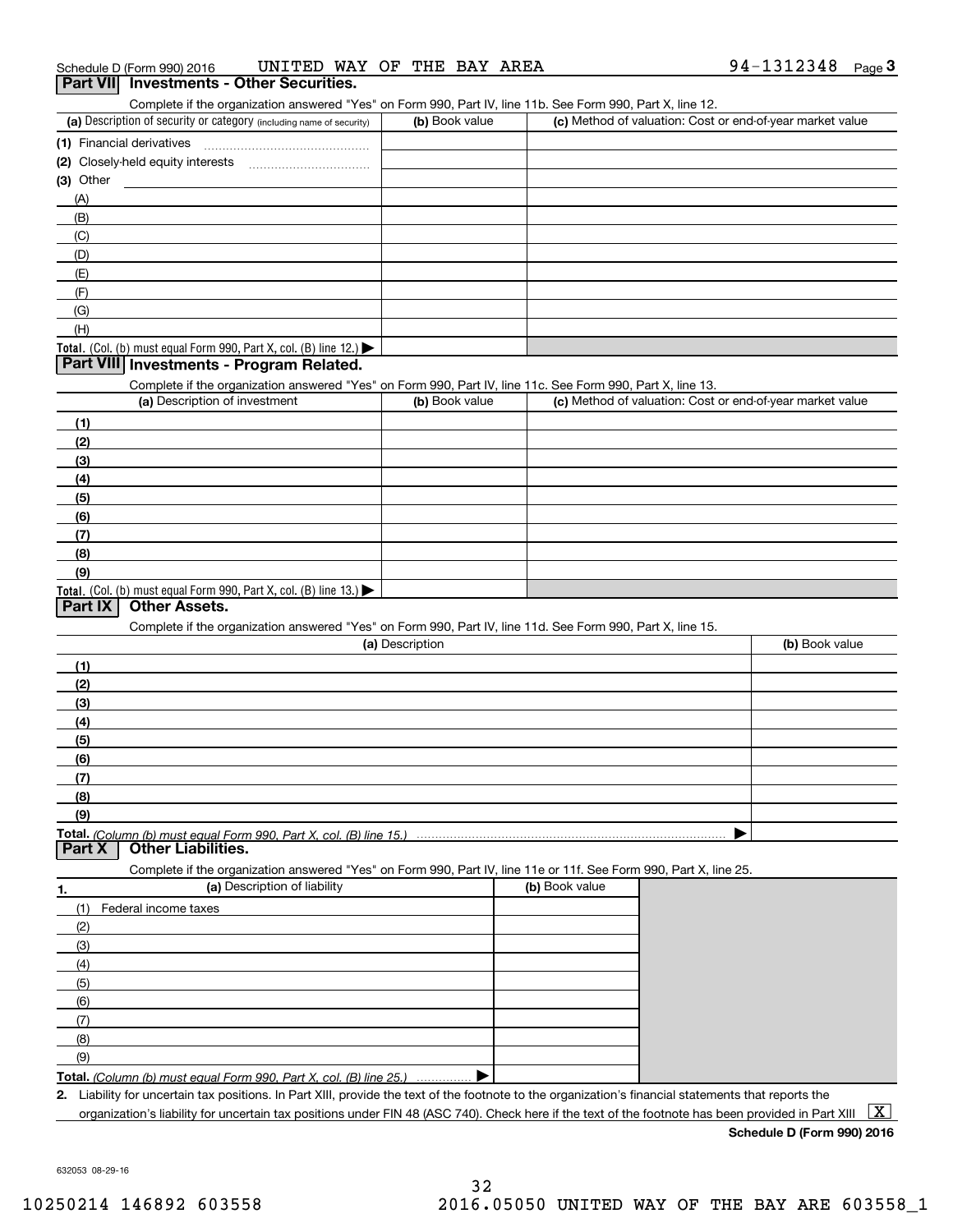|    | UNITED WAY OF THE BAY AREA<br>Schedule D (Form 990) 2016                                                                                                                                                                            |                |               |                         | 94-1312348 Page 4           |
|----|-------------------------------------------------------------------------------------------------------------------------------------------------------------------------------------------------------------------------------------|----------------|---------------|-------------------------|-----------------------------|
|    | <b>Part XI</b><br>Reconciliation of Revenue per Audited Financial Statements With Revenue per Return.                                                                                                                               |                |               |                         |                             |
|    | Complete if the organization answered "Yes" on Form 990, Part IV, line 12a.                                                                                                                                                         |                |               |                         |                             |
| 1  | Total revenue, gains, and other support per audited financial statements                                                                                                                                                            |                |               | $\blacksquare$          | $\overline{25, 356, 355}$ . |
| 2  | Amounts included on line 1 but not on Form 990, Part VIII, line 12:                                                                                                                                                                 |                |               |                         |                             |
| a  | Net unrealized gains (losses) on investments [11] matter contracts and the unrealized gains (losses) on investments                                                                                                                 | 2a             | 706,895.      |                         |                             |
|    |                                                                                                                                                                                                                                     | 2 <sub>b</sub> | 883,656.      |                         |                             |
|    |                                                                                                                                                                                                                                     | 2 <sub>c</sub> |               |                         |                             |
| d  |                                                                                                                                                                                                                                     | 2d             | 28,460.       |                         |                             |
| е  | Add lines 2a through 2d                                                                                                                                                                                                             |                |               | 2e                      | <u>1,619,011.</u>           |
| З. |                                                                                                                                                                                                                                     |                |               | $\overline{\mathbf{3}}$ | 23,737,344.                 |
| 4  | Amounts included on Form 990, Part VIII, line 12, but not on line 1:                                                                                                                                                                |                |               |                         |                             |
|    |                                                                                                                                                                                                                                     |                | 75,623.       |                         |                             |
| b  | Other (Describe in Part XIII.) <b>Construction Contract Construction</b> Chemical Construction Chemical Chemical Chemical Chemical Chemical Chemical Chemical Chemical Chemical Chemical Chemical Chemical Chemical Chemical Chemic | 4 <sub>b</sub> | 21, 119, 503. |                         |                             |
|    | Add lines 4a and 4b                                                                                                                                                                                                                 |                |               | 4c                      | 21, 195, 126.               |
|    |                                                                                                                                                                                                                                     |                |               | 5                       | 44,932,470.                 |
|    |                                                                                                                                                                                                                                     |                |               |                         |                             |
|    | Part XII   Reconciliation of Expenses per Audited Financial Statements With Expenses per Return.                                                                                                                                    |                |               |                         |                             |
|    | Complete if the organization answered "Yes" on Form 990, Part IV, line 12a.                                                                                                                                                         |                |               |                         |                             |
| 1  | Total expenses and losses per audited financial statements                                                                                                                                                                          |                |               | $\blacksquare$          | 21,413,284.                 |
| 2  | Amounts included on line 1 but not on Form 990, Part IX, line 25:                                                                                                                                                                   |                |               |                         |                             |
| a  |                                                                                                                                                                                                                                     | 2a             | 883,656.      |                         |                             |
| b  |                                                                                                                                                                                                                                     | 2 <sub>b</sub> |               |                         |                             |
|    | Other losses                                                                                                                                                                                                                        | 2c             |               |                         |                             |
| d  |                                                                                                                                                                                                                                     | 2d             | 2, 271, 900.  |                         |                             |
| е  | Add lines 2a through 2d <b>contained a contained a contained a contained a</b> contained a contained a contained a contained a contained a contained a contained a contained a contained a contained a contained a contained a cont |                |               | 2e                      | 3, 155, 556.                |
| 3  |                                                                                                                                                                                                                                     |                |               | $\overline{3}$          | 18, 257, 728.               |
| 4  | Amounts included on Form 990, Part IX, line 25, but not on line 1:                                                                                                                                                                  |                |               |                         |                             |
| a  | Investment expenses not included on Form 990, Part VIII, line 7b [1000000000000000000000000000000000                                                                                                                                | 4a             | 75,623.       |                         |                             |
|    | Other (Describe in Part XIII.)                                                                                                                                                                                                      | 4 <sub>b</sub> | 21, 119, 503. |                         |                             |
|    | Add lines 4a and 4b                                                                                                                                                                                                                 |                |               | 4 <sub>c</sub>          | 21, 195, 126.               |
|    | Part XIII Supplemental Information.                                                                                                                                                                                                 |                |               |                         | 39,452,854.                 |

Provide the descriptions required for Part II, lines 3, 5, and 9; Part III, lines 1a and 4; Part IV, lines 1b and 2b; Part V, line 4; Part X, line 2; Part XI, lines 2d and 4b; and Part XII, lines 2d and 4b. Also complete this part to provide any additional information.

## PART V, LINE 4:

|  |  |  |  |  |  |  |  | ENDOWMENTS ARE USED FOR PERMANENTLY OR TEMPORARILY AND UNRESTRICTED |
|--|--|--|--|--|--|--|--|---------------------------------------------------------------------|
|--|--|--|--|--|--|--|--|---------------------------------------------------------------------|

PURPOSES ACCORDING TO THE INTENT OF THE DONOR.

PART X, LINE 2:

| UWBA IS EXEMPT FROM FEDERAL INCOME TAX UNDER SECTION $501(C)(3)$ OF THE |  |
|-------------------------------------------------------------------------|--|
|-------------------------------------------------------------------------|--|

INTERNAL REVENUE CODE (IRC) AND SECTION 23701D OF THE REVENUE AND TAXATION

CODE EXCEPT TO THE EXTENT OF UNRELATED BUSINESS TAXABLE INCOME AS DEFINED

UNDER IRC SECTIONS 511 THROUGH 515. SINCE UWBA HAS NO UNRELATED BUSINESS

TAXABLE INCOME, NO PROVISION FOR INCOME TAXES HAS BEEN PROVIDED IN THESE

FINANCIAL STATEMENTS. UWBA HAS NO UNRECOGNIZED TAX BENEFITS OR UNCERTAIN

33

TAX POSITIONS AS OF JUNE 30, 2017.

632054 08-29-16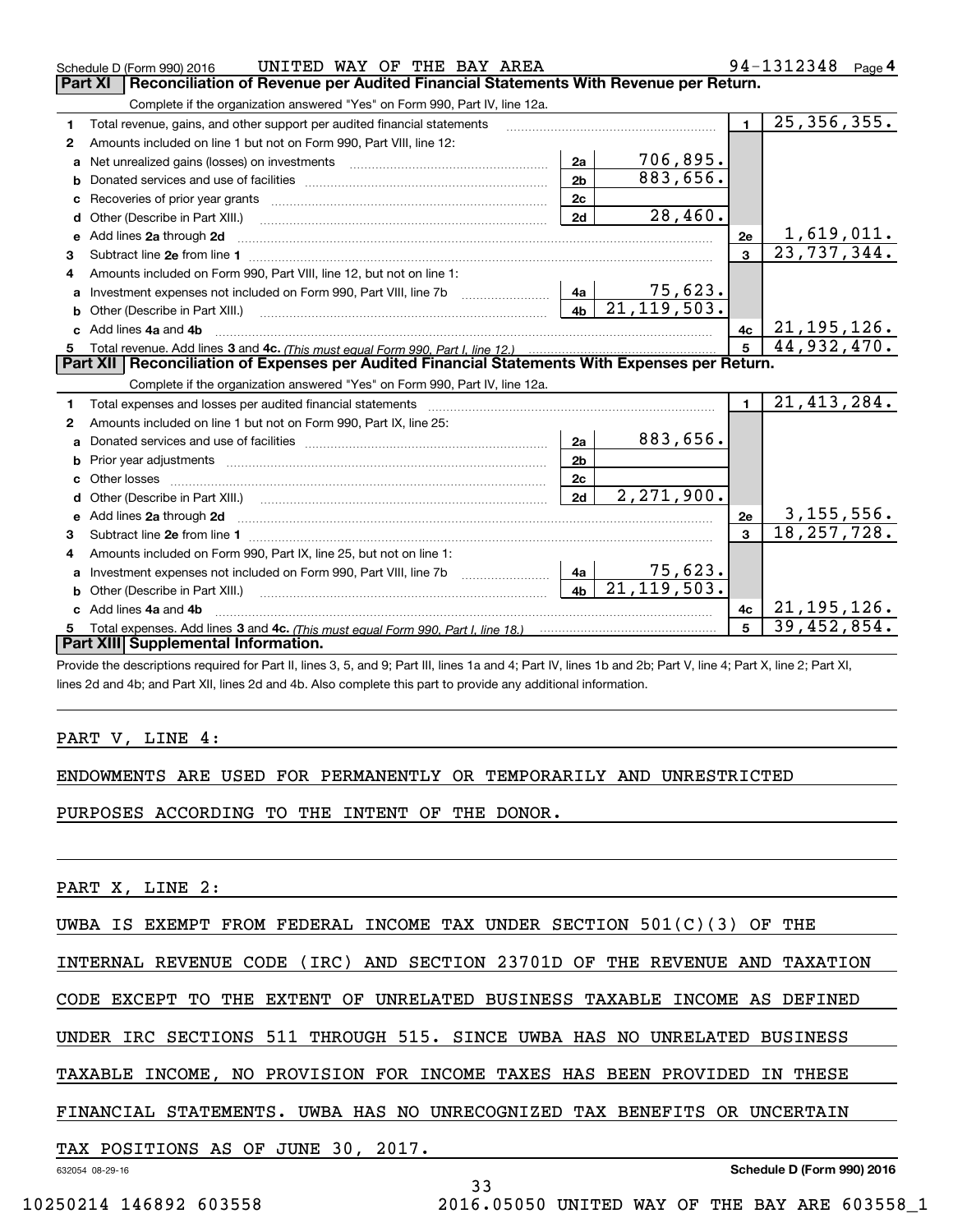| PART XI, LINE 2D - OTHER ADJUSTMENTS:                              |                            |
|--------------------------------------------------------------------|----------------------------|
| FUNDRAISING EXPENSES RECLASSIFIED FROM EXPENSES TO REVENUE         | 22,361.                    |
| UWBA INHERITED RECEIVABLES FROM UWSV WRITE OFF                     | 6,099.                     |
| TOTAL TO SCHEDULE D, PART XI, LINE 2D                              | 28,460.                    |
| PART XI, LINE 4B - OTHER ADJUSTMENTS:                              |                            |
| DONOR DESIGNATED PLEDGES                                           | 21, 119, 503.              |
| PART XII, LINE 2D - OTHER ADJUSTMENTS:                             |                            |
| FUNDRAISING EXPENSES RECLASSIFIED FROM EXPENSES TO REVENUE 22,361. |                            |
| UNCOLLECTIBLE PLEDGES                                              | 294,458.                   |
| PENSION RELATED CHANGES OTHER THAN NET PERIODIC PENSION            |                            |
| COST                                                               | 1,955,081.                 |
| TOTAL TO SCHEDULE D, PART XII, LINE 2D                             | 2,271,900.                 |
| PART XII, LINE 4B - OTHER ADJUSTMENTS:                             |                            |
| DONOR DESIGNATED PLEDGES                                           | 21, 119, 503.              |
|                                                                    |                            |
|                                                                    |                            |
|                                                                    |                            |
|                                                                    |                            |
|                                                                    |                            |
|                                                                    |                            |
|                                                                    | Schedule D (Form 990) 2016 |

632055 08-29-16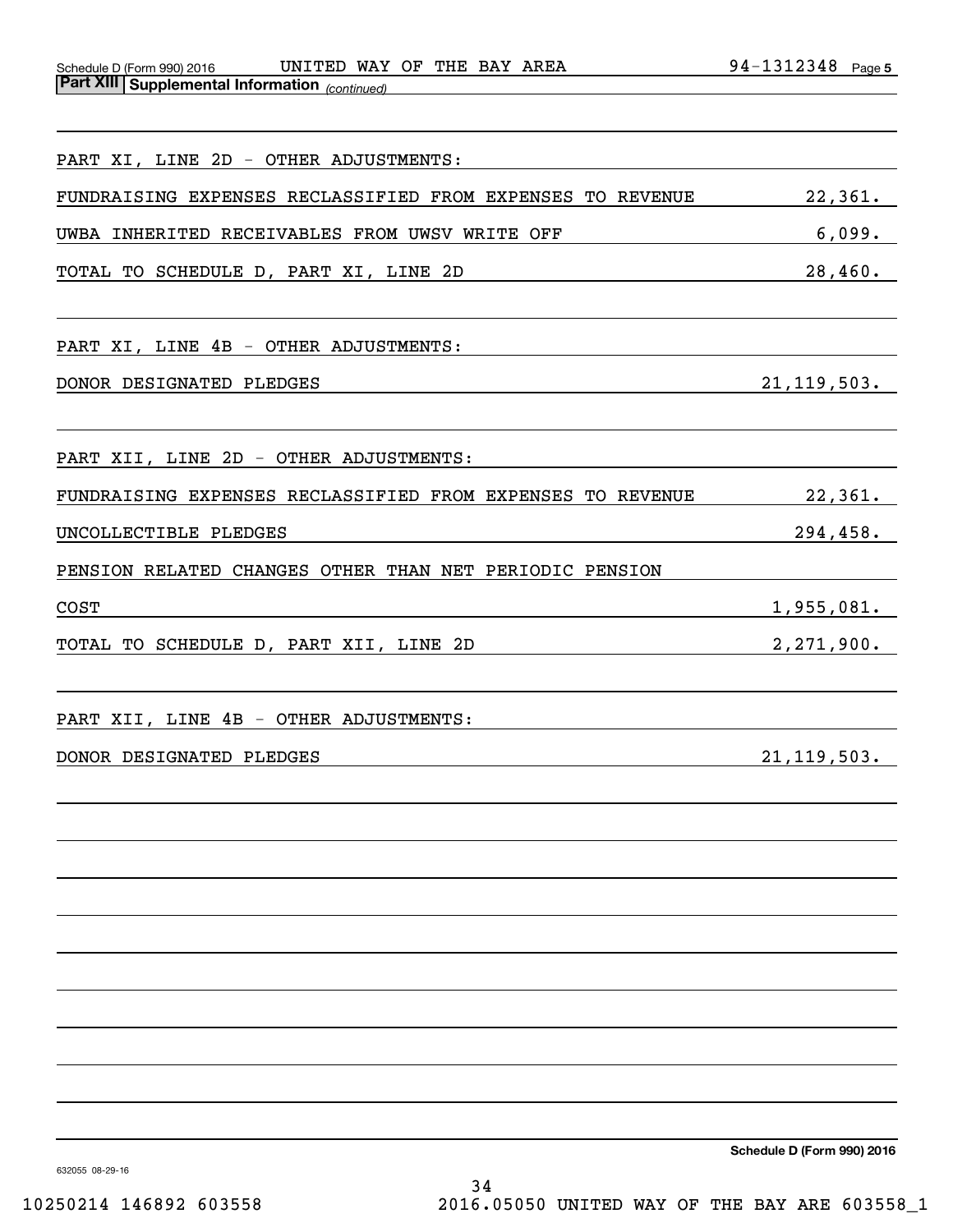| <b>SCHEDULE G</b>                                                                                                                                                                                                                                      |  |                                                                                                                                                    |                                                                       |    |  |                                   |                                       | OMB No. 1545-0047     |  |  |
|--------------------------------------------------------------------------------------------------------------------------------------------------------------------------------------------------------------------------------------------------------|--|----------------------------------------------------------------------------------------------------------------------------------------------------|-----------------------------------------------------------------------|----|--|-----------------------------------|---------------------------------------|-----------------------|--|--|
| <b>Supplemental Information Regarding Fundraising or Gaming Activities</b><br>(Form 990 or 990-EZ)<br>Complete if the organization answered "Yes" on Form 990, Part IV, line 17, 18, or 19, or if the                                                  |  |                                                                                                                                                    |                                                                       |    |  |                                   |                                       |                       |  |  |
| organization entered more than \$15,000 on Form 990-EZ, line 6a.<br>Department of the Treasury                                                                                                                                                         |  |                                                                                                                                                    |                                                                       |    |  |                                   |                                       | <b>Open to Public</b> |  |  |
| Internal Revenue Service                                                                                                                                                                                                                               |  | Attach to Form 990 or Form 990-EZ.<br>Information about Schedule G (Form 990 or 990-EZ) and its instructions is at www.irs.gov/form990.            |                                                                       |    |  |                                   |                                       |                       |  |  |
| Name of the organization                                                                                                                                                                                                                               |  |                                                                                                                                                    |                                                                       |    |  |                                   | <b>Employer identification number</b> |                       |  |  |
| UNITED WAY OF THE BAY AREA                                                                                                                                                                                                                             |  |                                                                                                                                                    |                                                                       |    |  |                                   | 94-1312348                            |                       |  |  |
| Fundraising Activities. Complete if the organization answered "Yes" on Form 990, Part IV, line 17. Form 990-EZ filers are not<br>Part I<br>required to complete this part.                                                                             |  |                                                                                                                                                    |                                                                       |    |  |                                   |                                       |                       |  |  |
| 1 Indicate whether the organization raised funds through any of the following activities. Check all that apply.                                                                                                                                        |  |                                                                                                                                                    |                                                                       |    |  |                                   |                                       |                       |  |  |
| Mail solicitations<br>e l<br>Solicitation of non-government grants<br>a                                                                                                                                                                                |  |                                                                                                                                                    |                                                                       |    |  |                                   |                                       |                       |  |  |
| Solicitation of government grants<br>Internet and email solicitations<br>b<br>f<br>Phone solicitations<br>Special fundraising events<br>с<br>g                                                                                                         |  |                                                                                                                                                    |                                                                       |    |  |                                   |                                       |                       |  |  |
| d<br>In-person solicitations                                                                                                                                                                                                                           |  |                                                                                                                                                    |                                                                       |    |  |                                   |                                       |                       |  |  |
| 2 a Did the organization have a written or oral agreement with any individual (including officers, directors, trustees, or<br>key employees listed in Form 990, Part VII) or entity in connection with professional fundraising services?<br>Yes<br>No |  |                                                                                                                                                    |                                                                       |    |  |                                   |                                       |                       |  |  |
|                                                                                                                                                                                                                                                        |  | <b>b</b> If "Yes," list the 10 highest paid individuals or entities (fundraisers) pursuant to agreements under which the fundraiser is to be       |                                                                       |    |  |                                   |                                       |                       |  |  |
| compensated at least \$5,000 by the organization.                                                                                                                                                                                                      |  |                                                                                                                                                    |                                                                       |    |  |                                   |                                       |                       |  |  |
| (iii) Did<br>fundraiser                                                                                                                                                                                                                                |  |                                                                                                                                                    |                                                                       |    |  | (v) Amount paid                   | (vi) Amount paid                      |                       |  |  |
| (i) Name and address of individual<br>or entity (fundraiser)                                                                                                                                                                                           |  | (ii) Activity                                                                                                                                      | (iv) Gross receipts<br>have custody<br>from activity<br>or control of |    |  | to (or retained by)<br>fundraiser | to (or retained by)<br>organization   |                       |  |  |
|                                                                                                                                                                                                                                                        |  |                                                                                                                                                    | contributions?                                                        |    |  |                                   | listed in col. (i)                    |                       |  |  |
|                                                                                                                                                                                                                                                        |  |                                                                                                                                                    | Yes                                                                   | No |  |                                   |                                       |                       |  |  |
|                                                                                                                                                                                                                                                        |  |                                                                                                                                                    |                                                                       |    |  |                                   |                                       |                       |  |  |
|                                                                                                                                                                                                                                                        |  |                                                                                                                                                    |                                                                       |    |  |                                   |                                       |                       |  |  |
|                                                                                                                                                                                                                                                        |  |                                                                                                                                                    |                                                                       |    |  |                                   |                                       |                       |  |  |
|                                                                                                                                                                                                                                                        |  |                                                                                                                                                    |                                                                       |    |  |                                   |                                       |                       |  |  |
|                                                                                                                                                                                                                                                        |  |                                                                                                                                                    |                                                                       |    |  |                                   |                                       |                       |  |  |
|                                                                                                                                                                                                                                                        |  |                                                                                                                                                    |                                                                       |    |  |                                   |                                       |                       |  |  |
|                                                                                                                                                                                                                                                        |  |                                                                                                                                                    |                                                                       |    |  |                                   |                                       |                       |  |  |
|                                                                                                                                                                                                                                                        |  |                                                                                                                                                    |                                                                       |    |  |                                   |                                       |                       |  |  |
|                                                                                                                                                                                                                                                        |  |                                                                                                                                                    |                                                                       |    |  |                                   |                                       |                       |  |  |
|                                                                                                                                                                                                                                                        |  |                                                                                                                                                    |                                                                       |    |  |                                   |                                       |                       |  |  |
|                                                                                                                                                                                                                                                        |  |                                                                                                                                                    |                                                                       |    |  |                                   |                                       |                       |  |  |
|                                                                                                                                                                                                                                                        |  |                                                                                                                                                    |                                                                       |    |  |                                   |                                       |                       |  |  |
|                                                                                                                                                                                                                                                        |  |                                                                                                                                                    |                                                                       |    |  |                                   |                                       |                       |  |  |
|                                                                                                                                                                                                                                                        |  |                                                                                                                                                    |                                                                       |    |  |                                   |                                       |                       |  |  |
| Total                                                                                                                                                                                                                                                  |  |                                                                                                                                                    |                                                                       |    |  |                                   |                                       |                       |  |  |
|                                                                                                                                                                                                                                                        |  | 3 List all states in which the organization is registered or licensed to solicit contributions or has been notified it is exempt from registration |                                                                       |    |  |                                   |                                       |                       |  |  |
| or licensing.                                                                                                                                                                                                                                          |  |                                                                                                                                                    |                                                                       |    |  |                                   |                                       |                       |  |  |
|                                                                                                                                                                                                                                                        |  |                                                                                                                                                    |                                                                       |    |  |                                   |                                       |                       |  |  |
|                                                                                                                                                                                                                                                        |  |                                                                                                                                                    |                                                                       |    |  |                                   |                                       |                       |  |  |
|                                                                                                                                                                                                                                                        |  |                                                                                                                                                    |                                                                       |    |  |                                   |                                       |                       |  |  |
|                                                                                                                                                                                                                                                        |  |                                                                                                                                                    |                                                                       |    |  |                                   |                                       |                       |  |  |
|                                                                                                                                                                                                                                                        |  |                                                                                                                                                    |                                                                       |    |  |                                   |                                       |                       |  |  |
|                                                                                                                                                                                                                                                        |  |                                                                                                                                                    |                                                                       |    |  |                                   |                                       |                       |  |  |
|                                                                                                                                                                                                                                                        |  |                                                                                                                                                    |                                                                       |    |  |                                   |                                       |                       |  |  |
|                                                                                                                                                                                                                                                        |  |                                                                                                                                                    |                                                                       |    |  |                                   |                                       |                       |  |  |
| Schedule G (Form 990 or 990-EZ) 2016<br>LHA For Paperwork Reduction Act Notice, see the Instructions for Form 990 or 990-EZ.                                                                                                                           |  |                                                                                                                                                    |                                                                       |    |  |                                   |                                       |                       |  |  |

632081 09-12-16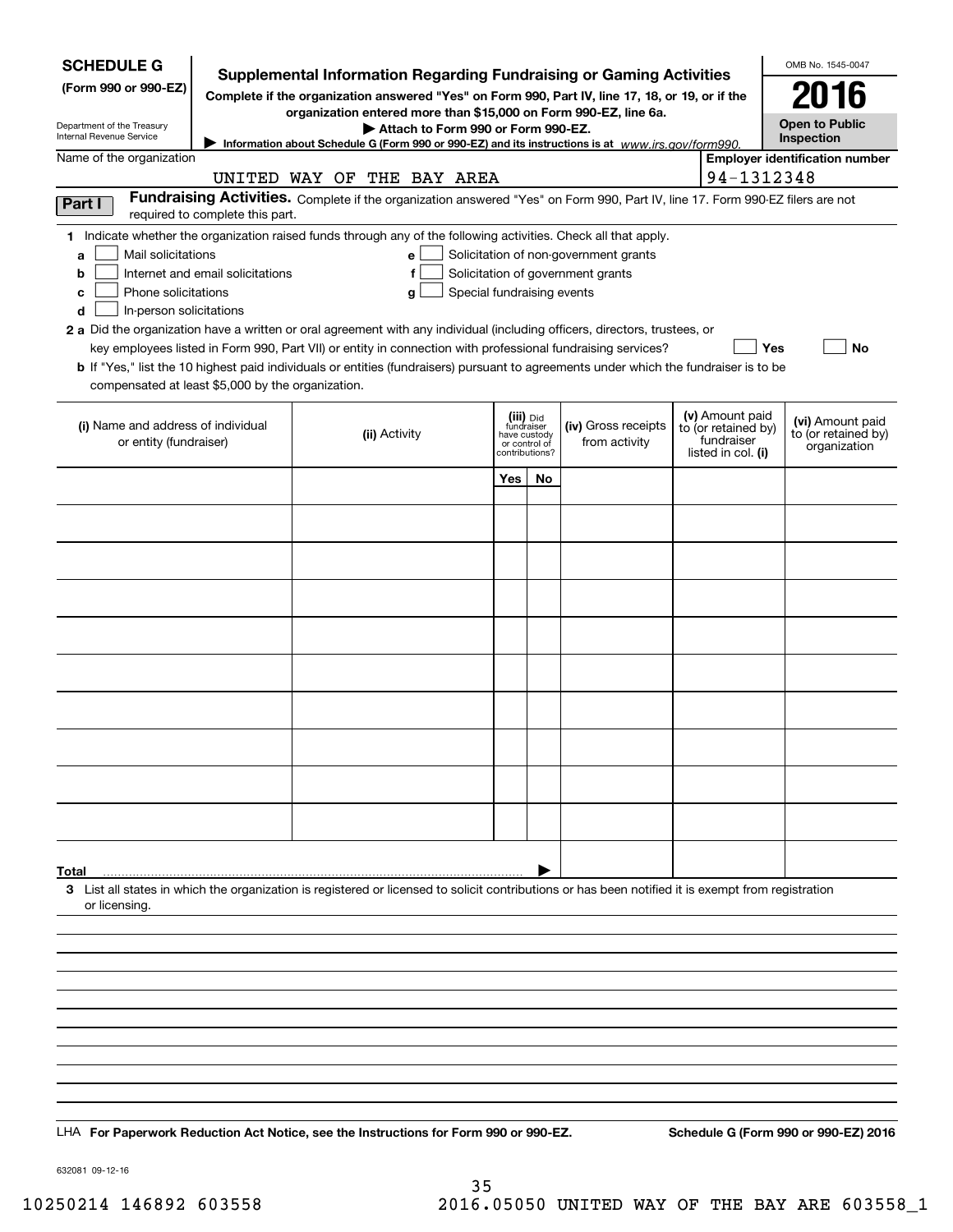### Schedule G (Form 990 or 990-EZ) 2016 <code>UNITED WAY OF THE BAY AREA</code>  $94-1312348$  <code>Page</code>

**2**

**Part II** | Fundraising Events. Complete if the organization answered "Yes" on Form 990, Part IV, line 18, or reported more than \$15,000

|                 |          | of fundraising event contributions and gross income on Form 990-EZ, lines 1 and 6b. List events with gross receipts greater than \$5,000.                                   |                |                                                  |                  |                                                     |  |  |  |  |
|-----------------|----------|-----------------------------------------------------------------------------------------------------------------------------------------------------------------------------|----------------|--------------------------------------------------|------------------|-----------------------------------------------------|--|--|--|--|
|                 |          |                                                                                                                                                                             | (a) Event #1   | (b) Event #2                                     | (c) Other events | (d) Total events                                    |  |  |  |  |
|                 |          |                                                                                                                                                                             | <b>BELIEVE</b> | BAY TO                                           | <b>NONE</b>      | (add col. (a) through                               |  |  |  |  |
|                 |          |                                                                                                                                                                             | <b>EVENT</b>   | <b>BREAKERS</b>                                  |                  |                                                     |  |  |  |  |
|                 |          |                                                                                                                                                                             | (event type)   | (event type)                                     | (total number)   | col. (c)                                            |  |  |  |  |
|                 |          |                                                                                                                                                                             |                |                                                  |                  |                                                     |  |  |  |  |
| Revenue         | 1.       |                                                                                                                                                                             | 115,950.       | 55,810.                                          |                  | 171,760.                                            |  |  |  |  |
|                 |          |                                                                                                                                                                             |                |                                                  |                  |                                                     |  |  |  |  |
|                 |          |                                                                                                                                                                             | 115,950.       |                                                  |                  | 115,950.                                            |  |  |  |  |
|                 |          |                                                                                                                                                                             |                |                                                  |                  |                                                     |  |  |  |  |
|                 | 3        | Gross income (line 1 minus line 2)                                                                                                                                          |                | 55,810.                                          |                  | 55,810.                                             |  |  |  |  |
|                 |          |                                                                                                                                                                             |                |                                                  |                  |                                                     |  |  |  |  |
|                 |          |                                                                                                                                                                             |                |                                                  |                  |                                                     |  |  |  |  |
|                 |          |                                                                                                                                                                             |                |                                                  |                  |                                                     |  |  |  |  |
|                 |          |                                                                                                                                                                             |                |                                                  |                  |                                                     |  |  |  |  |
|                 | 5        |                                                                                                                                                                             |                |                                                  |                  |                                                     |  |  |  |  |
|                 |          |                                                                                                                                                                             |                |                                                  |                  |                                                     |  |  |  |  |
|                 |          |                                                                                                                                                                             |                |                                                  |                  |                                                     |  |  |  |  |
| Direct Expenses |          |                                                                                                                                                                             | 260.           |                                                  |                  | 260.                                                |  |  |  |  |
|                 |          | 7 Food and beverages                                                                                                                                                        |                |                                                  |                  |                                                     |  |  |  |  |
|                 |          |                                                                                                                                                                             |                |                                                  |                  |                                                     |  |  |  |  |
|                 | 8        |                                                                                                                                                                             | 8,326.         | 13,775.                                          |                  |                                                     |  |  |  |  |
|                 | 9        |                                                                                                                                                                             |                |                                                  |                  | 22,101.<br>22,361.                                  |  |  |  |  |
|                 | 10       | Direct expense summary. Add lines 4 through 9 in column (d)                                                                                                                 |                |                                                  |                  | 33,449.                                             |  |  |  |  |
|                 | Part III | 11 Net income summary. Subtract line 10 from line 3, column (d)<br>Gaming. Complete if the organization answered "Yes" on Form 990, Part IV, line 19, or reported more than |                |                                                  |                  |                                                     |  |  |  |  |
|                 |          |                                                                                                                                                                             |                |                                                  |                  |                                                     |  |  |  |  |
|                 |          | \$15,000 on Form 990-EZ, line 6a.                                                                                                                                           |                |                                                  |                  |                                                     |  |  |  |  |
|                 |          |                                                                                                                                                                             | (a) Bingo      | (b) Pull tabs/instant<br>bingo/progressive bingo | (c) Other gaming | (d) Total gaming (add<br>col. (a) through col. (c)) |  |  |  |  |
| Revenue         |          |                                                                                                                                                                             |                |                                                  |                  |                                                     |  |  |  |  |
|                 |          |                                                                                                                                                                             |                |                                                  |                  |                                                     |  |  |  |  |
|                 |          |                                                                                                                                                                             |                |                                                  |                  |                                                     |  |  |  |  |
|                 |          |                                                                                                                                                                             |                |                                                  |                  |                                                     |  |  |  |  |
|                 |          |                                                                                                                                                                             |                |                                                  |                  |                                                     |  |  |  |  |
|                 |          |                                                                                                                                                                             |                |                                                  |                  |                                                     |  |  |  |  |
| Expenses        | 3        |                                                                                                                                                                             |                |                                                  |                  |                                                     |  |  |  |  |
|                 |          |                                                                                                                                                                             |                |                                                  |                  |                                                     |  |  |  |  |
| <b>Direct</b>   |          |                                                                                                                                                                             |                |                                                  |                  |                                                     |  |  |  |  |
|                 |          |                                                                                                                                                                             |                |                                                  |                  |                                                     |  |  |  |  |
|                 |          | 5 Other direct expenses                                                                                                                                                     |                |                                                  |                  |                                                     |  |  |  |  |
|                 |          |                                                                                                                                                                             | %<br>Yes       | Yes<br>%                                         | Yes<br>%         |                                                     |  |  |  |  |
|                 |          | 6 Volunteer labor                                                                                                                                                           | No             | No                                               | No               |                                                     |  |  |  |  |
|                 |          |                                                                                                                                                                             |                |                                                  |                  |                                                     |  |  |  |  |
|                 | 7        | Direct expense summary. Add lines 2 through 5 in column (d)                                                                                                                 |                |                                                  |                  |                                                     |  |  |  |  |
|                 |          |                                                                                                                                                                             |                |                                                  |                  |                                                     |  |  |  |  |
|                 |          |                                                                                                                                                                             |                |                                                  |                  |                                                     |  |  |  |  |
|                 |          |                                                                                                                                                                             |                |                                                  |                  |                                                     |  |  |  |  |
|                 |          | <b>9</b> Enter the state(s) in which the organization conducts gaming activities:                                                                                           |                |                                                  |                  |                                                     |  |  |  |  |
|                 |          |                                                                                                                                                                             |                |                                                  |                  | Yes<br>No                                           |  |  |  |  |
|                 |          |                                                                                                                                                                             |                |                                                  |                  |                                                     |  |  |  |  |
|                 |          |                                                                                                                                                                             |                |                                                  |                  |                                                     |  |  |  |  |
|                 |          |                                                                                                                                                                             |                |                                                  |                  |                                                     |  |  |  |  |
|                 |          |                                                                                                                                                                             |                |                                                  |                  |                                                     |  |  |  |  |
|                 |          |                                                                                                                                                                             |                |                                                  |                  | Yes<br>No                                           |  |  |  |  |
|                 |          |                                                                                                                                                                             |                |                                                  |                  |                                                     |  |  |  |  |
|                 |          |                                                                                                                                                                             |                |                                                  |                  |                                                     |  |  |  |  |

632082 09-12-16

**Schedule G (Form 990 or 990-EZ) 2016**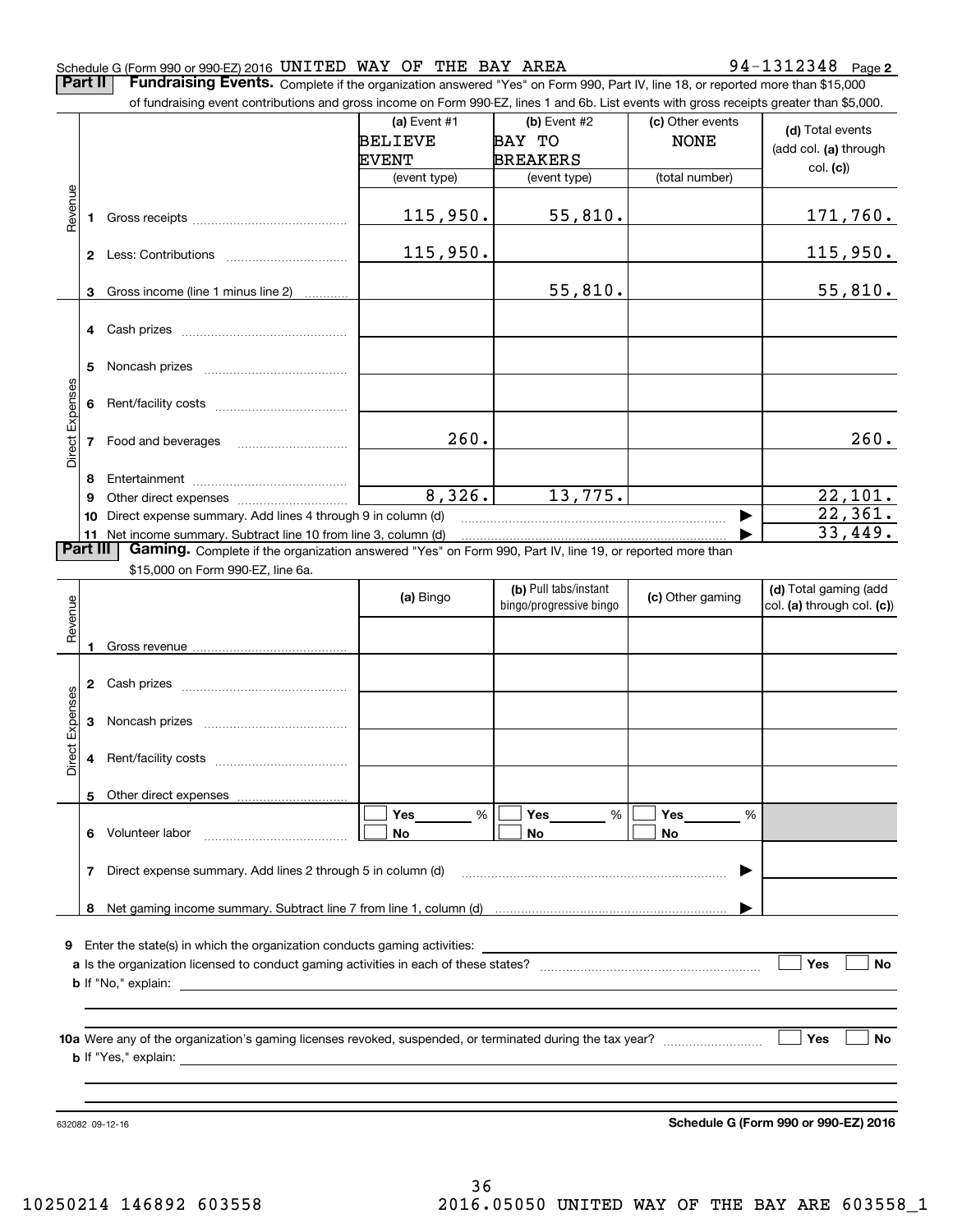| Schedule G (Form 990 or 990-EZ) 2016 UNITED WAY OF THE BAY AREA                                                                                                                                                                         | 94-1312348      | Page 3    |
|-----------------------------------------------------------------------------------------------------------------------------------------------------------------------------------------------------------------------------------------|-----------------|-----------|
|                                                                                                                                                                                                                                         | Yes             | No        |
| 12 Is the organization a grantor, beneficiary or trustee of a trust, or a member of a partnership or other entity formed                                                                                                                |                 |           |
|                                                                                                                                                                                                                                         | Yes             | <b>No</b> |
| 13 Indicate the percentage of gaming activity conducted in:                                                                                                                                                                             |                 |           |
|                                                                                                                                                                                                                                         | <u>13a</u>      | %         |
| <b>b</b> An outside facility <i>www.communicality www.communicality.communicality www.communicality www.communicality.communicality www.communicality.com</i>                                                                           | 13 <sub>b</sub> | %         |
| 14 Enter the name and address of the person who prepares the organization's gaming/special events books and records:                                                                                                                    |                 |           |
|                                                                                                                                                                                                                                         |                 |           |
|                                                                                                                                                                                                                                         |                 |           |
| 15a Does the organization have a contract with a third party from whom the organization receives gaming revenue?                                                                                                                        | Yes             | No        |
| <b>b</b> If "Yes," enter the amount of gaming revenue received by the organization $\triangleright$ \$ ___________________ and the amount                                                                                               |                 |           |
|                                                                                                                                                                                                                                         |                 |           |
| c If "Yes," enter name and address of the third party:                                                                                                                                                                                  |                 |           |
|                                                                                                                                                                                                                                         |                 |           |
| Name $\blacktriangleright$ $\_\_\_\_\_\_\_\_\_\$                                                                                                                                                                                        |                 |           |
|                                                                                                                                                                                                                                         |                 |           |
|                                                                                                                                                                                                                                         |                 |           |
| 16 Gaming manager information:                                                                                                                                                                                                          |                 |           |
| Name $\blacktriangleright$ $\frac{1}{\sqrt{1-\frac{1}{2}}\left(1-\frac{1}{2}\right)}$                                                                                                                                                   |                 |           |
|                                                                                                                                                                                                                                         |                 |           |
| Gaming manager compensation > \$                                                                                                                                                                                                        |                 |           |
|                                                                                                                                                                                                                                         |                 |           |
|                                                                                                                                                                                                                                         |                 |           |
|                                                                                                                                                                                                                                         |                 |           |
| Director/officer<br>Employee<br>Independent contractor                                                                                                                                                                                  |                 |           |
|                                                                                                                                                                                                                                         |                 |           |
| 17 Mandatory distributions:                                                                                                                                                                                                             |                 |           |
| a Is the organization required under state law to make charitable distributions from the gaming proceeds to                                                                                                                             |                 |           |
| $\Box$ Yes $\Box$ No<br>retain the state gaming license?                                                                                                                                                                                |                 |           |
| <b>b</b> Enter the amount of distributions required under state law to be distributed to other exempt organizations or spent in the                                                                                                     |                 |           |
| organization's own exempt activities during the tax year $\triangleright$ \$<br> Part IV<br>Supplemental Information. Provide the explanations required by Part I, line 2b, columns (iii) and (v); and Part III, lines 9, 9b, 10b, 15b, |                 |           |
| 15c, 16, and 17b, as applicable. Also provide any additional information. See instructions                                                                                                                                              |                 |           |
|                                                                                                                                                                                                                                         |                 |           |
|                                                                                                                                                                                                                                         |                 |           |
|                                                                                                                                                                                                                                         |                 |           |
|                                                                                                                                                                                                                                         |                 |           |
|                                                                                                                                                                                                                                         |                 |           |
|                                                                                                                                                                                                                                         |                 |           |
|                                                                                                                                                                                                                                         |                 |           |
|                                                                                                                                                                                                                                         |                 |           |
|                                                                                                                                                                                                                                         |                 |           |
|                                                                                                                                                                                                                                         |                 |           |
|                                                                                                                                                                                                                                         |                 |           |
|                                                                                                                                                                                                                                         |                 |           |
| Schedule G (Form 990 or 990-EZ) 2016<br>632083 09-12-16<br>37                                                                                                                                                                           |                 |           |
|                                                                                                                                                                                                                                         |                 |           |

10250214 146892 603558 2016.05050 UNITED WAY OF THE BAY ARE 603558\_1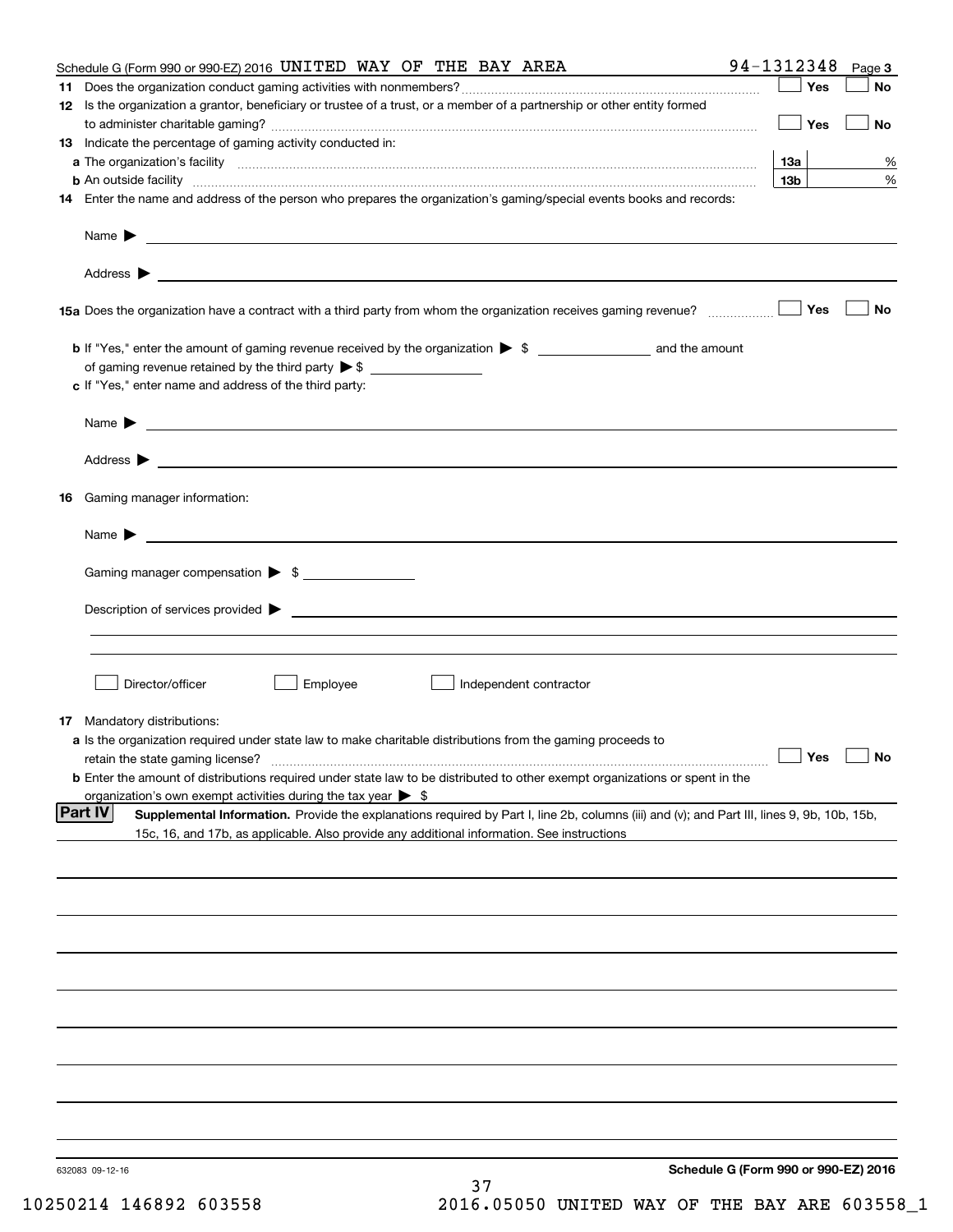|  | Schedule G (Form 990 or 990-EZ) |
|--|---------------------------------|
|  |                                 |

632084 04-01-16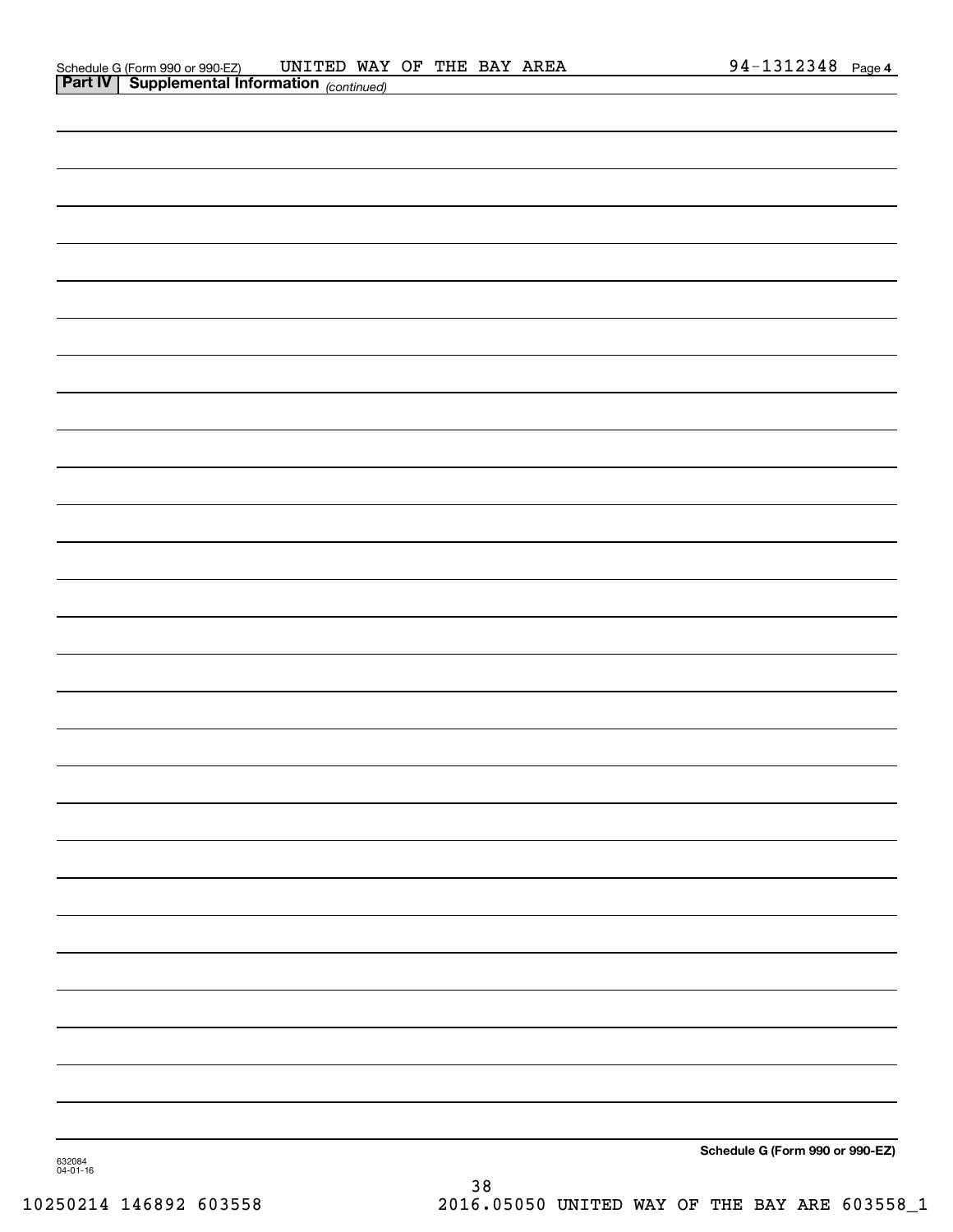| <b>SCHEDULE I</b><br>(Form 990)                                                                  | <b>Grants and Other Assistance to Organizations,</b><br>Governments, and Individuals in the United States<br>Complete if the organization answered "Yes" on Form 990, Part IV, line 21 or 22.                                                                                             |                  |                                                                                         |                             |                                         |                                               |                                          |                |                                                       |  |
|--------------------------------------------------------------------------------------------------|-------------------------------------------------------------------------------------------------------------------------------------------------------------------------------------------------------------------------------------------------------------------------------------------|------------------|-----------------------------------------------------------------------------------------|-----------------------------|-----------------------------------------|-----------------------------------------------|------------------------------------------|----------------|-------------------------------------------------------|--|
| Department of the Treasury<br>Internal Revenue Service                                           |                                                                                                                                                                                                                                                                                           |                  | Information about Schedule I (Form 990) and its instructions is at www.irs.gov/form990. | Attach to Form 990.         |                                         |                                               |                                          |                | <b>Open to Public</b><br>Inspection                   |  |
| Name of the organization                                                                         | UNITED WAY OF THE BAY AREA                                                                                                                                                                                                                                                                |                  |                                                                                         |                             |                                         |                                               |                                          |                | <b>Employer identification number</b><br>94-1312348   |  |
| Part I                                                                                           | <b>General Information on Grants and Assistance</b>                                                                                                                                                                                                                                       |                  |                                                                                         |                             |                                         |                                               |                                          |                |                                                       |  |
| 1.<br>$\mathbf{2}$                                                                               | Does the organization maintain records to substantiate the amount of the grants or assistance, the grantees' eligibility for the grants or assistance, and the selection<br>Describe in Part IV the organization's procedures for monitoring the use of grant funds in the United States. |                  |                                                                                         |                             |                                         |                                               |                                          |                | $\boxed{\text{X}}$ Yes<br>l No                        |  |
| Part II                                                                                          | Grants and Other Assistance to Domestic Organizations and Domestic Governments. Complete if the organization answered "Yes" on Form 990, Part IV, line 21, for any                                                                                                                        |                  |                                                                                         |                             |                                         |                                               |                                          |                |                                                       |  |
|                                                                                                  | recipient that received more than \$5,000. Part II can be duplicated if additional space is needed.                                                                                                                                                                                       |                  |                                                                                         |                             |                                         | (f) Method of                                 |                                          |                |                                                       |  |
|                                                                                                  | 1 (a) Name and address of organization<br>or government                                                                                                                                                                                                                                   | $(b)$ EIN        | (c) IRC section<br>(if applicable)                                                      | (d) Amount of<br>cash grant | (e) Amount of<br>non-cash<br>assistance | valuation (book,<br>FMV, appraisal,<br>other) | (g) Description of<br>noncash assistance |                | (h) Purpose of grant<br>or assistance                 |  |
| 10,000 DEGREES<br>781 LINCOLN AVE., SUITE 140<br>SAN RAFAEL, CA 94901                            |                                                                                                                                                                                                                                                                                           | 95-3667812 501C3 |                                                                                         | 33,000                      | $\mathbf{0}$ .                          |                                               |                                          | JOBS+ SERVICES | PROGRAM GRANT TO SUPPORT                              |  |
| ALAMEDA COUNTY SOCIAL SERVICES<br>AGENCY - 2000 SAN PABLO AVE -<br>OAKLAND, CA 94612             |                                                                                                                                                                                                                                                                                           | 94-6000501 501C3 |                                                                                         | 17,000                      | $\mathbf{0}$ .                          |                                               |                                          |                | PROGRAM GRANT TO SUPPORT<br>ECONOMIC SUCCESS SERVICES |  |
| ALLEN TEMPLE VITA SITE<br>8501 INTERNATIONAL BLVD<br>OAKLAND, CA 94621                           |                                                                                                                                                                                                                                                                                           | 94-1747125 501C3 |                                                                                         | 6,500                       | $\mathbf{0}$ .                          |                                               |                                          |                | PROGRAM GRANT TO SUPPORT<br>ECONOMIC SUCCESS SERVICES |  |
| ALUM ROCK COUNSELING CENTER INC<br>777 N FIRST STREET, SUITE 444<br>SAN JOSE, CA 95112           |                                                                                                                                                                                                                                                                                           | 23-7367637 501C3 |                                                                                         | 18,000                      | $\mathbf{0}$ .                          |                                               |                                          |                | PROGRAM GRANT TO SUPPORT<br>OTHER COMMUNITY SERVICES  |  |
| AMERICAN CANYON FAMILY RESOURCE<br>CENTER - 3423 BROADWAY STE D-1 -<br>AMERICAN CANYON, CA 94503 |                                                                                                                                                                                                                                                                                           | 36-4612853 501C3 |                                                                                         | 8,500.                      | 0.                                      |                                               |                                          |                | PROGRAM GRANT TO SUPPORT<br>ECONOMIC SUCCESS SERVICES |  |
| AMIGOS DE GUADALUPE CENTER<br>2004 E SAN ANTONIO STREET<br>SAN JOSE, CA 95116                    |                                                                                                                                                                                                                                                                                           | 77-0555838 501C3 |                                                                                         | 82,000                      | $\mathbf{0}$ .                          |                                               |                                          |                | PROGRAM GRANT TO SUPPORT<br>OTHER COMMUNITY SERVICES  |  |
| 2<br>3.                                                                                          | Enter total number of section $501(c)(3)$ and government organizations listed in the line 1 table<br>Enter total number of other organizations listed in the line 1 table                                                                                                                 |                  |                                                                                         |                             |                                         |                                               |                                          |                | 172.<br>0.                                            |  |
|                                                                                                  |                                                                                                                                                                                                                                                                                           |                  |                                                                                         |                             |                                         |                                               |                                          |                |                                                       |  |

**For Paperwork Reduction Act Notice, see the Instructions for Form 990. Schedule I (Form 990) (2016)** LHA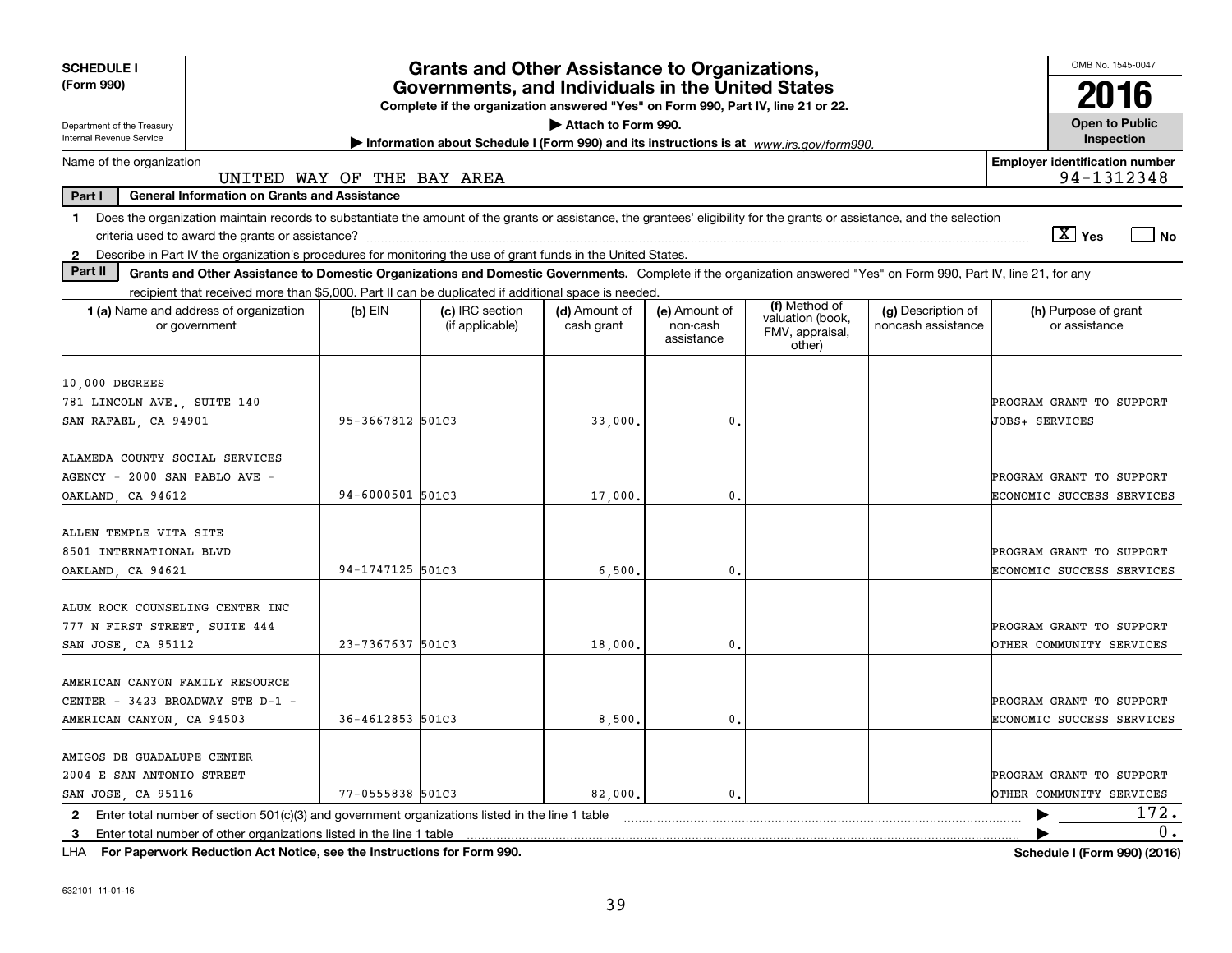| (a) Name and address of<br>organization or government | $(b)$ EIN        | (c) IRC section<br>if applicable | (d) Amount of<br>cash grant | (e) Amount of<br>non-cash<br>assistance | (f) Method of<br>valuation<br>(book, FMV,<br>appraisal, other) | (g) Description of<br>non-cash assistance | (h) Purpose of grant<br>or assistance |
|-------------------------------------------------------|------------------|----------------------------------|-----------------------------|-----------------------------------------|----------------------------------------------------------------|-------------------------------------------|---------------------------------------|
| ASIAN PACIFIC AMERICAN COMMUNITY                      |                  |                                  |                             |                                         |                                                                |                                           |                                       |
| CENTER - 66 RAYMOND AVE. - SAN                        |                  |                                  |                             |                                         |                                                                |                                           | PROGRAM GRANT TO SUPPORT              |
| FRANCISCO, CA 94134                                   | 94-3357710 501C3 |                                  | 6,500.                      | $\mathbf{0}$                            |                                                                |                                           | ECONOMIC SUCCESS SERVICES             |
|                                                       |                  |                                  |                             |                                         |                                                                |                                           |                                       |
| BAY AREA COMMUNITY RESOURCES                          |                  |                                  |                             |                                         |                                                                |                                           |                                       |
| 171 CARLOS DRIVEO                                     |                  |                                  |                             |                                         |                                                                |                                           | PROGRAM GRANT TO SUPPORT              |
| SAN RAFAEL, CA 94903                                  | 94-2346815 501C3 |                                  | 20,000                      | 0                                       |                                                                |                                           | OTHER COMMUNITY SERVICES              |
|                                                       |                  |                                  |                             |                                         |                                                                |                                           |                                       |
| BAY AREA FINANCIAL RESOURCE CENTER                    |                  |                                  |                             |                                         |                                                                |                                           |                                       |
| 699 SERRAMONTE BLVD., SUITE 232                       |                  |                                  |                             |                                         |                                                                |                                           | PROGRAM GRANT TO SUPPORT              |
| DALY CITY, CA 94015                                   | 27-0920145 501C3 |                                  | 7,500                       | 0.                                      |                                                                |                                           | ECONOMIC SUCCESS SERVICES             |
|                                                       |                  |                                  |                             |                                         |                                                                |                                           |                                       |
| BAY AREA LEGAL AID                                    |                  |                                  |                             |                                         |                                                                |                                           |                                       |
| 1735 TELEGRAPH AVENUE                                 |                  |                                  |                             |                                         |                                                                |                                           | PROGRAM GRANT TO SUPPORT              |
| OAKLAND, CA 94612                                     | 94-1633136 501C3 |                                  | 15,000                      | $\mathbf 0$ .                           |                                                                |                                           | ECONOMIC SUCCESS SERVICES             |
|                                                       |                  |                                  |                             |                                         |                                                                |                                           |                                       |
| BENICIA COMMUNITY ACTION COUNCIL                      |                  |                                  |                             |                                         |                                                                |                                           |                                       |
| 480 MILITARY EAST                                     |                  |                                  |                             |                                         |                                                                |                                           | PROGRAM GRANT TO SUPPORT              |
| BENICIA, CA 94510                                     | 68-0294153 501C3 |                                  | 6,000                       | $\mathbf 0$ .                           |                                                                |                                           | ECONOMIC SUCCESS SERVICES             |
| CATHOLIC CHARITIES OF SOLANO                          |                  |                                  |                             |                                         |                                                                |                                           |                                       |
| 125 CORPORATE PLACE, SUITE A                          |                  |                                  |                             |                                         |                                                                |                                           | PROGRAM GRANT TO SUPPORT              |
| VALLEJO, CA 94590                                     | 46-5010936 501C3 |                                  | 7,500                       | $\mathbf 0$ .                           |                                                                |                                           | ECONOMIC SUCCESS SERVICES             |
| CHABOT LAS POSITAS COMMUNITY                          |                  |                                  |                             |                                         |                                                                |                                           |                                       |
| COLLEGE DISTRICT DBA TRI-VALLEY                       |                  |                                  |                             |                                         |                                                                |                                           |                                       |
| ONE-STOP CAREER CEN - 6300 VILLAGE                    |                  |                                  |                             |                                         |                                                                |                                           | PROGRAM GRANT TO SUPPORT              |
| PARKWAY SUITE #100 - DUBLIN, CA                       | 23-7074515 501C3 |                                  | 10,000                      | 0.                                      |                                                                |                                           | ECONOMIC SUCCESS SERVICES             |
|                                                       |                  |                                  |                             |                                         |                                                                |                                           |                                       |
| CHILDREN'S NETWORK OF SOLANO                          |                  |                                  |                             |                                         |                                                                |                                           |                                       |
| COUNTY - 2320 COURAGE DR., #107 -                     |                  |                                  |                             |                                         |                                                                |                                           | PROGRAM GRANT TO SUPPORT              |
| FAIRFIELD, CA 94533                                   | 68-0014506 501C3 |                                  | 323, 223.                   | 0.                                      |                                                                |                                           | ECONOMIC SUCCESS SERVICES             |
|                                                       |                  |                                  |                             |                                         |                                                                |                                           |                                       |
| CHINESE NEWCOMERS SERVICE CENTER                      |                  |                                  |                             |                                         |                                                                |                                           |                                       |
| 777 STOCKTON STREET, SUITE 104                        |                  |                                  |                             |                                         |                                                                |                                           | PROGRAM GRANT TO SUPPORT              |
| SAN FRANCISCO, CA 94134                               | 94-2152893 501C3 |                                  | 15,000.                     | $\mathbf{0}$ .                          |                                                                |                                           | ECONOMIC SUCCESS SERVICES             |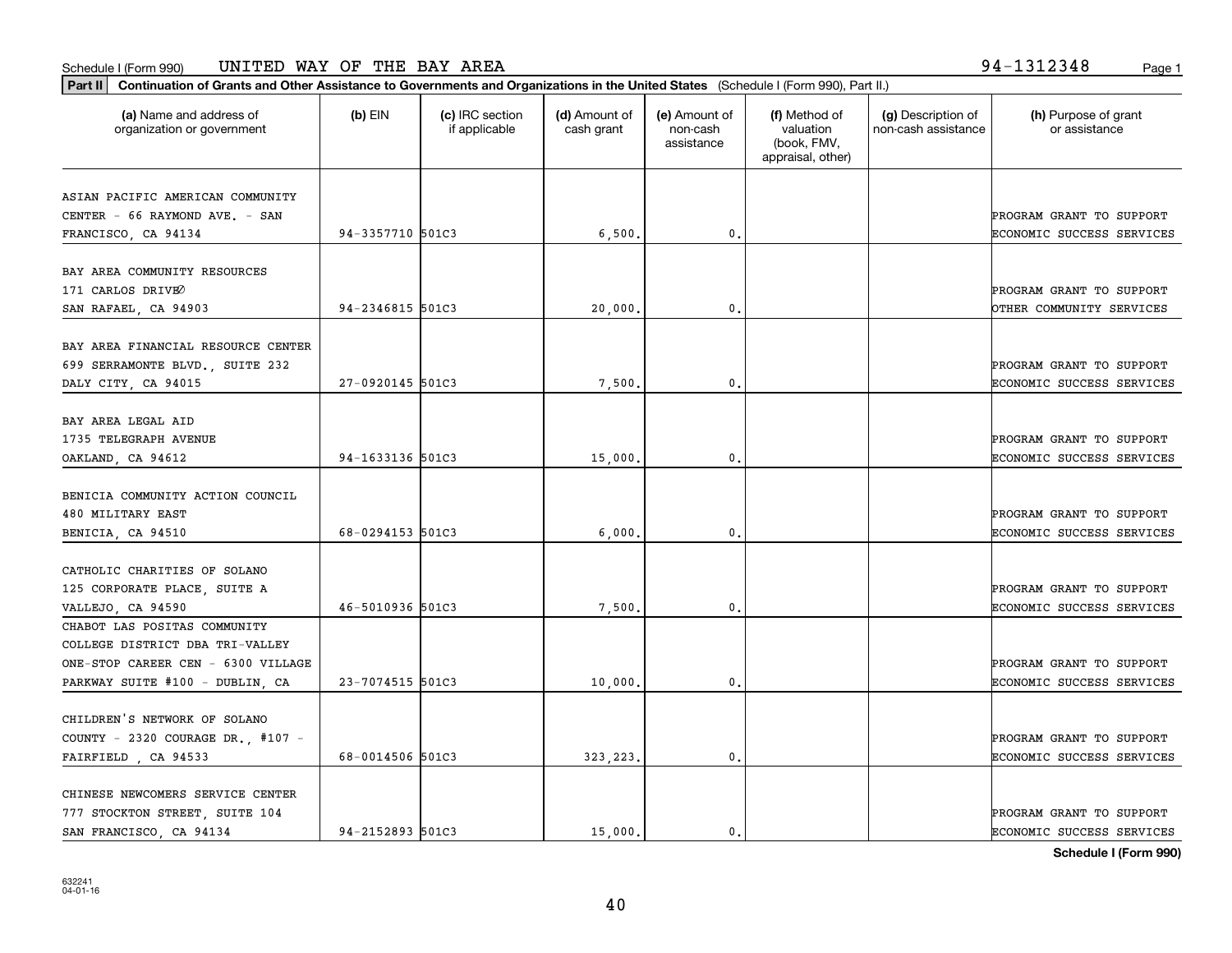**Part II Continuation of Grants and Other Assistance to Governments and Organizations in the United States**  (Schedule I (Form 990), Part II.)

| (a) Name and address of<br>organization or government | (b) EIN          | (c) IRC section<br>if applicable | (d) Amount of<br>cash grant | (e) Amount of<br>non-cash<br>assistance | (f) Method of<br>valuation<br>(book, FMV,<br>appraisal, other) | (g) Description of<br>non-cash assistance | (h) Purpose of grant<br>or assistance |
|-------------------------------------------------------|------------------|----------------------------------|-----------------------------|-----------------------------------------|----------------------------------------------------------------|-------------------------------------------|---------------------------------------|
| CITY OF SOUTH SAN FRANCISCO                           |                  |                                  |                             |                                         |                                                                |                                           |                                       |
| 840 WEST ORANGE AVENUE                                |                  |                                  |                             |                                         |                                                                |                                           | PROGRAM GRANT TO SUPPORT              |
| SOUTH SAN FRANCISCO, CA 94080                         | 94-3191775 501C3 |                                  | 9,000                       | 0.                                      |                                                                |                                           | ECONOMIC SUCCESS SERVICES             |
| <b>COASTSIDE HOPE</b>                                 |                  |                                  |                             |                                         |                                                                |                                           |                                       |
| P.O. BOX 1089                                         |                  |                                  |                             |                                         |                                                                |                                           | PROGRAM GRANT TO SUPPORT              |
| EL GRANADA, CA 94018                                  | 51-0199747 501C3 |                                  | 6,500                       | $\mathbf{0}$                            |                                                                |                                           | ECONOMIC SUCCESS SERVICES             |
| COMMUNITY ACTION MARIN                                |                  |                                  |                             |                                         |                                                                |                                           |                                       |
| 29 MARY STREET                                        |                  |                                  |                             |                                         |                                                                |                                           | PROGRAM GRANT TO SUPPORT              |
| SAN RAFAEL, CA 94901                                  | 94-6136365 501C3 |                                  | 262,500                     | 0.                                      |                                                                |                                           | ECONOMIC SUCCESS SERVICES             |
| COMMUNITY CHILD CARE COORDINATING                     |                  |                                  |                             |                                         |                                                                |                                           |                                       |
| COUNCIL (4CS) OF ALAMEDA COUNTY -                     |                  |                                  |                             |                                         |                                                                |                                           |                                       |
| 22351 CITY CENTER DR., STE. 100 -                     |                  |                                  |                             |                                         |                                                                |                                           | PROGRAM GRANT TO SUPPORT              |
| HAYWARD, CA 94541                                     | 23-7218859 501C3 |                                  | 11,000                      | $\mathbf{0}$                            |                                                                |                                           | ECONOMIC SUCCESS SERVICES             |
|                                                       |                  |                                  |                             |                                         |                                                                |                                           |                                       |
| COMMUNITY LIVING CAMPAIGN                             |                  |                                  |                             |                                         |                                                                |                                           |                                       |
| 1370 MISSION STREET, SUITE 400                        |                  |                                  |                             |                                         |                                                                |                                           | PROGRAM GRANT TO SUPPORT              |
| SAN FRANCISCO, CA 94103                               | 26-1697250 501C3 |                                  | 229,555.                    | 0.                                      |                                                                |                                           | OTHER COMMUNITY SERVICES              |
|                                                       |                  |                                  |                             |                                         |                                                                |                                           |                                       |
| COMMUNITY SERVICES AGENCY,                            |                  |                                  |                             |                                         |                                                                |                                           |                                       |
| MOUNTAIN VIEW - 204 STIERLIN RD -                     |                  |                                  |                             |                                         |                                                                |                                           | PROGRAM GRANT TO SUPPORT              |
| MOUNTAIN VIEW, CA 94043                               | 94-1422465 501C3 |                                  | 80,000.                     | 0.                                      |                                                                |                                           | OTHER COMMUNITY SERVICES              |
|                                                       |                  |                                  |                             |                                         |                                                                |                                           |                                       |
| COMMUNITY YOUTH CENTER OF SF                          |                  |                                  |                             |                                         |                                                                |                                           |                                       |
| 1038 POST STREET0                                     |                  |                                  |                             |                                         |                                                                |                                           | PROGRAM GRANT TO SUPPORT              |
| SAN FRANCISCO, CA 94109                               | 94-1728818 501C3 |                                  | 20,000                      | 0.                                      |                                                                |                                           | JOBS+ SERVICES                        |
|                                                       |                  |                                  |                             |                                         |                                                                |                                           |                                       |
| COMPASSPOINT NONPROFIT SERVICES                       |                  |                                  |                             |                                         |                                                                |                                           |                                       |
| 500 - 12TH STREET, SUITE 320                          |                  |                                  |                             |                                         |                                                                |                                           | PROGRAM GRANT TO SUPPORT              |
| OAKLAND, CA 94607                                     | 93-1196632 501C3 |                                  | 50,000                      | 0.                                      |                                                                |                                           | OTHER COMMUNITY SERVICES              |
| CONTRA COSTA CRISIS CENTER                            |                  |                                  |                             |                                         |                                                                |                                           |                                       |
| 307 LENNON LANE                                       |                  |                                  |                             |                                         |                                                                |                                           | PROGRAM GRANT TO SUPPORT              |
| WALNUT CREEK, CA 94598                                | 94-1747227 501C3 |                                  | 65.000.                     | 0.                                      |                                                                |                                           | <b>PTHER COMMUNITY SERVICES</b>       |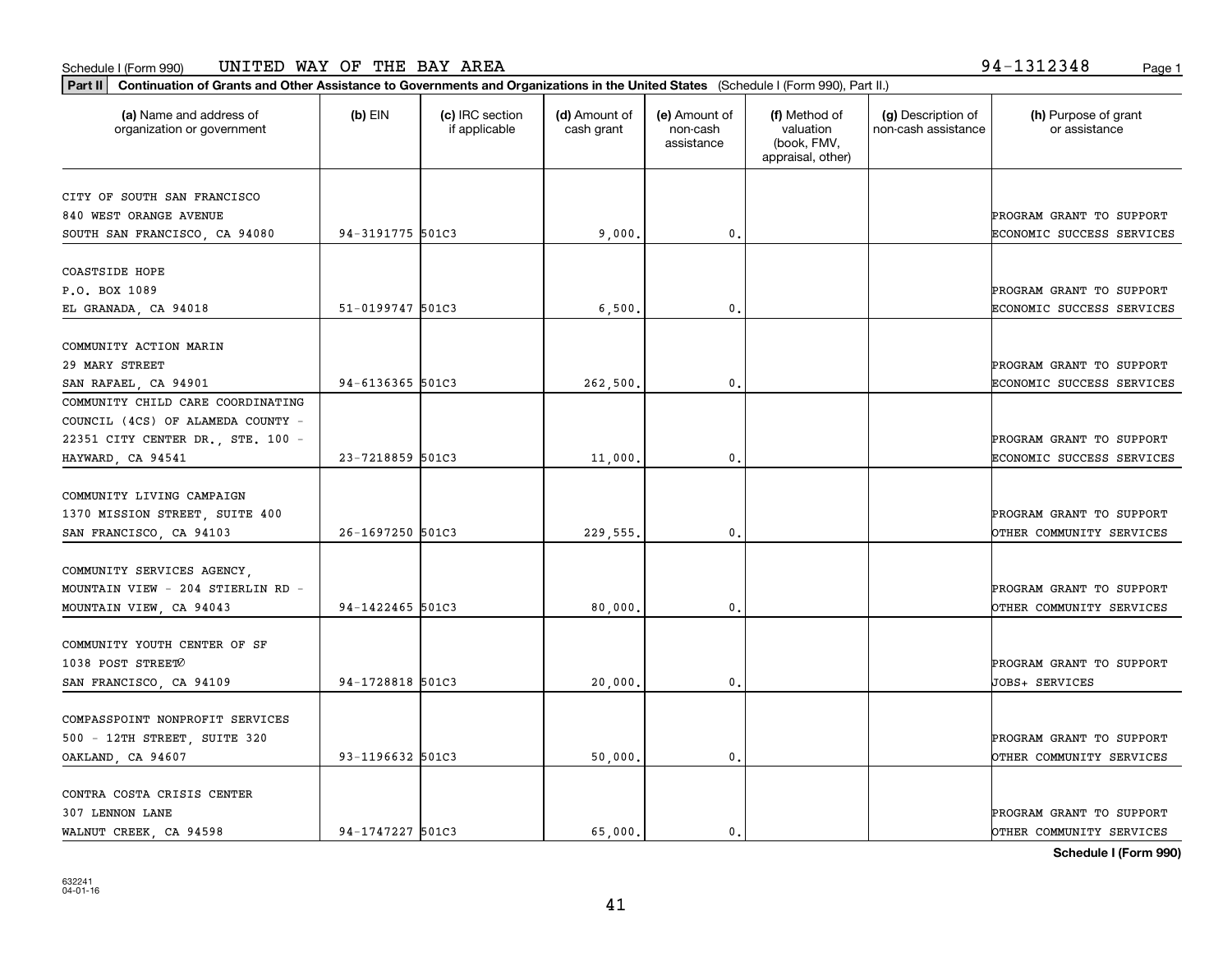**Part II Continuation of Grants and Other Assistance to Governments and Organizations in the United States**  (Schedule I (Form 990), Part II.)

| (a) Name and address of<br>organization or government               | $(b)$ EIN        | (c) IRC section<br>if applicable | (d) Amount of<br>cash grant | (e) Amount of<br>non-cash<br>assistance | (f) Method of<br>valuation<br>(book, FMV,<br>appraisal, other) | (g) Description of<br>non-cash assistance | (h) Purpose of grant<br>or assistance |
|---------------------------------------------------------------------|------------------|----------------------------------|-----------------------------|-----------------------------------------|----------------------------------------------------------------|-------------------------------------------|---------------------------------------|
| DAN WILLIAMS FOUNDATION INC.                                        |                  |                                  |                             |                                         |                                                                |                                           |                                       |
| 269S BEVERLY DRIVE, #338                                            |                  |                                  |                             |                                         |                                                                |                                           | PROGRAM GRANT TO SUPPORT              |
| BEVERLY HILLS, CA 90212                                             | 81-0746498 501C3 |                                  | 50,000.                     | 0.                                      |                                                                |                                           | OTHER COMMUNITY SERVICES              |
|                                                                     |                  |                                  |                             |                                         |                                                                |                                           |                                       |
| DRIVING FORCE GROUP, INC. (TORREY<br>SMITH FAMILY FUND) - 1109 PARK |                  |                                  |                             |                                         |                                                                |                                           | PROGRAM GRANT TO SUPPORT              |
| STREET NW - WASHINGTON, DC 20002                                    | 45-4641567 501C3 |                                  | 50,000.                     | 0.                                      |                                                                |                                           | OTHER COMMUNITY SERVICES              |
|                                                                     |                  |                                  |                             |                                         |                                                                |                                           |                                       |
| EAGLE VILLAGE COMMUNITY CENTER                                      |                  |                                  |                             |                                         |                                                                |                                           |                                       |
| YOUTH & FAMILY - P O BOX 10408 -                                    |                  |                                  |                             |                                         |                                                                |                                           | PROGRAM GRANT TO SUPPORT              |
| OAKLAND, CA 94610                                                   | 27-0243681 501C3 |                                  | 15,000.                     | 0.                                      |                                                                |                                           | ECONOMIC SUCCESS SERVICES             |
| EAST BAY ASIAN LOCAL DEVELOPMENT                                    |                  |                                  |                             |                                         |                                                                |                                           |                                       |
| CORPORATION - 1825 SAN PABLO                                        |                  |                                  |                             |                                         |                                                                |                                           |                                       |
| AVENUE, SUITE 200 - OAKLAND, CA                                     |                  |                                  |                             |                                         |                                                                |                                           | PROGRAM GRANT TO SUPPORT              |
| 94612                                                               | 51-0171851 501C3 |                                  | 288,890.                    | 0.                                      |                                                                |                                           | ECONOMIC SUCCESS SERVICES             |
|                                                                     |                  |                                  |                             |                                         |                                                                |                                           |                                       |
| EAST BAY WORKS- CONCORD ONE STOP                                    |                  |                                  |                             |                                         |                                                                |                                           |                                       |
| (CLAUDIA VELASCO) - 271 PHEASANT                                    |                  |                                  |                             |                                         |                                                                |                                           | PROGRAM GRANT TO SUPPORT              |
| CIRCLE - CONCORD, CA 94565                                          | 53-0995761 501C3 |                                  | 15,000.                     | 0.                                      |                                                                |                                           | ECONOMIC SUCCESS SERVICES             |
| EDEN I AND R INC                                                    |                  |                                  |                             |                                         |                                                                |                                           |                                       |
| 570 B STREET                                                        |                  |                                  |                             |                                         |                                                                |                                           | PROGRAM GRANT TO SUPPORT              |
|                                                                     | 94-2339050 501C3 |                                  | 50,000.                     | $\mathfrak o$ .                         |                                                                |                                           | OTHER COMMUNITY SERVICES              |
| HAYWARD, CA 94541<br>FAIRFIELD COMMUNITY VITA - CITY OF             |                  |                                  |                             |                                         |                                                                |                                           |                                       |
| FAIRFIELD (HELIA MORENO) - 1000                                     |                  |                                  |                             |                                         |                                                                |                                           |                                       |
| WEBSTER STREET - FAIRFIELD, CA                                      |                  |                                  |                             |                                         |                                                                |                                           | PROGRAM GRANT TO SUPPORT              |
| 94533                                                               | 63-6288320 501C3 |                                  | 12,000.                     | 0.                                      |                                                                |                                           | ECONOMIC SUCCESS SERVICES             |
|                                                                     |                  |                                  |                             |                                         |                                                                |                                           |                                       |
| FOOTHILL DEANZA COMMUNITY COLLEGE                                   |                  |                                  |                             |                                         |                                                                |                                           |                                       |
| 12345 EL MONTE DRIVE                                                |                  |                                  |                             |                                         |                                                                |                                           | PROGRAM GRANT TO SUPPORT              |
| LOS ALTOS, CA 94022                                                 | 94-1597718 501C3 |                                  | 23, 333.                    | 0.                                      |                                                                |                                           | OTHER COMMUNITY SERVICES              |
| FREMONT FAMILY RESOURCE CENTER                                      |                  |                                  |                             |                                         |                                                                |                                           |                                       |
| CORPORATION - 39155 LIBERTY                                         |                  |                                  |                             |                                         |                                                                |                                           |                                       |
| STREET SUITE A110 PO BOX 5006 -                                     |                  |                                  |                             |                                         |                                                                |                                           | PROGRAM GRANT TO SUPPORT              |

**Schedule I (Form 990)**

42

FREMONT, CA 94537 94-3333831 501C3 89,000. 0. ECONOMIC SUCCESS SERVICES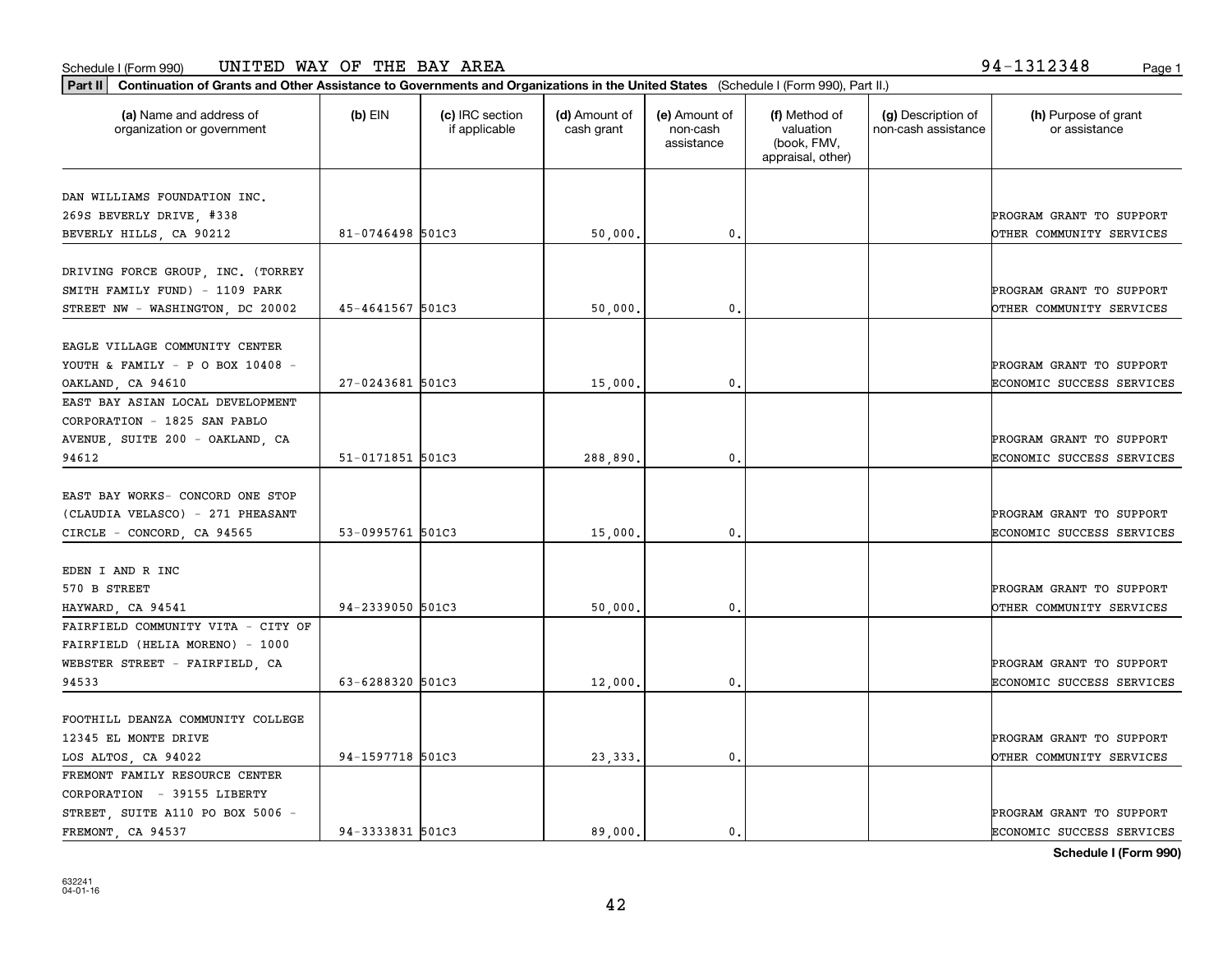**Part II Continuation of Grants and Other Assistance to Governments and Organizations in the United States**  (Schedule I (Form 990), Part II.)

т

632241 04-01-16

| (a) Name and address of<br>organization or government | $(b)$ EIN        | (c) IRC section<br>if applicable | (d) Amount of<br>cash grant | (e) Amount of<br>non-cash<br>assistance | (f) Method of<br>valuation<br>(book, FMV,<br>appraisal, other) | (g) Description of<br>non-cash assistance | (h) Purpose of grant<br>or assistance                |
|-------------------------------------------------------|------------------|----------------------------------|-----------------------------|-----------------------------------------|----------------------------------------------------------------|-------------------------------------------|------------------------------------------------------|
| HAYWARD AREA RECREATION AND PARK                      |                  |                                  |                             |                                         |                                                                |                                           |                                                      |
| DISTRICT - 1099 E STREET -                            |                  |                                  |                             |                                         |                                                                |                                           | PROGRAM GRANT TO SUPPORT                             |
| HAYWARD, CA 94541                                     | 94-6000728 501C3 |                                  | 7,000,                      | $\mathbf{0}$                            |                                                                |                                           | ECONOMIC SUCCESS SERVICES                            |
|                                                       |                  |                                  |                             |                                         |                                                                |                                           |                                                      |
| HOMELESS PRENATAL PROGRAM                             |                  |                                  |                             |                                         |                                                                |                                           |                                                      |
| 2500 18TH ST                                          |                  |                                  |                             |                                         |                                                                |                                           | PROGRAM GRANT TO SUPPORT                             |
| SAN FRANCISCO, CA 94110                               | 94-3146280 501C3 |                                  | 13,000.                     | 0.                                      |                                                                |                                           | <b>ECONOMIC SUCCESS SERVICES</b>                     |
|                                                       |                  |                                  |                             |                                         |                                                                |                                           |                                                      |
| KIDS IN COMMON (A PROGRAM OF EL                       |                  |                                  |                             |                                         |                                                                |                                           |                                                      |
| MONTE PLANNED PARENTHOOD) - 1691                      | 94-1583439 501C3 |                                  | 23,333                      | $\mathbf{0}$                            |                                                                |                                           | PROGRAM GRANT TO SUPPORT<br>OTHER COMMUNITY SERVICES |
| THE ALAMEDA - SAN JOSE, CA 95126                      |                  |                                  |                             |                                         |                                                                |                                           |                                                      |
| LAO FAMILY COMMUNITY DEVELOPMENT                      |                  |                                  |                             |                                         |                                                                |                                           |                                                      |
| INC. - 1551 23RD AVE - OAKLAND, CA                    |                  |                                  |                             |                                         |                                                                |                                           | PROGRAM GRANT TO SUPPORT                             |
| 94606                                                 | 94-3115164 501C3 |                                  | 17,000                      | $\mathbf{0}$                            |                                                                |                                           | ECONOMIC SUCCESS SERVICES                            |
|                                                       |                  |                                  |                             |                                         |                                                                |                                           |                                                      |
| LARKIN STREET YOUTH SERVICES                          |                  |                                  |                             |                                         |                                                                |                                           |                                                      |
| 134 GOLDEN GATE AVENUE                                |                  |                                  |                             |                                         |                                                                |                                           | PROGRAM GRANT TO SUPPORT                             |
| SAN FRANCISCO, CA 94102                               | 94-2917999 501C3 |                                  | 20,000                      | $\mathbf{0}$                            |                                                                |                                           | OTHER COMMUNITY SERVICES                             |
| MISSION ECONOMIC DEVELOPMENT                          |                  |                                  |                             |                                         |                                                                |                                           |                                                      |
| AGENCY - 2301 MISSION STREET,                         |                  |                                  |                             |                                         |                                                                |                                           |                                                      |
| SUITE 301 - SAN FRANCISCO, CA                         |                  |                                  |                             |                                         |                                                                |                                           | PROGRAM GRANT TO SUPPORT                             |
| 94110                                                 | 51-0187791 501C3 |                                  | 174,200.                    | $\mathbf{0}$                            |                                                                |                                           | ECONOMIC SUCCESS SERVICES                            |
| NORTHEAST COMMUNITY FEDERAL CREDIT                    |                  |                                  |                             |                                         |                                                                |                                           |                                                      |
| UNION - 683 CLAY STREET - SAN                         |                  |                                  |                             |                                         |                                                                |                                           | PROGRAM GRANT TO SUPPORT                             |
| FRANCISCO, CA 94111                                   | 94-2891498 501C3 |                                  | 15,000.                     | 0.                                      |                                                                |                                           | ECONOMIC SUCCESS SERVICES                            |
|                                                       |                  |                                  |                             |                                         |                                                                |                                           |                                                      |
| ON THE MOVE                                           |                  |                                  |                             |                                         |                                                                |                                           |                                                      |
| 780 LINCOLN AVE                                       |                  |                                  |                             |                                         |                                                                |                                           | PROGRAM GRANT TO SUPPORT                             |
| NAPA, CA 94558                                        | 75-3149095 501C3 |                                  | 102,250.                    | $\mathbf 0$                             |                                                                |                                           | ECONOMIC SUCCESS SERVICES                            |
|                                                       |                  |                                  |                             |                                         |                                                                |                                           |                                                      |
| PACIFICA RESOURCE CENTER                              |                  |                                  |                             |                                         |                                                                |                                           |                                                      |
| 1809 PALMETTO AVENUE                                  |                  |                                  |                             |                                         |                                                                |                                           | PROGRAM GRANT TO SUPPORT                             |
| PACIFICA, CA 94044                                    | 81-1496989 501C3 |                                  | 5.500.                      | $\mathbf{0}$ .                          |                                                                |                                           | ECONOMIC SUCCESS SERVICES                            |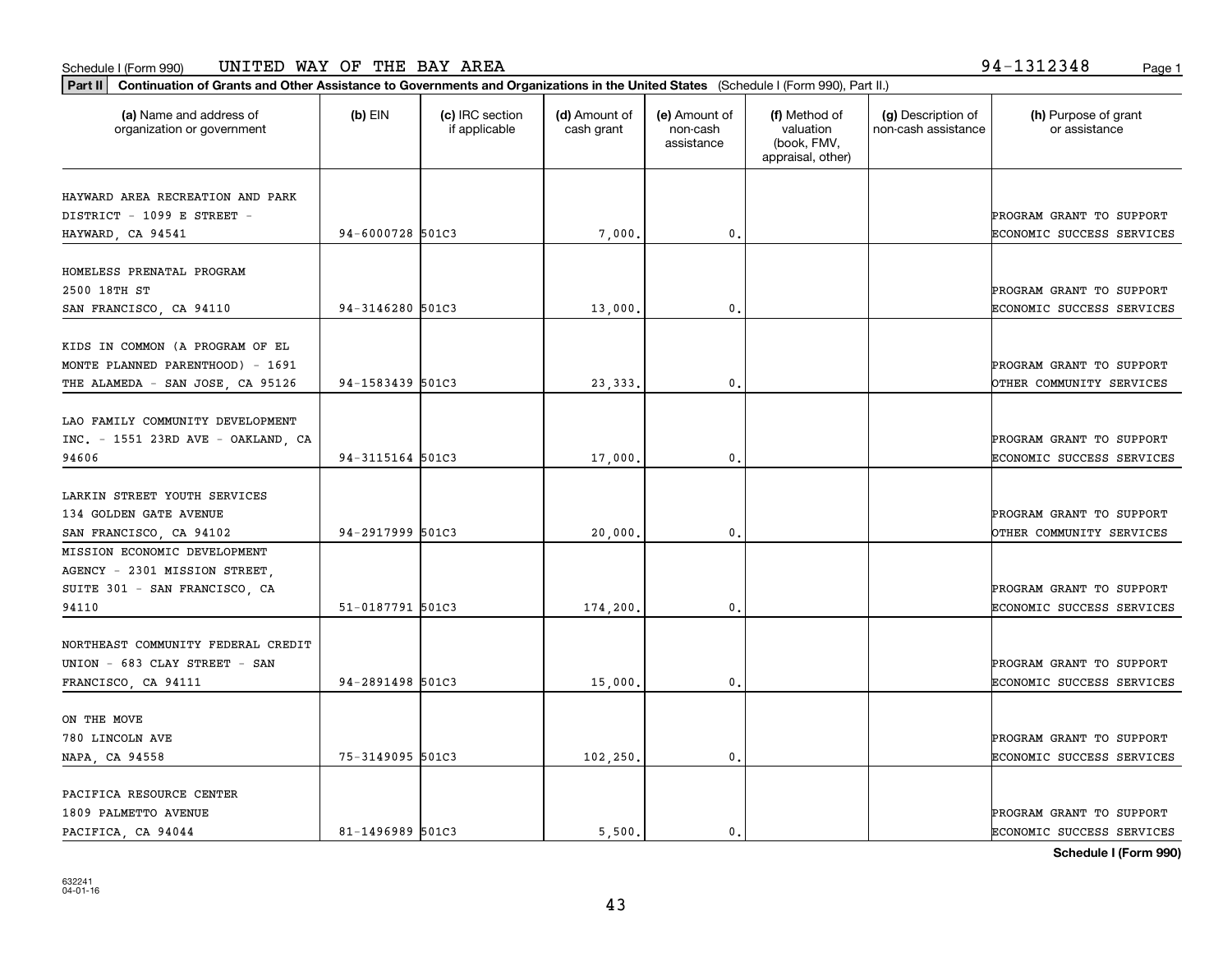**Part II Continuation of Grants and Other Assistance to Governments and Organizations in the United States**  (Schedule I (Form 990), Part II.)

| (a) Name and address of<br>organization or government | $(b)$ EIN        | (c) IRC section<br>if applicable | (d) Amount of<br>cash grant | (e) Amount of<br>non-cash<br>assistance | (f) Method of<br>valuation<br>(book, FMV,<br>appraisal, other) | (g) Description of<br>non-cash assistance | (h) Purpose of grant<br>or assistance                 |
|-------------------------------------------------------|------------------|----------------------------------|-----------------------------|-----------------------------------------|----------------------------------------------------------------|-------------------------------------------|-------------------------------------------------------|
| PUERTAS ABIERTAS COMMUNITY                            |                  |                                  |                             |                                         |                                                                |                                           |                                                       |
| RESOURCE CENTER - PO BOX 3009 -                       |                  |                                  |                             |                                         |                                                                |                                           | PROGRAM GRANT TO SUPPORT                              |
| NAPA, CA 94559                                        | 20-3126333 501C3 |                                  | 6,000.                      | $\mathbf{0}$                            |                                                                |                                           | ECONOMIC SUCCESS SERVICES                             |
|                                                       |                  |                                  |                             |                                         |                                                                |                                           |                                                       |
| REDWOOD CITY SCHOOL DISTRICT                          |                  |                                  |                             |                                         |                                                                |                                           |                                                       |
| 750 BRADFORD STREET0                                  |                  |                                  |                             |                                         |                                                                |                                           | PROGRAM GRANT TO SUPPORT                              |
| REDWOOD CITY, CA 94063                                | 94-3034018 501C3 |                                  | 105,000.                    | 0.                                      |                                                                |                                           | ECONOMIC SUCCESS SERVICES                             |
| RENAISSANCE ENTREPRENEURSHIP                          |                  |                                  |                             |                                         |                                                                |                                           |                                                       |
| CENTER - 1848 BAY ROAD - EAST PALO                    |                  |                                  |                             |                                         |                                                                |                                           | PROGRAM GRANT TO SUPPORT                              |
| ALTO, CA 94303                                        | 94-2793122 501C3 |                                  | 6,000,                      | $\mathbf 0$ .                           |                                                                |                                           | ECONOMIC SUCCESS SERVICES                             |
|                                                       |                  |                                  |                             |                                         |                                                                |                                           |                                                       |
| RICHMOND COMMUNITY FOUNDATION                         |                  |                                  |                             |                                         |                                                                |                                           |                                                       |
| 1014 FLORIDA AVENUE, SUITE 2000                       |                  |                                  |                             |                                         |                                                                |                                           | PROGRAM GRANT TO SUPPORT                              |
| RICHMOND, CA 94804                                    | 94-3337754 501C3 |                                  | 773,725.                    | 0.                                      |                                                                |                                           | ECONOMIC SUCCESS SERVICES                             |
|                                                       |                  |                                  |                             |                                         |                                                                |                                           |                                                       |
| RUBICON PROGRAMS INC.                                 |                  |                                  |                             |                                         |                                                                |                                           |                                                       |
| 2500 BISSELL AVENUE                                   |                  |                                  |                             |                                         |                                                                |                                           | PROGRAM GRANT TO SUPPORT                              |
| RICHMOND, CA 94804                                    | 94-2301550 501C3 |                                  | 8,000                       | $\mathbf 0$ .                           |                                                                |                                           | ECONOMIC SUCCESS SERVICES                             |
| SACRED HEART COMMUNITY SERVICES                       |                  |                                  |                             |                                         |                                                                |                                           |                                                       |
| 1381 SOUTH FIRST STREET                               |                  |                                  |                             |                                         |                                                                |                                           | PROGRAM GRANT TO SUPPORT                              |
| SAN JOSE, CA 95110                                    | 23-7179787 501C3 |                                  | 193,250.                    | $\mathbf 0$ .                           |                                                                |                                           | ECONOMIC SUCCESS SERVICES                             |
|                                                       |                  |                                  |                             |                                         |                                                                |                                           |                                                       |
| SAMARITAN HOUSE                                       |                  |                                  |                             |                                         |                                                                |                                           |                                                       |
| 4031 PACIFIC BLVD.                                    |                  |                                  |                             |                                         |                                                                |                                           | PROGRAM GRANT TO SUPPORT                              |
| SAN MATEO, CA 94403                                   | 23-7416272 501C3 |                                  | 7,500.                      | $\mathbf 0$ .                           |                                                                |                                           | ECONOMIC SUCCESS SERVICES                             |
|                                                       |                  |                                  |                             |                                         |                                                                |                                           |                                                       |
| SAN ANTONIO CDC                                       |                  |                                  |                             |                                         |                                                                |                                           |                                                       |
| 2228 E15TH STREET                                     | 94-2675448 501C3 |                                  |                             | 0.                                      |                                                                |                                           | PROGRAM GRANT TO SUPPORT<br>ECONOMIC SUCCESS SERVICES |
| OAKLAND, CA 94606                                     |                  |                                  | 20,000.                     |                                         |                                                                |                                           |                                                       |
| SAN FRANCISCO HOUSING DEVELOPMENT                     |                  |                                  |                             |                                         |                                                                |                                           |                                                       |
| CORPORATION - 4439 THIRD STREET -                     |                  |                                  |                             |                                         |                                                                |                                           | PROGRAM GRANT TO SUPPORT                              |
| SAN FRANCISCO, CA 94124                               | 94-3090854 501C3 |                                  | 12,000.                     | $\mathbf{0}$ .                          |                                                                |                                           | ECONOMIC SUCCESS SERVICES                             |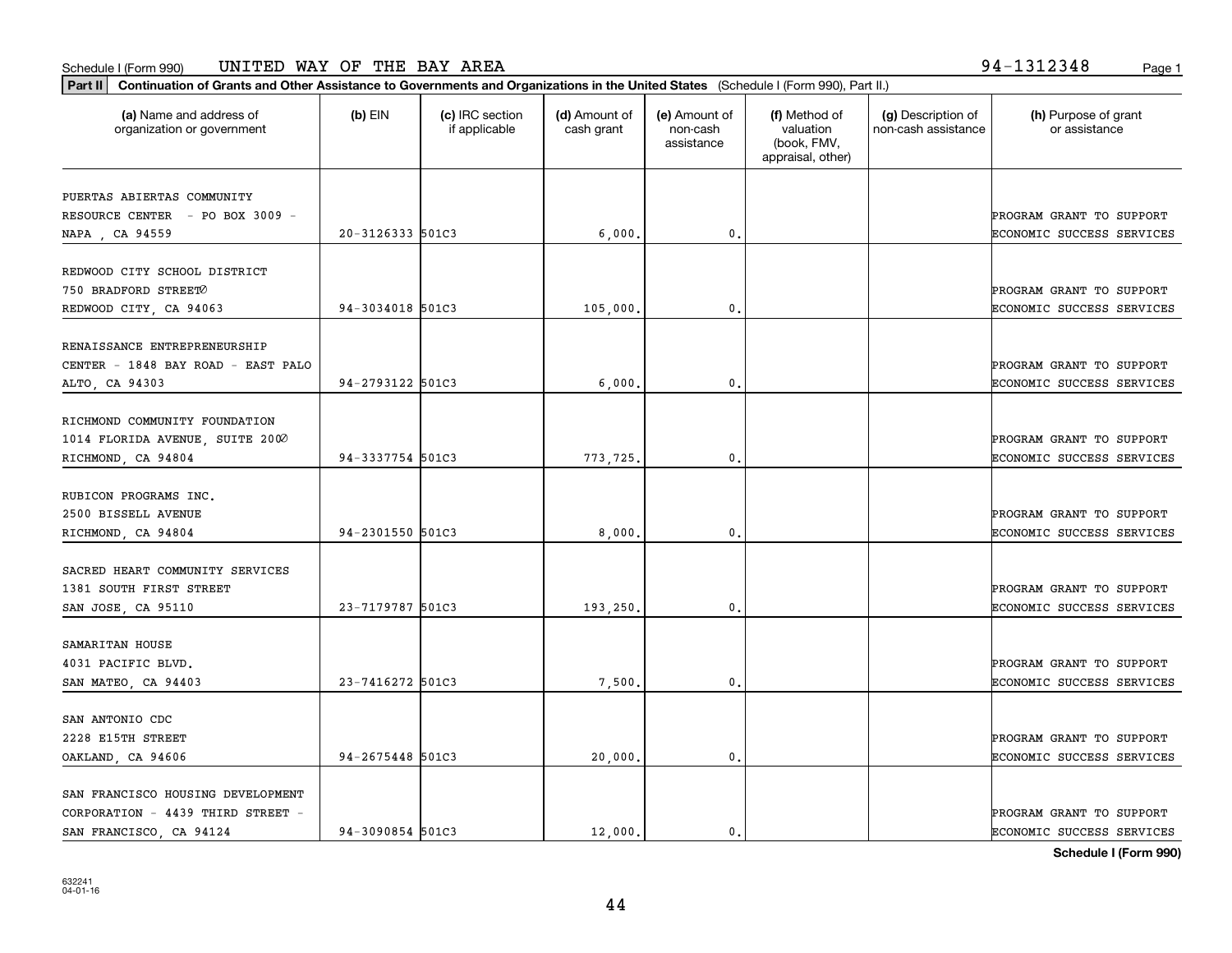**Part II Continuation of Grants and Other Assistance to Governments and Organizations in the United States**  (Schedule I (Form 990), Part II.)

| (a) Name and address of<br>organization or government | $(b)$ EIN        | (c) IRC section<br>if applicable | (d) Amount of<br>cash grant | (e) Amount of<br>non-cash<br>assistance | (f) Method of<br>valuation<br>(book, FMV,<br>appraisal, other) | (g) Description of<br>non-cash assistance | (h) Purpose of grant<br>or assistance |
|-------------------------------------------------------|------------------|----------------------------------|-----------------------------|-----------------------------------------|----------------------------------------------------------------|-------------------------------------------|---------------------------------------|
| SAN JOSE EVERGREEN COMMUNITY                          |                  |                                  |                             |                                         |                                                                |                                           |                                       |
| COLLEGE DISTRICT - 40 SOUTH MARKET                    |                  |                                  |                             |                                         |                                                                |                                           | PROGRAM GRANT TO SUPPORT              |
| STREET - SAN JOSE, CA 95113                           | 77-0100756 501C3 |                                  | 75,000.                     | 0.                                      |                                                                |                                           | ECONOMIC SUCCESS SERVICES             |
| SAN MATEO COUNTY COMMUNITY COLLEGE                    |                  |                                  |                             |                                         |                                                                |                                           |                                       |
| DISTRICT - SPARKPOINT AT SKYLINE                      |                  |                                  |                             |                                         |                                                                |                                           |                                       |
| COLLEGE - 3300 COLLEGE DRIVE - SAN                    |                  |                                  |                             |                                         |                                                                |                                           | PROGRAM GRANT TO SUPPORT              |
| BRUNO, CA 94066                                       | 94-3084147 501C3 |                                  | 122,350.                    | $\mathbf{0}$ .                          |                                                                |                                           | ECONOMIC SUCCESS SERVICES             |
|                                                       |                  |                                  |                             |                                         |                                                                |                                           |                                       |
| SELF-HELP ECONOMIC DEVELOPMENT,                       |                  |                                  |                             |                                         |                                                                |                                           |                                       |
| INC. - 1330 BROADWAY, SUITE 604 -                     |                  |                                  |                             |                                         |                                                                |                                           | PROGRAM GRANT TO SUPPORT              |
| OAKLAND, CA 94612                                     | 20-5330006 501C3 |                                  | 15,000.                     | 0.                                      |                                                                |                                           | ECONOMIC SUCCESS SERVICES             |
|                                                       |                  |                                  |                             |                                         |                                                                |                                           |                                       |
| SIT/SPARKPOINT                                        |                  |                                  |                             |                                         |                                                                |                                           |                                       |
| 3105 WILLOW PASS ROAD #3                              |                  |                                  |                             |                                         |                                                                |                                           | PROGRAM GRANT TO SUPPORT              |
| BAY POINT, CA 94565                                   | 94-3337754 501C3 |                                  | 7,000,                      | 0.                                      |                                                                |                                           | ECONOMIC SUCCESS SERVICES             |
|                                                       |                  |                                  |                             |                                         |                                                                |                                           |                                       |
| SPANISH SPEAKING UNITY COUNCIL OF                     |                  |                                  |                             |                                         |                                                                |                                           |                                       |
| ALAMEDA COUNTY, INC. - 1900                           |                  |                                  |                             |                                         |                                                                |                                           | PROGRAM GRANT TO SUPPORT              |
| FRUITVALE AVE - OAKLAND, CA 94601                     | 94-1670490 501C3 |                                  | 10,000.                     | 0.                                      |                                                                |                                           | ECONOMIC SUCCESS SERVICES             |
| ST. JOSEPHS FAMILY CENTER                             |                  |                                  |                             |                                         |                                                                |                                           |                                       |
| 7950 CHURCH STREET, SUITE A                           |                  |                                  |                             |                                         |                                                                |                                           | PROGRAM GRANT TO SUPPORT              |
| GILROY, CA 95020                                      | 03-0391775 501C3 |                                  | 80,000                      | 0.                                      |                                                                |                                           | OTHER COMMUNITY SERVICES              |
|                                                       |                  |                                  |                             |                                         |                                                                |                                           |                                       |
| SUCCESS CENTER SAN FRANCISCO                          |                  |                                  |                             |                                         |                                                                |                                           |                                       |
| 375 WOODSIDE AVE., BLDG W-20                          |                  |                                  |                             |                                         |                                                                |                                           | PROGRAM GRANT TO SUPPORT              |
| SAN FRANCISCO, CA 94127                               | 94-2844443 501C3 |                                  | 17,500.                     | 0.                                      |                                                                |                                           | JOBS+ SERVICES                        |
|                                                       |                  |                                  |                             |                                         |                                                                |                                           |                                       |
| SUNNYVALE COMMUNITY SERVICES                          |                  |                                  |                             |                                         |                                                                |                                           |                                       |
| 725 KIEFER RD.                                        |                  |                                  |                             |                                         |                                                                |                                           | PROGRAM GRANT TO SUPPORT              |
| SUNNYVALE, CA 94086                                   | 94-1713897 501C3 |                                  | 82,000.                     | 0.                                      |                                                                |                                           | OTHER COMMUNITY SERVICES              |
|                                                       |                  |                                  |                             |                                         |                                                                |                                           |                                       |
| T&B CONSULTANTS DBA LIFE ONTRAK                       |                  |                                  |                             |                                         |                                                                |                                           |                                       |
| 69 LINCOLN BLVD. #A216                                |                  |                                  |                             |                                         |                                                                |                                           | PROGRAM GRANT TO SUPPORT              |

LINCOLN, CA 95648  $\begin{vmatrix} 45-3608301 & 501C3 & 6,120. \end{vmatrix}$  6,120. 0. 0.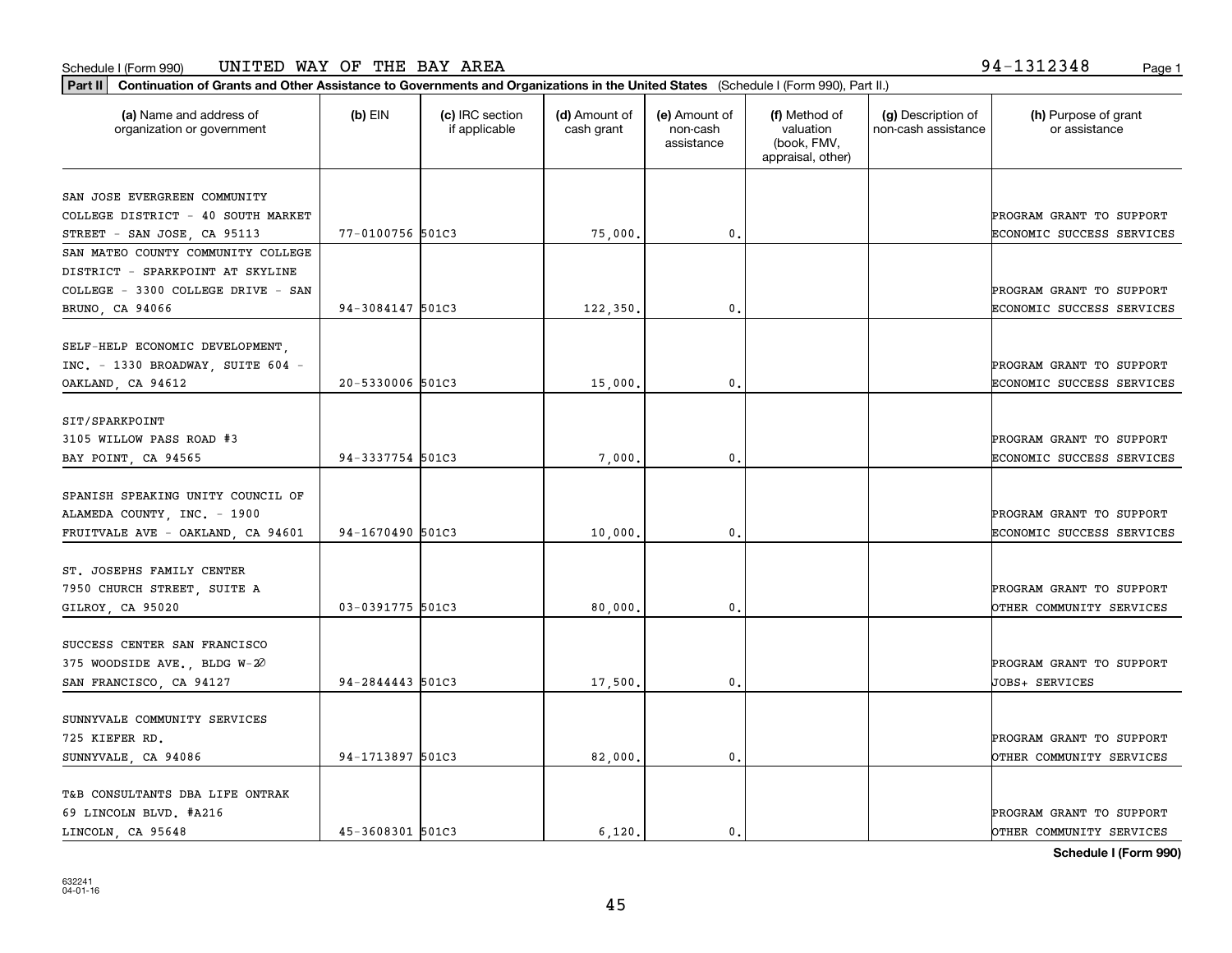**Part II Continuation of Grants and Other Assistance to Governments and Organizations in the United States**  (Schedule I (Form 990), Part II.)

 $(b)$  EIN  $(c)$  IRC section

YMCA OF SAN FRANCISCO

| (a) Name and address of<br>organization or government | $(b)$ EIN        | (c) IRC section<br>if applicable | (d) Amount of<br>cash grant | (e) Amount of<br>non-cash<br>assistance | (f) Method of<br>valuation<br>(book, FMV,<br>appraisal, other) | (g) Description of<br>non-cash assistance | (h) Purpose of grant<br>or assistance |
|-------------------------------------------------------|------------------|----------------------------------|-----------------------------|-----------------------------------------|----------------------------------------------------------------|-------------------------------------------|---------------------------------------|
| THE SALVATION ARMY                                    |                  |                                  |                             |                                         |                                                                |                                           |                                       |
| 359 NORTH 4TH STREET                                  |                  |                                  |                             |                                         |                                                                |                                           | PROGRAM GRANT TO SUPPORT              |
| SAN JOSE, CA 95112                                    | 94-1156347 501C3 |                                  | 80,000                      | 0.                                      |                                                                |                                           | OTHER COMMUNITY SERVICES              |
| THE SAN FRANCISCO WOMEN'S CENTERS                     |                  |                                  |                             |                                         |                                                                |                                           |                                       |
| INC - 3543 18TH STREET - SAN                          |                  |                                  |                             |                                         |                                                                |                                           | PROGRAM GRANT TO SUPPORT              |
| FRANCISCO, CA 94110                                   | 94-1730620 501C3 |                                  | 10,000.                     | 0.                                      |                                                                |                                           | ECONOMIC SUCCESS SERVICES             |
| THE STRIDE CENTER                                     |                  |                                  |                             |                                         |                                                                |                                           |                                       |
| 1212 BROADWAY, SUITE 400                              |                  |                                  |                             |                                         |                                                                |                                           | PROGRAM GRANT TO SUPPORT              |
| OAKLAND, CA 94612                                     | 94-3333571 501C3 |                                  | 6,450.                      | 0.                                      |                                                                |                                           | OTHER COMMUNITY SERVICES              |
| THE YOUTH EMPLOYMENT PARTNERSHIP                      |                  |                                  |                             |                                         |                                                                |                                           |                                       |
| 2300 INTERNATIONAL BLVD                               |                  |                                  |                             |                                         |                                                                |                                           | PROGRAM GRANT TO SUPPORT              |
| OAKLAND, CA 94601                                     | 94-2517075 501C3 |                                  | 6,450.                      | $\mathbf{0}$                            |                                                                |                                           | OTHER COMMUNITY SERVICES              |
| TRAVIS CREDIT UNION                                   |                  |                                  |                             |                                         |                                                                |                                           |                                       |
| 1 TRAVIS WAY                                          |                  |                                  |                             |                                         |                                                                |                                           | PROGRAM GRANT TO SUPPORT              |
| VACAVILLE, CA 95687                                   | 94-1242831 501C3 |                                  | 8,000                       | 0.                                      |                                                                |                                           | ECONOMIC SUCCESS SERVICES             |
| TREASURE ISLAND HOMELESS                              |                  |                                  |                             |                                         |                                                                |                                           |                                       |
| DEVELOPMENT INITIATIVE - 1 AVENUE                     |                  |                                  |                             |                                         |                                                                |                                           |                                       |
| OF THE PALMS ROOM 166 - SAN                           |                  |                                  |                             |                                         |                                                                |                                           | PROGRAM GRANT TO SUPPORT              |
| FRANCISCO, CA 94130                                   | 94-3280624 501C3 |                                  | 7,500.                      | 0.                                      |                                                                |                                           | ECONOMIC SUCCESS SERVICES             |
| UP VALLEY FAMILY CENTERS OF NAPA                      |                  |                                  |                             |                                         |                                                                |                                           |                                       |
| COUNTY - 1440 SPRING ST. - SAINT                      |                  |                                  |                             |                                         |                                                                |                                           | PROGRAM GRANT TO SUPPORT              |
| HELENA, CA 94574                                      | 80-0023012 501C3 |                                  | 15,000                      | 0.                                      |                                                                |                                           | ECONOMIC SUCCESS SERVICES             |
|                                                       |                  |                                  |                             |                                         |                                                                |                                           |                                       |
| WEST VALLEY COMMUNITY SERVICES                        |                  |                                  |                             |                                         |                                                                |                                           |                                       |
| 10104 VISTA DRIVE                                     |                  |                                  |                             |                                         |                                                                |                                           | PROGRAM GRANT TO SUPPORT              |
| CUPERTINO, CA 95014                                   | 94-2211685 501C3 |                                  | 128, 333.                   | 0.                                      |                                                                |                                           | OTHER COMMUNITY SERVICES              |
|                                                       |                  |                                  |                             |                                         |                                                                |                                           |                                       |

50 CALIFORNIA STREET, SUITE 650 PROGRAM GRANT TO SUPPORT

SAN FRANCISCO, CA 94111 94-0997140 501C3 (20,000. 0. 0. JOBS+ SERVICES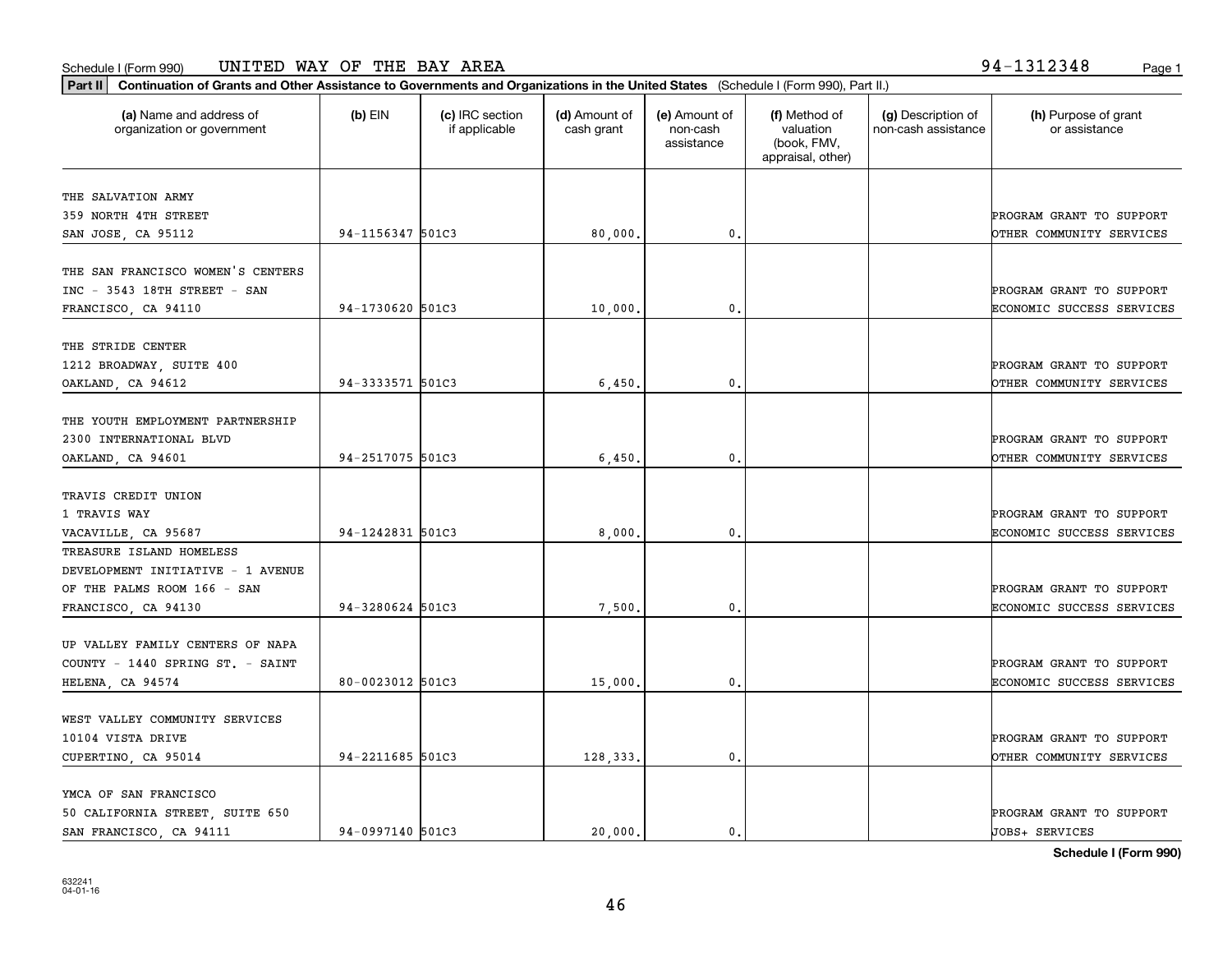### Schedule I (Form 990) Page 1 UNITED WAY OF THE BAY AREA 94-1312348

| Part II   Continuation of Grants and Other Assistance to Governments and Organizations in the United States (Schedule I (Form 990), Part II.) |                  |                                  |                             |                                         |                                                                |                                           |                                       |
|-----------------------------------------------------------------------------------------------------------------------------------------------|------------------|----------------------------------|-----------------------------|-----------------------------------------|----------------------------------------------------------------|-------------------------------------------|---------------------------------------|
| (a) Name and address of<br>organization or government                                                                                         | $(b)$ EIN        | (c) IRC section<br>if applicable | (d) Amount of<br>cash grant | (e) Amount of<br>non-cash<br>assistance | (f) Method of<br>valuation<br>(book, FMV,<br>appraisal, other) | (g) Description of<br>non-cash assistance | (h) Purpose of grant<br>or assistance |
|                                                                                                                                               |                  |                                  |                             |                                         |                                                                |                                           |                                       |
| YOUNG COMMUNITY DEVELOPERS, INC<br>1715 YOSEMITE AVENUEO                                                                                      |                  |                                  |                             |                                         |                                                                |                                           | PROGRAM GRANT TO SUPPORT              |
| SAN FRANCISCO, CA 94124                                                                                                                       | 94-2187776 501C3 |                                  | 22,700.                     | 0.                                      |                                                                |                                           | JOBS+ SERVICES                        |
|                                                                                                                                               |                  |                                  |                             |                                         |                                                                |                                           |                                       |
| AMERICA'S BEST LOCAL CHARITIES                                                                                                                |                  |                                  |                             |                                         |                                                                |                                           | DESIGNATED BY DONOR TO                |
| 1100 LARKSPUR LANDING CIRCLE, STE 3                                                                                                           |                  |                                  |                             |                                         |                                                                |                                           | <b>AGENCY FOR GENERAL</b>             |
| LARKSPUR, CA 94939                                                                                                                            | 94-3042430 501C3 |                                  | 63,256.                     | $\mathfrak{o}$ .                        |                                                                |                                           | <b>OPERATIONS</b>                     |
|                                                                                                                                               |                  |                                  |                             |                                         |                                                                |                                           |                                       |
| ARTSPAN                                                                                                                                       |                  |                                  |                             |                                         |                                                                |                                           | DESIGNATED BY DONOR TO                |
| 934 BRANNAN STREET                                                                                                                            |                  |                                  |                             |                                         |                                                                |                                           | AGENCY FOR GENERAL                    |
| SAN FRANCISCO, CA 94103                                                                                                                       | 94-3148481 501C3 |                                  | 14,433.                     | $\mathfrak{o}$ .                        |                                                                |                                           | OPERATIONS                            |
|                                                                                                                                               |                  |                                  |                             |                                         |                                                                |                                           |                                       |
| ASIA FOUNDATION                                                                                                                               |                  |                                  |                             |                                         |                                                                |                                           | DESIGNATED BY DONOR TO                |
| 465 CALIFORNIA STREET, 9TH FLOOR                                                                                                              |                  |                                  |                             |                                         |                                                                |                                           | <b>AGENCY FOR GENERAL</b>             |
| SAN FRANCISCO, CA 94104                                                                                                                       | 94-1191246 501C3 |                                  | 10,000                      | $\mathfrak{o}$ .                        |                                                                |                                           | <b>OPERATIONS</b>                     |
| ASIAN ART MUSEUM                                                                                                                              |                  |                                  |                             |                                         |                                                                |                                           | DESIGNATED BY DONOR TO                |
| 200 LARKIN STREET                                                                                                                             |                  |                                  |                             |                                         |                                                                |                                           | <b>AGENCY FOR GENERAL</b>             |
| SAN FRANCISCO, CA 94102                                                                                                                       | 94-1704765 501C3 |                                  | 10,000                      | 0.                                      |                                                                |                                           | <b>OPERATIONS</b>                     |
|                                                                                                                                               |                  |                                  |                             |                                         |                                                                |                                           |                                       |
| <b>AVALON ACADEMY</b>                                                                                                                         |                  |                                  |                             |                                         |                                                                |                                           | DESIGNATED BY DONOR TO                |
| 818 MAHLER ROAD                                                                                                                               |                  |                                  |                             |                                         |                                                                |                                           | <b>AGENCY FOR GENERAL</b>             |
| BURLINGAME, CA 94010                                                                                                                          | 20-1651912 501C3 |                                  | 10,000                      | 0.                                      |                                                                |                                           | <b>OPERATIONS</b>                     |
|                                                                                                                                               |                  |                                  |                             |                                         |                                                                |                                           |                                       |
| BAY AREA DISCOVERY MUSEUM                                                                                                                     |                  |                                  |                             |                                         |                                                                |                                           | DESIGNATED BY DONOR TO                |
| 557 MCREYNOLDS ROAD                                                                                                                           |                  |                                  |                             |                                         |                                                                |                                           | <b>AGENCY FOR GENERAL</b>             |
| SAUSALITO, CA 94965                                                                                                                           | 68-0033227 501C3 |                                  | 6,085.                      | $\mathfrak{o}$ .                        |                                                                |                                           | OPERATIONS                            |
|                                                                                                                                               |                  |                                  |                             |                                         |                                                                |                                           |                                       |
| BAY AREA WOMEN'S & CHILDREN'S                                                                                                                 |                  |                                  |                             |                                         |                                                                |                                           | DESIGNATED BY DONOR TO                |
| CENTER - 318 LEAVENWORTH STREET -                                                                                                             |                  |                                  |                             |                                         |                                                                |                                           | <b>AGENCY FOR GENERAL</b>             |
| SAN FRANCISCO, CA 94102                                                                                                                       | 94-2722718 501C3 |                                  | 6,900                       | $\mathfrak{o}$ .                        |                                                                |                                           | <b>OPERATIONS</b>                     |
|                                                                                                                                               |                  |                                  |                             |                                         |                                                                |                                           |                                       |
| BERKELEY REPERTORY THEATRE                                                                                                                    |                  |                                  |                             |                                         |                                                                |                                           | DESIGNATED BY DONOR TO                |
| 999 HARRISON STREET                                                                                                                           |                  |                                  |                             |                                         |                                                                |                                           | <b>AGENCY FOR GENERAL</b>             |
| BERKELEY CA 94710                                                                                                                             | 94-1679756 501C3 |                                  | 40.349.                     | $\mathbf{0}$ .                          |                                                                |                                           | <b>OPERATIONS</b>                     |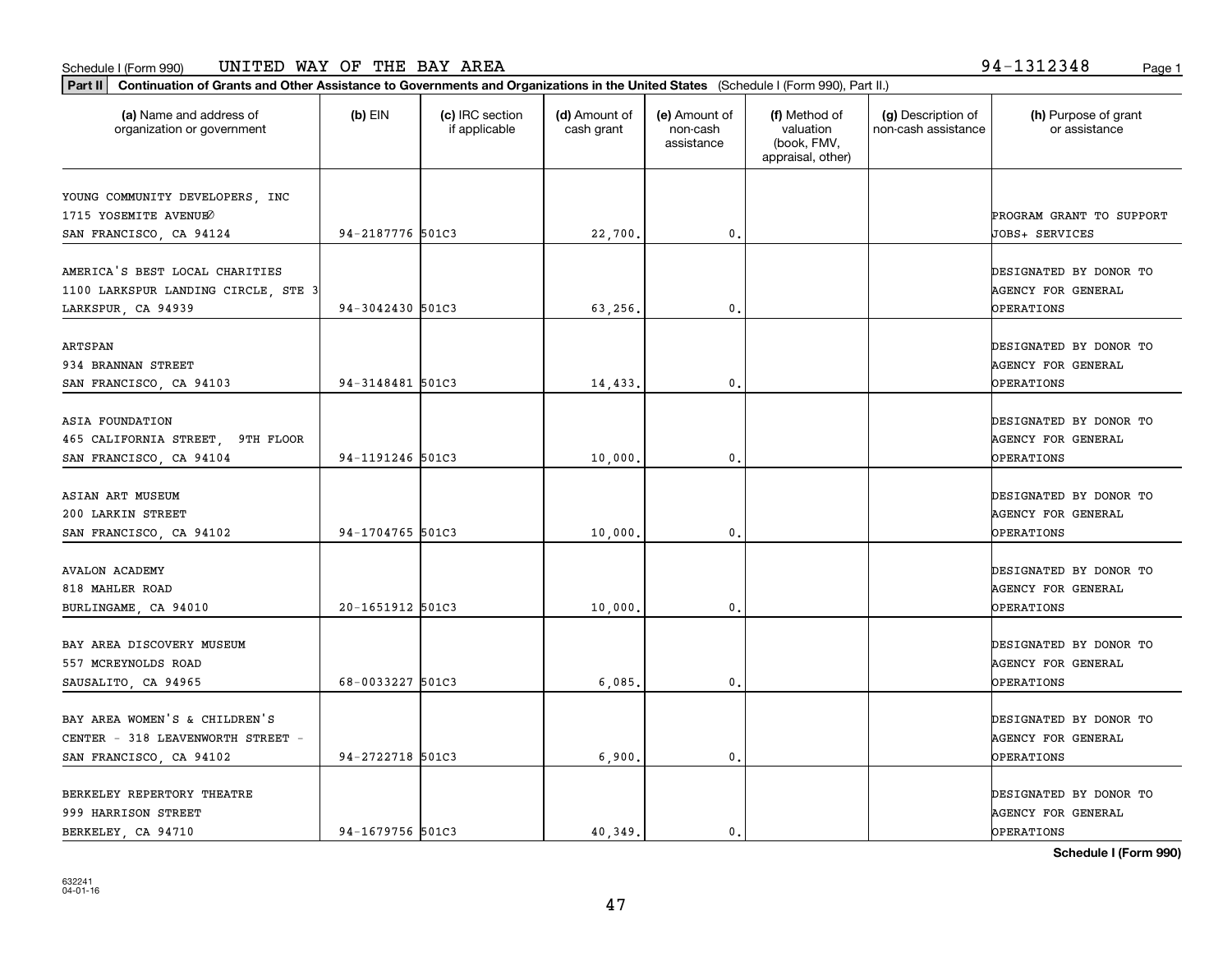|                                                                                              | Part II   Continuation of Grants and Other Assistance to Governments and Organizations in the United States (Schedule I (Form 990), Part II.) |                                  |                             |                                         |                                                                |                                           |                                                                          |  |  |  |
|----------------------------------------------------------------------------------------------|-----------------------------------------------------------------------------------------------------------------------------------------------|----------------------------------|-----------------------------|-----------------------------------------|----------------------------------------------------------------|-------------------------------------------|--------------------------------------------------------------------------|--|--|--|
| (a) Name and address of<br>organization or government                                        | $(b)$ EIN                                                                                                                                     | (c) IRC section<br>if applicable | (d) Amount of<br>cash grant | (e) Amount of<br>non-cash<br>assistance | (f) Method of<br>valuation<br>(book, FMV,<br>appraisal, other) | (g) Description of<br>non-cash assistance | (h) Purpose of grant<br>or assistance                                    |  |  |  |
| BOY SCOUTS MARIN COUNCIL<br>225 WEST END AVE.                                                |                                                                                                                                               |                                  |                             |                                         |                                                                |                                           | DESIGNATED BY DONOR TO<br><b>AGENCY FOR GENERAL</b>                      |  |  |  |
| SAN RAFAEL, CA 94901                                                                         | 94-1156323 501C3                                                                                                                              |                                  | 5,509.                      | 0.                                      |                                                                |                                           | <b>OPERATIONS</b>                                                        |  |  |  |
| BOYS & GIRLS CLUB SAN FRANCISCO<br>380 FULTON STREET<br>SAN FRANCISCO, CA 94102              | 94-1156608 501C3                                                                                                                              |                                  | 6, 755.                     | 0.                                      |                                                                |                                           | DESIGNATED BY DONOR TO<br><b>AGENCY FOR GENERAL</b><br>OPERATIONS        |  |  |  |
| <b>BRANSON SCHOOL</b><br>PO BOX 887<br>ROSS, CA 94957                                        | 94-0338330 501C3                                                                                                                              |                                  | 10,500.                     | $\mathbf{0}$ .                          |                                                                |                                           | DESIGNATED BY DONOR TO<br>AGENCY FOR GENERAL<br>OPERATIONS               |  |  |  |
| BREAKTHROUGH COLLABORATIVE<br>180 GRAND AVENUE, SUITE 1225<br>OAKLAND, CA 94612              | 94-3140620 501C3                                                                                                                              |                                  | 27,500.                     | $\mathbf{0}$ .                          |                                                                |                                           | DESIGNATED BY DONOR TO<br><b>AGENCY FOR GENERAL</b><br>OPERATIONS        |  |  |  |
| BREAST CANCER ALLIANCE<br><b>48 MAPLE AVENUE</b><br>GREENWICH, CT 06830                      | 06-1453500 501C3                                                                                                                              |                                  | 10,000.                     | $\mathbf{0}$                            |                                                                |                                           | DESIGNATED BY DONOR TO<br><b>AGENCY FOR GENERAL</b><br>OPERATIONS        |  |  |  |
| CANYON CREEK PRESBYTERIAN CHURCH<br>9015 S GALE RIDGE ROAD<br>SAN RAMON, CA 94582            | 68-0152944 501C3                                                                                                                              |                                  | 6,088.                      | 0.                                      |                                                                |                                           | DESIGNATED BY DONOR TO<br><b>AGENCY FOR GENERAL</b><br>OPERATIONS        |  |  |  |
| CATHEDRAL SCHOOL FOR BOYS<br>1275 SACRAMENTO ST<br>SAN FRANCISCO, CA 94108                   | 94-1156846 501C3                                                                                                                              |                                  | 31,500.                     | $^{\circ}$ .                            |                                                                |                                           | DESIGNATED BY DONOR TO<br><b>AGENCY FOR GENERAL</b><br><b>OPERATIONS</b> |  |  |  |
| CATHOLIC CHARITIES OF SANTA CLARA<br>COUNTY - 2625 ZANKER ROAD, #200 -<br>SAN JOSE, CA 95134 | 94-2762269 501C3                                                                                                                              |                                  | 8,330.                      | $\mathbf{0}$ .                          |                                                                |                                           | DESIGNATED BY DONOR TO<br>AGENCY FOR GENERAL<br>OPERATIONS               |  |  |  |
| CHILDRENS CREATIVITY MUSEUM<br>221 FOURTH STREET<br>SAN FRANCISCO, CA 94103                  | 94-3178735 501C3                                                                                                                              |                                  | 10,000.                     | $\mathbf{0}$ .                          |                                                                |                                           | DESIGNATED BY DONOR TO<br><b>AGENCY FOR GENERAL</b><br>OPERATIONS        |  |  |  |

48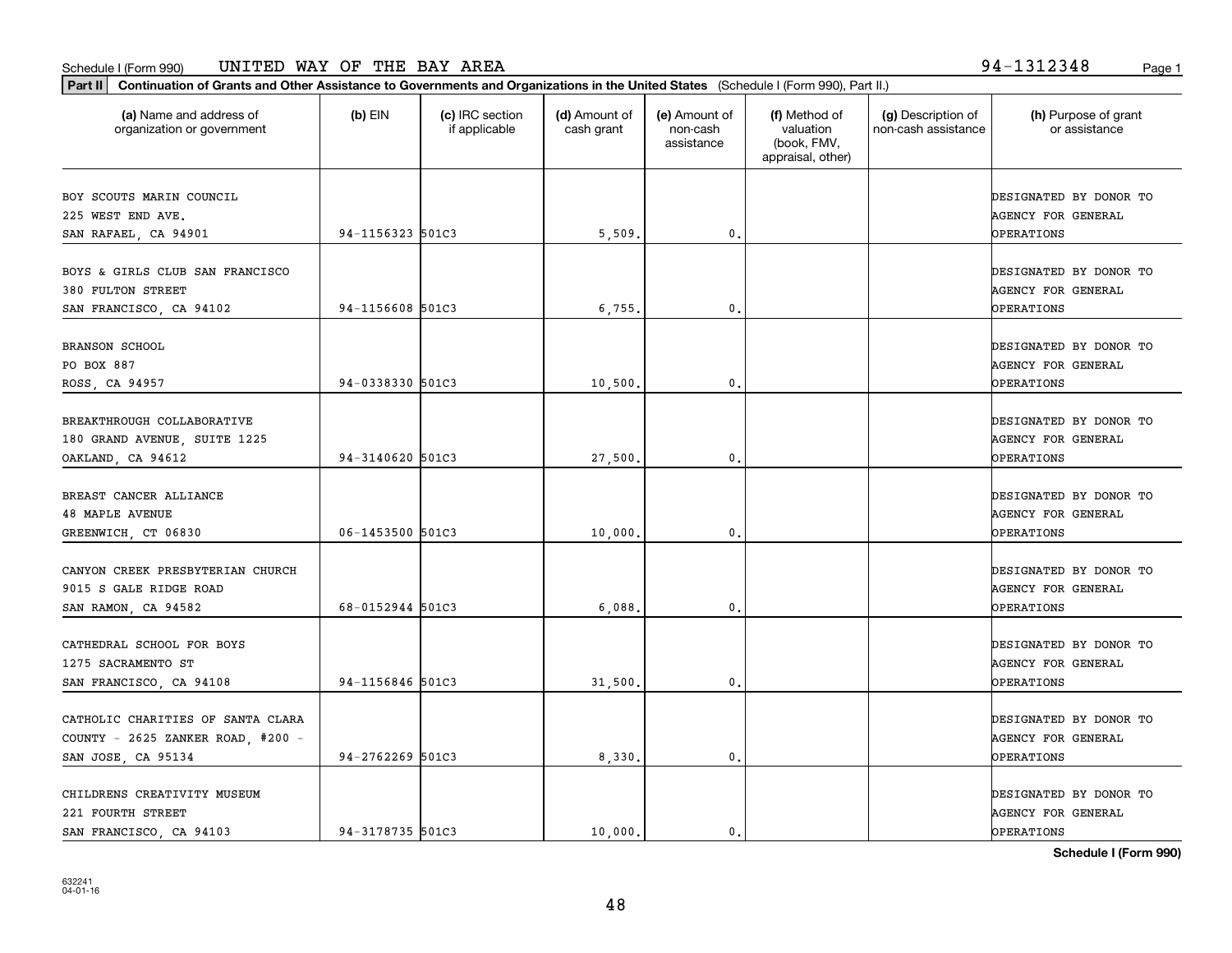**Part II Continuation of Grants and Other Assistance to Governments and Organizations in the United States**  (Schedule I (Form 990), Part II.)

| (a) Name and address of<br>organization or government                                                | $(b)$ EIN        | (c) IRC section<br>if applicable | (d) Amount of<br>cash grant | (e) Amount of<br>non-cash<br>assistance | (f) Method of<br>valuation<br>(book, FMV,<br>appraisal, other) | (g) Description of<br>non-cash assistance | (h) Purpose of grant<br>or assistance                                    |
|------------------------------------------------------------------------------------------------------|------------------|----------------------------------|-----------------------------|-----------------------------------------|----------------------------------------------------------------|-------------------------------------------|--------------------------------------------------------------------------|
| CHILDRENS HUNGER FUND<br>13931 BALBOA BLVD<br>SYLMAR, CA 91342                                       | 95-4335462 501C3 |                                  | 9,000.                      | 0.                                      |                                                                |                                           | DESIGNATED BY DONOR TO<br><b>AGENCY FOR GENERAL</b><br><b>OPERATIONS</b> |
| CHURCH OF JESUS CHRIST LDS<br>CORPORATION - 50 E NORTH TEMPLE<br>STREET - SALT LAKE CITY, UT 84150   | 87-0234341 501C3 |                                  | 6, 295.                     | 0.                                      |                                                                |                                           | DESIGNATED BY DONOR TO<br>AGENCY FOR GENERAL<br><b>OPERATIONS</b>        |
| COMMON SENSE MEDIA<br>650 TOWNSEND STREET, SUITE 375<br>SAN FRANCISCO, CA 94103                      | 41-2024986 501C3 |                                  | 10,000.                     | 0.                                      |                                                                |                                           | DESIGNATED BY DONOR TO<br><b>AGENCY FOR GENERAL</b><br><b>OPERATIONS</b> |
| COMMUNITY CHILD CARE COUNCIL (4CS)<br>22351 CITY CENTER DRIVE<br>HAYWARD, CA 94541                   | 23-7218859 501C3 |                                  | 6, 305.                     | 0.                                      |                                                                |                                           | DESIGNATED BY DONOR TO<br>AGENCY FOR GENERAL<br><b>OPERATIONS</b>        |
| COMMUNITY HEALTH CHARITIES OF<br>CALIFORNIA - 1199 N. FAIRFAX ST.<br>STE. 600 - ALEXANDRIA, VA 22314 | 13-6167225 501C3 |                                  | 60,509.                     | 0.                                      |                                                                |                                           | DESIGNATED BY DONOR TO<br><b>AGENCY FOR GENERAL</b><br><b>OPERATIONS</b> |
| COMPASS FAMILY SERVICES<br>49 POWELL STREET, 3RD FLOOR<br>SAN FRANCISCO, CA 94102                    | 94-1156622 501C3 |                                  | 26,255.                     | 0.                                      |                                                                |                                           | DESIGNATED BY DONOR TO<br><b>AGENCY FOR GENERAL</b><br><b>OPERATIONS</b> |
| CONSERVATION CORPS NORTH BAY<br>27 LARKSPUR ST<br>SAN RAFAEL, CA 94901                               | 94-2831592 501C3 |                                  | 6,958.                      | 0.                                      |                                                                |                                           | DESIGNATED BY DONOR TO<br>AGENCY FOR GENERAL<br>OPERATIONS               |
| DE LA SALLE HIGH SCHOOL<br>1130 WINTON DR (DEVELPMNT OFC)<br>CONCORD, CA 94518                       | 68-0311262 501C3 |                                  | 10,699.                     | 0.                                      |                                                                |                                           | DESIGNATED BY DONOR TO<br><b>AGENCY FOR GENERAL</b><br><b>OPERATIONS</b> |
| DOCTORS WITHOUT BORDERS<br>HEADQUARTER - 333 7TH AVENUE, 2ND<br>FLOOR - NEW YORK, NY 10016           | 13-3433452 501C3 |                                  | 6.241.                      | 0.                                      |                                                                |                                           | DESIGNATED BY DONOR TO<br><b>AGENCY FOR GENERAL</b><br>OPERATIONS        |

Т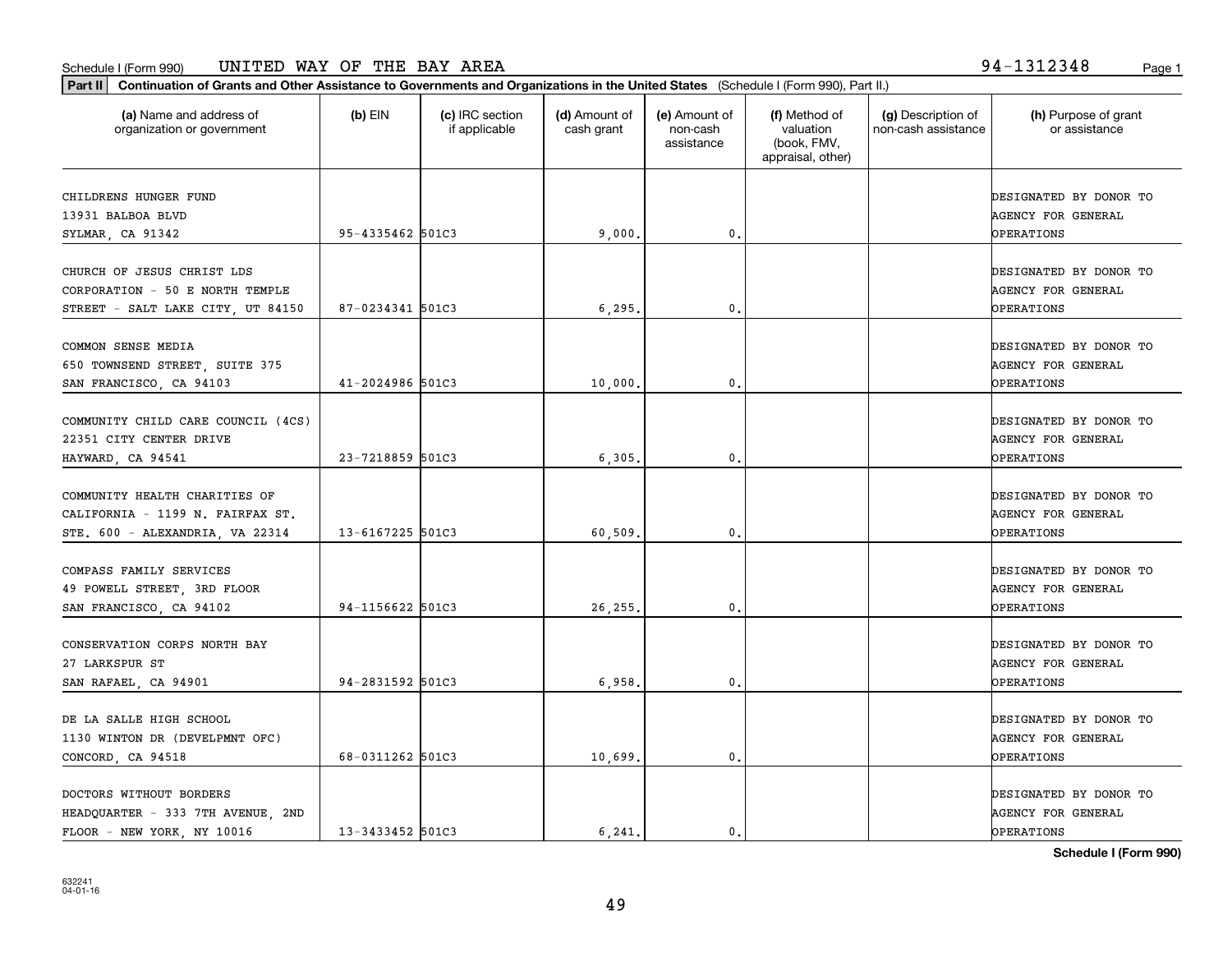| (a) Name and address of<br>organization or government                                         | $(b)$ EIN        | (c) IRC section<br>if applicable | (d) Amount of<br>cash grant | (e) Amount of<br>non-cash<br>assistance | (f) Method of<br>valuation<br>(book, FMV,<br>appraisal, other) | (g) Description of<br>non-cash assistance | (h) Purpose of grant<br>or assistance                             |
|-----------------------------------------------------------------------------------------------|------------------|----------------------------------|-----------------------------|-----------------------------------------|----------------------------------------------------------------|-------------------------------------------|-------------------------------------------------------------------|
| DREW SCHOOL OF SAN FRANCISCO<br>2901 CALIFORNIA<br>SAN FRANCISCO, CA 94115                    | 94-2219550 501C3 |                                  | 6,000,                      | $\mathfrak{o}$ .                        |                                                                |                                           | DESIGNATED BY DONOR TO<br><b>AGENCY FOR GENERAL</b><br>OPERATIONS |
| EARTHSHARE CALIFORNIA<br>870 MARKET STREET, SUITE 703<br>SAN FRANCISCO, CA 94102              | 94-2840364 501C3 |                                  | 14,348                      | 0.                                      |                                                                |                                           | DESIGNATED BY DONOR TO<br><b>AGENCY FOR GENERAL</b><br>OPERATIONS |
| EDGEWOOD CENTER FOR CHILDREN &<br>FAMILIES - 1801 VICENTE STREET -<br>SAN FRANCISCO, CA 94116 | 94-1186168 501C3 |                                  | 25,000                      | $\mathbf{0}$ .                          |                                                                |                                           | DESIGNATED BY DONOR TO<br><b>AGENCY FOR GENERAL</b><br>OPERATIONS |
| EMBARCADERO YMCA<br>50 CALIFORNIA STREET, SUITE 650<br>SAN FRANCISCO, CA 94111                | 94-0997140 501C3 |                                  | 7,000                       | $\mathbf{0}$ .                          |                                                                |                                           | DESIGNATED BY DONOR TO<br><b>AGENCY FOR GENERAL</b><br>OPERATIONS |
| FAMILY HOUSE- SAN FRANCISCO<br>540 MISSION BAY BLVD., NORTH<br>SAN FRANCISCO, CA 94158        | 94-2722663 501C3 |                                  | 25,000                      | $\mathbf{0}$ .                          |                                                                |                                           | DESIGNATED BY DONOR TO<br><b>AGENCY FOR GENERAL</b><br>OPERATIONS |
| FELLOWSHIP OF CHRISTIAN ATHLETES<br>BAY - P.O. BOX 24308 - SAN JOSE,<br>CA 95154              | 44-0610626 501C3 |                                  | 5, 193.                     | $\mathbf{0}$ .                          |                                                                |                                           | DESIGNATED BY DONOR TO<br><b>AGENCY FOR GENERAL</b><br>OPERATIONS |
| FIRE ASSOCIATES OF SANTA CLARA<br>VALLEY - P.O. BOX 494 - CAMPBELL,<br>CA 95009               | 23-7087975 501C3 |                                  | 5,483.                      | $\mathbf{0}$ .                          |                                                                |                                           | DESIGNATED BY DONOR TO<br><b>AGENCY FOR GENERAL</b><br>OPERATIONS |
| FOOD BANK OF CONTRA COSTA & SOLANO<br>PO BOX 6324<br>CONCORD, CA 94524                        | 94-2418054 501C3 |                                  | 11,109.                     | $\mathbf{0}$ .                          |                                                                |                                           | DESIGNATED BY DONOR TO<br><b>AGENCY FOR GENERAL</b><br>OPERATIONS |
| FRIENDS OF SAN FRANCISCO ANIMAL<br>CARE - 1200 15TH STREET - SAN<br>FRANCISCO, CA 94103       | 94-3371620 501C3 |                                  | 11.532.                     | $\mathbf{0}$ .                          |                                                                |                                           | DESIGNATED BY DONOR TO<br><b>AGENCY FOR GENERAL</b><br>OPERATIONS |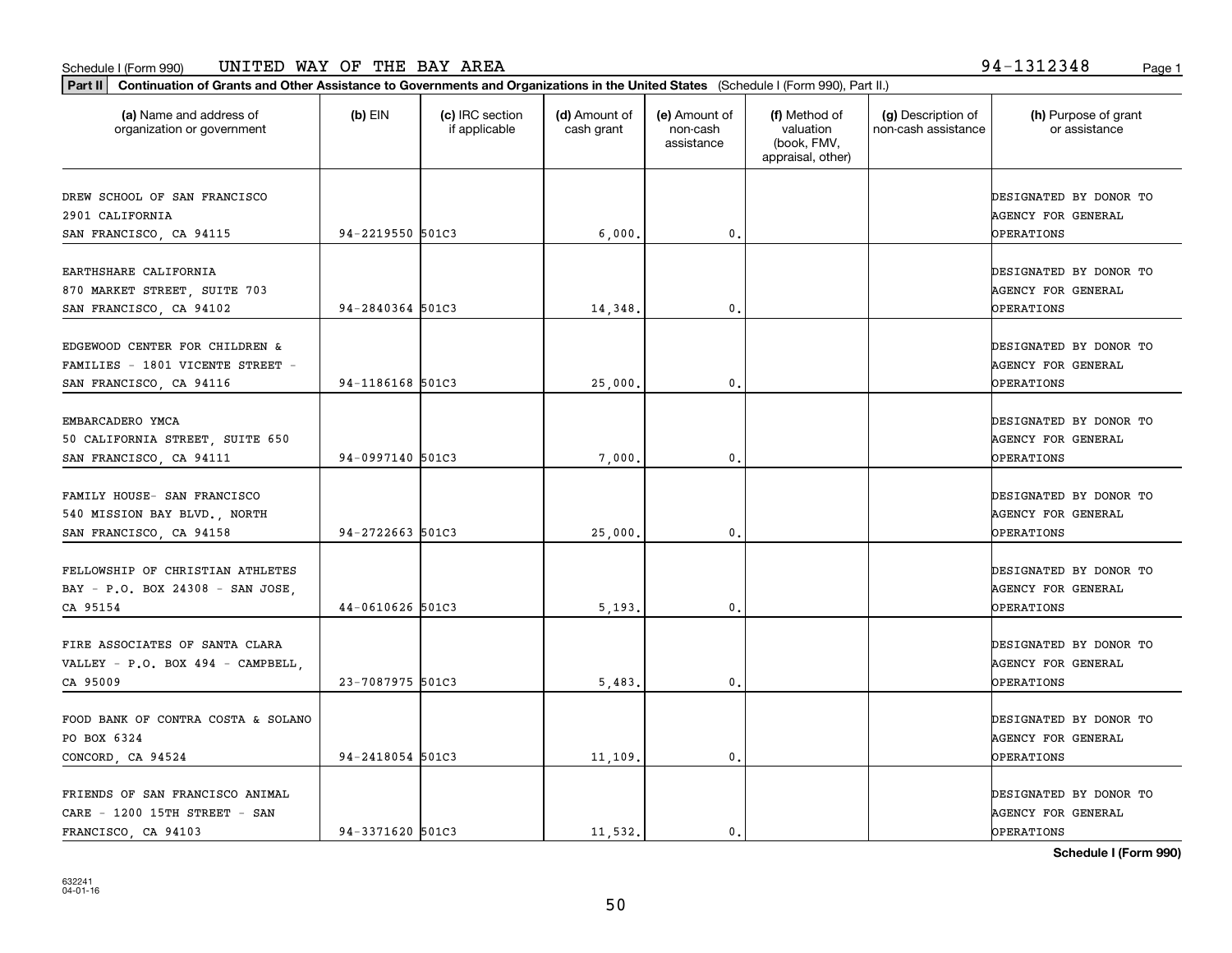| Part II   Continuation of Grants and Other Assistance to Governments and Organizations in the United States (Schedule I (Form 990), Part II.) |                  |                                  |                             |                                         |                                                                |                                           |                                                                          |
|-----------------------------------------------------------------------------------------------------------------------------------------------|------------------|----------------------------------|-----------------------------|-----------------------------------------|----------------------------------------------------------------|-------------------------------------------|--------------------------------------------------------------------------|
| (a) Name and address of<br>organization or government                                                                                         | $(b)$ EIN        | (c) IRC section<br>if applicable | (d) Amount of<br>cash grant | (e) Amount of<br>non-cash<br>assistance | (f) Method of<br>valuation<br>(book, FMV,<br>appraisal, other) | (g) Description of<br>non-cash assistance | (h) Purpose of grant<br>or assistance                                    |
| FRIENDS OF THE URBAN FOREST<br>1007 GENERAL KENNEDY AVE STE 1<br>SAN FRANCISCO, CA 94129                                                      | 94-2699528 501C3 |                                  | 17,420.                     | $\mathbf{0}$ .                          |                                                                |                                           | DESIGNATED BY DONOR TO<br>AGENCY FOR GENERAL<br><b>OPERATIONS</b>        |
| GERMAN AMERICAN INTERNATIONAL<br>SCHOOL - 475 POPE STREET - MENLO<br>PARK, CA 94025                                                           | 94-2998528 501C3 |                                  | 10,000                      | 0.                                      |                                                                |                                           | DESIGNATED BY DONOR TO<br>AGENCY FOR GENERAL<br>OPERATIONS               |
| GLOBAL IMPACT<br>PO BOX 409616<br>ATLANTA, GA 30384                                                                                           | 52-1273585 501C3 |                                  | 12,811.                     | $\mathbf{0}$ .                          |                                                                |                                           | DESIGNATED BY DONOR TO<br>AGENCY FOR GENERAL<br><b>OPERATIONS</b>        |
| HAMILTON FAMILIES<br>1631 HAYES STREET<br>SAN FRANCISCO, CA 94117                                                                             | 94-3055602 501C3 |                                  | 40,225                      | $\mathbf{0}$ .                          |                                                                |                                           | DESIGNATED BY DONOR TO<br>AGENCY FOR GENERAL<br>OPERATIONS               |
| HAMLIN SCHOOL<br>2120 BROADWAY<br>SAN FRANCISCO, CA 94115                                                                                     | 94-1393894 501C3 |                                  | 10,000                      | $\mathbf{0}$                            |                                                                |                                           | DESIGNATED BY DONOR TO<br>AGENCY FOR GENERAL<br>OPERATIONS               |
| HARVARD COLLEGE FUND<br>124 MT AUBURN STREET<br>CAMBRIDGE, MA 02138                                                                           | 53-0199180 501C3 |                                  | 10,000.                     | 0.                                      |                                                                |                                           | DESIGNATED BY DONOR TO<br>AGENCY FOR GENERAL<br>OPERATIONS               |
| HUMAN RIGHTS CAMPAIGN FOUNDATION<br>1640 RHODE ISLAND AVENUE NW<br>WASHINGTON, DC 20036                                                       | 52-1481896 501C3 |                                  | 10,743                      | $\mathbf{0}$ .                          |                                                                |                                           | DESIGNATED BY DONOR TO<br><b>AGENCY FOR GENERAL</b><br><b>OPERATIONS</b> |
| JEWISH FAMILY & COMMUNITY SERVICES<br>2484 SHATTUCK AVE #210<br>BERKELEY, CA 94704                                                            | 94-3250304 501C3 |                                  | 5,340.                      | $\mathbf{0}$ .                          |                                                                |                                           | DESIGNATED BY DONOR TO<br>AGENCY FOR GENERAL<br>OPERATIONS               |
| JF KAPNEK CHARITABLE TRUST<br>936 DEWING AVENUE, SUITE E3<br>LAFAYETTE, CA 94549                                                              | 23-7165692 501C3 |                                  | 10.000.                     | $\mathbf{0}$                            |                                                                |                                           | DESIGNATED BY DONOR TO<br><b>AGENCY FOR GENERAL</b><br>OPERATIONS        |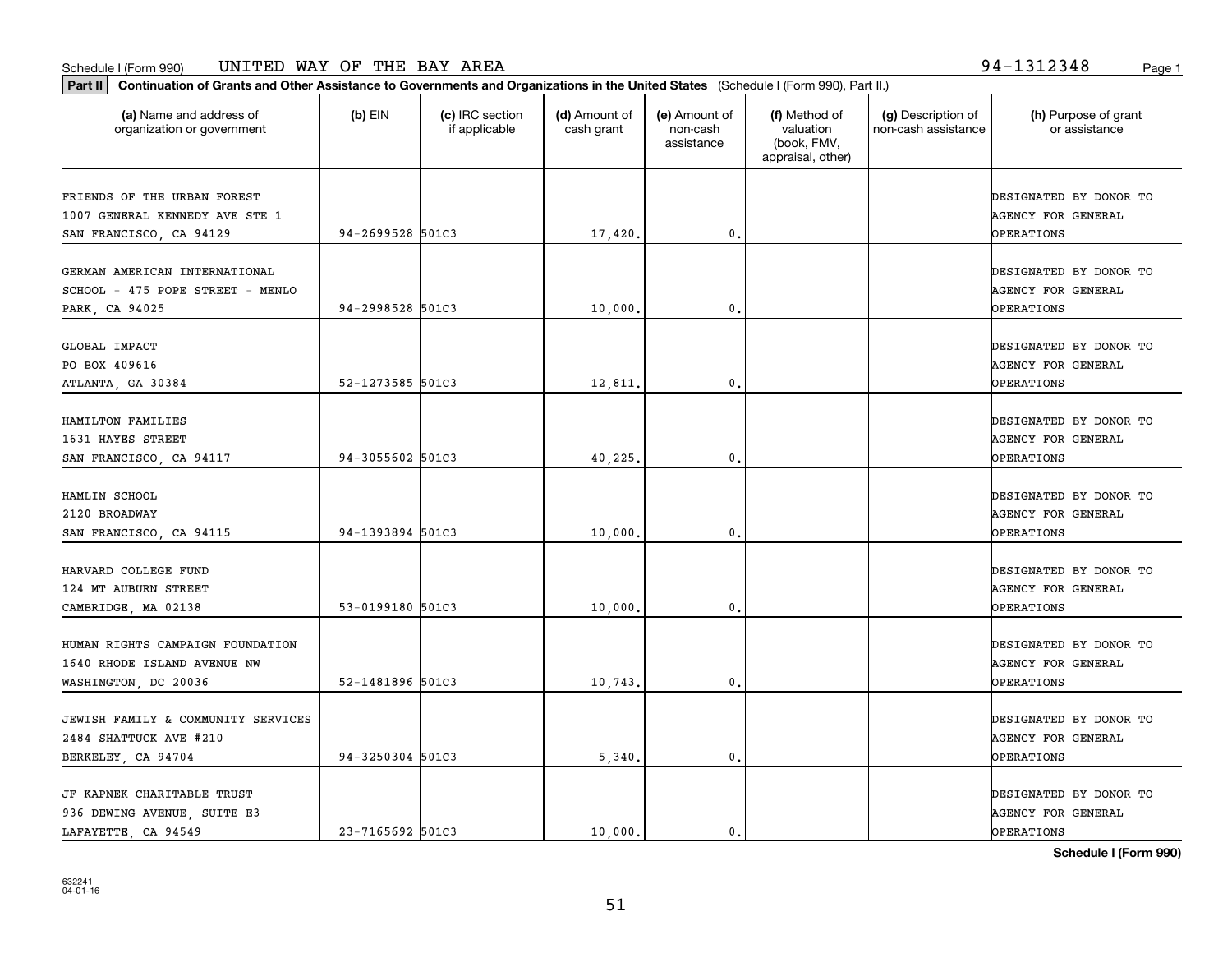### Schedule I (Form 990) Page 1 UNITED WAY OF THE BAY AREA 94-1312348

|  | 48 | Page 1 |  |
|--|----|--------|--|
|--|----|--------|--|

| (a) Name and address of<br>organization or government                                                   | $(b)$ EIN        | (c) IRC section<br>if applicable | (d) Amount of<br>cash grant | (e) Amount of<br>non-cash<br>assistance | (f) Method of<br>valuation<br>(book, FMV,<br>appraisal, other) | (g) Description of<br>non-cash assistance | (h) Purpose of grant<br>or assistance                                    |
|---------------------------------------------------------------------------------------------------------|------------------|----------------------------------|-----------------------------|-----------------------------------------|----------------------------------------------------------------|-------------------------------------------|--------------------------------------------------------------------------|
| JUBILEE CHRISTIAN CENTER<br>175 NORTECH PARKWAY                                                         |                  |                                  |                             |                                         |                                                                |                                           | DESIGNATED BY DONOR TO<br><b>AGENCY FOR GENERAL</b>                      |
| SAN JOSE, CA 95134                                                                                      | 77-0195311 501C3 |                                  | 7,895.                      | 0.                                      |                                                                |                                           | <b>OPERATIONS</b>                                                        |
| JUSTICE & DIVERSITY CENTER OF THE<br>BAR - 301 BATTERY STREET, THIRD<br>FLOOR - SAN FRANCISCO, CA 94111 | 94-2931349 501C3 |                                  | 5,050                       | $\mathbf{0}$                            |                                                                |                                           | DESIGNATED BY DONOR TO<br><b>AGENCY FOR GENERAL</b><br><b>OPERATIONS</b> |
| KIPP BAY AREA SCHOOLS<br>1404 FRANKLIN STREET, SUITE 500<br>OAKLAND, CA 94612                           | 20-5010766 501C3 |                                  | 5,585.                      | $\mathbf{0}$ .                          |                                                                |                                           | DESIGNATED BY DONOR TO<br>AGENCY FOR GENERAL<br><b>OPERATIONS</b>        |
| KIPP FOUNDATION<br>DEPT LA 24579<br>PASADENA, CA 91185                                                  | 94-3362724 501C3 |                                  | 10,134.                     | $\mathbf{0}$                            |                                                                |                                           | DESIGNATED BY DONOR TO<br><b>AGENCY FOR GENERAL</b><br><b>OPERATIONS</b> |
| KQED INC<br>2601 MARIPOSA ST<br>SAN FRANCISCO, CA 94110                                                 | 94-1241309 501C3 |                                  | 7,063.                      | $\mathbf{0}$                            |                                                                |                                           | DESIGNATED BY DONOR TO<br><b>AGENCY FOR GENERAL</b><br><b>OPERATIONS</b> |
| LA CASA DE LAS MADRES<br>1663 MISSION STREET, SUITE 225<br>SAN FRANCISCO, CA 94103                      | 94-2330864 501C3 |                                  | 9,745.                      | 0.                                      |                                                                |                                           | DESIGNATED BY DONOR TO<br><b>AGENCY FOR GENERAL</b><br><b>OPERATIONS</b> |
| LARKIN STREET YOUTH SERVICES<br>701 SUTTER STREET, SUITE 2<br>SAN FRANCISCO, CA 94109                   | 94-2917999 501C3 |                                  | 15,322.                     | $^{\circ}$ .                            |                                                                |                                           | DESIGNATED BY DONOR TO<br><b>AGENCY FOR GENERAL</b><br><b>OPERATIONS</b> |
| LEGAL AID AT WORK<br>180 MONTGOMERY STREET, SUITE 600<br>SAN FRANCISCO, CA 94104                        | 94-2783401 501C3 |                                  | 5,634.                      | $\mathbf{0}$ .                          |                                                                |                                           | DESIGNATED BY DONOR TO<br><b>AGENCY FOR GENERAL</b><br><b>OPERATIONS</b> |
| LICK WILMERDING HIGH SCHOOL<br>755 OCEAN AVE<br>SAN FRANCISCO, CA 94112                                 | 94-1186156 501C3 |                                  | 25.000.                     | $\mathfrak{o}$ .                        |                                                                |                                           | DESIGNATED BY DONOR TO<br><b>AGENCY FOR GENERAL</b><br><b>OPERATIONS</b> |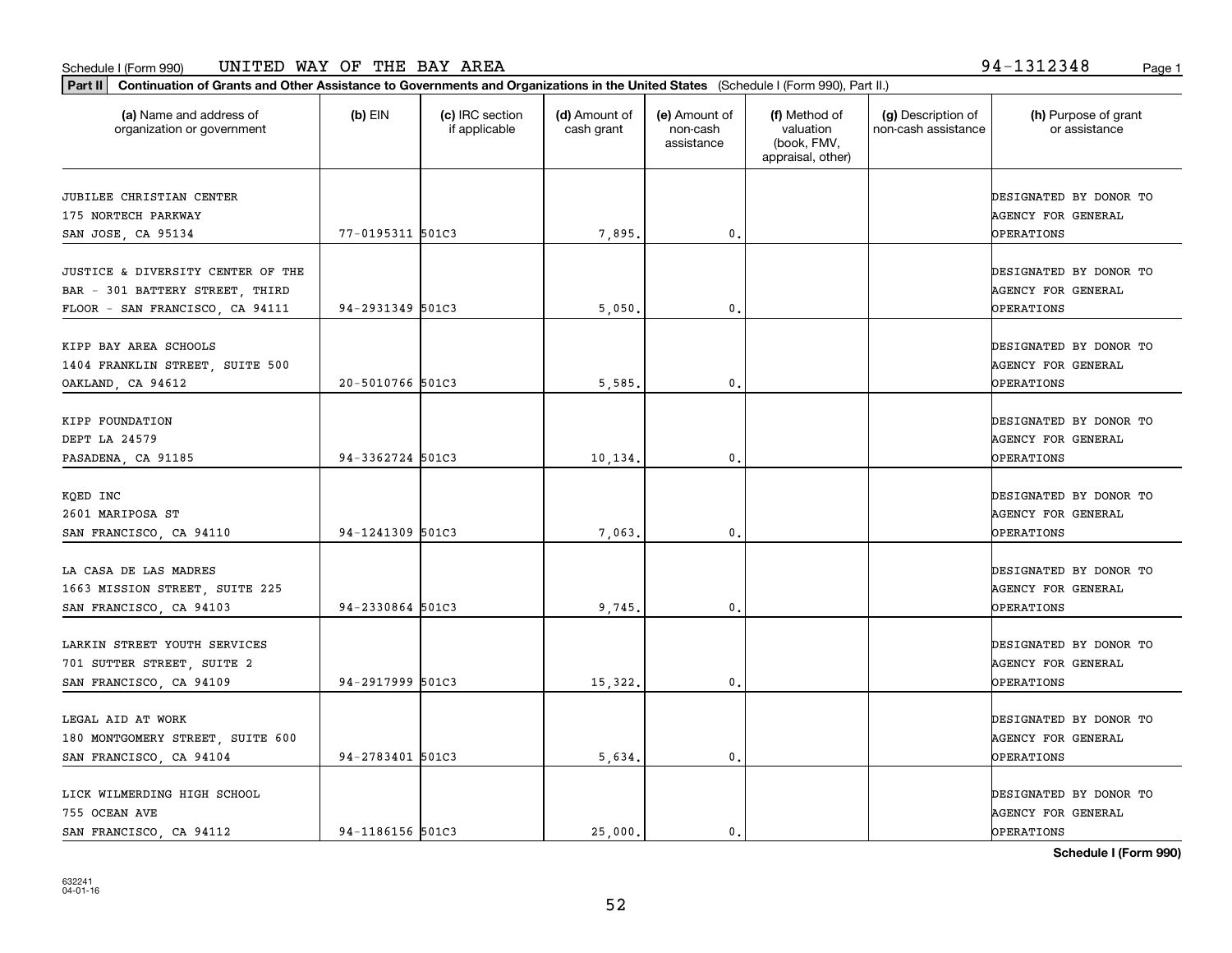| Part II   Continuation of Grants and Other Assistance to Governments and Organizations in the United States (Schedule I (Form 990), Part II.) |                  |                                  |                             |                                         |                                                                |                                           |                                                                          |  |  |
|-----------------------------------------------------------------------------------------------------------------------------------------------|------------------|----------------------------------|-----------------------------|-----------------------------------------|----------------------------------------------------------------|-------------------------------------------|--------------------------------------------------------------------------|--|--|
| (a) Name and address of<br>organization or government                                                                                         | $(b)$ EIN        | (c) IRC section<br>if applicable | (d) Amount of<br>cash grant | (e) Amount of<br>non-cash<br>assistance | (f) Method of<br>valuation<br>(book, FMV,<br>appraisal, other) | (g) Description of<br>non-cash assistance | (h) Purpose of grant<br>or assistance                                    |  |  |
| LOYOLA UNIVERSITY NEW ORLEANS<br>6363 SAINT CHARLES AVENUE<br>NEW ORLEANS, LA 70118                                                           | 72-0408946 501C3 |                                  | 6,708.                      | $\mathbf{0}$ .                          |                                                                |                                           | DESIGNATED BY DONOR TO<br><b>AGENCY FOR GENERAL</b><br><b>OPERATIONS</b> |  |  |
| MAKE A WISH FOUNDATION GREATER BAY<br>AREA - 55 HAWTHORNE STREET #800 -<br>SAN FRANCISCO, CA 94105                                            | 94-2958481 501C3 |                                  | 7,932.                      | 0.                                      |                                                                |                                           | DESIGNATED BY DONOR TO<br><b>AGENCY FOR GENERAL</b><br>OPERATIONS        |  |  |
| MARIN ACADEMY<br>1600 MISSION AVE<br>SAN RAFAEL, CA 94901                                                                                     | 94-1186189 501C3 |                                  | 10,000,                     | $\mathfrak{o}$ .                        |                                                                |                                           | DESIGNATED BY DONOR TO<br><b>AGENCY FOR GENERAL</b><br>OPERATIONS        |  |  |
| MICHAEL J. FOX FOUNDATION<br>CHURCH STREET STATION<br>NEW YORK, NY 10163                                                                      | 13-4141945 501C3 |                                  | 6,792                       | $\mathfrak o$ .                         |                                                                |                                           | DESIGNATED BY DONOR TO<br><b>AGENCY FOR GENERAL</b><br>OPERATIONS        |  |  |
| MORAGA EDUCATIONAL FOUNDATION<br>PO BOX 34<br>MORAGA, CA 94556                                                                                | 94-2791659 501C3 |                                  | 6, 200                      | $\mathbf{0}$                            |                                                                |                                           | DESIGNATED BY DONOR TO<br><b>AGENCY FOR GENERAL</b><br>OPERATIONS        |  |  |
| NEBRASKA WRITERS COLLECTIVE<br>9712 NORTH 34TH STREET<br>OMAHA, NE 68112                                                                      | 20-8109537 501C3 |                                  | 7,092.                      | $\mathbf{0}$                            |                                                                |                                           | DESIGNATED BY DONOR TO<br><b>AGENCY FOR GENERAL</b><br>OPERATIONS        |  |  |
| NUEVA SCHOOL<br>6565 SKYLINE BLVD.<br>HILLSBOROUGH, CA 94010                                                                                  | 94-1633387 501C3 |                                  | 19,288                      | $\mathbf{0}$ .                          |                                                                |                                           | DESIGNATED BY DONOR TO<br><b>AGENCY FOR GENERAL</b><br>OPERATIONS        |  |  |
| OAKLAND MUSEUM OF CALIFORNIA<br>FOUNDATION - 1000 OAK STREET,<br>DEVELOPMENT - OAKLAND, CA 94607                                              | 94-3094513 501C3 |                                  | 5,520.                      | $\mathfrak{o}$ .                        |                                                                |                                           | DESIGNATED BY DONOR TO<br><b>AGENCY FOR GENERAL</b><br>OPERATIONS        |  |  |
| OLANA PARTNERSHIP<br>PO BOX 199<br>HUDSON, NY 12534                                                                                           | 14-1828430 501C3 |                                  | 23.970.                     | $\mathfrak{o}$ .                        |                                                                |                                           | DESIGNATED BY DONOR TO<br><b>AGENCY FOR GENERAL</b><br><b>OPERATIONS</b> |  |  |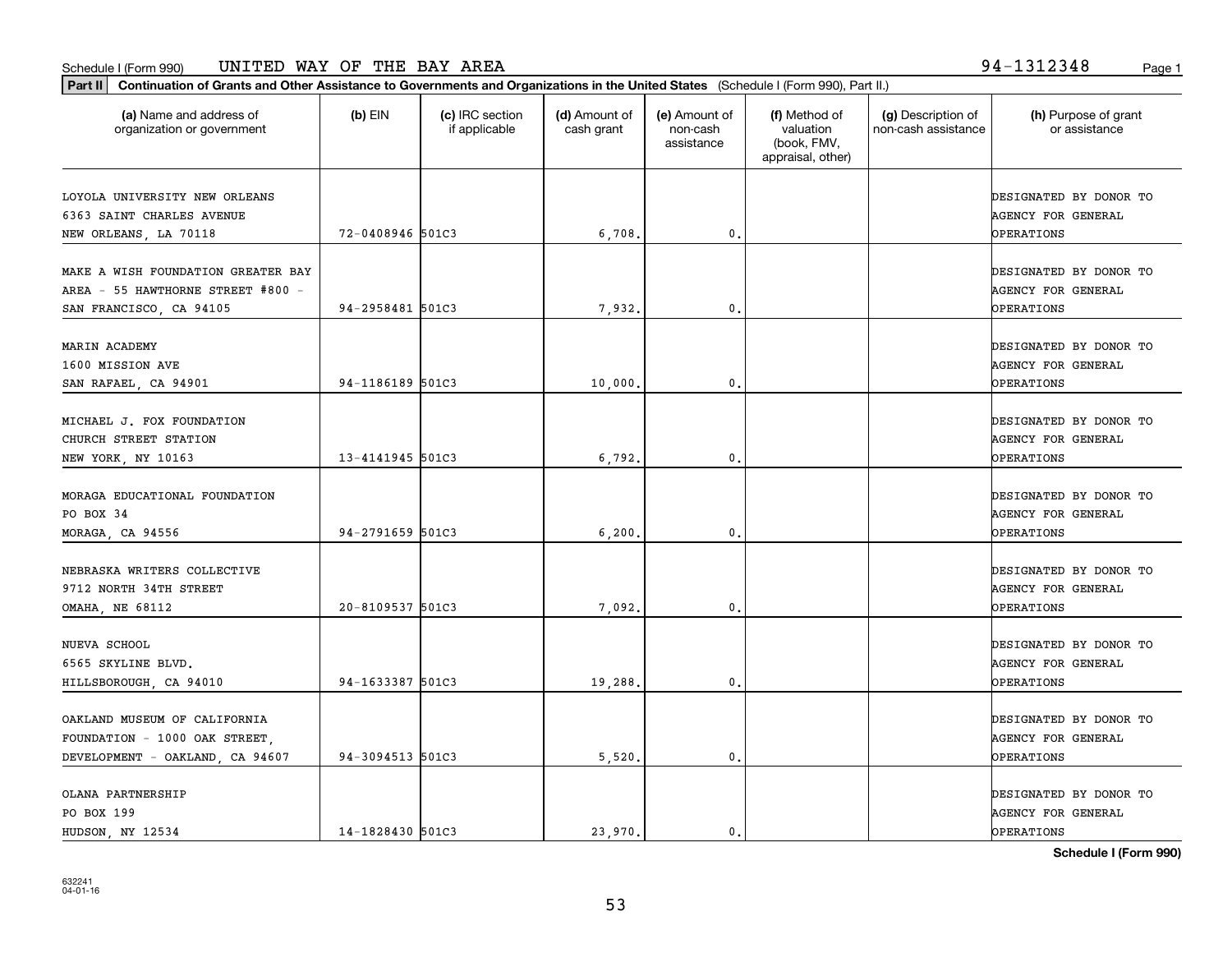organization or government

**Schedule I (Form 990)**

| PENNSYLVANIA ACADEMY OF FINE ARTS  |                  |         |  | DESIGNATED BY DONOR TO |
|------------------------------------|------------------|---------|--|------------------------|
| 128 N BROAD STREET                 |                  |         |  | AGENCY FOR GENERAL     |
| PHILADELPHIA, PA 19102             | 23-1352256 501C3 | 50,000. |  | <b>OPERATIONS</b>      |
|                                    |                  |         |  |                        |
| PI KAPPA ALPHA EDUCATIONAL         |                  |         |  | DESIGNATED BY DONOR TO |
| FOUNDATION - 8347 WEST RANGE COVE  |                  |         |  | AGENCY FOR GENERAL     |
| - MEMPHIS, TN 38125                | 62-6039877 501C3 | 10,000. |  | <b>OPERATIONS</b>      |
|                                    |                  |         |  |                        |
| PLANNED PARENTHOOD FOUNDATION-NATL |                  |         |  | DESIGNATED BY DONOR TO |
| HQ - 123 WILLIAM STREET, 10TH      |                  |         |  | AGENCY FOR GENERAL     |
| FLOOR - NEW YORK, NY 10038         | 13-1644147 501C3 | 7.733.  |  | OPERATIONS             |
|                                    |                  |         |  |                        |
| PLANNED PARENTHOOD NORTHERN        |                  |         |  | DESIGNATED BY DONOR TO |
| CALIFORNIA - 2185 PACHECO STREET - |                  |         |  | AGENCY FOR GENERAL     |
| CONCORD, CA 94520                  | 94-1575233 501C3 | 23,845. |  | <b>OPERATIONS</b>      |
|                                    |                  |         |  |                        |

non-cashassistance

valuation (book, FMV, appraisal, other)

(g) Description of non-cash assistance

**Part II Continuation of Grants and Other Assistance to Governments and Organizations in the United States**  (Schedule I (Form 990), Part II.) **(a) (b) (c) (d) (e) (f) (g) (h)** Name and address of  $(b)$  EIN  $(c)$  IRC section (d) Amount of (e) Amount of (f) Method of

if applicable

cash grant

BURLINGAME, CA 94010 94-1243665 501C3 95,030. 0. 0. 0. 0. 0. OPERATIONS

PENINSULA HUMANE SOCIETY & SPCA  $\vert$ 1450 ROLLINS ROAD AGENCY FOR GENERAL

SALVATION ARMY GOLDEN STATE DESIGNATED BY DONOR TO DIVISION - PO BOX 193465 - SAN AGENCY FOR GENERAL

SAN FRANCISCO GENERAL HOSPITAL FDN DESIGNATED BY DONOR TO 2789 25TH STREET, SUITE 2028 AGENCY FOR GENERAL AND A LOCAL STREET AND RESERVED A LOCAL AGENCY FOR GENERAL AND

SAN FRANCISCO MARIN FOOD BANK DESIGNATED BY DONOR TO 900 PENNSYLVANIA AVE AGENCY FOR GENERAL

SAN FRANCISCO OPERA ASSOCIATION DESIGNATED BY DONOR TO

54

FRANCISCO, CA 94119 94-1156347 501C3 6,277. 0. OPERATIONS

SAN FRANCISCO, CA 94110 94-3189424 501C3 (10,000. 0. OPERATIONS

SAN FRANCISCO, CA 94107 **94-3041517 501C3** 12,067. 0.

SAN FRANCISCO, CA 94102 94-0836240 501C3 (7,000. 0. OPERATIONS

(h) Purpose of grant or assistance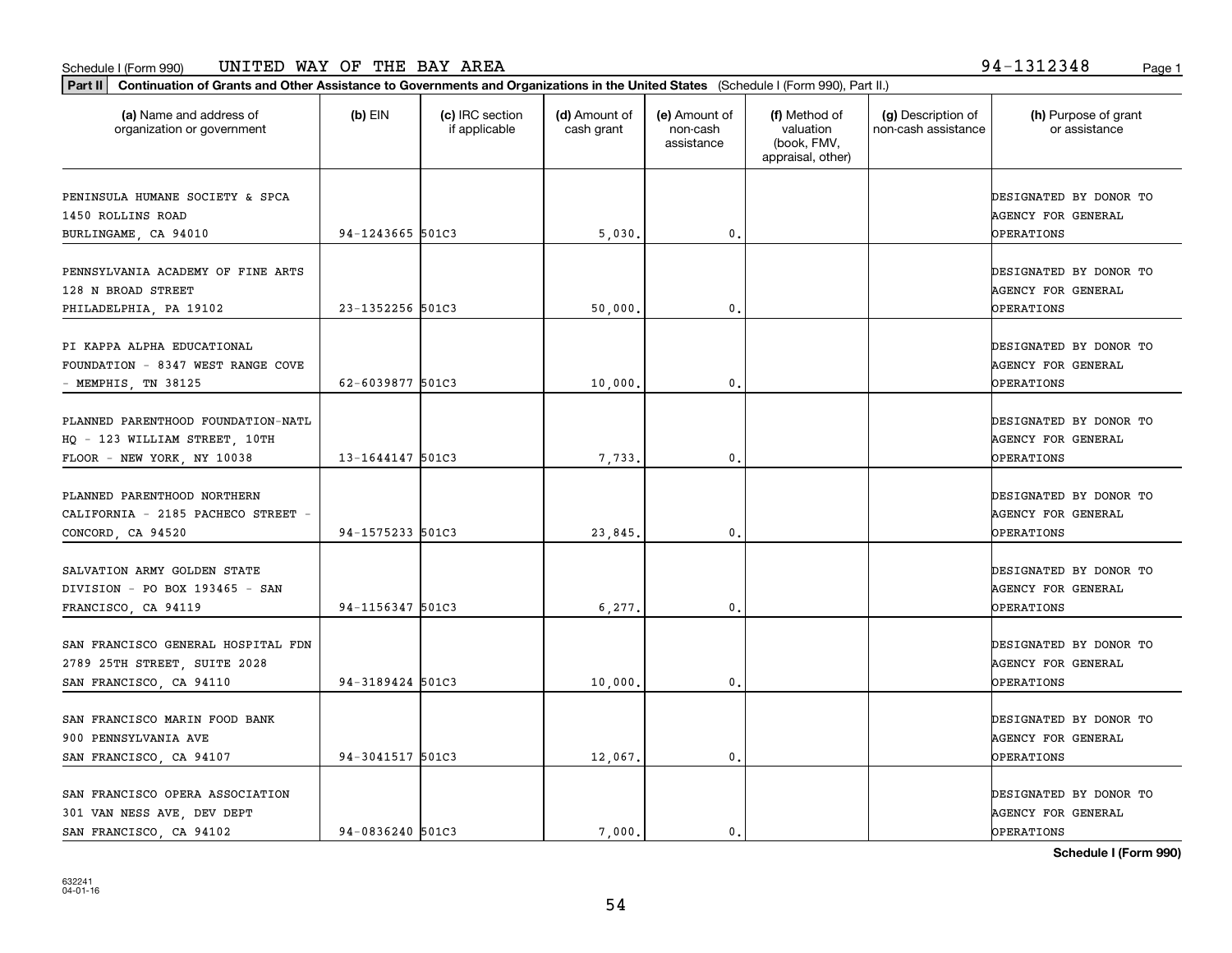**Part II Continuation of Grants and Other Assistance to Governments and Organizations in the United States**  (Schedule I (Form 990), Part II.)

| (a) Name and address of<br>organization or government                                    | $(b)$ EIN        | (c) IRC section<br>if applicable | (d) Amount of<br>cash grant | (e) Amount of<br>non-cash<br>assistance | (f) Method of<br>valuation<br>(book, FMV,<br>appraisal, other) | (g) Description of<br>non-cash assistance | (h) Purpose of grant<br>or assistance                                    |
|------------------------------------------------------------------------------------------|------------------|----------------------------------|-----------------------------|-----------------------------------------|----------------------------------------------------------------|-------------------------------------------|--------------------------------------------------------------------------|
| SANTA CLARA COUNTY ANIMAL SHELTER<br>12370 MURPHY AVENUE                                 | 94-6000533 501C3 |                                  |                             | $\mathbf{0}$ .                          |                                                                |                                           | DESIGNATED BY DONOR TO<br><b>AGENCY FOR GENERAL</b>                      |
| SAN MARTIN, CA 95046                                                                     |                  |                                  | 12,460.                     |                                         |                                                                |                                           | OPERATIONS                                                               |
| SECOND HARVEST FOOD BANK-SANTA<br>CLARA AND - 750 CURTNER AVENUE -<br>SAN JOSE, CA 95125 | 94-2614101 501C3 |                                  | 16,040.                     | 0.                                      |                                                                |                                           | DESIGNATED BY DONOR TO<br><b>AGENCY FOR GENERAL</b><br>OPERATIONS        |
| SHIPLEY SCHOOL<br>814 YARROW STREET<br>BRYN MAWR, PA 19010                               | 23-1352677 501C3 |                                  | 30,000.                     | $\mathbf{0}$ .                          |                                                                |                                           | DESIGNATED BY DONOR TO<br><b>AGENCY FOR GENERAL</b><br><b>OPERATIONS</b> |
| SMILE TRAIN INC<br>41 MADISON AVENUE, #28TH FLOOR<br>NEW YORK, NY 10010                  | 13-3661416 501C3 |                                  | 5,978.                      | 0.                                      |                                                                |                                           | DESIGNATED BY DONOR TO<br>AGENCY FOR GENERAL<br>OPERATIONS               |
| ST. JUDE CHILDRENS RESEARCH<br>HOSPITAL - 501 ST JUDE PLACE -<br>MEMPHIS, TN 38105       | 62-0646012 501C3 |                                  | 8,932.                      | 0.                                      |                                                                |                                           | DESIGNATED BY DONOR TO<br>AGENCY FOR GENERAL<br>OPERATIONS               |
| SUMMER SEARCH FOUNDATION<br>101 HOWARD STREET, SUITE 250<br>SAN FRANCISCO, CA 94105      | 68-0200138 501C3 |                                  | 26,767.                     | 0.                                      |                                                                |                                           | DESIGNATED BY DONOR TO<br>AGENCY FOR GENERAL<br><b>OPERATIONS</b>        |
| SYNAPSE SCHOOL<br>3375 EDISON WAY<br>MENLO PARK, CA 94025                                | 46-0631841 501C3 |                                  | 5,500.                      | 0.                                      |                                                                |                                           | DESIGNATED BY DONOR TO<br>AGENCY FOR GENERAL<br>OPERATIONS               |
| TRIPS FOR KIDS<br>610 4TH STREET<br>SAN RAFAEL, CA 94901                                 | 68-0159458 501C3 |                                  | 7,145.                      | $\mathbf{0}$                            |                                                                |                                           | DESIGNATED BY DONOR TO<br><b>AGENCY FOR GENERAL</b><br>OPERATIONS        |
| UC SANTA CRUZ FOUNDATION<br>1156 HIGH STREET                                             |                  |                                  |                             |                                         |                                                                |                                           | DESIGNATED BY DONOR TO<br>AGENCY FOR GENERAL                             |

**Schedule I (Form 990)**

SANTA CRUZ, CA 95064  $\begin{vmatrix} 23-7394590 & 501C3 \\ 23 & -394590 & 23-7394590 \end{vmatrix}$  6,440.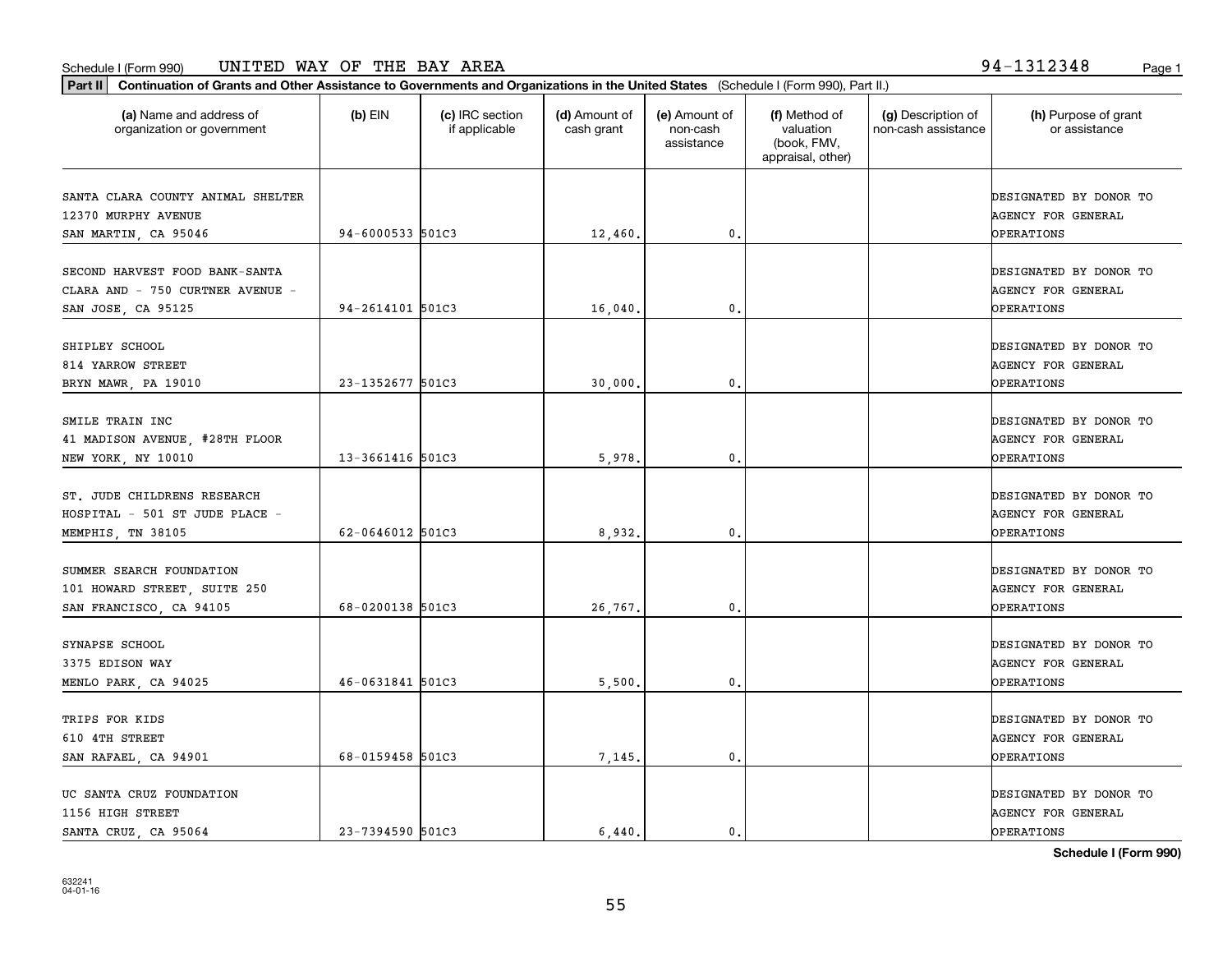**Part II Continuation of Grants and Other Assistance to Governments and Organizations in the United States**  (Schedule I (Form 990), Part II.)

| (a) Name and address of<br>organization or government                                                    | $(b)$ EIN        | (c) IRC section<br>if applicable | (d) Amount of<br>cash grant | (e) Amount of<br>non-cash<br>assistance | (f) Method of<br>valuation<br>(book, FMV,<br>appraisal, other) | (g) Description of<br>non-cash assistance | (h) Purpose of grant<br>or assistance                             |
|----------------------------------------------------------------------------------------------------------|------------------|----------------------------------|-----------------------------|-----------------------------------------|----------------------------------------------------------------|-------------------------------------------|-------------------------------------------------------------------|
| UNITED WAY CALIFORNIA CAPITAL<br>REGION - 10389 OLD PLACERVILLE<br>ROAD - SACRAMENTO, CA 95827           | 94-1225382 501C3 |                                  | 6,768.                      | 0.                                      |                                                                |                                           | DESIGNATED BY DONOR TO<br>AGENCY FOR GENERAL<br>OPERATIONS        |
| UNITED WAY OF METROPOLITAN CHICAGO<br>333 S WABASH, 30TH FLOOR<br>CHICAGO, IL 60604                      | 30-0200478 501C3 |                                  | 5,640.                      | 0.                                      |                                                                |                                           | DESIGNATED BY DONOR TO<br><b>AGENCY FOR GENERAL</b><br>OPERATIONS |
| UNITED WAY OF SALT LAKE<br>257 EAST 200 SOUTH, SUITE 300<br>SALT LAKE CITY, UT 84111                     | 87-0227091 501C3 |                                  | 13,718.                     | $\mathbf 0$ .                           |                                                                |                                           | DESIGNATED BY DONOR TO<br><b>AGENCY FOR GENERAL</b><br>OPERATIONS |
| UNITED WAY SOUTHERN NEVADA<br>PO BOX 30910<br>LAS VEGAS, NV 89173                                        | 88-0071328 501C3 |                                  | 5,349.                      | $\mathbf 0$ .                           |                                                                |                                           | DESIGNATED BY DONOR TO<br>AGENCY FOR GENERAL<br><b>OPERATIONS</b> |
| URBAN SCHOOL OF SAN FRANCISCO<br>1563 PAGE ST<br>SAN FRANCISCO, CA 94117                                 | 94-1622034 501C3 |                                  | 15,000.                     | 0.                                      |                                                                |                                           | DESIGNATED BY DONOR TO<br>AGENCY FOR GENERAL<br>OPERATIONS        |
| VANGUARD CHARITABLE ENDOWMENT<br>PROGRAM - PO BOX 3075 -<br>SOUTHEASTERN, PA 19398                       | 23-2888152 501C3 |                                  | 160,200.                    | $\mathbf 0$ .                           |                                                                |                                           | DESIGNATED BY DONOR TO<br><b>AGENCY FOR GENERAL</b><br>OPERATIONS |
| VMC FOUNDATION<br>2400 MOORPARK AVENUE, #207<br>SAN JOSE, CA 95128                                       | 77-0187890 501C3 |                                  | 6,564.                      | $\mathbf 0$ .                           |                                                                |                                           | DESIGNATED BY DONOR TO<br>AGENCY FOR GENERAL<br>OPERATIONS        |
| WASHINGTON UNIVERSITY SCHOOL OF<br>LAW - ONE BROOKINGS DRIVE, CAMPUS<br>BOX 1082 - SAINT LOUIS, MO 63130 | 43-0653611 501C3 |                                  | 5,500.                      | 0.                                      |                                                                |                                           | DESIGNATED BY DONOR TO<br>AGENCY FOR GENERAL<br>OPERATIONS        |
| WATCHTOWER BIBLE AND TRACT<br>25 COLUMBIA HEIGHTS                                                        |                  |                                  |                             |                                         |                                                                |                                           | DESIGNATED BY DONOR TO<br>AGENCY FOR GENERAL                      |

BROOKLYN, NY 11201 11-1857820 501C3 11-1857820 501C3 5,080. 0.

56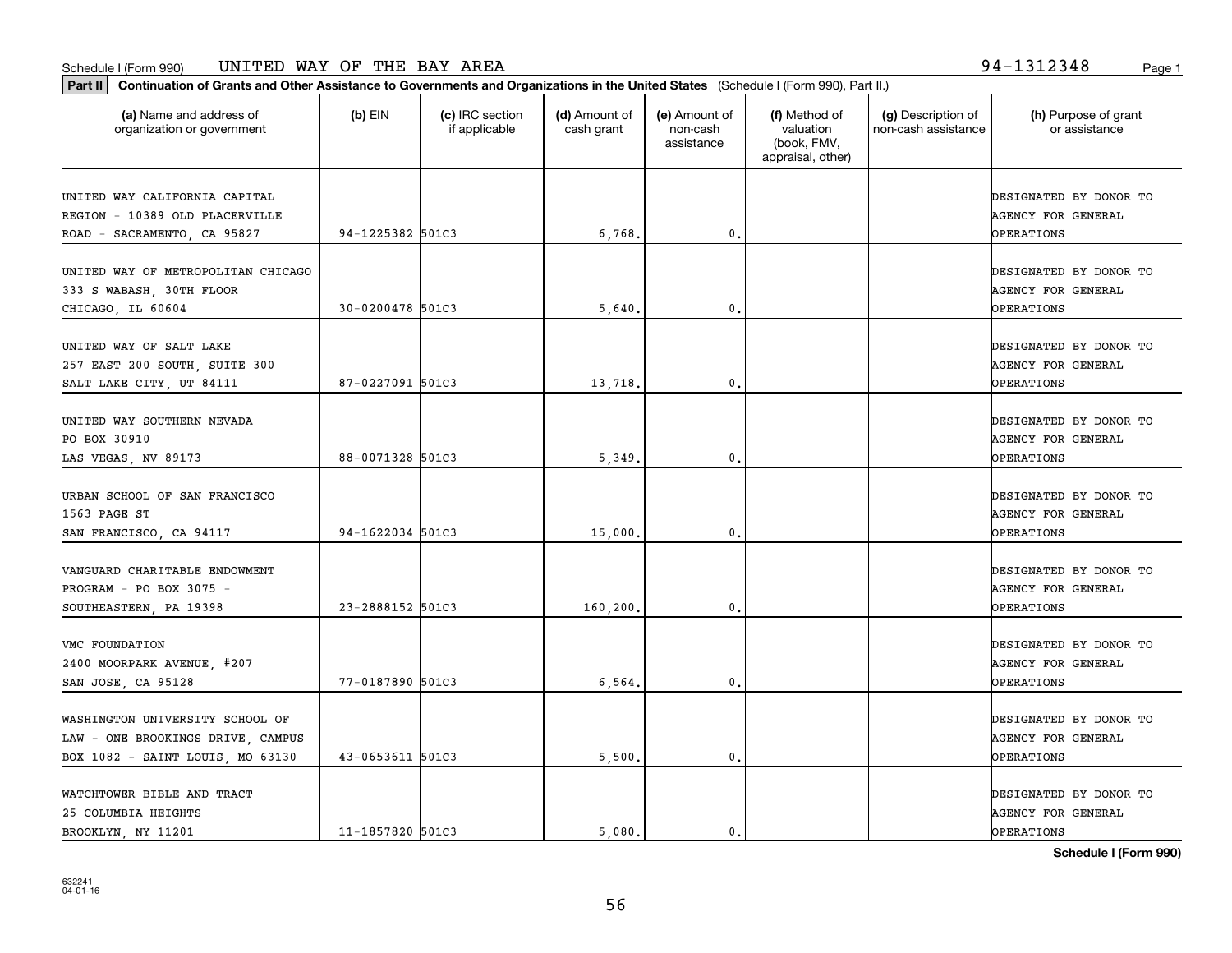organization or government

632241 04-01-16

| ZEN HOSPICE CENTER                 |                  |       |         |                | DESIGNATED BY DONOR TO    |
|------------------------------------|------------------|-------|---------|----------------|---------------------------|
| 273 PAGE STREET                    |                  |       |         |                | <b>AGENCY FOR GENERAL</b> |
| SAN FRANCISCO, CA 94102            | 94-3155375 501C3 |       | 14,433. | 0.             | OPERATIONS                |
| UNION CONGREGATIONAL CHURCH        |                  |       |         |                |                           |
| 51 WOODLAND ROAD, APT. 1           |                  |       |         |                | DESIGNATED BY DONOR TO    |
| ATTENTION: ROBE - CAPE ELIZABETH,  |                  |       |         |                | <b>AGENCY FOR GENERAL</b> |
| <b>ME 04107</b>                    |                  | 501C3 | 10,000. | 0.             | OPERATIONS                |
|                                    |                  |       |         |                |                           |
| ST MARY CATHOLIC CHURCH            |                  |       |         |                | DESIGNATED BY DONOR TO    |
| 2051 MT DIABLO BLVD                |                  |       |         |                | AGENCY FOR GENERAL        |
| WALNUT CREEK, CA 94596             |                  | 501C3 | 6,350.  | 0.             | OPERATIONS                |
| ST MARY-VIRGIN EPISCOPAL CHURCH    |                  |       |         |                | DESIGNATED BY DONOR TO    |
| 2325 UNION STREET                  |                  |       |         |                | AGENCY FOR GENERAL        |
| SAN FRANCISCO, CA 94123            |                  | 501C3 | 5,100.  | 0.             | OPERATIONS                |
|                                    |                  |       |         |                |                           |
| ST ALBERT'S PRIORY                 |                  |       |         |                | DESIGNATED BY DONOR TO    |
| 5890 BIRCH COURT                   |                  |       |         |                | <b>AGENCY FOR GENERAL</b> |
| OAKLAND, CA 94618                  |                  | 501C3 | 10,152. | $^{\rm 0}$ .   | OPERATIONS                |
|                                    |                  |       |         |                |                           |
| MIRAMONTE HIGH SCHOOL BOOSTER CLUB |                  |       |         |                | DESIGNATED BY DONOR TO    |
| 750 MORAGA WAY                     |                  |       |         |                | <b>AGENCY FOR GENERAL</b> |
| ORINDA, CA 94563                   |                  | 501C3 | 17,183. | 0.             | OPERATIONS                |
|                                    |                  |       |         |                |                           |
| MIT SLOAN SCHOOL OF MANAGEMENT     |                  |       |         |                | DESIGNATED BY DONOR TO    |
| 77 MASSACHUSETTS AVE, E60-300      |                  |       |         |                | AGENCY FOR GENERAL        |
| CAMBRIDGE, MA 02139                |                  | 501C3 | 25,000. | 0.             | OPERATIONS                |
| LAKE TAHOE SCHOOL                  |                  |       |         |                | DESIGNATED BY DONOR TO    |
| 995 TAHOE BLVD                     |                  |       |         |                | <b>AGENCY FOR GENERAL</b> |
| INCLINE VILLAGE, NV 89451          |                  | 501C3 | 5,250.  | $\mathbf{0}$ . | OPERATIONS                |

**Part II Continuation of Grants and Other Assistance to Governments and Organizations in the United States**  (Schedule I (Form 990), Part II.)

if applicable

 $(b)$  EIN  $(c)$  IRC section

**(a) (b) (c) (d) (e) (f) (g) (h)** Name and address of

NEW YORK, NY 10014 | 13-1789318 501C3 | 50,000. 0. 0. 0. | DPERATIONS

(d) Amount of cash grant

WHITNEY MUSEUM OF AMERICAN ART PRODUCT AND RESIGNATED BY DONOR TO RESIGNATED BY DONOR TO DESIGNATED BY DONOR TO 99 GANSEVOORT STREET AGENCY FOR GENERAL

(e) Amount of non-cashassistance

(f) Method of valuation (book, FMV, appraisal, other)

(g) Description of non-cash assistance

(h) Purpose of grant or assistance

57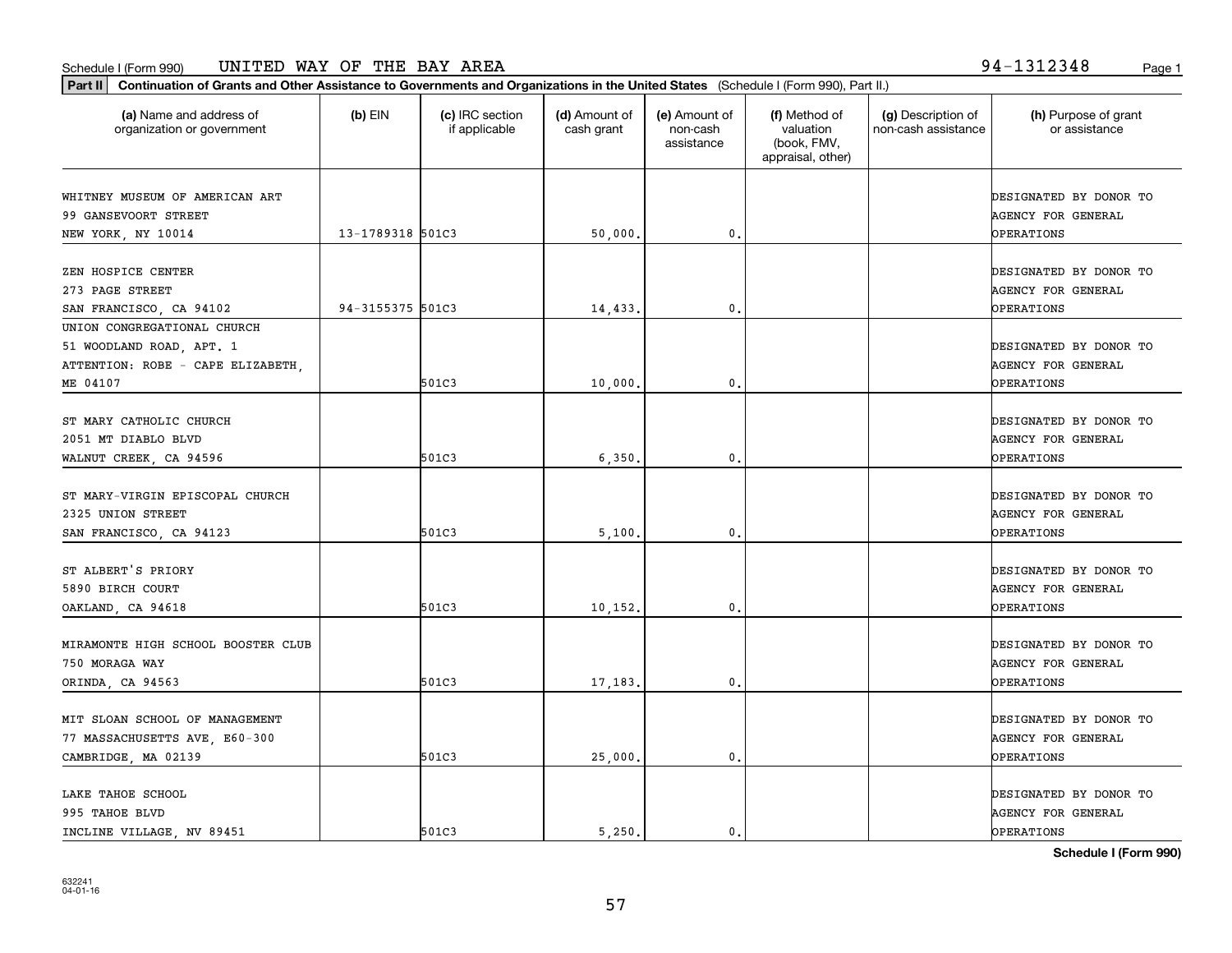### Schedule I (Form 990) Page 1 UNITED WAY OF THE BAY AREA

**Part II Continuation of Grants and Other Assistance to Governments and Organizations in the United States**  (Schedule I (Form 990), Part II.)

632241 04-01-16

|  | Schedule I (Form 990) |
|--|-----------------------|
|--|-----------------------|

| (a) Name and address of<br>organization or government                               | $(b)$ EIN        | (c) IRC section<br>if applicable | (d) Amount of<br>cash grant | (e) Amount of<br>non-cash<br>assistance | (f) Method of<br>valuation<br>(book, FMV,<br>appraisal, other) | (g) Description of<br>non-cash assistance | (h) Purpose of grant<br>or assistance                             |
|-------------------------------------------------------------------------------------|------------------|----------------------------------|-----------------------------|-----------------------------------------|----------------------------------------------------------------|-------------------------------------------|-------------------------------------------------------------------|
| FIRST HEBREW CONGREGATION OF<br>OAKLAND - 2808 SUMMIT STREET -<br>OAKLAND, CA 94609 |                  | 501C3                            | 25,000.                     | $\mathfrak o$ .                         |                                                                |                                           | DESIGNATED BY DONOR TO<br>AGENCY FOR GENERAL<br>OPERATIONS        |
| CITY CHURCH OF SAN FRANCISCO<br>PO BOX 641049<br>SAN FRANCISCO, CA 94164            |                  | 501C3                            | 6,875.                      | $\mathfrak{o}$ .                        |                                                                |                                           | DESIGNATED BY DONOR TO<br><b>AGENCY FOR GENERAL</b><br>OPERATIONS |
| LIFEMOVES<br>181 CONSTITUTION DR<br>MENLO PARK, CA 94025                            | 77-0160469 501C3 |                                  | 70,500.                     | $\mathfrak o$ .                         |                                                                |                                           | PROGRAM GRANT TO SUPPORT<br>OTHER COMMUNITY SERVICES              |
| HARVARD BUSINESS SCHOOL<br>TEELE HALL, 230 WESTERN AVENUE<br>BOSTON, MA 02163       |                  | 501C3                            | 101,581.                    | $\mathfrak o$ .                         |                                                                |                                           | DESIGNATED BY DONOR TO<br>AGENCY FOR GENERAL<br>OPERATIONS        |
|                                                                                     |                  |                                  |                             |                                         |                                                                |                                           |                                                                   |
|                                                                                     |                  |                                  |                             |                                         |                                                                |                                           |                                                                   |
|                                                                                     |                  |                                  |                             |                                         |                                                                |                                           |                                                                   |
|                                                                                     |                  |                                  |                             |                                         |                                                                |                                           |                                                                   |
|                                                                                     |                  |                                  |                             |                                         |                                                                |                                           |                                                                   |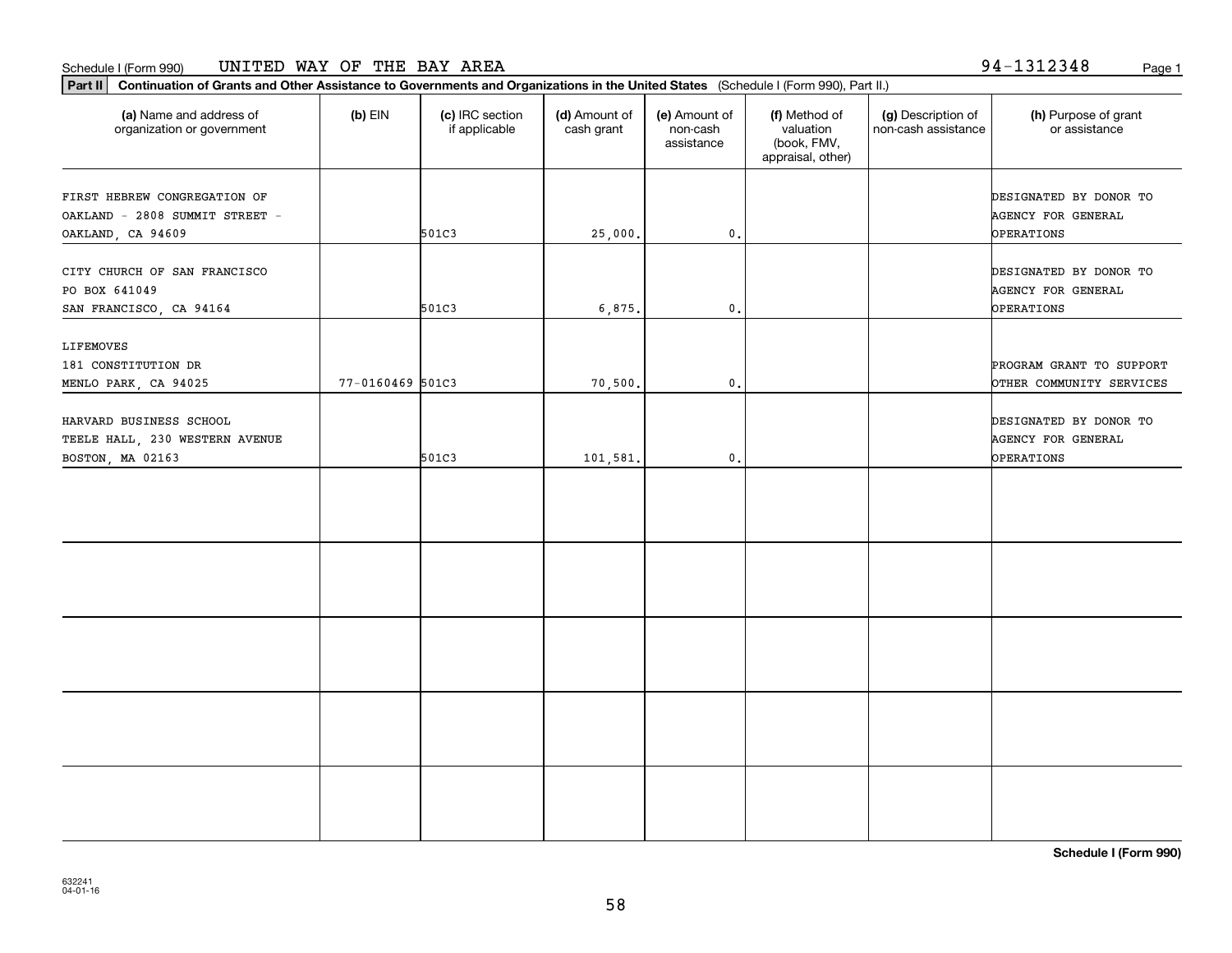### Schedule I (Form 990) (2016) Page UNITED WAY OF THE BAY AREA 94-1312348

**Part III | Grants and Other Assistance to Domestic Individuals. Complete if the organization answered "Yes" on Form 990, Part IV, line 22.** 

(a) Type of grant or assistance **Audity Commet Audio Commet Commet Commet Commet Commet Commet Commet Commet Comme** Part III can be duplicated if additional space is needed. (e) Method of valuation (book, FMV, appraisal, other) recipients(c) Amount of cash grant (d) Amount of noncash assistance **(f)** Description of noncash assistance

59

Part IV | Supplemental Information. Provide the information required in Part I, line 2; Part III, column (b); and any other additional information.

PART I, LINE 2:

FUNDING ALLOCATED TO AGENCIES AS DIRECTED BY DONORS:

UNITED WAY OF THE BAY AREA RESPONSIBLY FULFILLS DONOR INTENT, INCLUDING

REQUESTS TO FUND SPECIFIC NONPROFITS THAT MEET THE IRS QUALIFICATIONS OF A

TAX EXEMPT CHARITABLE ORGANIZATION UNDER SECTION 170(C). ELIGIBLE

ORGANIZATIONS ARE ALSO REQUIRED TO BE IN COMPLIANCE WITH THE SPIRIT AND

INTENT OF THE USA PATRIOT ACT AND OTHER COUNTER TERRORISM LAWS.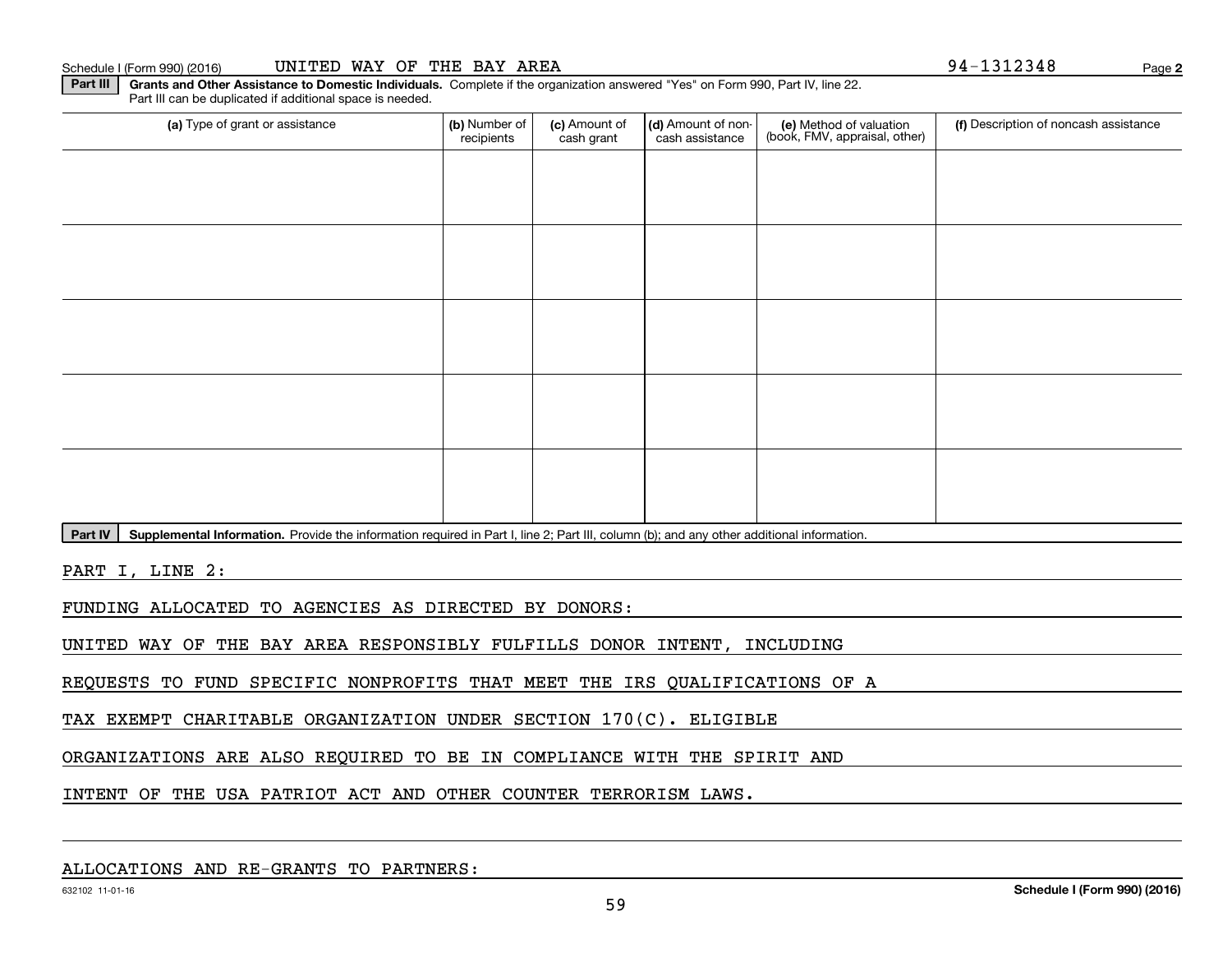| <b>Part IV</b><br><b>Supplemental Information</b>                          |
|----------------------------------------------------------------------------|
| UNITED WAY OF THE BAY AREA PARTNERS WITH OTHER 501(C)3                     |
| ORGANIZATIONS/PARTNERS TO SUPPORT ITS MISSION IN VARIOUS PROGRAM AREAS.    |
| GRANT PROPOSALS ARE EVALUATED ON THE BASIS OF THEIR ALIGNMENT WITH UWBA'S  |
| STRATEGIC PLAN AS WELL AS THE AGENCY'S ABILITY TO DEMONSTRATE HIGH         |
| STANDARDS IN FISCAL AND PROGRAMMATIC OPERATIONS AND OVERALL ORGANIZATIONAL |
| STRENGTH.                                                                  |
|                                                                            |
|                                                                            |
|                                                                            |
|                                                                            |
|                                                                            |
|                                                                            |
|                                                                            |
|                                                                            |
|                                                                            |
|                                                                            |
|                                                                            |
|                                                                            |
|                                                                            |
|                                                                            |
|                                                                            |
|                                                                            |
|                                                                            |
|                                                                            |
|                                                                            |
|                                                                            |
|                                                                            |
|                                                                            |
| Schedule I (Form 990)<br>632291<br>$04 - 01 - 16$                          |
| 60                                                                         |

Schedule I (Form 990) UNITED WAY OF THE BAY AREA 94-1312348 Page

**2**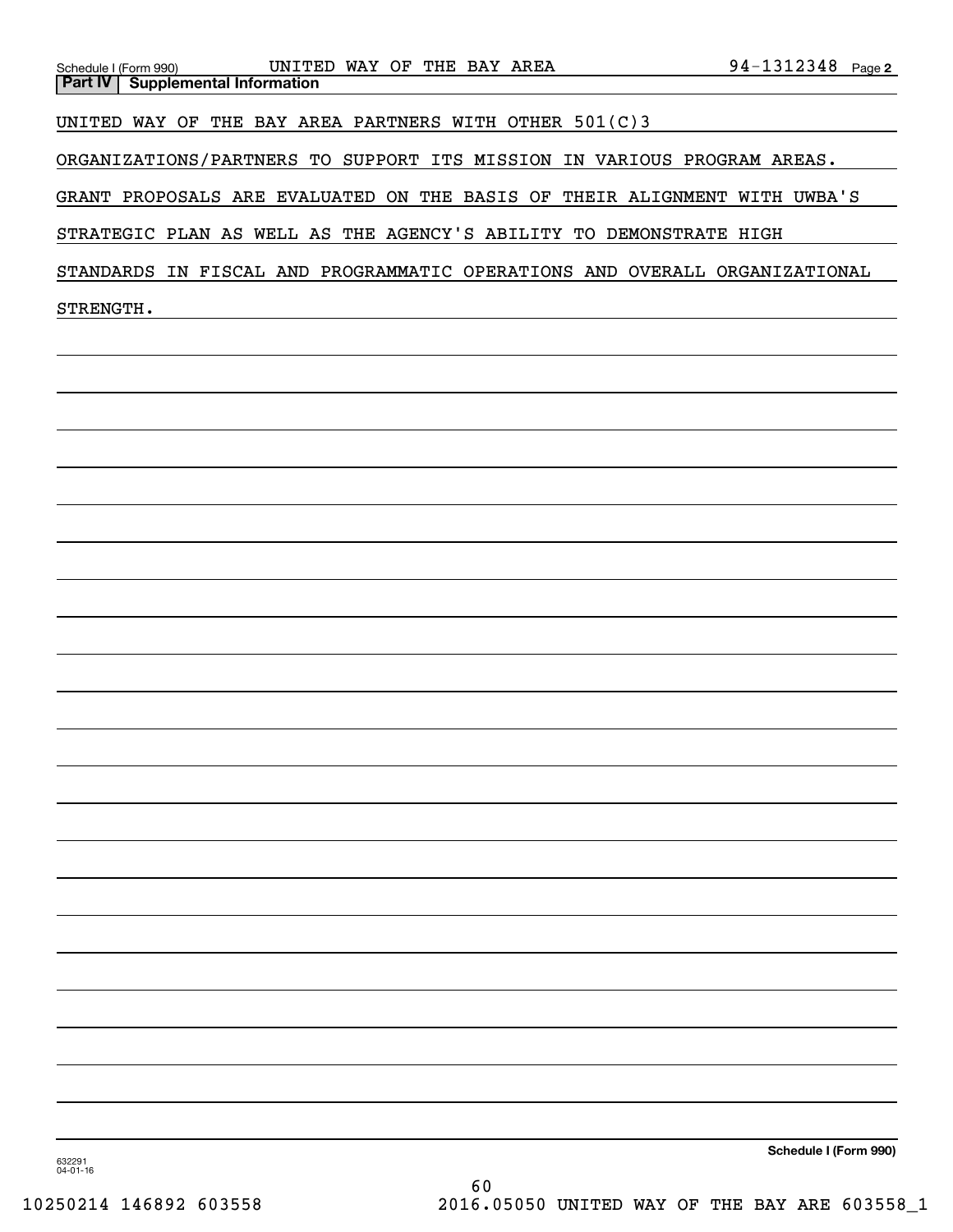|        | <b>Compensation Information</b><br><b>SCHEDULE J</b>                                                                                                                     | OMB No. 1545-0047     |            |                              |
|--------|--------------------------------------------------------------------------------------------------------------------------------------------------------------------------|-----------------------|------------|------------------------------|
|        | (Form 990)<br>For certain Officers, Directors, Trustees, Key Employees, and Highest                                                                                      |                       |            |                              |
|        | <b>Compensated Employees</b>                                                                                                                                             | 2016                  |            |                              |
|        | Complete if the organization answered "Yes" on Form 990, Part IV, line 23.                                                                                               | <b>Open to Public</b> |            |                              |
|        | Attach to Form 990.<br>Department of the Treasury<br>Information about Schedule J (Form 990) and its instructions is at www.irs.gov/form990.<br>Internal Revenue Service | Inspection            |            |                              |
|        | <b>Employer identification number</b><br>Name of the organization                                                                                                        |                       |            |                              |
|        | 94-1312348<br>UNITED WAY OF THE BAY AREA                                                                                                                                 |                       |            |                              |
| Part I | <b>Questions Regarding Compensation</b>                                                                                                                                  |                       |            |                              |
|        |                                                                                                                                                                          |                       | <b>Yes</b> | No                           |
|        | 1a Check the appropriate box(es) if the organization provided any of the following to or for a person listed on Form 990,                                                |                       |            |                              |
|        | Part VII, Section A, line 1a. Complete Part III to provide any relevant information regarding these items.                                                               |                       |            |                              |
|        | First-class or charter travel<br>Housing allowance or residence for personal use                                                                                         |                       |            |                              |
|        | Travel for companions<br>Payments for business use of personal residence                                                                                                 |                       |            |                              |
|        | Tax indemnification and gross-up payments<br>Health or social club dues or initiation fees                                                                               |                       |            |                              |
|        | Discretionary spending account<br>Personal services (such as, maid, chauffeur, chef)                                                                                     |                       |            |                              |
|        |                                                                                                                                                                          |                       |            |                              |
|        | <b>b</b> If any of the boxes on line 1a are checked, did the organization follow a written policy regarding payment or                                                   |                       |            |                              |
|        | reimbursement or provision of all of the expenses described above? If "No," complete Part III to explain                                                                 | 1b                    |            |                              |
| 2      | Did the organization require substantiation prior to reimbursing or allowing expenses incurred by all directors,                                                         |                       |            |                              |
|        | trustees, and officers, including the CEO/Executive Director, regarding the items checked on line 1a?                                                                    | $\mathbf{2}$          |            |                              |
|        |                                                                                                                                                                          |                       |            |                              |
| З      | Indicate which, if any, of the following the filing organization used to establish the compensation of the organization's                                                |                       |            |                              |
|        | CEO/Executive Director. Check all that apply. Do not check any boxes for methods used by a related organization to                                                       |                       |            |                              |
|        | establish compensation of the CEO/Executive Director, but explain in Part III.                                                                                           |                       |            |                              |
|        | $\lfloor \texttt{X} \rfloor$ Compensation committee<br>Written employment contract                                                                                       |                       |            |                              |
|        | $X$ Compensation survey or study<br>$ \mathbf{X} $ Independent compensation consultant                                                                                   |                       |            |                              |
|        | $ \mathbf{X} $ Form 990 of other organizations<br>$\lfloor x \rfloor$ Approval by the board or compensation committee                                                    |                       |            |                              |
|        |                                                                                                                                                                          |                       |            |                              |
|        | During the year, did any person listed on Form 990, Part VII, Section A, line 1a, with respect to the filing                                                             |                       |            |                              |
|        | organization or a related organization:                                                                                                                                  |                       |            |                              |
| а      | Receive a severance payment or change-of-control payment?                                                                                                                | 4a                    | X          |                              |
|        |                                                                                                                                                                          | 4b                    |            | X                            |
| с      |                                                                                                                                                                          | 4c                    |            | $\overline{\mathbf{x}}$      |
|        | If "Yes" to any of lines 4a-c, list the persons and provide the applicable amounts for each item in Part III.                                                            |                       |            |                              |
|        |                                                                                                                                                                          |                       |            |                              |
|        | Only section 501(c)(3), 501(c)(4), and 501(c)(29) organizations must complete lines 5-9.                                                                                 |                       |            |                              |
|        | For persons listed on Form 990, Part VII, Section A, line 1a, did the organization pay or accrue any compensation                                                        |                       |            |                              |
|        | contingent on the revenues of:                                                                                                                                           |                       |            |                              |
| a      |                                                                                                                                                                          | 5a                    |            | x<br>$\overline{\mathbf{x}}$ |
|        |                                                                                                                                                                          | 5b                    |            |                              |
|        | If "Yes" on line 5a or 5b, describe in Part III.                                                                                                                         |                       |            |                              |
| 6.     | For persons listed on Form 990, Part VII, Section A, line 1a, did the organization pay or accrue any compensation                                                        |                       |            |                              |
|        | contingent on the net earnings of:                                                                                                                                       |                       |            | х                            |
| a      |                                                                                                                                                                          | 6a                    |            | $\overline{\mathbf{x}}$      |
|        |                                                                                                                                                                          | 6b                    |            |                              |
|        | If "Yes" on line 6a or 6b, describe in Part III.                                                                                                                         |                       |            |                              |
|        | 7 For persons listed on Form 990, Part VII, Section A, line 1a, did the organization provide any nonfixed payments                                                       |                       |            | х                            |
|        |                                                                                                                                                                          | 7                     |            |                              |
| 8      | Were any amounts reported on Form 990, Part VII, paid or accrued pursuant to a contract that was subject to the                                                          |                       |            | х                            |
|        | initial contract exception described in Regulations section 53.4958-4(a)(3)? If "Yes," describe in Part III                                                              | 8                     |            |                              |
| 9      | If "Yes" on line 8, did the organization also follow the rebuttable presumption procedure described in                                                                   |                       |            |                              |
|        | Regulations section 53.4958-6(c)?<br><b>Departments Reduction Act Notice, can the Instructions for Form 000</b><br>Schodule I (Form 000) 2016                            | 9                     |            |                              |

LHA For Paperwork Reduction Act Notice, see the Instructions for Form 990. Schedule J (Form 990) 2016

632111 09-09-16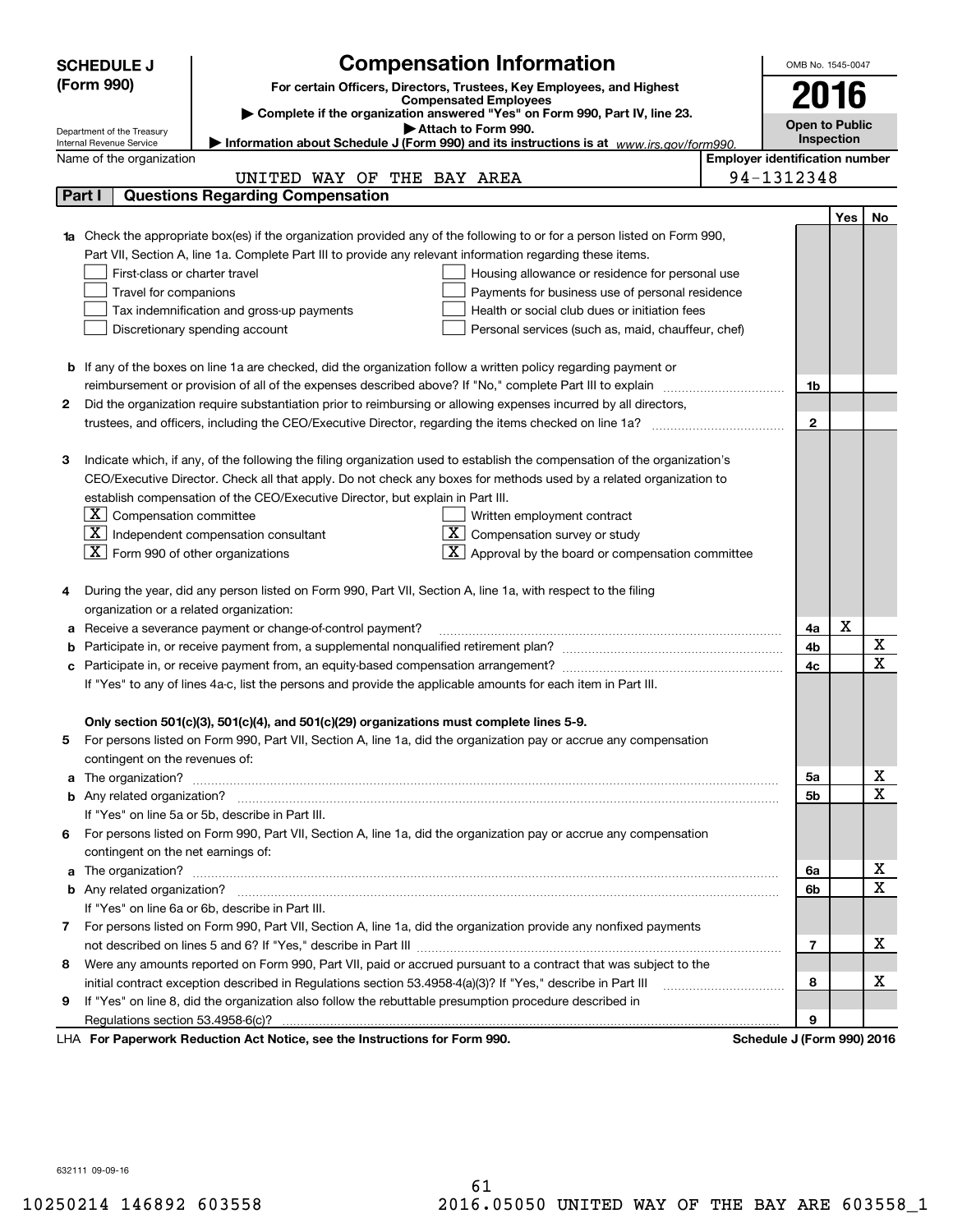94-1312348

# **Part II Officers, Directors, Trustees, Key Employees, and Highest Compensated Employees.**  Schedule J (Form 990) 2016 Page Use duplicate copies if additional space is needed.

For each individual whose compensation must be reported on Schedule J, report compensation from the organization on row (i) and from related organizations, described in the instructions, on row (ii). Do not list any individuals that aren't listed on Form 990, Part VII.

**Note:**  The sum of columns (B)(i)-(iii) for each listed individual must equal the total amount of Form 990, Part VII, Section A, line 1a, applicable column (D) and (E) amounts for that individual.

|                                                |      | (B) Breakdown of W-2 and/or 1099-MISC compensation |                                           | (C) Retirement and<br>other deferred | (D) Nontaxable<br>benefits | (E) Total of columns<br>$(B)(i)-(D)$ | (F) Compensation<br>in column (B)         |                           |
|------------------------------------------------|------|----------------------------------------------------|-------------------------------------------|--------------------------------------|----------------------------|--------------------------------------|-------------------------------------------|---------------------------|
| (i) Base<br>(A) Name and Title<br>compensation |      | (ii) Bonus &<br>incentive<br>compensation          | (iii) Other<br>reportable<br>compensation | compensation                         |                            |                                      | reported as deferred<br>on prior Form 990 |                           |
| WILSON, ANNE<br>(1)                            | (i)  | 300, 545.                                          | 0.                                        | 9,901.                               | 157, 155.                  | 41,330.                              | 508,931.                                  | 0.                        |
| CHIEF EXECUTIVE OFFICER                        | (ii) | $\mathbf 0$ .                                      | $\overline{0}$ .                          | $\overline{0}$ .                     | $\overline{0}$ .           | 0.                                   | $\mathbf{0}$ .                            | $\overline{0}$ .          |
| MCDONNELL, ERIC<br>(2)                         | (i)  | 246,612.                                           | 51.                                       | 1,225.                               | 36,042.                    | 17,651.                              | 301,581                                   | 0.                        |
| CHIEF OPERATING OFFICER                        | (ii) | $\mathbf 0$ .                                      | $\mathbf 0$ .                             | 0.                                   | $\mathbf 0$ .              | $\mathbf 0$ .                        | 0                                         | $\overline{0}$ .          |
| BRAUN, JOAN<br>(3)                             | (i)  | 185,394.                                           | 51.                                       | 7,342.                               | 11,692.                    | 28,940.                              | 233, 419                                  | $\overline{0}$ .          |
| CHIEF FINANCE & ADMIN OFFICER                  | (ii) | $\mathbf 0$ .                                      | $\mathbf 0$ .                             | 0.                                   | $\mathbf 0$ .              | $\mathbf 0$ .                        | $\mathbf 0$                               | $\overline{0}$ .          |
| NICELY, KATHLEEN<br>(4)                        | (i)  | 231, 113.                                          | 51.                                       | 1,285.                               | 11,644                     | 9,192.                               | 253,285.                                  | $\overline{0}$ .          |
| CHIEF DEVELOPMENT OFFICER                      | (ii) | $\mathbf 0$ .                                      | 0.                                        | 0.                                   | $\mathbf 0$ .              | $\mathbf 0$ .                        | $\mathbf 0$                               | $\overline{0}$ .          |
| HYDE, RANDY<br>(5)                             | (i)  | 138,893.                                           | 51.                                       | 1,238.                               | 7,095.                     | 9,128.                               | 156, 405.                                 | $\overline{0}$ .          |
| SENIOR VP MARKETING                            | (ii) | 0.                                                 | 0.                                        | 0.                                   | 0.                         | 0.                                   | $\mathbf 0$ .                             | $\overline{0}$ .          |
| SCHAVER, JOHN<br>(6)                           | (i)  | 119,151.                                           | 1,054.                                    | 1,009.                               | 37,628.                    | 25,890.                              | 184,732.                                  | $\overline{0}$ .          |
| VP, INFORMATION TECHNOLOGY                     | (ii) | 0.                                                 | 0.                                        | 0.                                   | 0.                         | 0.                                   | $\mathbf 0$ .                             | $\overline{\mathbf{0}}$ . |
| TAM, TSE MING<br>(7)                           | (i)  | 108,139.                                           | 0.                                        | 60,727.                              | 7,637.                     | 16,426.                              | 192,929.                                  | $\overline{0}$ .          |
| VP COMMUNITY INVESTMENT                        | (ii) | 0.                                                 | 0.                                        | 0.                                   | 0.                         | 0.                                   | 0.                                        | 0.                        |
|                                                | (i)  |                                                    |                                           |                                      |                            |                                      |                                           |                           |
|                                                | (ii) |                                                    |                                           |                                      |                            |                                      |                                           |                           |
|                                                | (i)  |                                                    |                                           |                                      |                            |                                      |                                           |                           |
|                                                | (ii) |                                                    |                                           |                                      |                            |                                      |                                           |                           |
|                                                | (i)  |                                                    |                                           |                                      |                            |                                      |                                           |                           |
|                                                | (i)  |                                                    |                                           |                                      |                            |                                      |                                           |                           |
|                                                | (i)  |                                                    |                                           |                                      |                            |                                      |                                           |                           |
|                                                | (ii) |                                                    |                                           |                                      |                            |                                      |                                           |                           |
|                                                | (i)  |                                                    |                                           |                                      |                            |                                      |                                           |                           |
|                                                | (ii) |                                                    |                                           |                                      |                            |                                      |                                           |                           |
|                                                | (i)  |                                                    |                                           |                                      |                            |                                      |                                           |                           |
|                                                | (i)  |                                                    |                                           |                                      |                            |                                      |                                           |                           |
|                                                | (i)  |                                                    |                                           |                                      |                            |                                      |                                           |                           |
|                                                | (i)  |                                                    |                                           |                                      |                            |                                      |                                           |                           |
|                                                | (i)  |                                                    |                                           |                                      |                            |                                      |                                           |                           |
|                                                | (i)  |                                                    |                                           |                                      |                            |                                      |                                           |                           |
|                                                | (i)  |                                                    |                                           |                                      |                            |                                      |                                           |                           |
|                                                | (ii) |                                                    |                                           |                                      |                            |                                      |                                           |                           |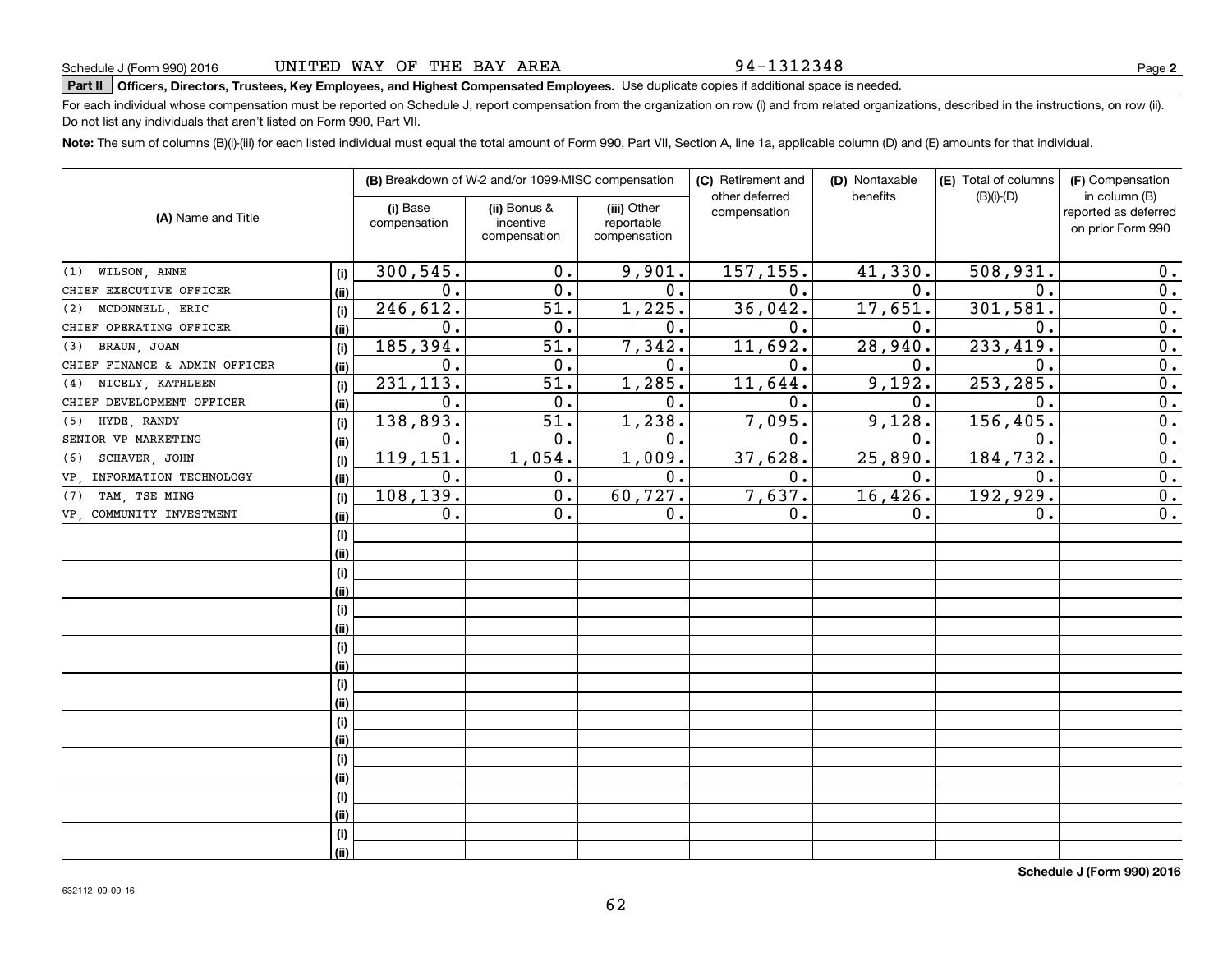### **Part III Supplemental Information**

Schedule J (Form 990) 2016 UNITED WAY OF THE BAY AREA<br>
Part III Supplemental Information<br>
Provide the information, explanation, or descriptions required for Part I, lines 1a, 1b, 3, 4a, 4b, 4c, 5a, 5b, 6a, 6b, 7, and 8, an

PART I, LINE 4A:

TSE MING TAM, VP OF COMMUNITY IMPACT TEAM, WAS PAID A SEVERANCE OF \$56,517.

POSITION WAS ELIMINATED.

SCHEDULE J, PART II, COLUMN C:

THE IRS DEFINES OTHER COMPENSATION (COLUMN C) AS REPORTED ON SCHEDULE J

TO INCLUDE THE ANNUAL INCREASE IN THE ACTUARIAL VALUE OF A DEFINED

BENEFIT PLAN. THREE CURRENT DIRECTORS, OFFICERS OR KEY EMPLOYEES WERE

PART OF THE DEFINED BENEFITS PLAN THE CEO, COO AND VP, IT. FOR UWBA'S

PURPOSES, BOTH THE COMPANY PORTION OF THE CEO'S 401K EXPENSES (\$21,200)

AS WELL AS THE ANNUAL ACTUARIAL VALUE OF THE NOW FROZEN DEFINED BENEFIT

PLAN (\$135,955), HAVE BEEN INCLUDED TO ARRIVE AT \$157,155.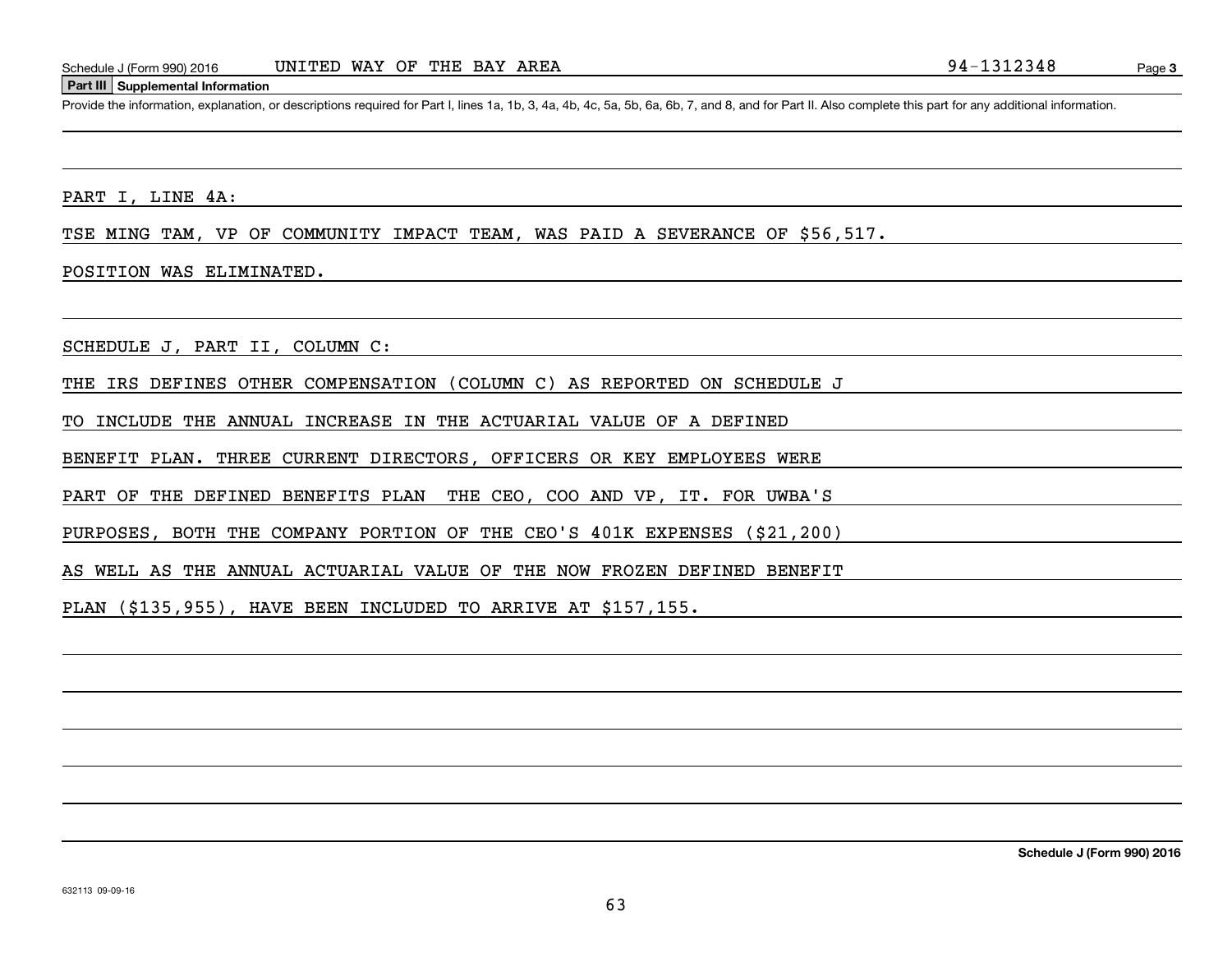|                                                                                                                       | <b>SCHEDULE M</b>                                                                                              |                                                                                                                                                                           |                        | <b>Noncash Contributions</b>  |                                                                                               |               |                             | OMB No. 1545-0047                                     |     |    |  |
|-----------------------------------------------------------------------------------------------------------------------|----------------------------------------------------------------------------------------------------------------|---------------------------------------------------------------------------------------------------------------------------------------------------------------------------|------------------------|-------------------------------|-----------------------------------------------------------------------------------------------|---------------|-----------------------------|-------------------------------------------------------|-----|----|--|
|                                                                                                                       | (Form 990)<br>> Complete if the organizations answered "Yes" on Form 990, Part IV, lines 29 or 30.             |                                                                                                                                                                           |                        |                               |                                                                                               |               |                             |                                                       |     |    |  |
|                                                                                                                       |                                                                                                                | 2016<br><b>Open To Public</b>                                                                                                                                             |                        |                               |                                                                                               |               |                             |                                                       |     |    |  |
|                                                                                                                       | Department of the Treasury<br><b>Internal Revenue Service</b>                                                  | Attach to Form 990.<br>Information about Schedule M (Form 990) and its instructions is at www.irs.gov/form990.                                                            |                        |                               |                                                                                               |               |                             |                                                       |     |    |  |
|                                                                                                                       | Name of the organization                                                                                       |                                                                                                                                                                           |                        |                               |                                                                                               |               |                             | Inspection<br><b>Employer identification number</b>   |     |    |  |
|                                                                                                                       |                                                                                                                |                                                                                                                                                                           |                        |                               |                                                                                               |               |                             | 94-1312348                                            |     |    |  |
| <b>Part I</b>                                                                                                         |                                                                                                                | UNITED WAY OF THE BAY AREA<br><b>Types of Property</b>                                                                                                                    |                        |                               |                                                                                               |               |                             |                                                       |     |    |  |
|                                                                                                                       |                                                                                                                |                                                                                                                                                                           | (a)                    | (b)                           | (c)                                                                                           |               |                             | (d)                                                   |     |    |  |
|                                                                                                                       |                                                                                                                |                                                                                                                                                                           | Check if<br>applicable | Number of<br>contributions or | Noncash contribution<br>amounts reported on<br>items contributed Form 990, Part VIII, line 1g |               |                             | Method of determining<br>noncash contribution amounts |     |    |  |
| 1                                                                                                                     |                                                                                                                |                                                                                                                                                                           |                        |                               |                                                                                               |               |                             |                                                       |     |    |  |
| 2                                                                                                                     |                                                                                                                |                                                                                                                                                                           |                        |                               |                                                                                               |               |                             |                                                       |     |    |  |
| З                                                                                                                     |                                                                                                                | Art - Fractional interests                                                                                                                                                |                        |                               |                                                                                               |               |                             |                                                       |     |    |  |
| 4                                                                                                                     |                                                                                                                | Books and publications                                                                                                                                                    |                        |                               |                                                                                               |               |                             |                                                       |     |    |  |
| 5                                                                                                                     |                                                                                                                | Clothing and household goods                                                                                                                                              |                        |                               |                                                                                               |               |                             |                                                       |     |    |  |
| 6                                                                                                                     |                                                                                                                |                                                                                                                                                                           |                        |                               |                                                                                               |               |                             |                                                       |     |    |  |
| 7                                                                                                                     |                                                                                                                |                                                                                                                                                                           |                        |                               |                                                                                               |               |                             |                                                       |     |    |  |
| 8                                                                                                                     | Intellectual property                                                                                          |                                                                                                                                                                           |                        |                               |                                                                                               |               |                             |                                                       |     |    |  |
| 9                                                                                                                     |                                                                                                                | Securities - Publicly traded                                                                                                                                              | $\mathbf X$            | 37                            |                                                                                               |               | 529,387. PROCEEDS FROM SALE |                                                       |     |    |  |
| 10                                                                                                                    |                                                                                                                | Securities - Closely held stock                                                                                                                                           |                        |                               |                                                                                               |               |                             |                                                       |     |    |  |
| 11                                                                                                                    | Securities - Partnership, LLC, or                                                                              |                                                                                                                                                                           |                        |                               |                                                                                               |               |                             |                                                       |     |    |  |
|                                                                                                                       | trust interests                                                                                                |                                                                                                                                                                           |                        |                               |                                                                                               |               |                             |                                                       |     |    |  |
| 12                                                                                                                    | Securities - Miscellaneous                                                                                     |                                                                                                                                                                           |                        |                               |                                                                                               |               |                             |                                                       |     |    |  |
| 13                                                                                                                    | Qualified conservation contribution -                                                                          |                                                                                                                                                                           |                        |                               |                                                                                               |               |                             |                                                       |     |    |  |
|                                                                                                                       | Historic structures                                                                                            |                                                                                                                                                                           |                        |                               |                                                                                               |               |                             |                                                       |     |    |  |
| 14                                                                                                                    |                                                                                                                | Qualified conservation contribution - Other                                                                                                                               |                        |                               |                                                                                               |               |                             |                                                       |     |    |  |
| 15                                                                                                                    |                                                                                                                | Real estate - Residential                                                                                                                                                 |                        |                               |                                                                                               |               |                             |                                                       |     |    |  |
| 16                                                                                                                    |                                                                                                                | Real estate - Commercial                                                                                                                                                  |                        |                               |                                                                                               |               |                             |                                                       |     |    |  |
| 17                                                                                                                    |                                                                                                                |                                                                                                                                                                           |                        |                               |                                                                                               |               |                             |                                                       |     |    |  |
| 18                                                                                                                    |                                                                                                                |                                                                                                                                                                           |                        |                               |                                                                                               |               |                             |                                                       |     |    |  |
| 19                                                                                                                    |                                                                                                                |                                                                                                                                                                           | $\mathbf X$            | $\mathbf{1}$                  |                                                                                               | $18,820.$ FMV |                             |                                                       |     |    |  |
| 20                                                                                                                    |                                                                                                                | Drugs and medical supplies                                                                                                                                                |                        |                               |                                                                                               |               |                             |                                                       |     |    |  |
| 21                                                                                                                    |                                                                                                                |                                                                                                                                                                           |                        |                               |                                                                                               |               |                             |                                                       |     |    |  |
| 22                                                                                                                    |                                                                                                                |                                                                                                                                                                           |                        |                               |                                                                                               |               |                             |                                                       |     |    |  |
| 23                                                                                                                    |                                                                                                                |                                                                                                                                                                           |                        |                               |                                                                                               |               |                             |                                                       |     |    |  |
| 24                                                                                                                    |                                                                                                                |                                                                                                                                                                           |                        |                               |                                                                                               |               |                             |                                                       |     |    |  |
| 25                                                                                                                    | Other                                                                                                          | MS SURFACES                                                                                                                                                               | x                      | ı                             |                                                                                               | 12,800.FMV    |                             |                                                       |     |    |  |
| 26                                                                                                                    | Other                                                                                                          | CREDIT CARDS                                                                                                                                                              | X                      | $\overline{1}$                |                                                                                               | $2,950.$ FMV  |                             |                                                       |     |    |  |
| 27                                                                                                                    | Other                                                                                                          |                                                                                                                                                                           |                        |                               |                                                                                               |               |                             |                                                       |     |    |  |
| 28                                                                                                                    | Other                                                                                                          |                                                                                                                                                                           |                        |                               |                                                                                               |               |                             |                                                       |     |    |  |
| 29                                                                                                                    |                                                                                                                | Number of Forms 8283 received by the organization during the tax year for contributions<br>for which the organization completed Form 8283, Part IV, Donee Acknowledgement |                        |                               |                                                                                               | 29            |                             |                                                       | 0   |    |  |
|                                                                                                                       |                                                                                                                |                                                                                                                                                                           |                        |                               |                                                                                               |               |                             |                                                       | Yes | No |  |
|                                                                                                                       |                                                                                                                | 30a During the year, did the organization receive by contribution any property reported in Part I, lines 1 through 28, that it                                            |                        |                               |                                                                                               |               |                             |                                                       |     |    |  |
| must hold for at least three years from the date of the initial contribution, and which isn't required to be used for |                                                                                                                |                                                                                                                                                                           |                        |                               |                                                                                               |               |                             | 30a                                                   |     |    |  |
|                                                                                                                       | exempt purposes for the entire holding period?                                                                 |                                                                                                                                                                           |                        |                               |                                                                                               |               |                             |                                                       |     | X  |  |
| b                                                                                                                     | If "Yes," describe the arrangement in Part II.                                                                 |                                                                                                                                                                           |                        |                               |                                                                                               |               |                             |                                                       |     |    |  |
| 31                                                                                                                    | Does the organization have a gift acceptance policy that requires the review of any nonstandard contributions? |                                                                                                                                                                           |                        |                               |                                                                                               |               |                             |                                                       |     | X  |  |
| 32a                                                                                                                   |                                                                                                                | Does the organization hire or use third parties or related organizations to solicit, process, or sell noncash                                                             |                        |                               |                                                                                               |               |                             |                                                       |     |    |  |
|                                                                                                                       | contributions?                                                                                                 |                                                                                                                                                                           |                        |                               |                                                                                               |               |                             | 32a                                                   |     | х  |  |
| b                                                                                                                     | If "Yes," describe in Part II.                                                                                 |                                                                                                                                                                           |                        |                               |                                                                                               |               |                             |                                                       |     |    |  |
| 33                                                                                                                    |                                                                                                                | If the organization didn't report an amount in column (c) for a type of property for which column (a) is checked,                                                         |                        |                               |                                                                                               |               |                             |                                                       |     |    |  |
|                                                                                                                       | describe in Part II.                                                                                           |                                                                                                                                                                           |                        |                               |                                                                                               |               |                             |                                                       |     |    |  |

For Paperwork Reduction Act Notice, see the Instructions for Form 990. Schedule M (Form 990) (2016) LHA

632141 08-23-16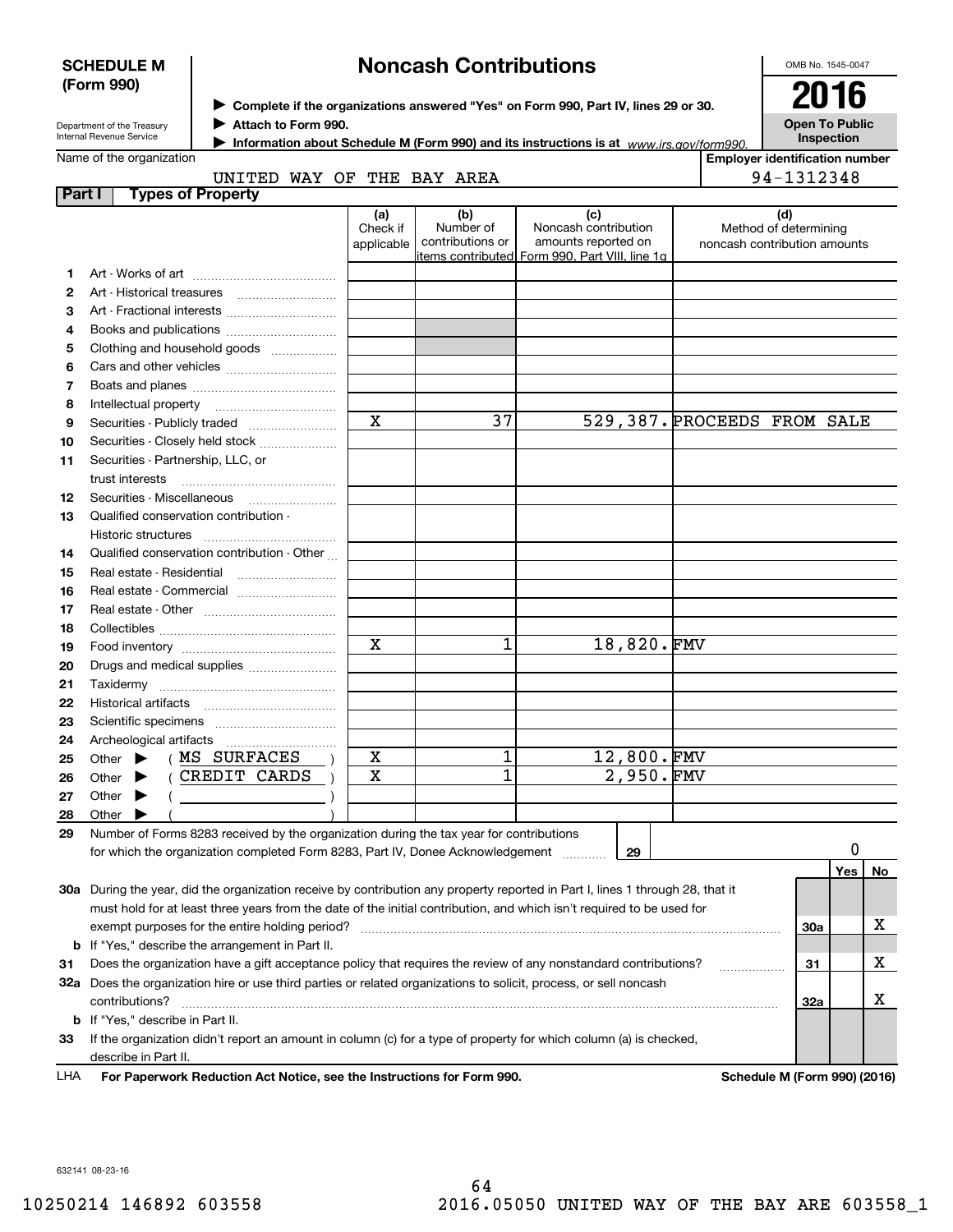|  | Schedule M (Form 990) (2016) | UNITED | WAY | OF | THE | BAY | <b>AREA</b> | L2348 | Page |  |
|--|------------------------------|--------|-----|----|-----|-----|-------------|-------|------|--|
|--|------------------------------|--------|-----|----|-----|-----|-------------|-------|------|--|

Provide the information required by Part I, lines 30b, 32b, and 33, and whether the organization is reporting in Part I, column (b), the number of contributions, the number of items received, or a combination of both. Also complete this part for any additional information. **Part II Supplemental Information.** 

**2**

|                 | 65 |                                     |
|-----------------|----|-------------------------------------|
| 632142 08-23-16 |    | <b>Schedule M (Form 990) (2016)</b> |
|                 |    |                                     |
|                 |    |                                     |
|                 |    |                                     |
|                 |    |                                     |
|                 |    |                                     |
|                 |    |                                     |
|                 |    |                                     |
|                 |    |                                     |
|                 |    |                                     |
|                 |    |                                     |
|                 |    |                                     |
|                 |    |                                     |
|                 |    |                                     |
|                 |    |                                     |
|                 |    |                                     |
|                 |    |                                     |
|                 |    |                                     |
|                 |    |                                     |
|                 |    |                                     |
|                 |    |                                     |
|                 |    |                                     |
|                 |    |                                     |
|                 |    |                                     |
|                 |    |                                     |
|                 |    |                                     |
|                 |    |                                     |
|                 |    |                                     |

10250214 146892 603558 2016.05050 UNITED WAY OF THE BAY ARE 603558\_1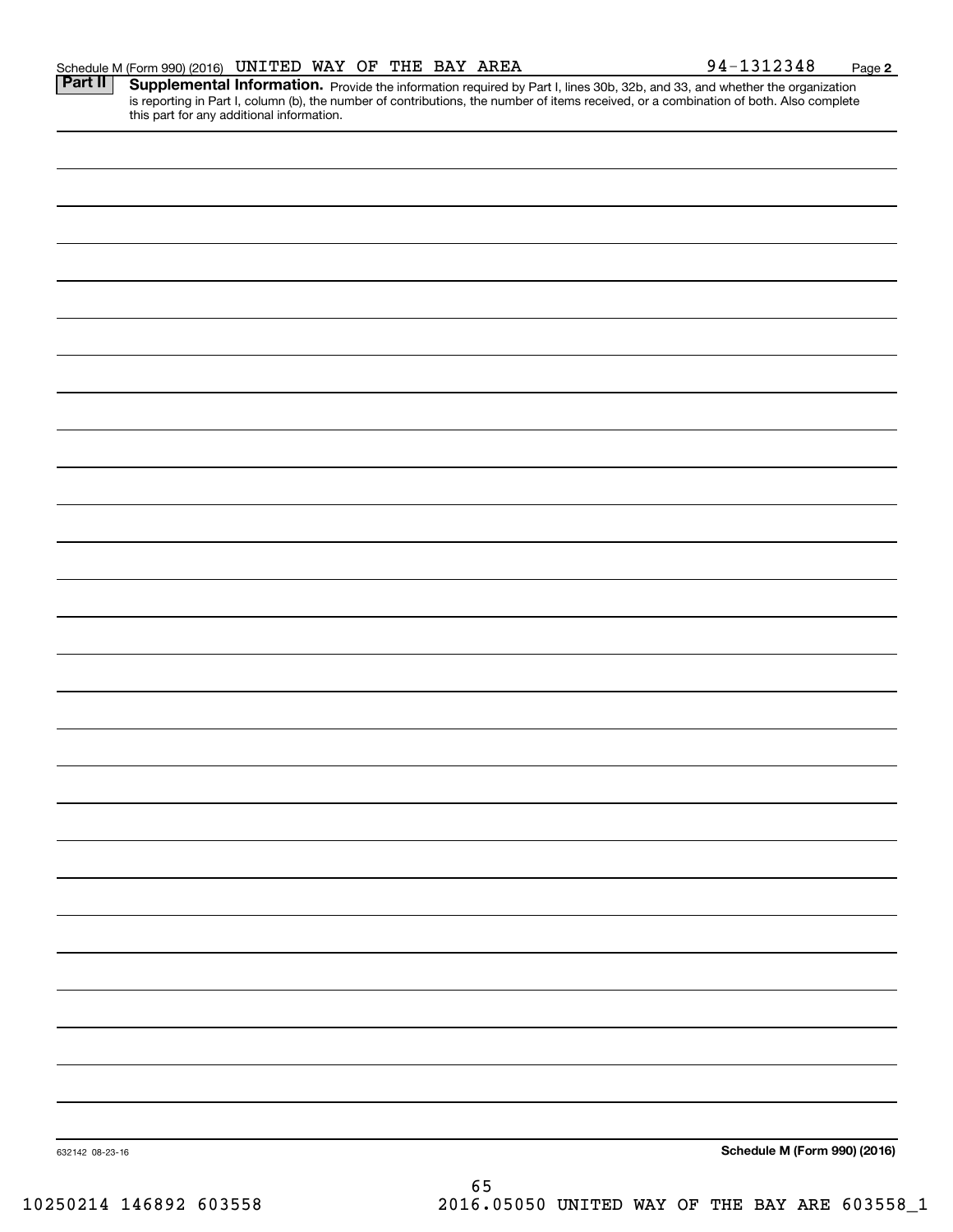**(Form 990 or 990-EZ)**

Department of the Treasury Internal Revenue Service Name of the organization

## **SCHEDULE O Supplemental Information to Form 990 or 990-EZ**

**Information about Schedule O (Form 990 or 990-EZ) and its instructions is at**  $www.irs.gov/form990.$ **Complete to provide information for responses to specific questions on Form 990 or 990-EZ or to provide any additional information. | Attach to Form 990 or 990-EZ.**



UNITED WAY OF THE BAY AREA **194-1312348** 

**Employer identification number**

FORM 990, PART I, LINE 6

VOLUNTEERS

VOLUNTEER NUMBER INCLUDES VOLUNTEERS WHO PROVIDE DIRECT SERVICE TO

UNITED WAY OF THE BAY AREA AS BOARD MEMBERS, VOLUNTEER TAX PREPARERS,

FUNDRAISERS AND CAMPAIGN COORDINATORS, ADVOCACY AND PUBLIC POLICY

VOLUNTEERS, AND VOLUNTEERS IN OTHER UNITED WAY OF THE BAY AREA

PROGRAMS, AS WELL AS VOLUNTEER MATCHING REFERRALS THAT MATCH AND

MOBILIZE VOLUNTEERS STRATEGICALLY TO MEET IDENTIFIED COMMUNITY NEEDS.

FORM 990, PART III, LINE 4B, PROGRAM SERVICE ACCOMPLISHMENTS:

POVERTY TO ECONOMIC SUCCESS BY (1) INCREASING INCOME; (2) REDUCING

DEBT; (3) INCREASING CREDIT SCORES; AND (4) INCREASING SAVINGS. THE

SPARKPOINT REGIONAL NETWORK INCLUDES MORE THAN 75 OUTSTANDING PARTNER

ORGANIZATIONS ACROSS THE BAY AREA.

RECENTLY SPARKPOINT HAS EXPANDED WORK INTO COMMUNITY COLLEGES AND

COMMUNITY SCHOOLS. SPARKPOINT IN COMMUNITY SCHOOLS TAKES A

TWO-GENERATION APPROACH TO IMPROVE THE IMMEDIATE AND LONG-TERM

FINANCIAL STABILITY OF PARENTS WHILE ENSURING THAT CHILDREN ARE HEALTHY

AND SUPPORTED AT SCHOOL. THIS DISRUPTS THE CYCLE OF POVERTY SO THAT

ENTIRE FAMILIES CAN SUCCEED NOW AND FAR INTO THE FUTURE.SPARKPOINT ALSO

RECOGNIZES THAT A GOOD EDUCATION, MARKETABLE SKILLS, AND OOD JOB ARE

NEEDED TO LIFT SOMEONE OUT OF POVERTY. THROUGH THE EXPANSION INTO

COMMUNITY COLLEGES, CENTERS ALIGN THEIR STRONGEST PROGRAMMATIC ASSETS

632211 08-25-16 LHA For Paperwork Reduction Act Notice, see the Instructions for Form 990 or 990-EZ. Schedule O (Form 990 or 990-EZ) (2016) TO IMPROVE THE SCHOOL TO CAREER PATHWAY FOR LOW-INCOME STUDENTS. THEY

66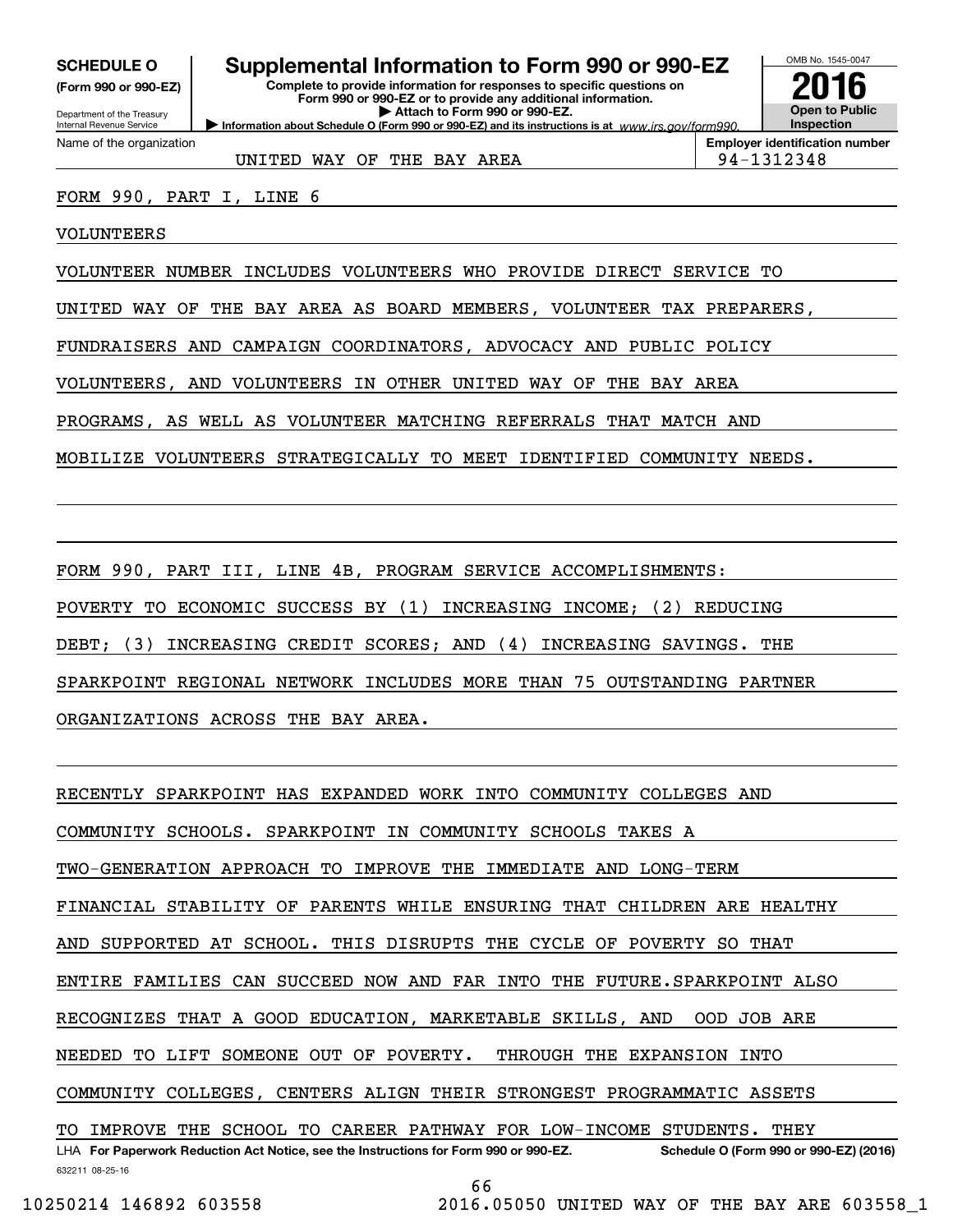| Schedule O (Form 990 or 990-EZ) (2016)                                       | Page 2                                              |
|------------------------------------------------------------------------------|-----------------------------------------------------|
| Name of the organization<br>OF<br>THE BAY AREA<br>UNITED<br>WAY              | <b>Employer identification number</b><br>94-1312348 |
| MORE ABOUT AVAILABLE CAREER AND<br>STUDENTS<br>KNOW<br><b>ENSURE</b><br>THAT | EDUCATION                                           |
| OPTIONS, INCLUDING POST-SECONDARY JOB<br>TRAINING<br>AND<br>CERTIFICATE      | AND                                                 |
| DEGREE PROGRAMS. SPARKPOINT ENSURES THAT STUDENTS START AND                  | REMAIN<br>ON A                                      |
| JOB THROUGH WRAP AROUND SUPPORT<br>PATH TOWARD<br>A GOOD<br>SERVICES.        | UWBA'S                                              |
| STRONG RELATIONSHIPS WITH MAJOR EMPLOYERS ACROSS VARIOUS                     | SECTORS.                                            |
| WITH ACCESS TO WORK BASED LEARNING<br>PROVIDE STUDENTS                       | OPPORTUNITIES AND                                   |
| JOBS.                                                                        |                                                     |
|                                                                              |                                                     |

FY17 HIGHLIGHTS INCLUDE:

-315 CLIENTS ACHIEVED SELF-SUFFICIENT INCOME

-717 CLIENTS ACHIEVED AT LEAST ONE ELEMENT PROSPERITY: SELF-SUFFICIENT

INCOME, 3 MONTHS SAVINGS, 700 CREDIT SCORE, NO REVOLVING DEBT

-THE REGIONAL NETWORK HAS PLACED 591 CLIENTS IN JOBS, AND HAS AN

AVERAGE HOURLY WAGE OF \$20.33

632212 08-25-16 **Schedule O (Form 990 or 990-EZ) (2016)** EARN IT! KEEP IT! SAVE IT! (EKS) IS A UWBA-LED COALITION OF PARTNERS THAT PREPARES TAX RETURNS FOR FREE, ENSURING LOW- TO MODERATE-INCOME FAMILIES GET THE REFUNDS AND CREDITS FOR WHICH THEY ARE ELIGIBLE. DURING THE 2017 TAX SEASON, 2,800 VOLUNTEERS PREPARED MORE THAN 72,200 RETURNS AND BROUGHT BACK OVER \$75MILLION IN REFUNDS. ADDITIONALLY, \$22 MILLION OF THOSE REFUNDS WAS IN EARNED INCOME TAX CREDIT (EITC). EITC GOES TO THE POOREST, MOST VULNERABLE BAY AREA HOUSEHOLDS AND HAS BEEN IDENTIFIED BY POVERTY-FIGHTING EXPERTS AS ONE OF THE MOST EFFECTIVE PROGRAMS NATIONALLY, LIFTING MILLIONS OF PEOPLE ABOVE THE FEDERAL POVERTY LEVEL EVERY YEAR. FAMILIES USE THEIR REFUNDS PRIMARILY TO PAY BILLS, RENT, AND TO BUY FOOD OR CLOTHES. THROUGH ITS TAX PREPARATION EFFORTS, EKS PROVIDES RESOURCES TO MEET BASIC NEEDS, WHICH IS CRITICAL TO ENDING THE CYCLE OF POVERTY IN THE BAY AREA. EKS HAS 200 LOCATIONS 67

10250214 146892 603558 2016.05050 UNITED WAY OF THE BAY ARE 603558\_1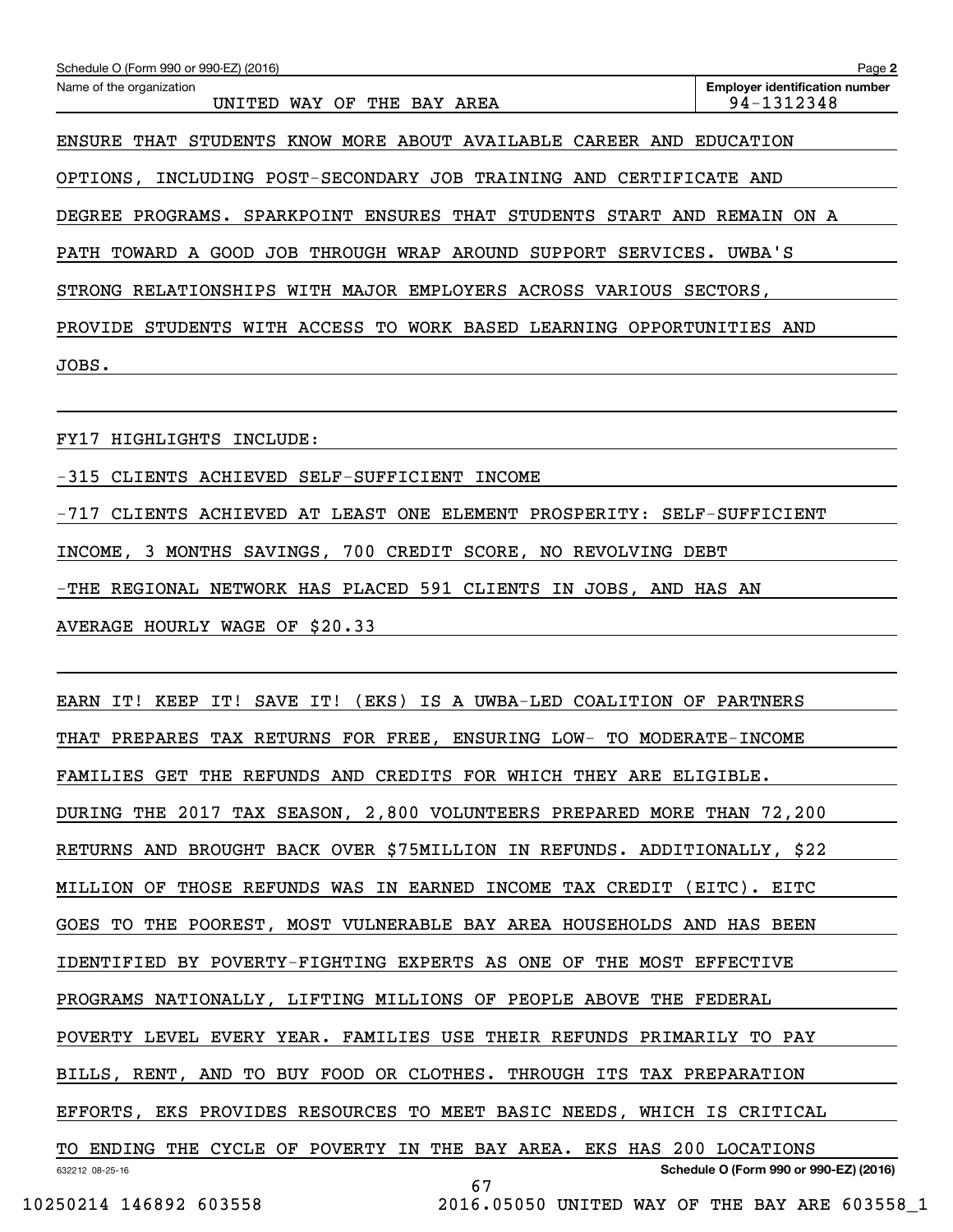| Schedule O (Form 990 or 990-EZ) (2016)                                  | Page 2                                              |
|-------------------------------------------------------------------------|-----------------------------------------------------|
| Name of the organization<br>UNITED<br>WAY OF THE BAY AREA               | <b>Employer identification number</b><br>94-1312348 |
| SEVERAL ARE LOCATED AT SPARKPOINT CENTERS. IN<br>IN EIGHT COUNTIES.     |                                                     |
| ADDITION TO PREPARING TAX RETURNS, EKS USES THE TAX PREPARATION SESSION |                                                     |
| TO OFFER LOW-INCOME FAMILIES THE OPPORTUNITY TO INCREASE<br>AS A MOMENT |                                                     |

THEIR SAVINGS.

FORM 990, PART III, LINE 4C, PROGRAM SERVICE ACCOMPLISHMENTS: NEXT SEVERAL YEARS, JOBS+ EXPECTS TO EXPAND INTO MORE COUNTIES SERVED BY UNITED WAY BAY AREA.

FORM 990, PART III, LINE 4D, OTHER PROGRAM SERVICES:

OTHER PROGRAMS LIKE UNITED WAYS AROUND THE COUNTRY, UWBA MANAGES THE

LOCAL ACTIVITIES OF THE FEDERAL EMERGENCY FOOD AND SHELTER PROGRAM

(EFSP), WHICH DISTRIBUTES FEDERAL FUNDS TO LOCAL PROGRAMS THAT FEED AND

PROVIDE SHELTER TO PEOPLE IN NEED. IN FY17 UWBA DISTRIBUTED

APPROXIMATELY \$1,572,000 TO FOOD AND HOUSING PROGRAMS IN 7 OF OUR 8 BAY

AREA COUNTIES THROUGH THE EMERGENCY FOOD AND SHELTER PROGRAM

LABOR COMMUNITY SERVICES

632212 08-25-16 **Schedule O (Form 990 or 990-EZ) (2016)** THE LONG-STANDING LABOR-UNITED WAY PARTNERSHIP COMBINES THE POWER OF MORE THAN 12.5 MILLION WORKING FAMILIES AND THEIR COMMUNITIES TOWARD A SHARED VISION WHERE ALL HAVE THE OPPORTUNITY TO REACH THEIR HIGHEST POTENTIAL. LOCALLY, UWBA'S LABOR COMMUNITY SERVICES PROGRAM CONTINUED ITS ESSENTIAL ROLE OF ASSISTING PEOPLE IN POVERTY THROUGH DIRECT PROVISION OF COMMUNITY SERVICES AND POLICY ADVOCACY. IN FY17, OUR LABOR LIAISONS IN THREE COUNTIES (SAN MATEO, SAN FRANCISCO, AND CONTRA COSTA) PROVIDED HARDSHIP ASSISTANCE TO OVER 800 INDIVIDUALS INCLUDING HOUSING, HEALTH, UTILITIES, JOB ACCESS ISSUES, AND OTHER EMERGENCIES. THE LIAISONS ALSO WORKED CLOSELY WITH UNITED WAY'S OTHER PROGRAMS, HELPING

68

10250214 146892 603558 2016.05050 UNITED WAY OF THE BAY ARE 603558\_1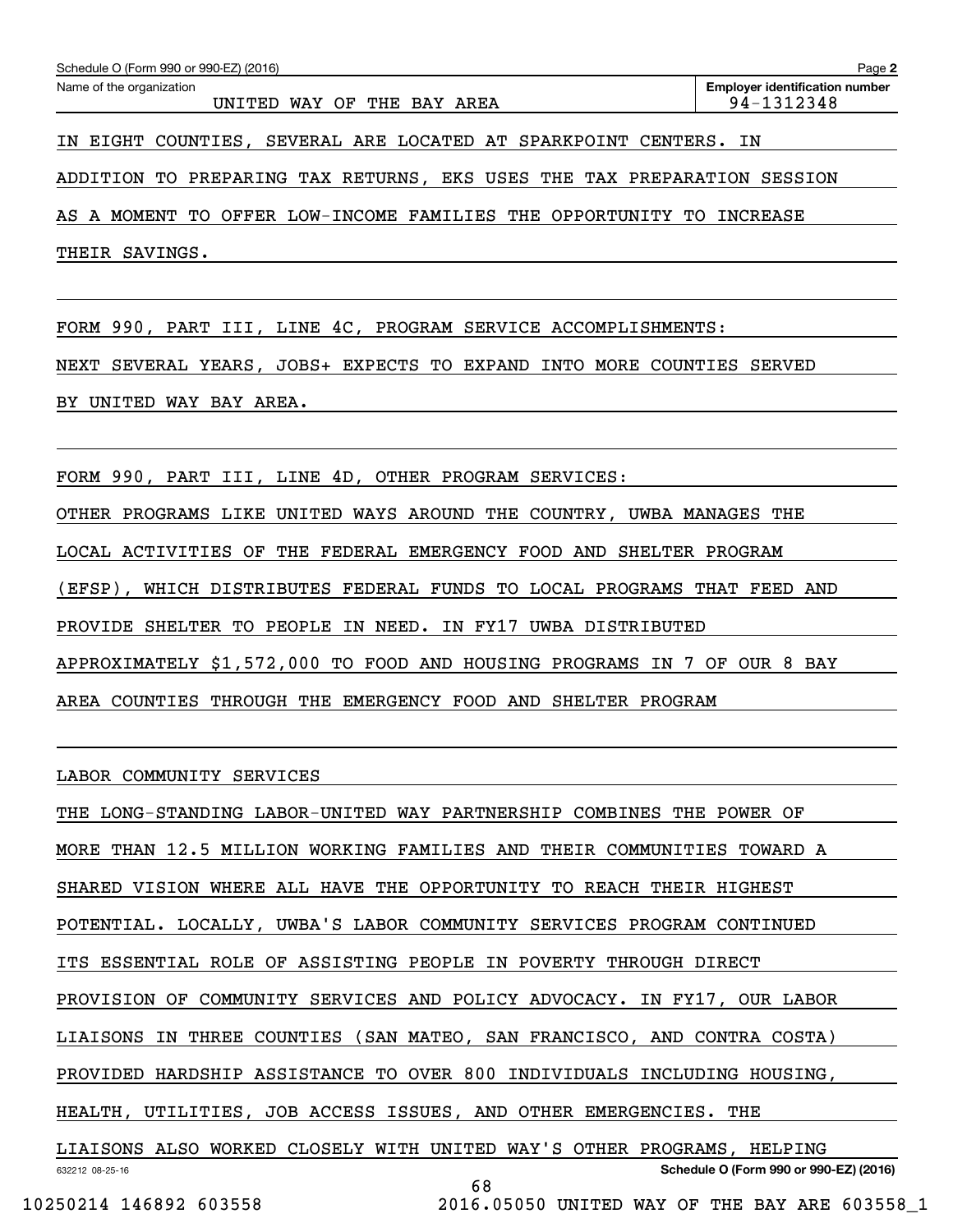| Schedule O (Form 990 or 990-EZ) (2016)                                  |                                               | Page 2                                              |
|-------------------------------------------------------------------------|-----------------------------------------------|-----------------------------------------------------|
| Name of the organization<br>UNITED WAY OF THE BAY AREA                  |                                               | <b>Employer identification number</b><br>94-1312348 |
| TO REFER POTENTIAL CLIENTS TO EKS, 211 AND SPARKPOINT. THEY FOCUSED ON  |                                               |                                                     |
| KEY ISSUES SUCH AS STRENGTHENING THE SAFETY NET FOR IMMIGRANT FAMILIES, |                                               |                                                     |
| INCLUDING CO-HOSTING AN IMMIGRANT WORKER RIGHTS TRAINING SPONSORED BY   |                                               |                                                     |
| THE CALIFORNIA LABOR FEDERATION, AND IN SAN FRANCISCO PROVIDING ONE     |                                               |                                                     |
| STOP LEGAL AND WRAPAROUND SERVICES TO IMMIGRANT UNION MEMBERS AND THEIR |                                               |                                                     |
| FAMILIES. OUR LABOR LIAISON IN SAN MATEO COORDINATED A                  |                                               |                                                     |
| PRE-APPRENTICESHIP PROGRAM IN THE CONSTRUCTION SECTOR THAT RESULTED IN  |                                               |                                                     |
| 95 APPRENTICESHIPS AND JOB PLACEMENTS. THE LABOR LIAISON IN CONTRA      |                                               |                                                     |
| COSTA RAN AN EKS SITE AND FILED OVER 160 TAX RETURNS.                   |                                               |                                                     |
|                                                                         |                                               |                                                     |
| PUBLIC POLICY                                                           |                                               |                                                     |
| UNITED WAY BAY AREA RECOGNIZES THAT IN ORDER TO ACHIEVE OUR GOAL OF     |                                               |                                                     |
| ENDING THE CYCLE OF POVERTY IN OUR COMMUNITY, WE MUST ADVANCE PUBLIC    |                                               |                                                     |
| POLICIES THAT SUPPORT OUR MISSION. UWBA'S PUBLIC POLICY TEAM INFLUENCES |                                               |                                                     |
| POLICY AND ENGAGES IN ADVOCACY AT ALL LEVELS OF GOVERNMENT, AT THE      |                                               |                                                     |
| FEDERAL AND STATE LEVELS, AND LOCALLY IN OUR EIGHT-COUNTY SERVICE AREA  |                                               |                                                     |
| (ALAMEDA, CONTRA COSTA, MARIN, NAPA, SAN FRANCISCO, SAN MATEO, SANTA    |                                               |                                                     |
| CLARA, AND SOLANO). IN ADDITION, WE PROVIDE ADVOCACY SUPPORT TO STATE   |                                               |                                                     |
| AND FEDERAL ISSUES IMPORTANT TO THE UNITED WAY SYSTEM. IN FY17, WE      |                                               |                                                     |
| ADDED HOUSING TO OUR POLICY AGENDA, ENDORSED BOND MEASURES IN ALAMEDA   |                                               |                                                     |
| AND SANTA CLARA COUNTIES, AND ORGANIZED PHONEBANKS TO EDUCATE VOTERS ON |                                               |                                                     |
| THE MEASURES AND ASK FOR THEIR SUPPORT BOTH MEASURES PASSED WITH 2/3    |                                               |                                                     |
| VOTER APPROVAL TO GENERATE \$1.5 BILLION FOR AFFORDABLE HOUSING. ON THE |                                               |                                                     |
| ISSUE OF HEALTH, TOGETHER WITH OUR COALITION PARTNERS IN CONTRA COSTA   |                                               |                                                     |
| COUNTY, WE SUCCESSFULLY ADVOCATED TO EXPAND CONTRA COSTA CARES, A       |                                               |                                                     |
| COUNTY HEALTH PROGRAM THAT PROVIDES COVERAGE TO THE UNINSURED ADULT     |                                               |                                                     |
| POPULATION, INCLUDING UNDOCUMENTED IMMIGRANTS. THE PROGRAM WILL NOW BE  |                                               |                                                     |
| ABLE TO COVER 4,400 UNINSURED ADULTS IN CONTRA COSTA COUNTY. WE         |                                               |                                                     |
| 632212 08-25-16                                                         | 69                                            | Schedule O (Form 990 or 990-EZ) (2016)              |
| 10250214 146892 603558                                                  | 2016.05050 UNITED WAY OF THE BAY ARE 603558_1 |                                                     |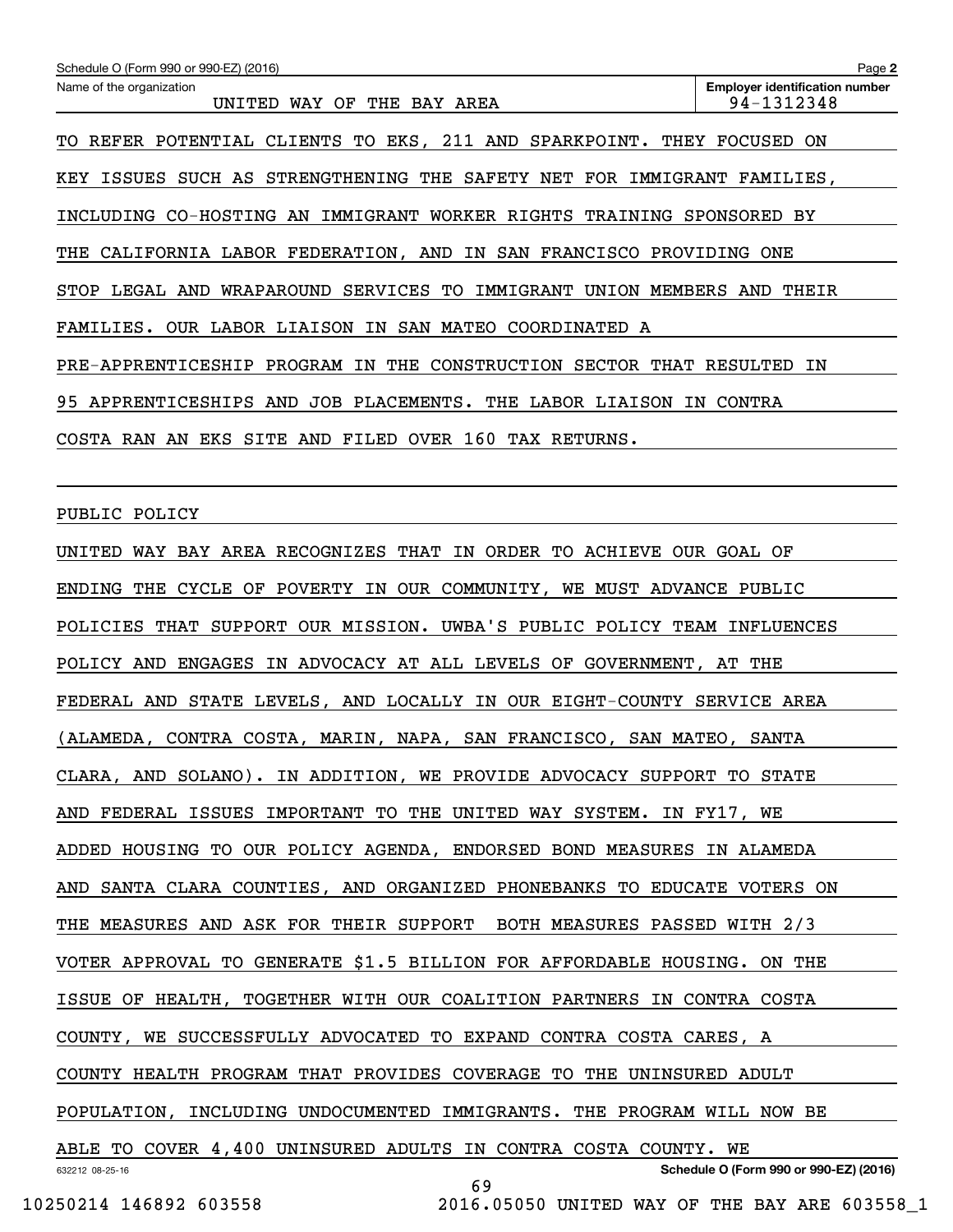| Schedule O (Form 990 or 990-EZ) (2016)                                    | Page 2                                              |  |  |  |  |  |
|---------------------------------------------------------------------------|-----------------------------------------------------|--|--|--|--|--|
| Name of the organization<br>UNITED WAY OF THE BAY AREA                    | <b>Employer identification number</b><br>94-1312348 |  |  |  |  |  |
| ACHIEVED ANOTHER KEY WIN FOR WORKING FAMILIES WITH A SIGNIFICANT          |                                                     |  |  |  |  |  |
| EXPANSION OF THE CALIFORNIA STATE EARNED INCOME TAX CREDIT.               |                                                     |  |  |  |  |  |
| SELF-EMPLOYED WORKERS WILL NOW BE ELIGIBLE FOR THE TAX CREDIT DURING      |                                                     |  |  |  |  |  |
| YEAR'S TAX SEASON, AND THE MAXIMUM INCOME THRESHOLD FOR PARENTS<br>NEXT   |                                                     |  |  |  |  |  |
| WITH TWO OR MORE CHILDREN WILL BE LIFTED FROM \$14,000 TO \$22,000/YEAR.  |                                                     |  |  |  |  |  |
| FINALLY, UWBA HAS FORMED A COALITION CALLED RISE TOGETHER, COMPRISING     |                                                     |  |  |  |  |  |
| NEARLY 300 LEADING INSTITUTIONS THAT HAVE COME TOGETHER TO CUT POVERTY    |                                                     |  |  |  |  |  |
| IN HALF IN THE BAY AREA BY 2020. LAUNCHED BY UWBA IN 2012, RISE           |                                                     |  |  |  |  |  |
| TOGETHER CONTINUES TO STAND OUT AS A PIVOTAL REGIONAL STRATEGY THROUGH    |                                                     |  |  |  |  |  |
| A COLLECTIVE IMPACT APPROACH. IN THE LAST FOUR YEARS, RISE TOGETHER       |                                                     |  |  |  |  |  |
| HAS: GIVEN GRANTS TO LOCAL LEADERS AND PARTNERSHIPS WHO ARE FIGHTING      |                                                     |  |  |  |  |  |
| POVERTY; SELECTIVELY ENGAGED ON KEY POLICY ISSUES; HOSTED MAJOR EVENTS    |                                                     |  |  |  |  |  |
| SHOWCASE THE ISSUES AND SOLUTIONS OF POVERTY; AND WON AN AWARD FROM<br>TО |                                                     |  |  |  |  |  |
| THE NATIONAL ASSOCIATION OF COUNTIES. UWBA SERVES AS THE BACKBONE         |                                                     |  |  |  |  |  |
| ORGANIZATION AND HELPS THE PARTNERS SELECT AND IMPLEMENT KEY              |                                                     |  |  |  |  |  |
| INITIATIVES. PARTNERS INCLUDE POLITICAL AND FAITH LEADERS, BUSINESSES,    |                                                     |  |  |  |  |  |
| NONPROFITS, GOVERNMENT, ACADEMIA, MEDIA AND OTHERS.                       |                                                     |  |  |  |  |  |
|                                                                           |                                                     |  |  |  |  |  |
| 211 INITIATIVE                                                            |                                                     |  |  |  |  |  |
| 211 IS A FREE, EASY-TO-REMEMBER PHONE NUMBER AND WEB RESOURCE THAT        |                                                     |  |  |  |  |  |
| ANYONE CAN CALL FOR INFORMATION AND REFERRAL TO RESOURCES. LAST YEAR,     |                                                     |  |  |  |  |  |
| UWBA AND ITS PARTNER CALL CENTERS IN EIGHT BAY AREA COUNTIES RESPONDED    |                                                     |  |  |  |  |  |
| TO APPROXIMATELY144,000 CALLS. MORE THAN HALF OF THESE REQUESTS CAME      |                                                     |  |  |  |  |  |

FROM THOSE REQUESTING HELP WITH POVERTY/BASIC NEEDS ISSUES SUCH AS

FOOD, JOBS AND SHELTER.

|--|

70

**Schedule O (Form 990 or 990-EZ) (2016)**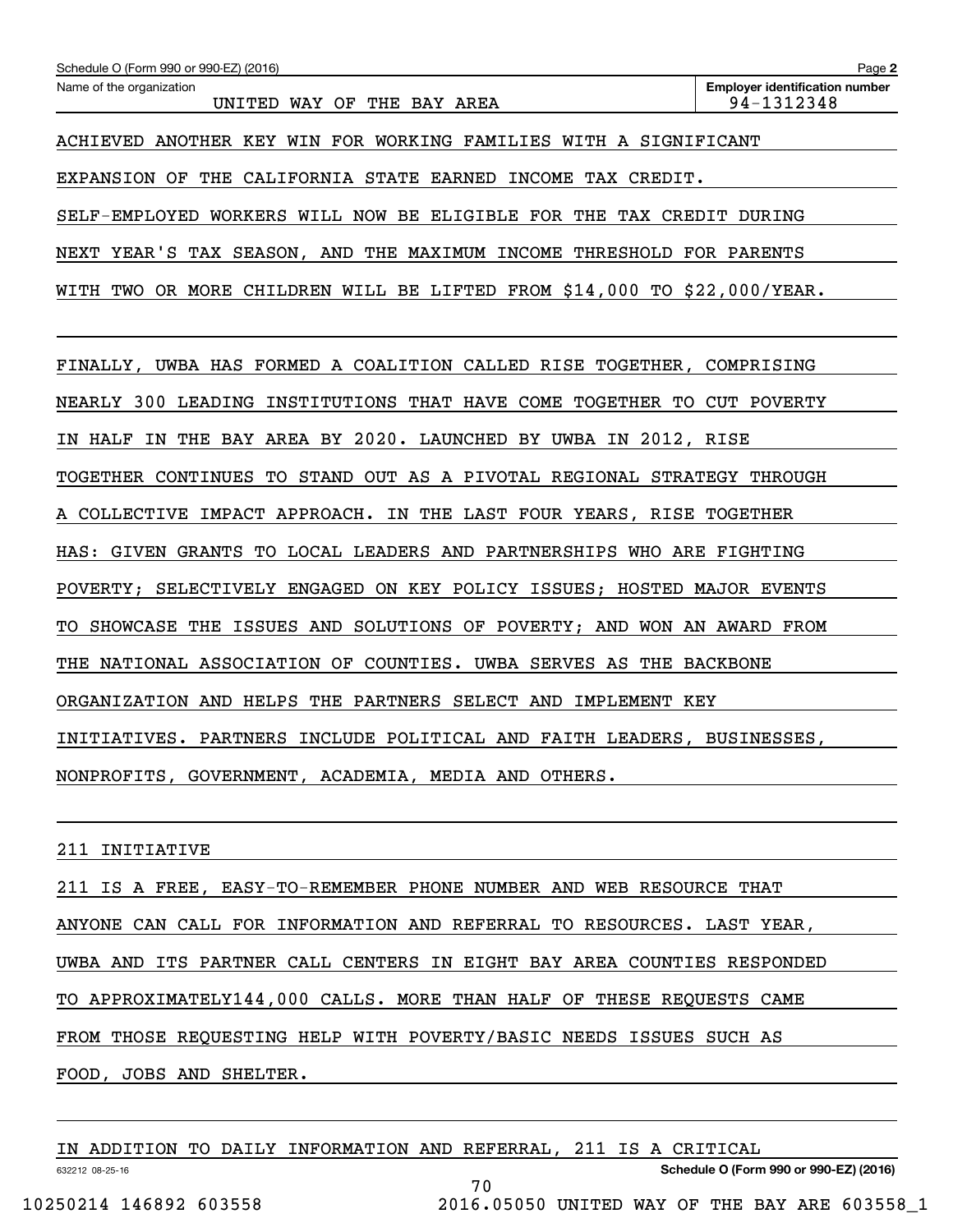| Schedule O (Form 990 or 990-EZ) (2016)                                       | Page 2                                              |  |
|------------------------------------------------------------------------------|-----------------------------------------------------|--|
| Name of the organization<br>WAY OF<br>THE BAY AREA<br>UNITED                 | <b>Employer identification number</b><br>94-1312348 |  |
| RESOURCE FOR DISASTERS. IN RECENT YEARS, 211 HAS BEEN AVAILABLE FOR          |                                                     |  |
| RESPONSES TO AN EARTHQUAKE, FLOODS, AND MAJOR FIRES.<br>WE HAVE LAUNCHED A   |                                                     |  |
| SEARCH WEBSITE AND 2-WAY TEXTING TO INCREASE ACCESSIBILITY.<br>NEW<br>GUIDED |                                                     |  |
| EXPENSES \$ 2,742,689.<br>INCLUDING GRANTS OF \$ 1,077,818.                  | $\dot{\mathsf{S}}$ 0.<br>REVENUE                    |  |

FORM 990, PART VI, SECTION A, LINE 1:

EXECUTIVE COMMITTEE IS EMPOWERED WITH LIMITATIONS TO TAKE ACTION ON BEHALF

OF THE BOARD BETWEEN ITS REGULARLY SCHEDULED MEETINGS.

FORM 990, PART VI, SECTION B, LINE 11B:

CHIEF FINANCIAL AND ADMINISTRATIVE OFFICER AND CONTROLLER REVIEW FINAL DRAFT OF 990 BEFORE PRESENTING TO ALL VOTING MEMBERS OF THE BOARD FOR INFORMATIONAL REVIEW PRIOR TO SUBMISSION. BOARD MEMBERS HAVE 5-7 DAYS TO RESPOND WITH QUESTIONS AND PRESENT CONCERNS. AFTER THAT, THE 990 IS SUBMITTED TO THE IRS.

FORM 990, PART VI, SECTION B, LINE 12C:

632212 08-25-16 **Schedule O (Form 990 or 990-EZ) (2016)** THE UWBA IS COMMITTED TO THE HIGHEST STANDARDS OF ETHICAL COMPLIANCE. OUR CORPORATE COMPLIANCE POLICY, OUR CODE OF ETHICAL CONDUCT, AND OUR CONFLICT OF INTEREST POLICY ARE POSTED ON OUR INTRANET AND ON OUR ORGANIZATION'S PUBLIC FACING WEB SITE. TAKEN TOGETHER, THEY OUTLINE THE EXPECTATIONS THE UWBA HAS OF ITS EMPLOYEES, VOLUNTEERS, AND REPRESENTATIVES. THE CONFLICT OF INTEREST POLICY CONTAINS SPECIFIC INJUNCTIONS AGAINST ANY PRACTICE OR ACT WHICH CONFLICTS WITH OR APPEARS TO CONFLICT WITH THE INTERESTS OF THE UWBA, BOTH ON AND OFF THE JOB. IT GOES ON TO EXPLICITLY STATE THAT NO EMPLOYEE, VOLUNTEER, OR REPRESENTATIVE SHALL USE HER/HIS POSITION OR INFLUENCE OR INFORMATION TO WHICH THEY HAVE ACCESS TO AS A RESULT OF THEIR ASSOCIATION OR ANY ASSETS OR RESOURCES OF THE UWBA FOR HER/HIS OWN PERSONAL GAIN, FOR 71

10250214 146892 603558 2016.05050 UNITED WAY OF THE BAY ARE 603558\_1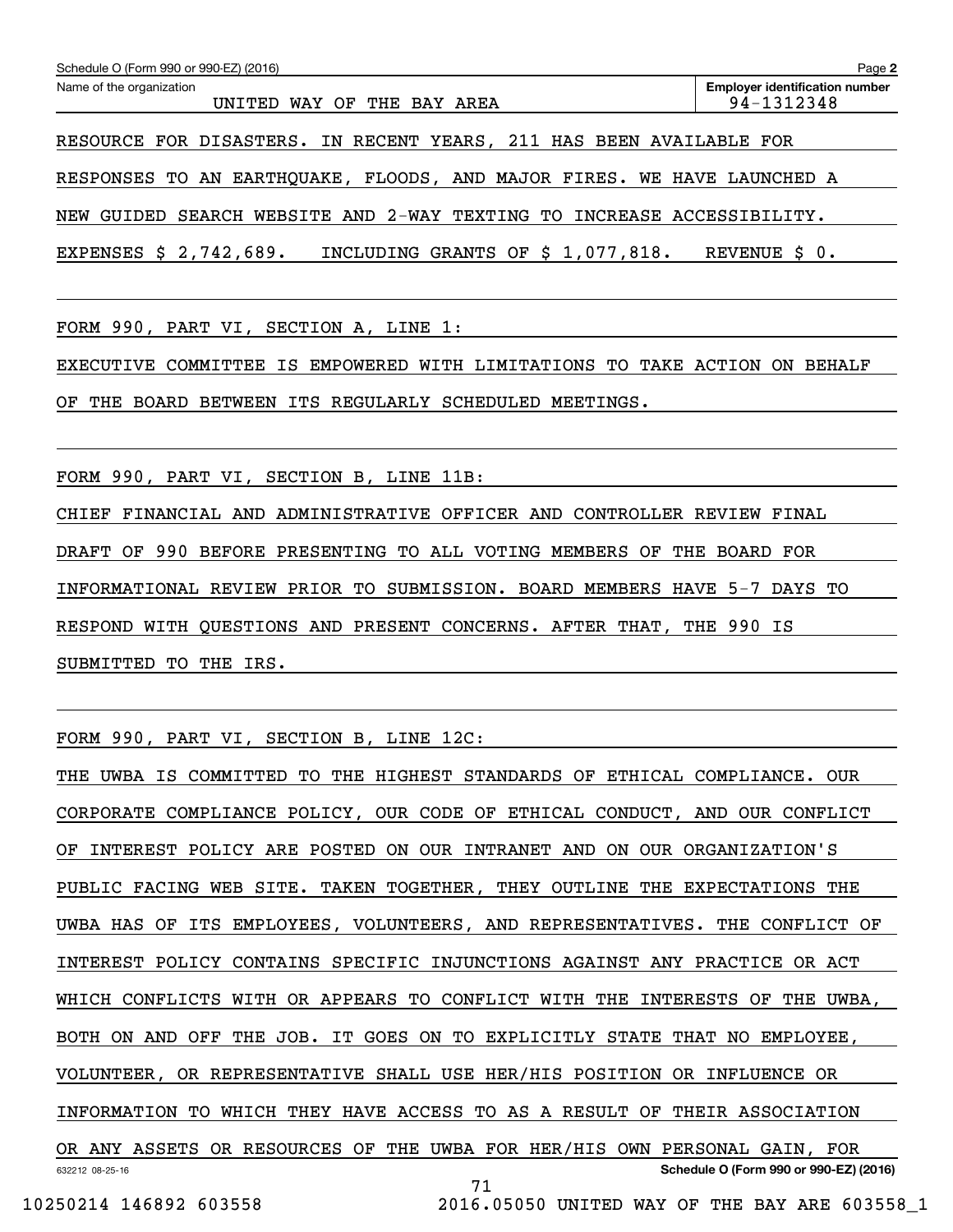UNITED WAY OF THE BAY AREA  $\vert$  94-1312348

TRADING OR FOR THE IMPROPER BENEFIT OF OTHERS.

THE POLICY PROHIBITS PERFORMING COMPENSATED SERVICES FOR OR HAVING A BENEFICIAL INTEREST IN, OR BEING SUBSTANTIALLY OBLIGATED TO (OR A SIMILAR RELATIONSHIP FOR ANY FAMILY MEMBER OR CLOSE RELATIVE), ANY OF UWBA'S SUPPLIERS OF GOODS OR SERVICES OR ANY OTHER ORGANIZATION DOING BUSINESS WITH UWBA UNLESS SUCH FACT HAS BEEN PROPERLY DISCLOSED TO UWBA'S CEO AND TO UWBA'S BOARD, AND SUCH RELATIONSHIP HAS BEEN SPECIFICALLY APPROVED BY THE BOARD ON THE BASIS OF A FULL DISCLOSURE OF THE FACTS.

THE CODE OF ETHICAL CONDUCT SPECIFICALLY REQUIRES THE REPORTING OF VIOLATIONS AND THE PROTECTION OF THOSE WHO REPORT VIOLATIONS. OUR CORPORATE COMPLIANCE POLICY LAYS OUT A CLEARLY DEFINED PROCESS FOR EMPLOYEES AND VOLUNTEERS TO FOLLOW IN ORDER TO DISCLOSE ANY REASONABLE BELIEF THAT ANOTHER EMPLOYEE OR VOLUNTEER HAS VIOLATED LEGAL OR INTERNAL POLICY STANDARDS, WHETHER IN THE WORKPLACE OR OTHERWISE AS PART OF UWBA'S ACTIVITIES. INCLUDED IN THAT PROCEDURE IS A REPORT TO BE MADE TO THE BOARD ANNUALLY REGARDING ITEMS BROUGHT TO THE ATTENTION OF THE CORPORATE COMPLIANCE TASKFORCE, THE RESULTS OF THE INVESTIGATION THE TASKFORCE DID, AND THE STEPS TAKEN TO ADDRESS THE CONCERNS RAISED, IF STEPS WERE MERITED. THE TASKFORCE IS COMPOSED OF THE CHIEF EXECUTIVE OFFICER, THE CHIEF OPERATING OFFICER, THE CHIEF FINANCIAL AND ADMINISTRATIVE OFFICER, AND THE CHIEF ETHICS OFFICER.

THE UNITED WAY OF THE BAY AREA HAS AN ANNUAL PROCESS FOR RE-AFFIRMING ITS CONFLICT OF INTEREST, ITS CODE OF ETHICAL CONDUCT, ITS CORPORATE COMPLIANCE AND DIVERSITY POLICIES. IT ALSO HAS A POLICY OF REVIEWING THE POLICIES ON A PERIODIC BASIS.

72

632212 08-25-16

**Schedule O (Form 990 or 990-EZ) (2016)**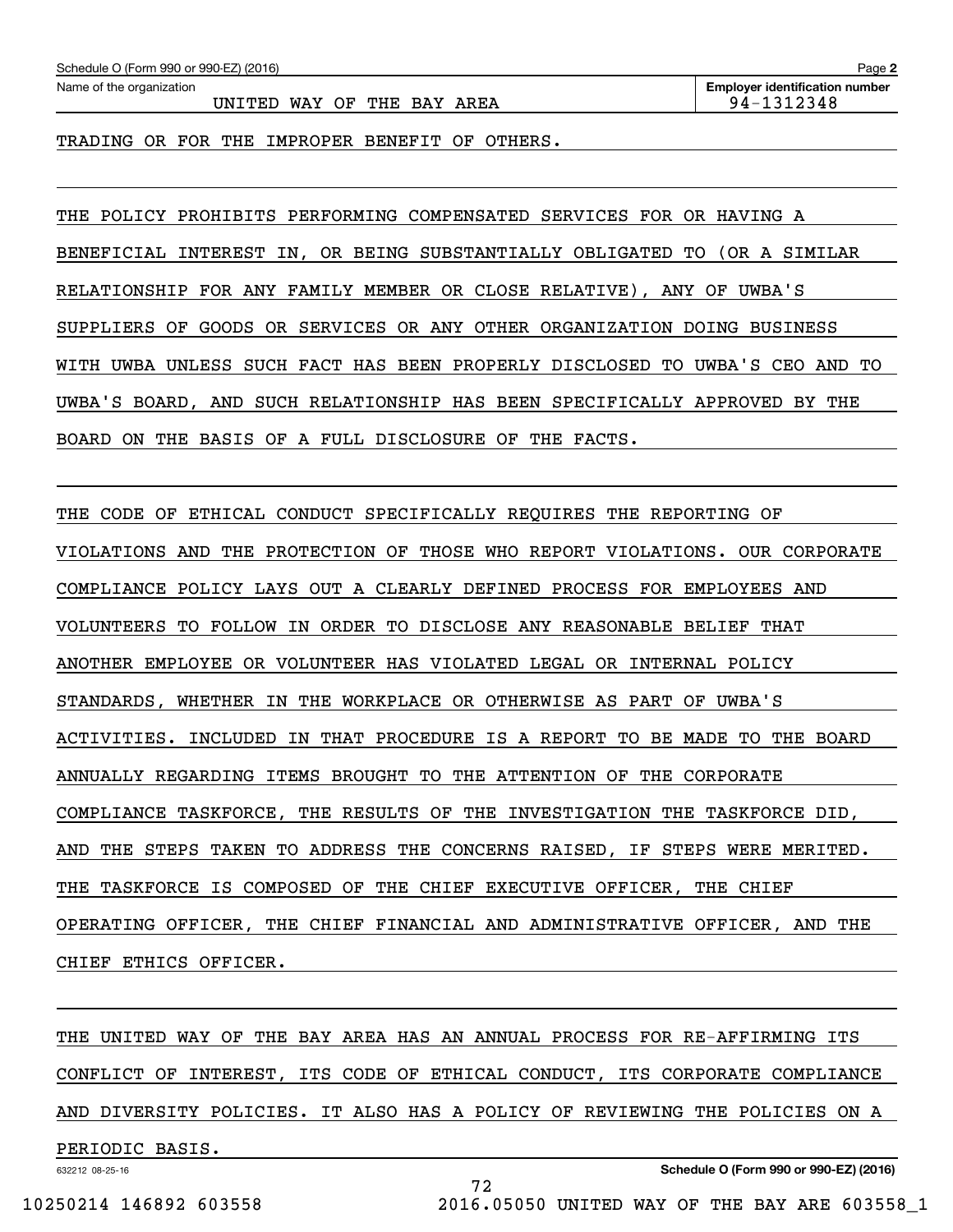UNITED WAY OF THE BAY AREA **194-1312348** 

FORM 990, PART VI, SECTION B, LINE 15:

PROCESS FOR DETERMINING COMPENSATION OF TOP MANAGEMENT AND OFFICERS/KEY

EMPLOYEES IS THE SAME -

UNITED WAY OF THE BAY AREA HAS A CONTRACTUAL RELATIONSHIP WITH AN

INDEPENDENT SALARY CONSULTANT WHO CONSIDERS INDUSTRY, POSITION, EXPERIENCE

AND MARKET BEFORE MAKING RECOMMENDATIONS TO UNITED WAY OF THE BAY AREA'S

COMPENSATION COMMITTEE. THE COMPENSATION COMMITTEE MEETS AT LEAST TWICE A

YEAR TO REVIEW CURRENT DATA, ANALYZE BUDGET ISSUES AND MAKE RECOMMENDATIONS

TO THE BOARD OF DIRECTORS. MINIMALLY, THE BOARD APPROVES THE COMPENSATION

OF THE CEO, CFAO AND OTHER KEY EMPLOYEES ON AN ANNUAL BASIS.

FORM 990, PART VI, SECTION C, LINE 19:

THE GOVERNING DOCUMENTS, CONFLICT OF INTEREST POLICY, FORM 990 AND

FINANCIAL STATEMENTS ARE AVAILABLE ON THE UNITED WAY OF THE BAY AREA

WEBSITE AS WELL AS BY WRITTEN OR IN-PERSON REQUEST.

FORM 990, PART XI, LINE 9, CHANGES IN NET ASSETS:

UNCOLLECTIBLE PLEDGES -294,458.

CHANGE IN PENSION LIABILITY IN EXCESS OF INTANGIBLE PENSION

ASSETS 1,955,081. UWBA INHERITED RECEIVABLES FROM UWSV WRITE OFF **1998** 6,099.

73

TOTAL TO FORM 990, PART XI, LINE 9  $1,666,722$ .

FORM 990, PART VIII AND PART IX

UNITED WAY STANDARD OVERHEAD CALCULATION

MANAGEMENT AND GENERAL EXPENSES - \$4,021,037

FUNDRAISING EXPENSES - \$2,893,350

632212 08-25-16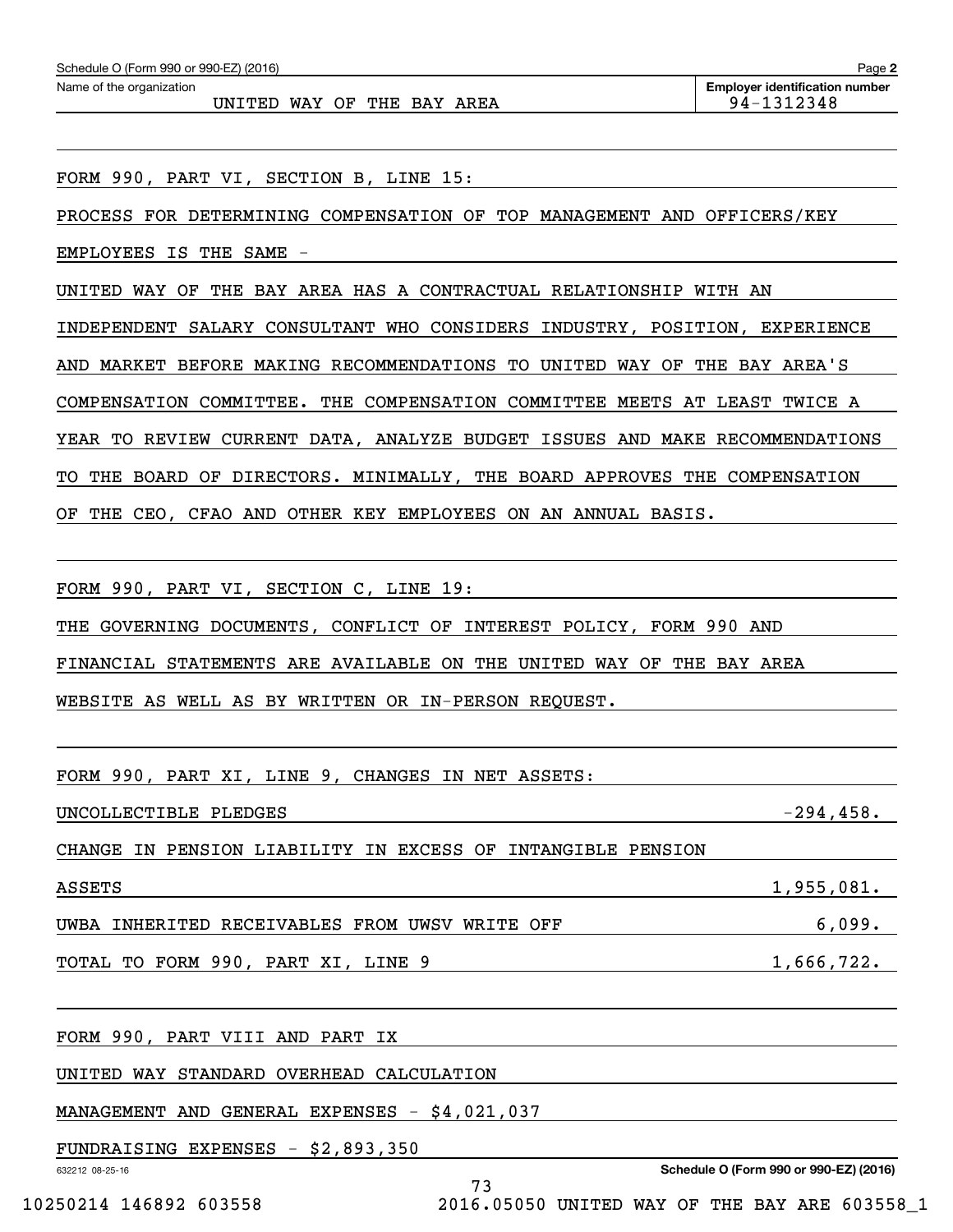| Schedule O (Form 990 or 990-EZ) (2016)                 | Page 2                                              |
|--------------------------------------------------------|-----------------------------------------------------|
| Name of the organization<br>UNITED WAY OF THE BAY AREA | <b>Employer identification number</b><br>94-1312348 |
| TOTAL SUPPORT SERVICES EXPENSES - \$6,914,387          |                                                     |
| TOTAL REVENUE - \$44,938,569                           |                                                     |
| OVERHEAD PERCENTAGE - 15.39%                           |                                                     |
|                                                        |                                                     |
|                                                        |                                                     |
|                                                        |                                                     |
|                                                        |                                                     |
|                                                        |                                                     |
|                                                        |                                                     |
|                                                        |                                                     |
|                                                        |                                                     |
|                                                        |                                                     |
|                                                        |                                                     |
|                                                        |                                                     |
|                                                        |                                                     |
|                                                        |                                                     |
|                                                        |                                                     |
|                                                        |                                                     |
|                                                        |                                                     |
|                                                        |                                                     |
|                                                        |                                                     |
|                                                        |                                                     |
|                                                        |                                                     |
|                                                        |                                                     |
|                                                        |                                                     |
|                                                        |                                                     |
|                                                        |                                                     |
|                                                        |                                                     |
| 632212 08-25-16<br>$7\,4$                              | Schedule O (Form 990 or 990-EZ) (2016)              |